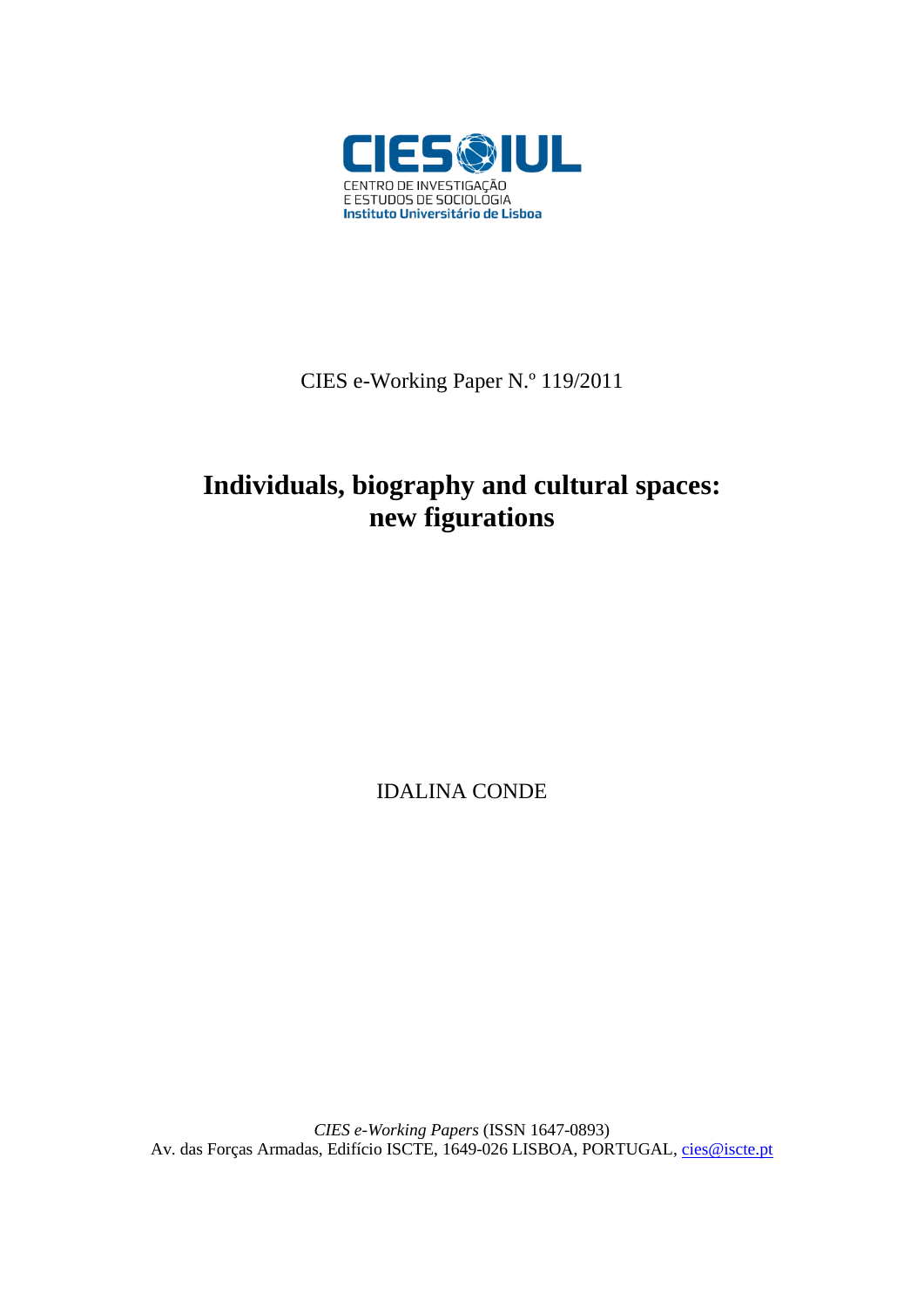**Idalina Conde** belongs to the School of Sociology and Public Policy of ISCTE-IUL (Lisbon University Institute) and is a researcher at CIES. She also lectures on the ISCTE master's degree course in Communication, Culture and Information Technology and formerly taught on the INDEG/ISCTE postgraduate course in Cultural Management in Cities. She has also been responsible for various training courses in other institutions. In parallel with CIES, she has cooperated on projects associated with ERICArts, the European Institute for Comparative Cultural Research and OAC (Observatory for Cultural Activities). She has written a wide range of publications in the field of the sociology of art and culture. Since 1990, she has also authored various publications on biographical approaches, which she introduced into Portuguese sociology, as applied to trajectories and singularities of the artistic condition. In CIES, in 2008 and 2009, she held three editions of the summer course *Falar da Vida: (Auto)biografias, Histórias de Vida e Vidas de Artistas* (*Speaking of Life: (Auto)biographies, Life Stories and Artists' Lives*). In 2008, she promoted and coordinated the seminar *Abordagens Biográficas, Memória, Histórias de Vida (Biographical Approaches, Memory, Life Stories*), which took place in CIES. Recently (May 2011) she also held the course *Construir a Atenção: Modos de Ver e Saber na Recepção da Arte* (*Constructing Attention: Ways of Seeing and Knowing in the Reception of Art*) at Casa-Museu Medeiros e Almeida in Lisbon (co-organised with CIES). E-mail: [idconde@gmail.com](mailto:idconde@gmail.com)

# **Summary**

How can the sociology of individuals with, in particular, the accent on singularity, be reconciled with the sociology of our transculture, i.e. cross-cutting dimensions that dim or reconstitute the mark of the difference(s), borders and autochthonies in contemporary societies? This question and reflexive ambivalence from two directions in sociology, raised in a previous text, is picked up again here in an essay "in dialogue" with the legacy of Norbert Elias. A key reference for non-dichotomous thinking on individuals, power and society, though this text seeks to re-contextualise some of his concepts. Or ways of using them in the contemporary situation, with conceptual proposals for situating individuals in henceforth trans/local cultural spaces with new, or transformed, figurations and mediations. The first part returns to the concept of habitus, introduced by Elias in *The Civilising Process* well before Pierre Bourdieu's framework, and now inserts it in a broader interference matrix for the individual's dispositions. Including those that are actually biographical and are considered here from a more up-to-date perspective of the ways of perceiving life and its narratives. The second part is based on figurations (a conceptual pillar of Elias' sociology, also constitutive of the habitus), though it crosses its chain of interdependencies with the other notion of mediations. Various kinds of mediation, from broad to specific, that today redefine cultural spaces, especially the artistic ones as an example here, by means of translocal processes and a complex chessgame of powers. Interferences and interdependencies are thus two issues that, associated with Elias and exploited in this way, contribute to the drafting of a framework for individuals, their lives and cartographies.

**Keywords**: Norbert Elias, sociology of the individual, auto/biography, habitus, figurations and mediations, cultural and artistic spaces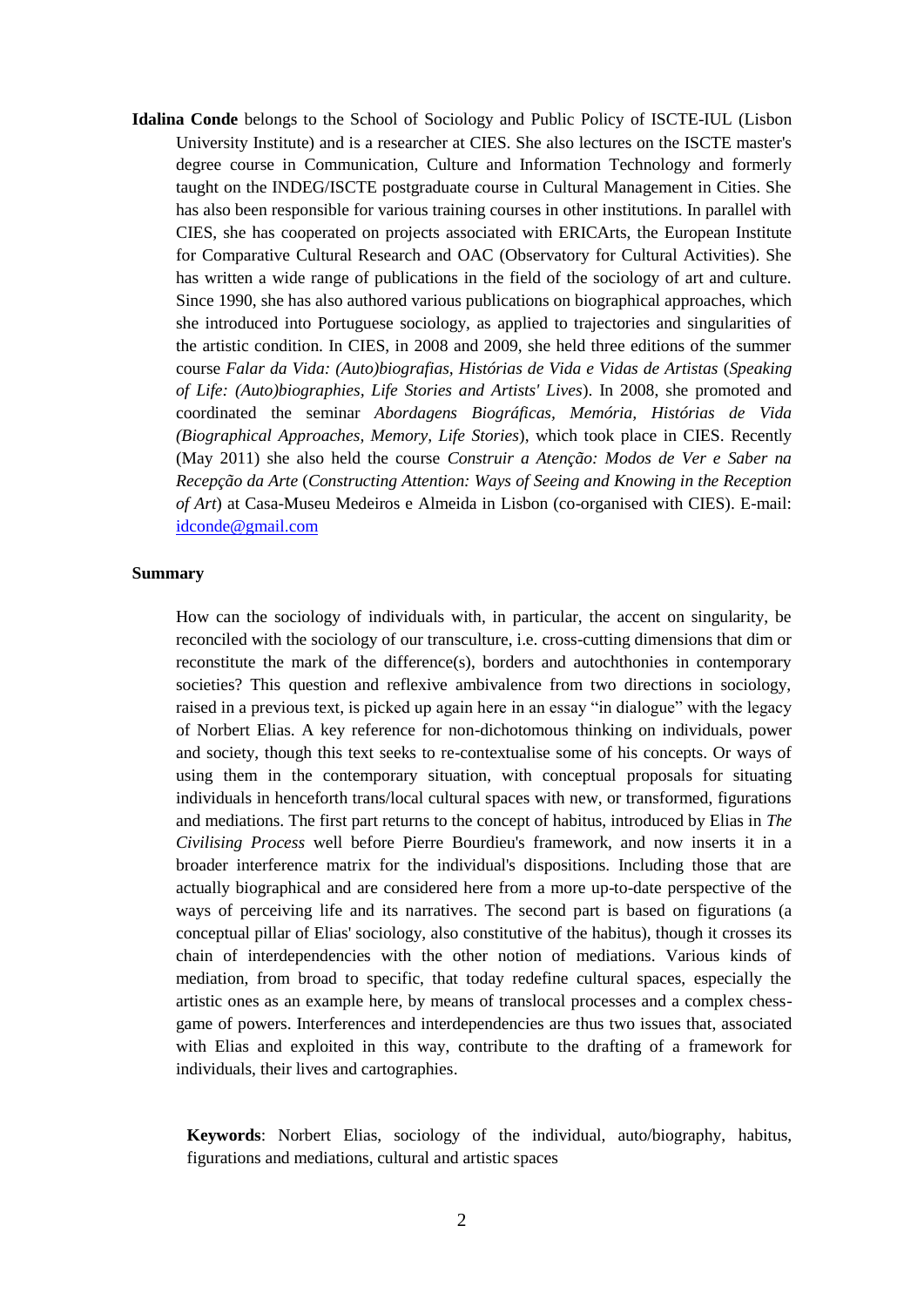# **1. How we became ourselves <sup>1</sup>**

1

This essay on individuals, their biographies and cultural spaces, which are approached in dialogue with the legacy of Norbert Elias, also aims to re-think some of his concepts – or the ways of considering or using them under contemporary circumstances. It is a re-encounter with a beloved author – since my initiation into sociology – although, for this paper, I should not only think of him. What could I add to the countless expert views, books and articles on Elias? It is, rather, to think with and even beyond him about some aspects of the present times, and with a line of reasoning that I recognize that I have greatly discovered in him, as in other authors quoted through the essay. Some of them will be discussed here, but the important point is to recognize how much I have learnt from them all.

We could commence by quoting *The Society of Individuals* ([1991b] 1993), one of Elias's key works on the topic, but I would not like to miss the opportunity to recall the emotion and fascination with which, at an earlier stage, still as a student, I read another *opus magnum***:** *The Civilizing Process* ([1939] 1989, 1990). Magnificent pages with the history – a historical sociology with Elias' profoundness – of the long development of its figurations, processes and changes, which constructed us as individuals on the Western path of individualisation especially from the late Middle Ages and the Renaissance.

How we became what we are: this was a fertile revelation in the history of how the individual is structured by a civilisational transformation through the double sociogenetic and psychogenetic process that simultaneously runs through and explains the political formation of states, the regulation of violence, the dialectic of distinction and inequality among groups, classes and cultures, the development of manners, mentalities, behaviours and values, the borders between the public and the private, and the structures of the personality. I was fascinated by the inimitable way in which Norbert Elias gave us this vast civilisational portrait with the complexity and pulsation of time, and the bridges between comprehensiveness and detail, the global and local, episodes and history, and theory and empiria. And, no less, by Elias' so personal and powerful writing, with a clarity and depth that should still be an inspiration for distinctly more rhetorical meta-theory.

<sup>1</sup> Expanded version of the paper presented at the conference *Beyond dichotomous thinking: the society of individuals. The legacy and continuing relevance of Norbert Elias"s sociology*, organized by Polo delle Scienze Sociali, Università degli Studi di Firenze, Florence, 7-8 October 2010. The text was also presented at the Open Session *Indivíduos e Espaços Culturais (Individuals and Cultural Spaces)* that I held at ISCTE/IUL on 25 October 2010. A part was also presented at another Open Session: *O Espaço Biográfico Contemporâneo* (*The Contemporary Biographical Space*), held at ISCTE/IUL on 19 November 2009. A shorter version with the title "Rethinking" individuals: new figurations" will appear in the special issue: "Eredità e attualità di Norbert Elias" in *Cambio. Rivista sulle Trasformazioni Sociali*, 2; Dipartimento di scienza della politica e sociologia, Università degli Studi di Firenze. Translation by Colin Archer, whom I would like to thank for the care and clarity with which he has interpreted this and other, already published, papers of mine.

The essay is also part of a diptych with the previous text of which the first part is partially retrieved here for another context of discussion: "Crossed concepts: identity, habitus and reflexivity in a revised framework", *CIES e-Working Papers*, No. 11[3 http://www.cies.iscte.pt/destaques/documents/CIES-WP113\\_Conde.pdf](http://www.cies.iscte.pt/destaques/documents/CIES-WP113_Conde.pdf)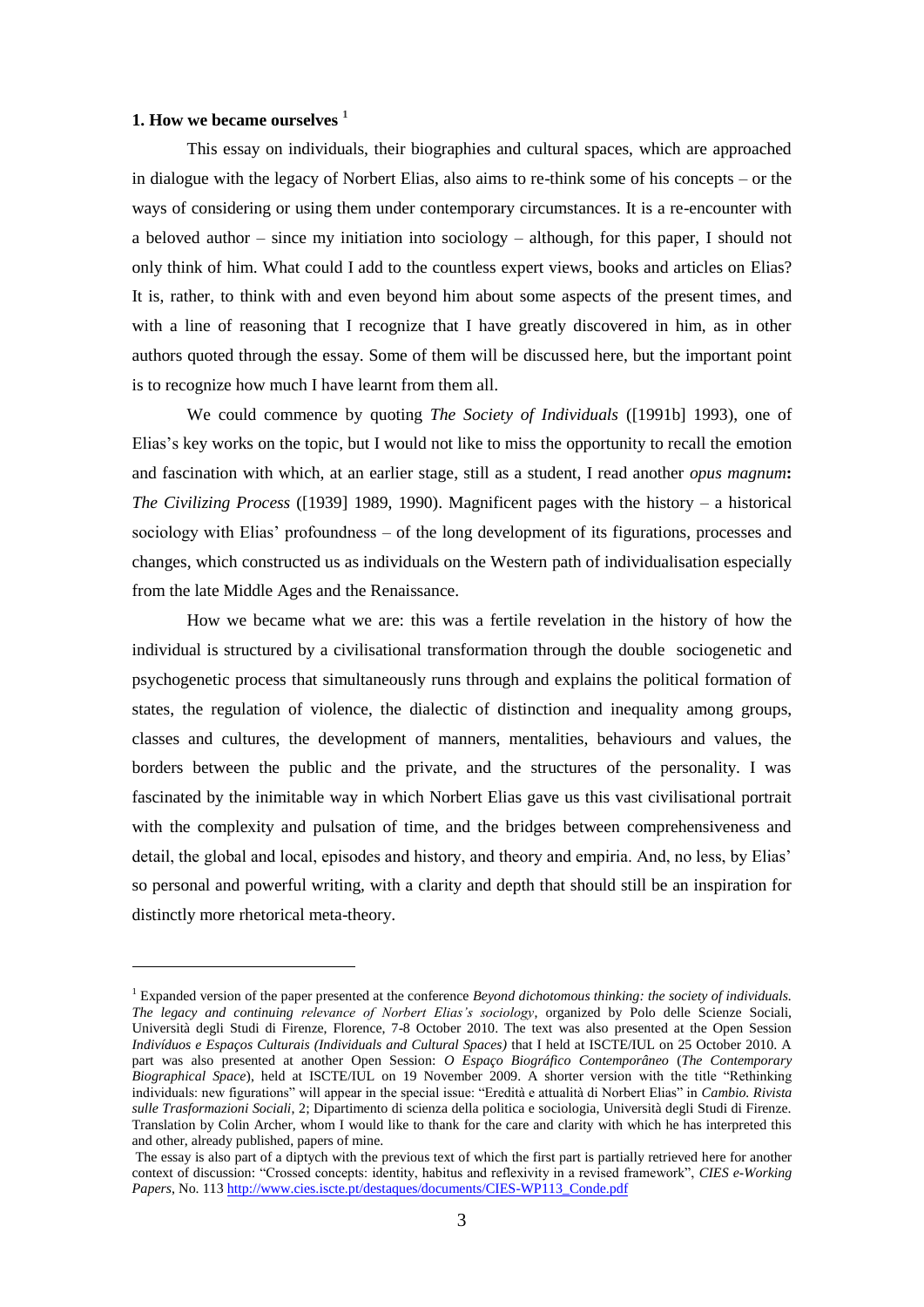To sum up, a fascination with this non-dichotomous thinking, against the oppositions between individualism and holism, action and structure, subjectivity and society, synchrony and diachrony, macro and micro analysis. It is also a fascination with the singularity of an author who introduced the connections between drives, emotions and power into sociology. Dimensions of the human condition always lay on Elias' horizon ([1985a]1992), ones that the civilising process moulded, combining two types of regulation: social constraints, normative, institutional and political, and self-control which individuals apply from within themselves, from their bodies, feelings and emotions, and from public life to the intimacy of their being.<sup>2</sup> For this reason, the sociology of Norbert Elias does not restrict itself to individuals: this is rather a sociology of society with and of the individual.<sup>3</sup>

From other perspectives, the historic course from individuality to more modern forms could be described as ontological metamorphoses. To recall Marcel Mauss' famous essay on the construction of the "category of the person", passages that introduced a new psychological, moral, metaphysical and legal basis for the old Latin notion of the person: "from the mask to the role, from the role to the individual, from the individual to the person, from the person to the self" (Mauss, 1985: 357, 347).  $4$  Even in the context of what is called contemporary individualism, this metamorphic and plural process continues towards the "self" if we keep sight of its ambivalent or ambivalently interpreted declinations. A "self" that can be associated with more anomic and narcissistic forms of the "minimal self" and the "fall of the public man" (as Christopher Lasch and Richard Sennet wrote in the opening-up to individualism in the 1980s<sup>5</sup>), or the almost contrary. The "maximal self" that became common since the 1990s, overflowing, for some even lacerated, with the multi-faceted experience of its subjectivity, reflexivity and identity. <sup>6</sup>

I do not intend to run through all this fluctuation around individuals but, in the main, to consider them in relation with Elias' perspective and some recent sociology that has assumed them as a centre of gravity. Better said, sociologies of individuals, which, though diversified, establish a specific line in which the apparently common notion of the individual is now, in fact,

 $2$  However, the intimacy experienced with a sense of individual identity, which has asserted itself since the transition from the late Middle Ages to the Renaissance, has an archaeology that comes from Greek culture and the religious influence of confession, in particular as it was promoted with the Reformation. Among other references, see: Foucault, 1984a, 1984b; Hahn, 1986; Braunstein, 1990; and, more generally, Ariès and Duby, 1990. An essay on values that I have not forgotten since earlier readings on this subject is that of Agnes Heller (1982) *O Homem do Renascimento.*

<sup>&</sup>lt;sup>3</sup> For some overviews, see: Goudsblom and Mennell, 1998; Mennell, 1989a, 1992; Mouzelis, 1993; Heinich 1997; Fletcher, 1997; Garrigou and Lacroix, 1997; Krieken, 1998; Salumets, 2001; Smith, 2001; Mennell and Dunning, 2003; Loyal and Quilley, 2004; Quintaneiro, 2004; Kilminster, 2007 ; Cahier, 2006 ; VV.AA., 2010a ; Gabriel and Mennell, 2011.

<sup>4</sup> Mauss' essay, "Une catégorie de l'esprit humain: la notion de personne, celle de 'Moi' ", was originally published in 1938. Other references: Dumont, 1983; Lukes, 1973; Carrithers, Collins and Lukes, 1985; Luhumann, 1985; Sosna and Welbery, 1985; Birnbaum and Leca, 1986 ; Taylor, 1994; Burkitt, 1991; Béjar, 1993; Cohen, 1994; Camps, 1996. Further references below in note 86.

<sup>5</sup> Lasch, 1984, 1991; Sennet, 1977, 1988; Lipovetsky, 1989.

<sup>6</sup> Gergen, 1991; Giddens, 1991, 1992; Bauman, 2000, 2001, 2004; Gay, Jessica Evans and Peter Redman, 2005. Further references on the issue of identity appear in Idalina Conde (2011a).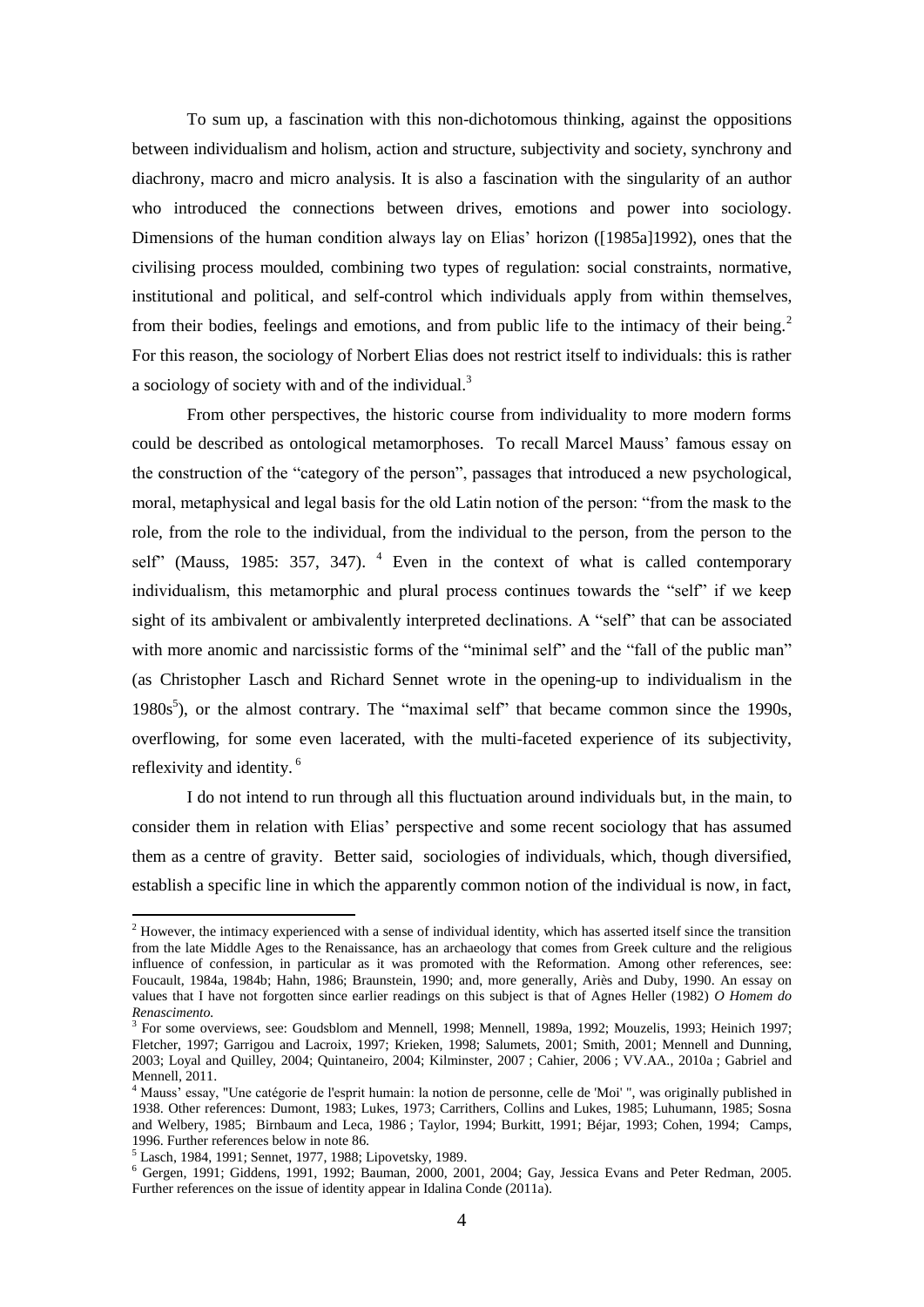a double sign (sometimes ambiguous) of both proximity to and difference from Norbert Elias' sociology. Moreover, in both directions, if we compare it with other current trends that challenge the choice of a single line of reflection, the basic question is: how can the sociology of individuals, with the accent particularly on singularity, be reconciled with the sociology of our transculture, i.e. transverse dimensions that dim or reconstitute the mark of the difference(s), borders and autochthonies in contemporary societies? I mean the trilogy of global, media and consumer culture and the inter/multicultural dynamics and new forms of urban, visual, technological and information culture. Like the impact of flows and networks on relationships, communication, the economy, power, meaning and identity.

The first part opens up this reflexive ambivalence in two directions on symmetrical processes of de/singularisation that requires conceptual proposals to and re-situate individuals in these trends and in trans/local cultural spaces with new or transformed configurations and mediations. My intention is to return to a key concept in this relationship of individuals with their contexts: the *habitus* that Norbert Elias explored, from *The Civilising Process* to *The Germans. Power Struggles and the Development of Habitus in the Nineteenth and Twentieth Centuries* ([1989] 1996). Another *opus magnum* which was published, fortunately, a year before his death and reconfirms how habitus had already been introduced into sociology long before the uses and reconceptualisations by Pierre Bourdieu.<sup>7</sup>

What I shall try to give, then, is a brief and eclectic recontextualisation of habitus. Transformed, moreover, into the outcome of multiple dimensions among which the "traditional" ones are added to the more contemporary such as those of transculture. A main reference for postmodernity (late or advanced modernity as some prefer) after the great and rapid changes of the last three decades. Besides, this larger content for the habitus (thus, just below, re-named "dispositions", not to be confused with other conceptions) takes account of the specific biographical dimension. That is, aspects of individuals' lives and their narratives that should be given prominence because they shape dispositions and because they are, precisely, re-shaped in a wider contemporary biographical space. How it is composed and by what polyphonic trends and impulses have become primary questions to understand today's individuals: both their singularity and common lives.

Since recontextualisation has other levels if we are to rethink Elias' concepts and, at the core, the concept of figurations, it is necessary to bring in mediations as another key notion. Various mediations that run through and structure society, individuals and their spaces, from transverse types like the media, new technologies, networks and discourses to more specific

<u>.</u>

 $\frac{7}{10}$  The same, moreover, could be said about the dialectic of the distinction between classes and cultures, which is closely associated with Bourdieu's work (1979). Elias had also introduced it long before in his work *The Civilising Process*. To avoid repeating references, except in some cases, see those for Pierre Bourdieu in Conde (2011a), a complementary text in which I discuss Bourdieu's concept of habitus. In this essay I discuss other aspects of Pierre Bourdieu'sociology, especially for the artistic and cultural areas, and will cite only some of the references to him.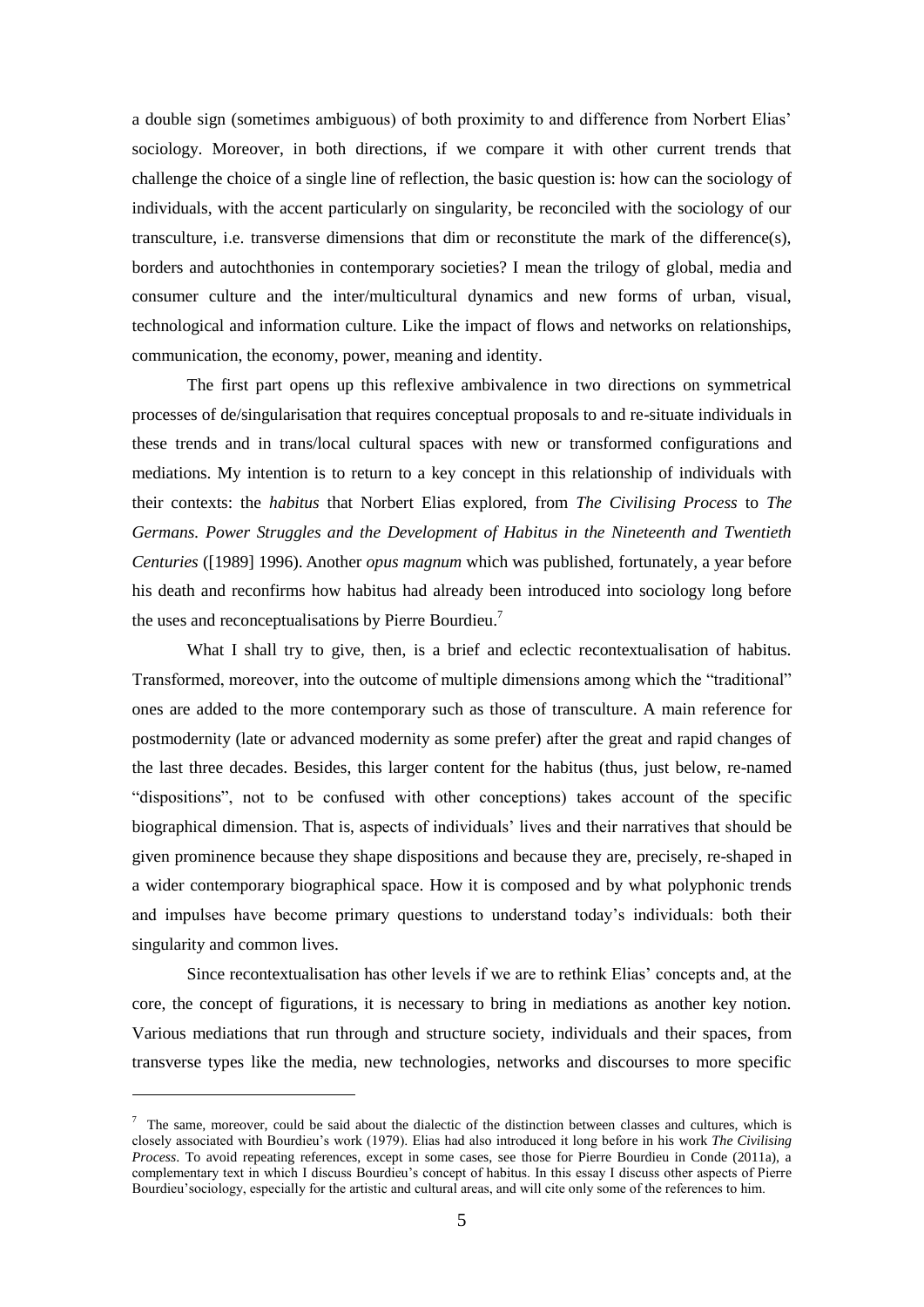ones in certain (e.g. professional) areas of activity. How can they be crossed with configurations in Elias' sense? We move, then, from interferences in the habitus or dispositions that produce individuals (and that they produce) to the issue of their interdependencies in the figurations. This is the question for the last part of this text, which is concluded after a round of different mediations and mediating processes, in cultural and artistic domains.

Interferences and interdependencies are thus two complementary issues.<sup>8</sup> To sum up, on the road to responses that have now been renewed, though many are certainly still open to the initial question underlying my fascination with Norbert Elias and the civilising process: how did we become what we are?

# **2. Individuals – interferences and dispositions**

Without covering the whole of the conceptual and empirical trajectory of habitus, we may consider the main aspects of this "system" (Bourdieu's term) or "configuration" (Elias' term) of dispositions that are socially incorporated into individuals and generate their practices, values, representations and orientations. Thus, both structured – historically grounded, as it is termed in Elias – and mutable by the individual's action and reflexivity. In addition, a coherent comparison of perspectives on habitus should not only consider how it appears in Elias' "figurational sociology" and Bourdieu's "theory of practice" but also how it can be converted into alternative concepts in other theoretical formulations. They, too, on the road of a different non-dichotomous way of thinking to the mutual overlapping of structure and agency: e.g. Anthony Giddens (2000)' "structuration theory", which has become, moreover, a dominant paradigm.<sup>9</sup>

My priority is given to various references to enlarge the framework for the individuals, and even beyond the current sociology for them. As I have addressed it before, it is indeed differentiated by authors and academic contexts and looks at the singularity of individuals or the plurality that they represent in their dispositions, practices, subjectivities, rationalities, that appear in "individual grammars" or "the actors' regimes".<sup>10</sup> A habitual lexicon in the French context, expanded by other notions like self, agency and reflexivity, which reflect a more Anglo-Saxon origin and the influence of Giddens and similar sociologists. So they strengthen the actionalist (and emancipating) sense of the individual, as well as being related with the empowerment and citizenship within the workings of our "institutionalized individualism" in "risk societies" with the weakening of the Welfare State (Beck, Giddens and Lash, 1994).<sup>11</sup>

<sup>&</sup>lt;sup>8</sup> They were used previously as "crossing" guidelines for a framework of "crossed" concepts, the habitus and the notion of identity (Conde, 2011a).

The same for Anthony Giddens: see references in Conde (2011a).

<sup>&</sup>lt;sup>10</sup> See Martucelli and Singly (2009). For further references, see Idalina Conde (2011a). This previous text, which is partly retrieved here, develops a broader reflection on the issue of identity and globalization. as I have addressed it before (Conde 2011a),

 $11$  References in Conde (2011a).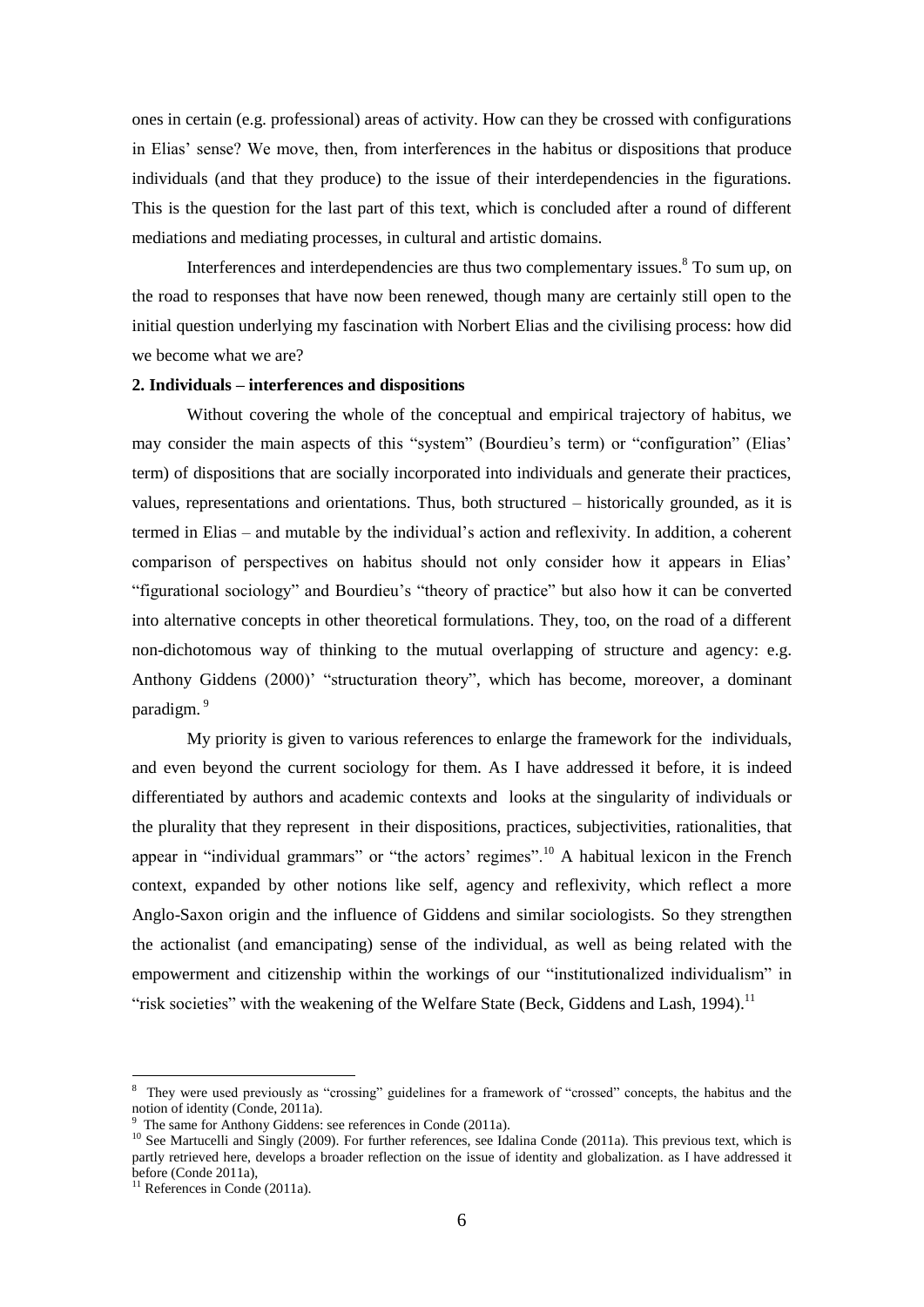Through the various prisms<sup>12</sup>, these perspectives go thus against cohesive and/or determinist perceptions of habitus – which concerns Bourdieu and Elias' totalising concept – and especially the actionalism that attaches importance to voluntarist and reflexive processes in the self-construction instead of the reproductive effect in the habitus. In France, some outlooks have, precisely, aroused renewed debates among commentators on Bourdieu, of whom Bernard Lahire (2002) is the leading example with his new "dispositional sociology". <sup>13</sup> Based on portraits of the individual's plural dispositions (with illustrations produced by massive empirical work) it shows how every individual may combine diverse modes of socialization/incorporation as well the construction and "activation" of dispositions throughout the different contexts of action. Taking another line, we can recall the "sociology of experience" that François Dubet (1994) introduced earlier to analyse the relationship between the heterogeneity of the individual's performances. So, what Dubet calls the "work of the actor", to produce a nonfragmented and non-volatile subject throughout different areas, contacts and involvements, is a practical, reflexive and subjective kind of work that converts the individual and the whole of identity into an activity, a process.<sup>14</sup>

In this way, subjectivity and subjectivation as a construction inherent in the individual may appear as resistance to heteronomy and indifferentiation. They are, nevertheless, emphasised in other viewpoints as "core" processes in contemporary societies. Now, a perspective actually parallel to that sociology of individuals because it belongs more to the sociology of culture, and in this case concerning collective patterns such as the desingularisation produced by what, above, I called transculture (Conde, 2011a). Certainly, it seems a highly inclusive word for all the types of content and flows circulating around the world that shape our lifestyles, imaginaries and identities (Conde, 2000a, 2000c). Anyway, it serves to bring here individuals' forked perceptions and introduce this specific wing into their dispositions.

Figure 1 may supplement, then, the "narrow" senses of habitus, inserting these *desingularising cross-cultural dimensions* in a broad matrix of interferences including the cosmopolitan features of the individuals. I prefer to call it transculture, instead "global culture",

<sup>&</sup>lt;sup>12</sup> For the French context, Martucelli and Singly (2009: 50-80) mention at least four axes in which different approaches are developed with the following issues. One, on how individuals are constituted by various *incorporations* that configure their habitus or dispositions. The second, on how they deal with norms, values, codes and regulations. So, with the issue of what we may call *reactions*, be it of conformity, resilience or resistence to various forms of "governability" that run through their lives, from the intimate sphere and their own body to their relationship with institutional, bureaucratic and legal frameworks (the state, hierarchies, orders of legitimacy, etc.). A third axis is concerned, rather, with the *relationships* involved in identity configurations, the self with its others, on which the essential dimensions involved in identity configurations (support, affection, recognition) depend. Finally, in the fourth axis, the main question is how individuals are also constructed by their confrontation with trials/tests and *enjeux* throughout the different contexts and challenges in their lives. An axis with the issue of both their competences and experience, particularly as François Dubet considers it in his sociology.

 $^{13}$  More references in Conde (2011a).

<sup>14</sup> As François Dubet states in his sociology of this experience, this "work of the actor", to run processes across the institutional, interpersonal and intimate spheres, requires at least three forms of action: integration, strategy and subjectification.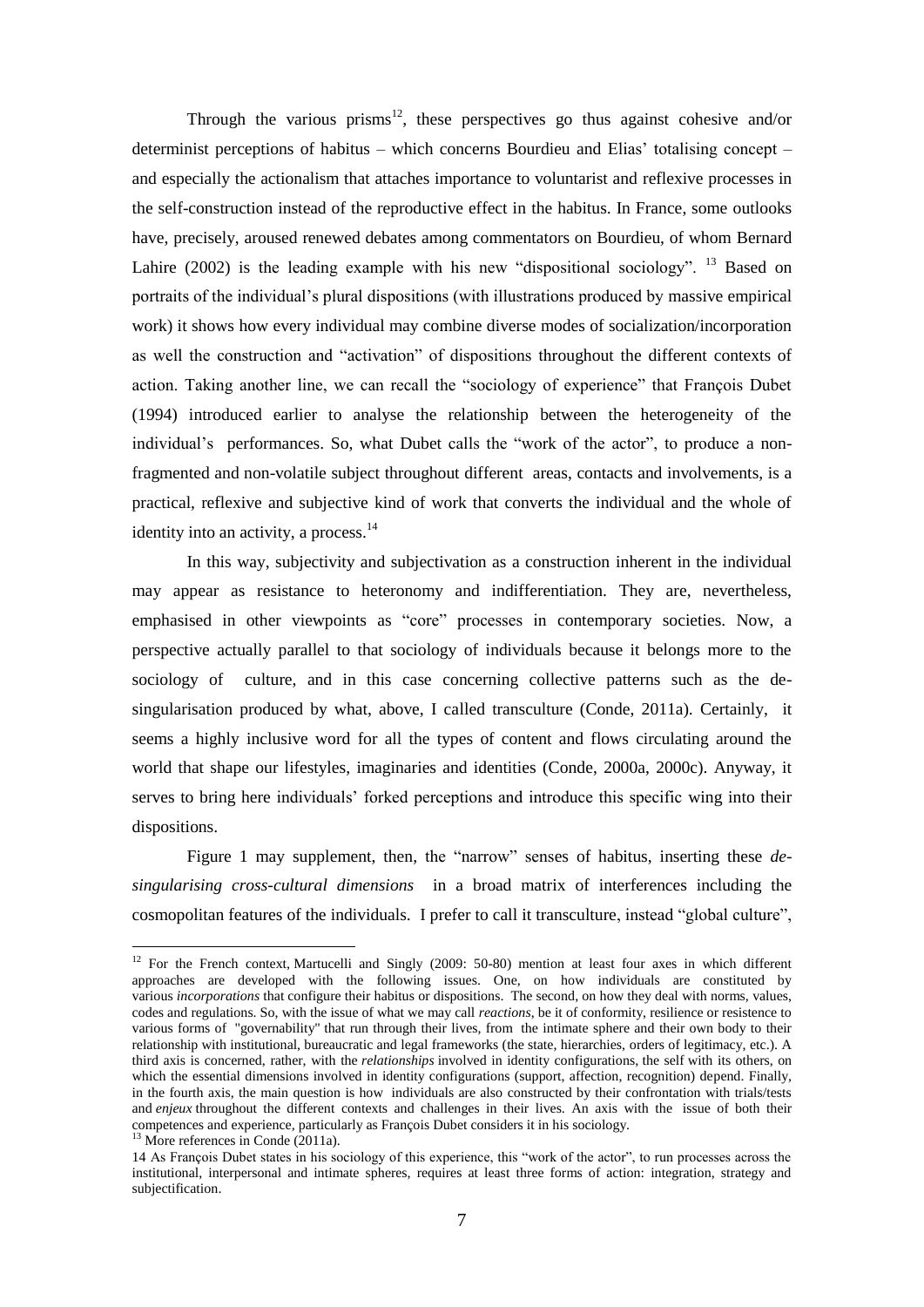because of its multidimensionality. Not reduced (as the notion of global culture is often interpreted) to the "Macdonaldisation of the world" notably under the imperialism of the media and the cultural industries (Conde, 2011a). Besides these patterns of consumption, the other meanings of the transculture include the literacy produced by informational and communicational flows; the multiculturality that extends even beyond the multiculturalism related to minorities or ethnic segmentations to become a multiple experience of diversity.<sup>15</sup> And, obviously not least, the commitment (ethical and political) to the contemporary citizenship with forms of transnational activism and "causes", as happens in the areas of human rights, the environment and planetary governance, among other global issues and movements.

Surprisingly, these dimensions, so relevant in our time, have been quite removed from the debates on habitus in the notion of Bourdieu, as well as, now comprehensibly, of Norbert Elias, who died precisely at the beginning of the 1990s. A decade of many turns towards the present situation. That moment also coincided with the publication of *The Germans*, Elias' great work on his total historical and national perspective of habitus. The "second nature" or "embodied social learning" of individuals in the long timespan of their contexts and cultures, which connects the social structure with the structure of the personality and is expressed in ways of life, attitudes, and codes of behaviour and thought.

Therefore, *The Germans* does not belong to the age of globalisation as it expanded since the 1990s (with the new technologies), the translocal condition and its trends, which reorganise the framework of time and space and the reference points of our lives. Though in this book, as in the others by Elias, the backbone of his thinking is the issue of interdependencies and tensions that define a figuration: its range, its perimeter, its set of players, their mutual relationships and power-ratio. A key notion between nations, similar to all kinds of social formation with a variable geometry of both exchanges and power asymmetries: institutions, places, groups etc. Then, it is a book not just about German issues; conceptually, it remains a reference of figurational sociology because of those interdependencies that became, at the end, the huge paradigm of our "age of (electronic) connections."

In Elias' figurational thinking the interdependencies are even the very condition for the comprehension of the singularities of every nation, state and culture. Like his conception of the collective habitus in *The Germans* that is against all essentialist, static and ideological notions of a "national character"; rather, mutable and always in relation to the state-formation process and its socio-political, cultural and generational figurations, which are particularly addressed in this book. <sup>16</sup> Furthermore, *The Germans* also goes back to the long timespan involved in the

<sup>&</sup>lt;sup>15</sup> A close or media experience of exposure to the otherness in public re/presentations (discursive, media-related, image-related)

<sup>&</sup>lt;sup>16</sup> Generations and the relationship between the sexes are central, here, to an analysis of power struggles, cultural changes, freedom movements for dominated groups (young people and women), and a "spurt of informalisation" in social relations, which introduced new civilisational configurations in Europe in the 20th century. The book opens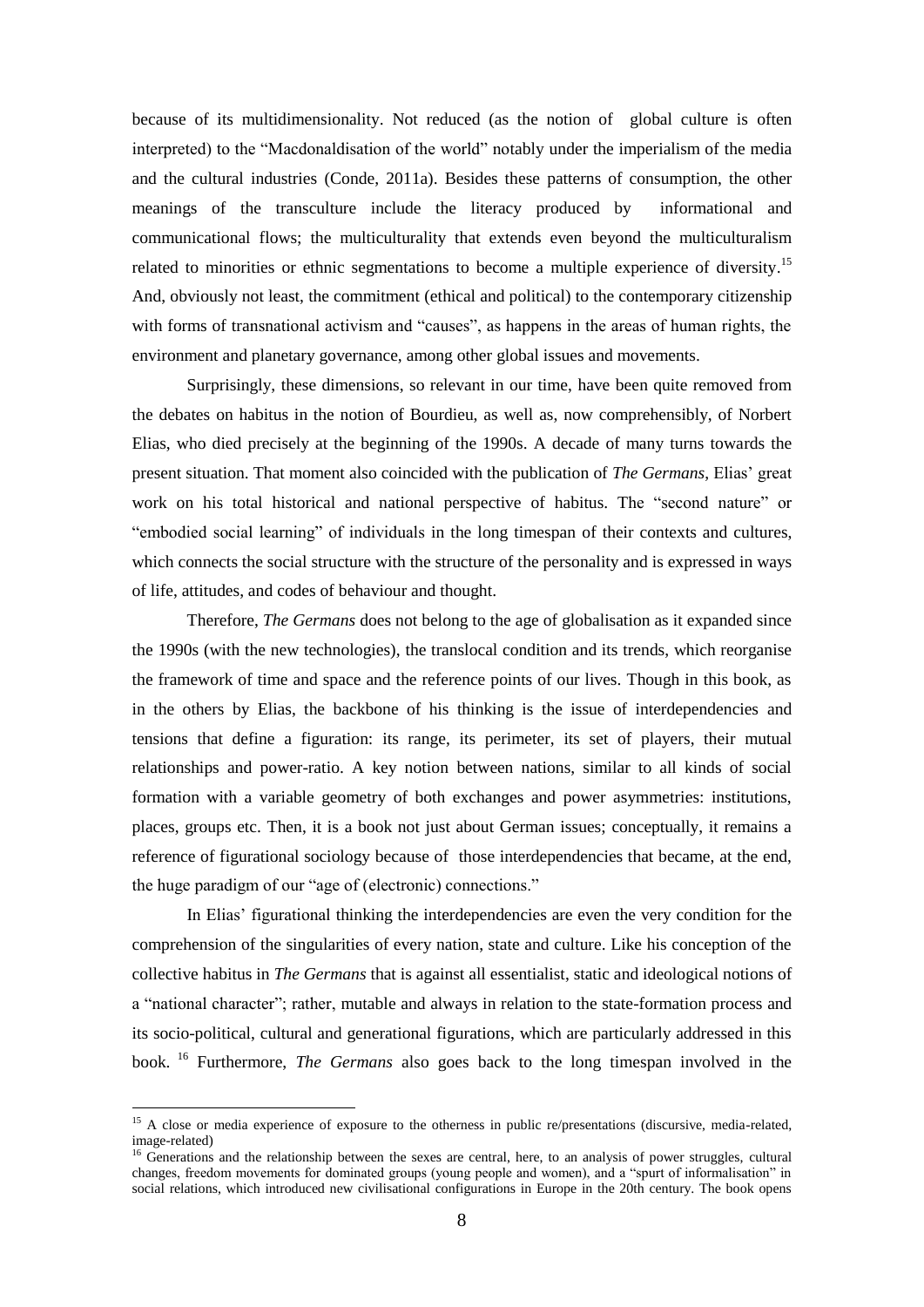formation of habitus, with the structuring role of the past in the civilising curve of the world's nations. For the past is never simply the past, as Elias repeats so often, and even less so for Germany. It was to return to haunt the present with its traditions, traumas and "missions" and in The Germans we see how they influenced "the breakdown of civilization": Hitler's rise to power and the tragedy of the Holocaust.<sup>17</sup>

with precisely these aspects (the chapter "Civilization and Informalization", pp. 21-120, with the first point on ―Changes in European Standards of Behaviour in the Twentieth Century‖) before the historical digression on Germany and nationalism. As well as the figuration of relationships between individuals and groups such as generations, particularly addressed in this book because of its important role in German history.

<sup>&</sup>lt;sup>17</sup> Norbert Elias, "The Breakdown of Civilization", in *The Germans* (1996: 299-402). See also Dunning and Mennell (1998).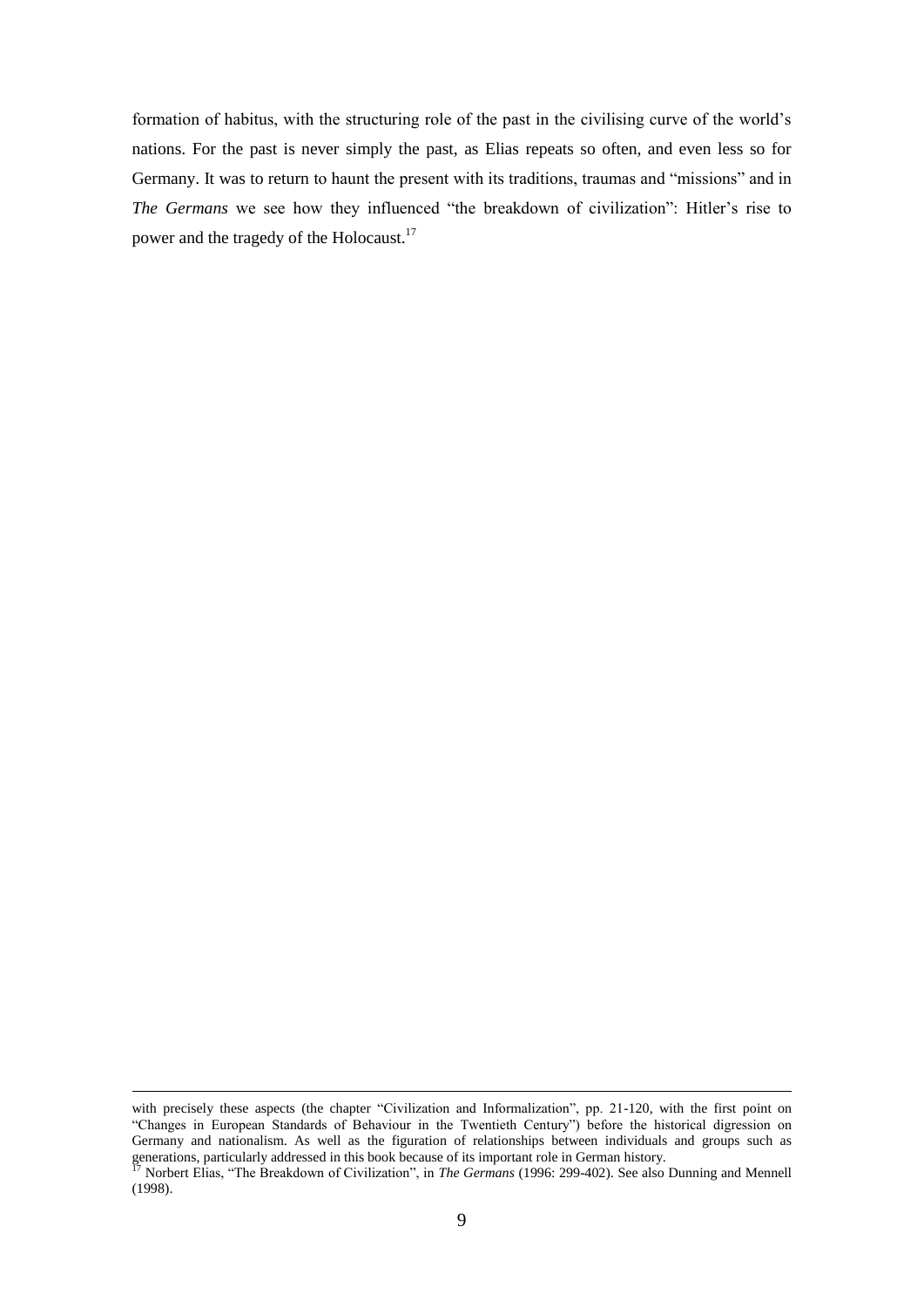

\* Complementary views of the habitus:

b) the current uses of Pierre Bourdieu's concept j

a) main references in Elias' work, e.g. in *The Germans* ([1989]1996)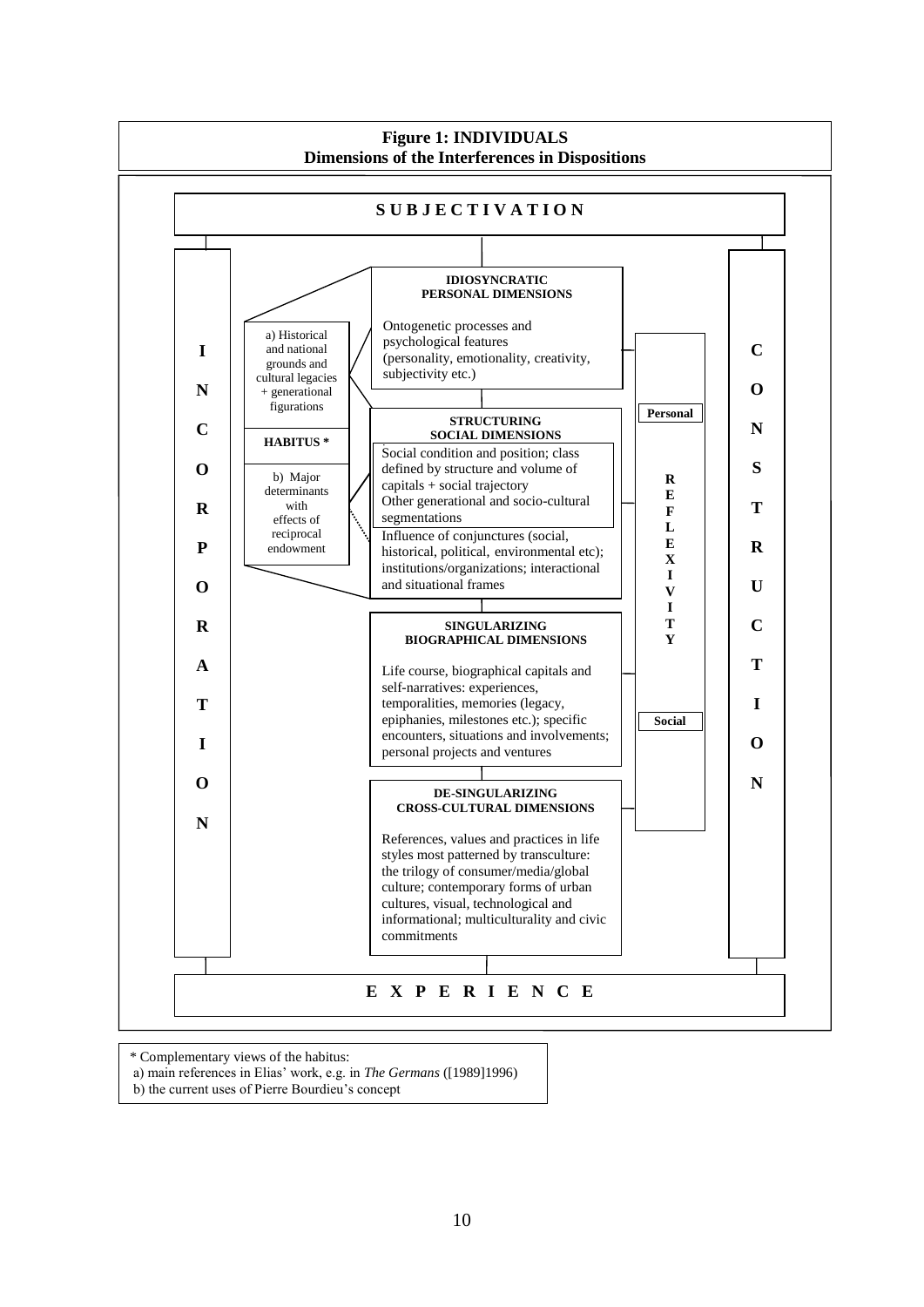So, to a greater extent than in Bourdieu, Elias' habitus involves the historical dimension: heritages and national cultures, exactly as happens in *The Germans*. But it is, indeed, at this point that it may be questioned for the present moment, because we realize two directions of change since the first publication of the book around 20 years ago: on the one hand, the global arenas that intermix nation states, governance, economy etc., as the transculture that weakens the national cultures through processes of indifferentiation; on the other, the "presentist regime of historicity" (Hartog, 2003) as our accelerated and highly mediatised experience of time, with a volatility (and amnesias) that may make the sedimentations of the habitus more fragile or contingent.

*How Societies Remember* (1989) and *How Modernity Forgets* (2009, 2008) are, for example, an eloquent dyad of titles for books by Paul Connerton, published ten years apart, though still raising a third question about our re/constructive relationship with the past. In fact, parallel to the "presentism", nostalgia and the commemorative culture as the "multi-form" mobilisation of remembrance against forgetfulness" <sup>18</sup> are are held in our time with high esteem for the past. Whether it is in history, whose legacy, from the events to the myths, is in the meantime being excavated and rewritten by a more post-modern, de-constructivist and desanctifying culture, or through the processes of capturing memory,. Be it at a personal and biographical level or that of the "archives" of social, oral and popular memories: the history that is still alive by its stories.

Finally, habitus is total for Elias because it unites the two processes of psychogenesis and sociogenesis. We see it being constructed and operating in his dense descriptions/analyses with equally overall and detailed scrutiny: a spiral that, in the same thread of meaning, "rolls" up‖ fragments and huge *frescoes* of reality, people and their intimacy into large institutional and social formations. Hence, for a way of thinking that rejects the compartmentalisation of levels, layers and categories, the segmentation of Figure 1 into sets of dimensions of the individuals reflect this dialectic and process with difficulty. Futher, the same could be said for the set of *idiosyncratic personal dimensions*, which are inseparable in Elias from others in an overall ontogenetic process: the being of individuals with that of their environments.

Figure 1 accentuates them to indicate what can be least explained, or totally explained, by sociology (especially other sociologies), though it explains the processes of subjectivation across this configuration: the specificity of a person, certainly never separate from the social environment and, yet, an inner world most approachable through psychology, psychoanalysis or

<sup>&</sup>lt;sup>18</sup> Lapierre, 1989 ; Ferro, 1989 ; Samuel and Thompson, 1994 ; Fentress and Wickham, 1994 ; Yow, 1994; Ricoeur, 2000 ; Martin, 2000 ; Jelin, 2002 ; Arostegui, 2004 ; Perks and Thompson, 2006; Oliveira 2010; VV.AA.1993 ; VV.AA. 2005; VV.AA.2006 a; AA.VV. 2008b. See also "Le témoignage" (Pollak and Heinich, 1986) an important reference retrieved recently in Heinich (2011).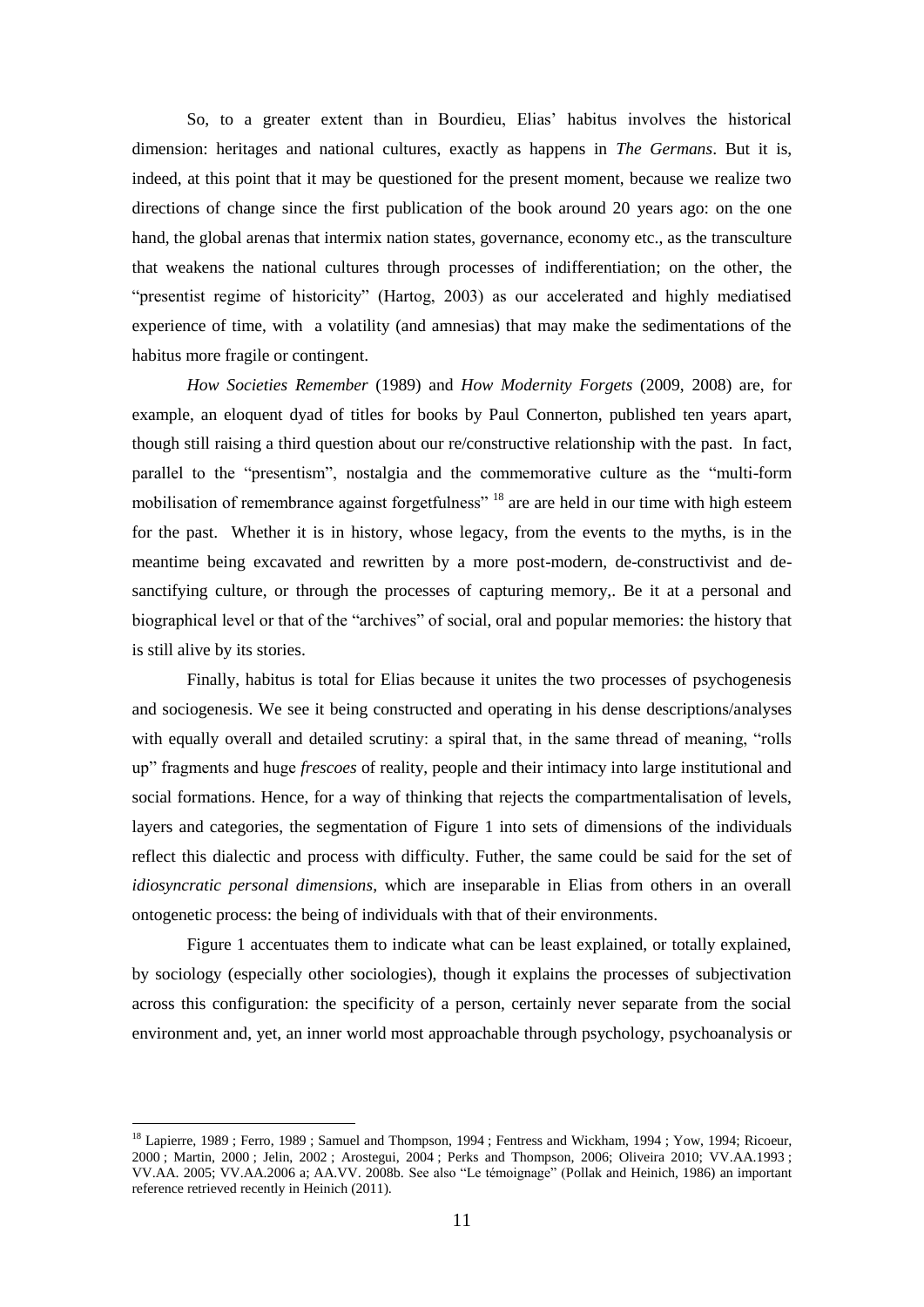other perspectives, even biological.<sup>19</sup> In many works the sociological perspective does what is possible: it follows the traces of subtle or radical differences inscribed by that idiosyncrasy in the combined processes of other dimensions: structuring, singularising, de-singularising…

Preserving the umbrella notion of dispositions, the diagram<sup>20</sup> merely attempts to achieve a wider and multidimensional view of individuals. More precisely, a figuration of multiple interferences in a re-named habitus (a large ensemble of dispositions), as I said before, not to be mistaken with other authors. And I adopt the term 'interferences' instead of 'determinations' to avoid a restricted conception of causality, which in turn tends to superpose the structural and institutional effects on the habitus – as is usual in Bourdieu. But, broadly, even my set of *structuring social dimensions* brings them together with others that are less evident in some of his studies: more conjunctural, events-based, situational or interactional because they are parts of the multifaceted experience of the individual. A crucial notion that anchors the framework in Figure 1 because experience is the *ground* that introduces openness into it: diversity, versatility, fluidity, contingence, indeterminacy. So, both individual modelling and agency occur, indeed, in diverse and combining ways. How the dispositions of each one compound all interferences and with what prominent features is, then, more a matter of research than a causal presupposition.

The multiple interferences express this "internal" plurality of individuals, thus possibly breaking the coherent *gestalt* of the habitus, along with their reflexive autonomy and ability to transform it. This is why reflexivity appears as a mediation for the processes of selfconstruction, in two senses, personal and social; from the "internal conversation" (Archer,  $2003$ <sup>21</sup> with which individuals cogitate and rationalise their experience to the social competence provided to them by the knowledge, expert knowledge and other resources available to embed it in agency. A socio-cultural and "institutional" reflexivity, to use Giddens' terminology, that is constitutive of late/post modernity and so is part of our diagnoses, choices and foresights.<sup>22</sup>

Reflexivity, a polysemic notion, deserves further clarification, as I have already remarked (Conde, 2011a). To confine myself to a note on the central role that it has won in the social sciences, it suffices to recall that it seems concomitant with the coefficient of information and literacy in our societies and carries a "cognitive" vision of the individual. Incidentally, quite ―Giddensian‖ or inspired by him in contemporary sociology. However, such a twisted representation of individuals, so to speak, may be due to the two effects of theory and reality

<sup>&</sup>lt;sup>19</sup> Which he has reinterpreted, historicising naturalised entities/objects in psychoanalysis; see Elias (2010b), an edition with different texts from the years 1950, 1965, 1980.

 $20$  As I said before (Conde, 2011a), this conceptual "decompartmentalisation" began with an earlier essay aiming to understand the ways to construct the singularity of artists. From charismatic to pragmatic, this singularity is an essential trait of these individual (and status-related) identities: Conde (1992, 1996b, 2000b, 2001c, 2008a, 2009b, 2009c, 2009g, 2011b), among other references.

<sup>&</sup>lt;sup>21</sup> See further references to this author in Conde (2011a).

 $22$  For further considerations of reflexivity and its role in the construction of personal projects as the motor of agency, see Conde (2011a).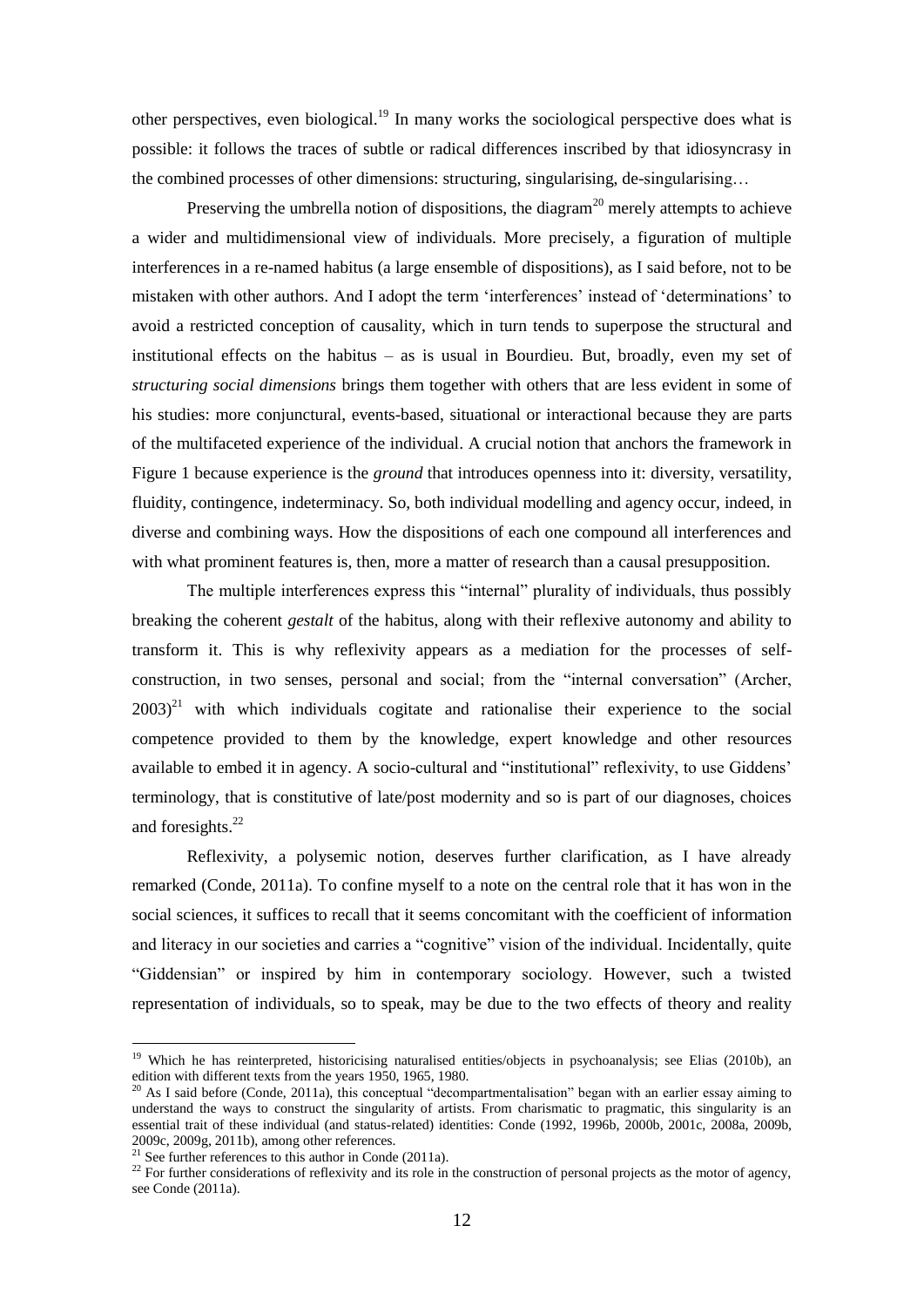because part of the answer to the initial question – how did we become ourselves? – involves this sociological filter through which we have become highly cognitive beings. Not to say even more than emotional ones, as Elias saw, accompanying us in the civilising process. But the question still persists when we want to encounter Elias' thinking and debate certain sociological trends: did we truly become definable mostly by this "leap in civilisation" of reflexivity, which represents a supplement, tool or resource for self-regulation (Giddens identifies it with selfmonitoring) or is it also due to the turbidity of a cognitivist turn (particularly sociological) that confines the vector, so essential, of the emotions, the pulsional impulses and our "irrationality" to a darker zone of the social and personal?

Be that as it may, reflexivity participates in the dialectic of incorporation/construction and brings voluntarism into individuals' actions and awareness. In other words, the intentionality with which they interpret and may change the conditions and/or directions in their lifes and ties - as we say for identities, the belonging vs becoming (Conde, 2011a). That is the reason why Figure 1 does not neglect the effects actually produced by biography, always an interplay of the probable, the possible and decision. To quote Wright Mills' words in *The Sociological Imagination* of 1959, which could equally be written today, biography is, then, a necessary pathway to encounter these different lines of personal history, with collective history as an open horizon:

―The human variety also includes the variety of individual human beings; these too the sociological imagination must grasp and understand. In this imagination an Indian Brahmin of 1850 stands alongside a pioneer farmer of Illinois; an eighteenth-century English gentleman alongside an Australian aboriginal, together with a Chinese peasant of 100 years ago, a politician in Bolivia today, a feudal knight of France, an English suffragette on hunger strike in 1914, a Hollywood starlet, a Roman patrician. To write of ‗man' is to write of all these men and women – also of Goethe, and of the girl next door (…). Within an individual's biography and within a society's history, the social task of reason is to formulate choices, to enlarge the scope of human decisions in the making of history. The future of human affairs is not just some set of variables to be predicted. The future is what is to be decided – within the limits, to be sure, of historical possibility. But this possibility is not fixed; in our time the limits seem very broad indeed." (Mills, 1959: 133, 174)<sup>23</sup>

Indeed, the *singularizing biographical dimensions* in the matrix alert us to elements that are rather clouded by the habitus in a narrow sense and demand an incursion into biography with regard to its web of meanings, levels of analysis and new contexts. Actually, they even challenge traditional ways of doing research in sociology and the restricted conception of the "personal" in people's lives.

<u>.</u>

 $^{23}$  In Pàmpols (2006) we have a brief journey through various uses and models of the "biographical imagination" in sociology and anthropology, from pioneering studies to the present.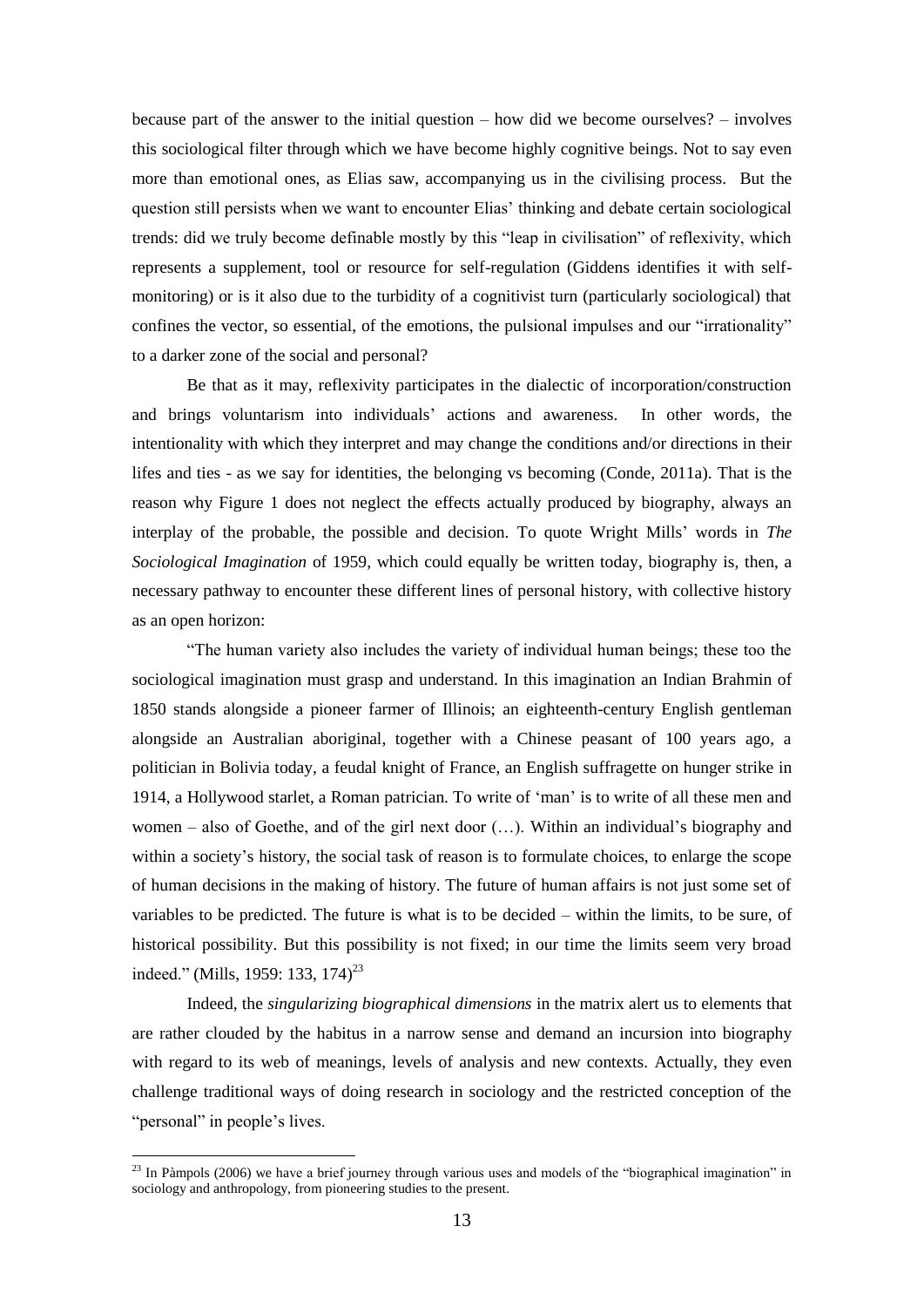### **3. Passage through biography**

1

Beginning with a plural notion of auto/biography as it is increasingly recognized, we must then take again a multidimensional approach that requires at least five accounts or hermeneutic rotations of an individual life. The first, the most common in sociological paths, is to see biography as a *trajectory* in the double sense, personal and social; a peculiar form of treading the collective paths to which the individual belongs (of profession, class, generation etc). But, considering biography as an individual's *life course* (Giele and Elder, 1998) crossed by other anchorages, movements and calendars, a second account must still reconstitute the multiplicity of relationships and chronotropies (spaces and temporalities) that make the specificity or uniqueness of this life course.

Thirdly, the way in which it is due to personal *projects* is an essential question for biographical inquiry because, as I have already noted (Conde, 2011a), despite different scopes, formulations and degrees of obstinacy, practicability or idealism, the important point is to recognize that the very transitive nature of all projects (purposes vs expected or imagined outcomes) installs intentionality (also reflexivity) and deliberation at the centre of life. They have the metamorphic power through action, decisions, to open a field of possibilities, not only pre-defined (so well closed) by probabilities. This sort of praxis contradicts teleology or determinism, as Wright Mills' words reminded us, and the projects emblematize "prefigurative cultures" and identities in postmodernity. And equally relevant for such a perspective is a fourth account of the *biographical capitals* involved in the life course, to be understood in two senses: as material legacies and also as skills, e.g., the practical and reflexive competence learnt in the experience of life and carried (as well activated) by memory. <sup>24</sup> Personally embodied and bodily expressed<sup>25</sup> they constitute, then, a key reference to the individual's singularity – be it that of a multiple self.

Finally, the fifth account is concerned with own *narratives*, anchoring the fundamental role of memory, too. Personal narratives to be approached in the two axes of self-telling and self-making, which correspond, respectively, to discursive and identity modelling(s) in these stories. However, it should be noted that self-making is not simply in the sense of "ontological" strategies" producing manipulations (constructions, representations) of the self. So to speak, like the "mythological rearranging of one's life-history" with an instrumental role, self-referential and self-regulatory for an ego marked out by the "secret mythology of oneself" (Hankiss, 1981:

 $24$  On this point, I return to the reference in Conde (2011a) to personal and family possessions as biographical assets that carry the individual's self-history, identity and images, from traditional to new devices that have changed self re/presentations in the private and public realms: e.g. furniture, books, letters, photographs, sites, blogs, YouTube, etc.

 $25$  In certain cases by very peculiar symbols like tattoos and other body accessories and languages; see references in Conde (2011a).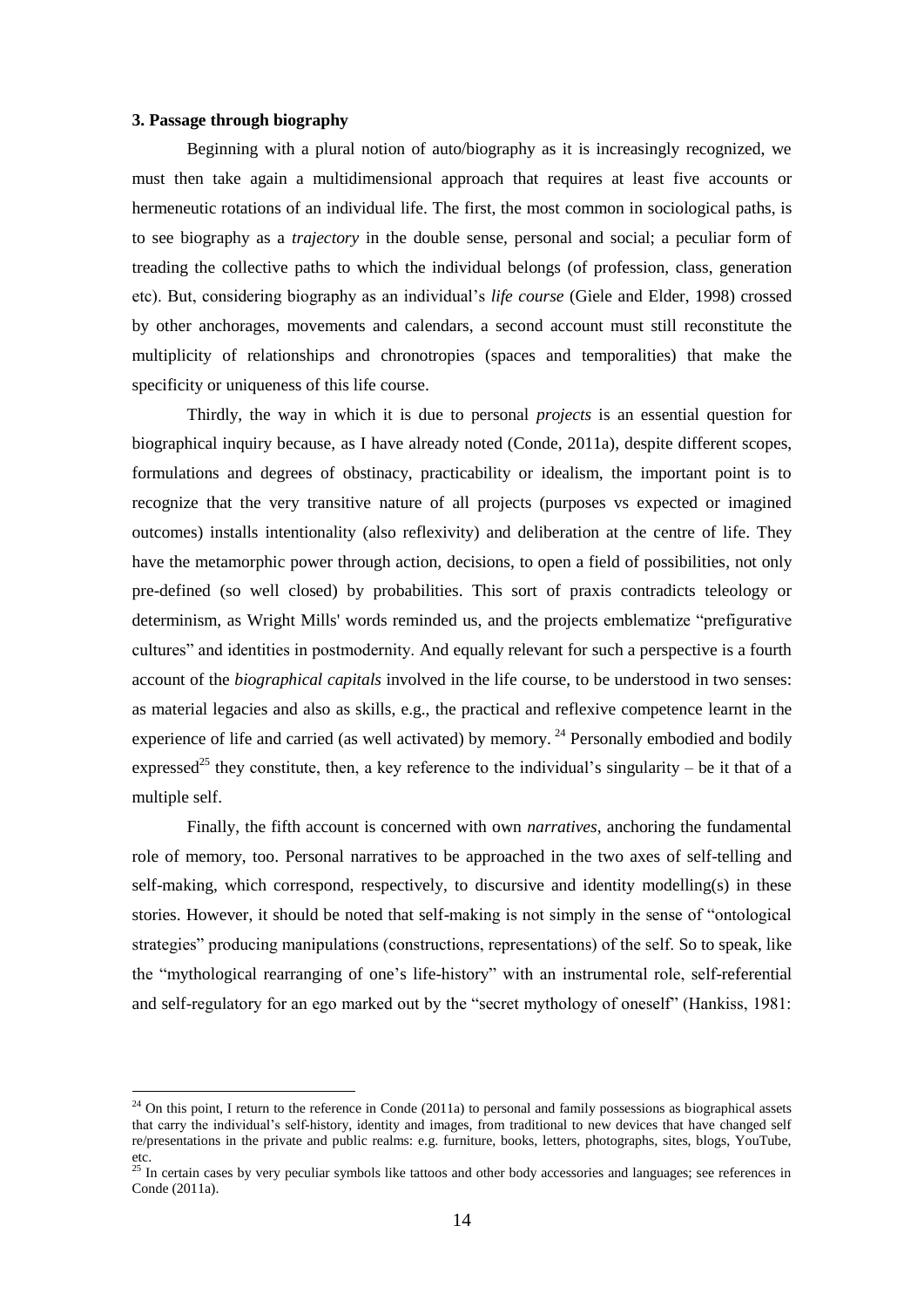203-209).<sup>26</sup> Beyond this part, self-making must be approached in the other sense of discourses with agency potential, i.e. a reflexive return with regard to practice, to remodel it. It exists today in various emancipating or empowering uses of life stories, from the pedagogical to the therapeutic.<sup>27</sup>

In fact, this revaluing of the narrative as a re/constitutive dimension of the individual belongs to the turns that have transformed the biographical approaches since the first "biographical turn" in the early 1980s.<sup>28</sup> That time, a coherent movement with the "return of the actor" in the social sciences, to use Alain Touraine's expression (1984, 1996). So, for the biographical incursion, it matters what individuals say (the contents of a life story) and how they say it (the modes of presentation), a second level that diversifies the perception of narratives. Narrative is indeed a plastic notion for many connotations and approaches that were relaunched in the social sciences with the "narrative turn" itself. A second direction concomitant with the biographical turn, concerned with narratives from the broadest perspective in peoples' lives to specific analysis of auto/biographical discourses produced by individuals, their biographers, and researchers (sociologists, anthropologists, historians, etc.).<sup>29</sup>

After the first movement in the 80s, the biographical took the new impulses from the 1990s and the current issues became extensively transversal, as Figure 2 indicates. The traditional use of life stories as other testimonial accounts of cultures, communities and singularities are now the subject of renewed gatherings, alongside other agendas that emerged for the contemporary lives. For instance, those connected with, migration and the diaspora, ethnicity and multiculturality, risk and uncertainty, and various aspects of citizenship as well with the multiple temporalities. An issue that has acquired a great prominence, too.<sup>30</sup>

<sup>&</sup>lt;sup>26</sup> Which serves it as a methodology for autobiographical thematisation. In brief, one "myth(od)ology" with a causality that may confer a personal coherence and incorporate a life's past in its present, guaranteeing a symbiotic relationship between the "before" and "after", the "old" and the "new". These aspects were particularly addressed in Conde (1994).

<sup>&</sup>lt;sup>27</sup> As happens in non-formal and adult education, a field with a large bibliography, of which I merely point out the following titles: Josso, 1991; Delory-Momberger, 2000, 2003; Dominicé, 2003, 2007; Boutinet, Gaston Pineau and Noel Denoyel, 2007; Bachelart and Pineau, 2009; Aníbal, 2011. A useful site is that of ASIHVIF - Association Internationale des Histoires de Vie en Formation et de Recherche Biographique en Éducation: <http://www.asihvif.com/>See other biographical uses for self-knowledge and intervention as in the field of "clinical" sociology": Gulejac, Hanique and Roche, 2007; Mercier and Rhéaume, 2007; Gaulejac and Legrand, 2008.

 $28$  A movement first noticed during the early 80s and, with a new drive, a decade ago: Bertaux, 1981; Levi, 1989; Ferrarotti, 1990, 1991, 2006; Conde, 1993a, 1993b, 1993d, 1994c, 1999a; VV. AA, 1994c; Chamberlayne, Bornat and Wengraf, 2000; Roberts, 2002; AA.VV, 2006b.

 $^{29}$  For references to multiple narrative approaches, see, for example: Ochs and Capps, 2002; Langellier and Peterson, 2004; Berger and Quinney, 2004; Lieblich, Tuval-Mashiach and Zilber, 1998; Smith and Watson, 2001; Andrews, Scater, Squire and Treacher, 2004; Riessman, 2007; Taylor and Littleton, 2006; Erasga, 2010.

<sup>&</sup>lt;sup>30</sup> Some references : Roberts, 2002; De Conninck and Guillot, 2007 ; Demazière and Dubar, 2005; Demaziere, 2007 ; Varro, 2008 ; VV.AA. (2004c, 2006b, 2005c, 2007a, 2008h, 2009, 2010b, 2010d, 2011a).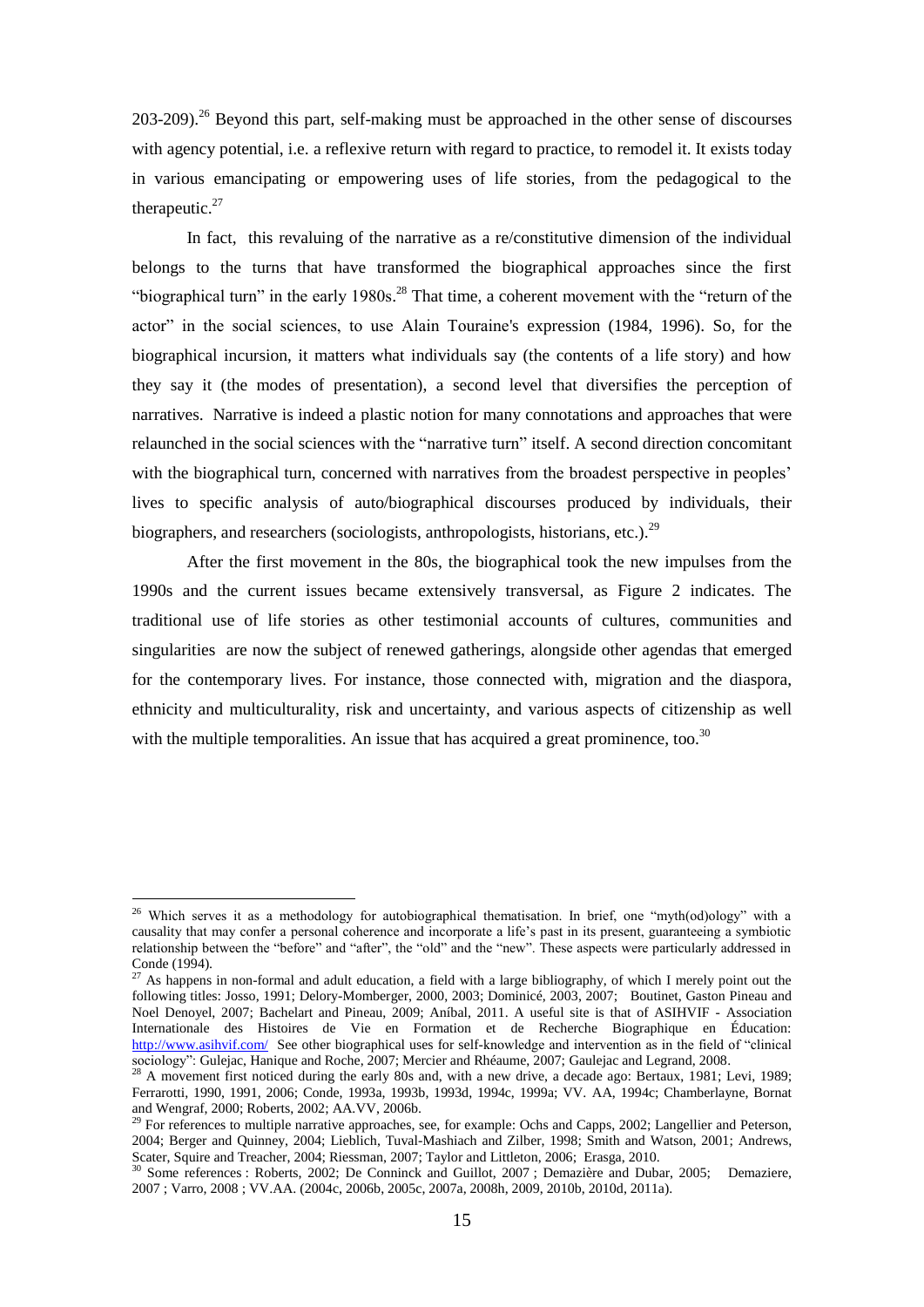# **Figure 2. CONTEMPORARY BIOGRAPHICAL APPROACHES**

| <b>TURNS:</b>                                                                                                                                         | <b>ISSUES:</b>                                                                               |
|-------------------------------------------------------------------------------------------------------------------------------------------------------|----------------------------------------------------------------------------------------------|
| Post-structuralist: with reference to individuals,<br>subjectivity, contingency                                                                       | De/centring, plurality, reflexivity and reconstructions<br>of the subject                    |
| Biographical: in various traditions and registers;<br>in the social sciences, with two impetuses since                                                | Multiculturality, dialogue and identity/otherness                                            |
| the 1980s; in history associated with oral history,<br>historical biography and the relationship with<br>memory in different "regimes of historicity" | Oral tradition, writing and memory in the construction<br>of cultural and identity heritages |
| Discursivist: with narrative and de/construction                                                                                                      | $Glo(c)$ alisation, diaspora and contextual remapping                                        |
| occupying the central ground                                                                                                                          | Mediatisation, interdiscursiveness and hybridisation<br>of the public/private spheres        |
| Culturalist: ethnographic and post-colonial                                                                                                           |                                                                                              |
| Ethical and political: overlapping civic and<br>emancipating dimensions in the notions of<br>agency and community                                     | Citizenship, literacy, empowerment and inclusion                                             |
|                                                                                                                                                       |                                                                                              |

In addition, the definition of biography itself has gained more varied hues (namely in the literary, journalistic and documentary forms) and a new extension in what may be called the contemporary biographical field (Arfuch, 2002). Another emerging multidisciplinary notion, for the diversity of registers, experiences and narratives regarding life that shows how the "biographical" is produced and circulates today in a wide, highly mediatised, interdiscursive, polysemic and hybrid context. So a that permeates our subjectivity, identity, memory and history: the four main axes for the individuals and communities. As Figure 3 shows, it is reflexive and media-oriented even for the most intimate forms, public and private, trans/local and multi/cultural, cosmopolitan and vernacular. Babel-like and dialogic in the polyphony of voices about life, but a biographical field that is simultaneously unequal or segmented in the ways in which each voice speaks and lays claim to its "truth".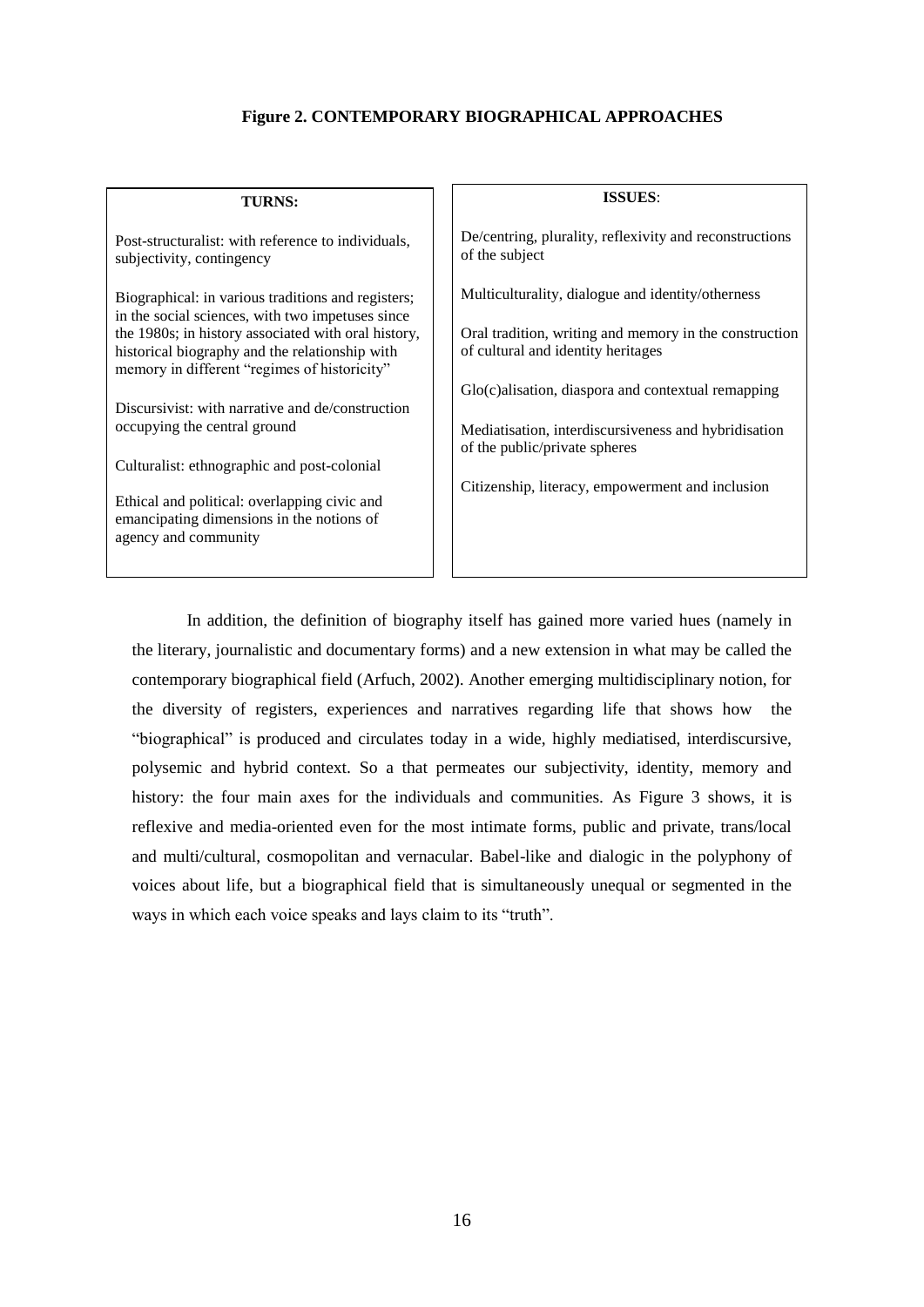

# **Figure 3. THE CONTEMPORARY BIOGRAPHICAL FIELD: Coordinates and References**

In brief, it is an exclusive area - a figuration - that also transforms the conventions of genres (e.g. the typical auto/biographies), and it even challenges the limits of the usual models in the social sciences (e.g. life stories and the individual portraits that are recently promoted in sociology) to capture life because there is more life, indeed, beyond them. That is, the life that takes place from the erratic to the kind organised in different "templates", through diverse devices and marks of the witness: in daily life and its stories, in the body, in writing, in the words and images of documentaries and fiction, along the accounts of the social sciences. Further, life and the individual self are equally sublimated and de/constructed, nowadays, on the diversified stage of the media, from traditional screens and press interviews to the cyberspace with its multiple possibilities for the digital narratives, storytelling, and self-presentations in sites, blogs, youtube, facebook,etc. (Lejeune, 2000; Cauquelin, 2003 ; Lopes, 2009).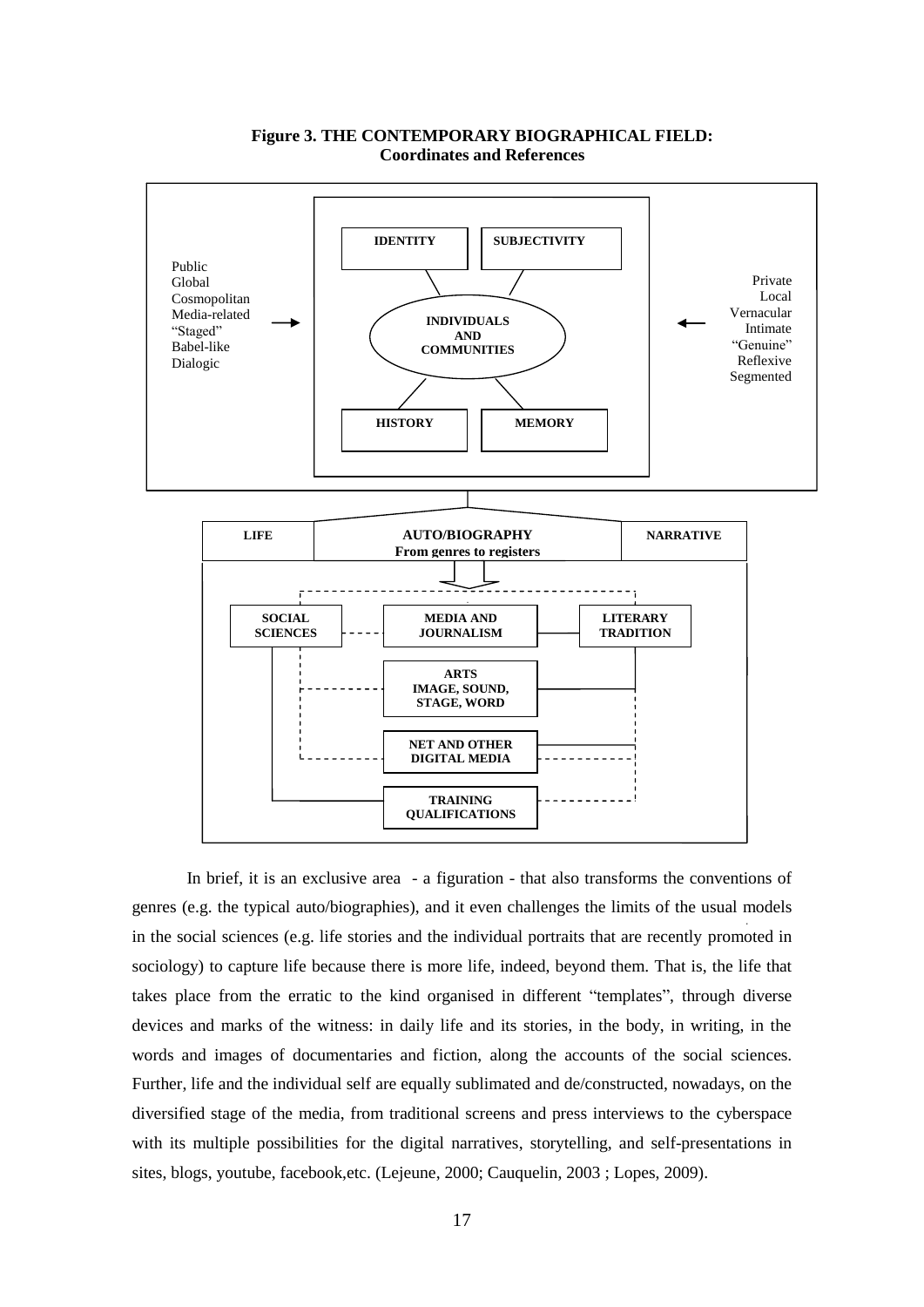For this reason, such plural expressions of life require new approaches to the sociology and methodology of biography besides the traditional protocol hitherto practised.  $31$  New gains of the "biographical" which become necessary for an understanding of our lives, as each one participates in and is influenced by this intertextual/contextual chain. So, from the same perspective, the broken lines of Figure 3 indicate certain relationships that the social sciences should stimulate with other registers of the auto/biographical, in addition to the aspects that are already quite institutionalised, such as the use of life histories for training and qualifying purposes.<sup>32</sup>

In my opinion, one of the bridges that we may explore should actually be with resources from the so-called literary tradition and adjacent studies with specific knowledge of the auto/biographical protocols and practices. Although it has usually been despised by sociology for its "biographical illusions". I mean, the Pierre Bourdieu's rejection (1986), which criticised literary forms and other uses of the biographical – though, in return, he received a counterrejection of his own "other illusion", which was structuralist and quite insensitive to the subjectivity and singularity of the individual (Clot, 1989; Conde, 1999; Heinich, 2010; Truc,  $2011$ ).<sup>33</sup>

Without entering into this discussion  $34$ , I would simply like to defend the interest of an interdisciplinary approach, especially when we want to develop a consistent analysis of the auto/biographical narratives. And those areas of literary and semiological studies are the most able to address these narratives and their metamorphoses, from the fictional to the interpretative.<sup>35</sup> That is, the *modus operandi* of auto/biographies, videographies, diaries, memoirs etc., which now include new writings and exploitations/expositions of the "I" by different mediums, arts and inter/media (Dion, Fortier, Havercroft and Lüsebrink, 2007; Costa, 2009; Arnold and Soafer, 2008). Moreover, they share certain issues that are similar to those of

<sup>&</sup>lt;sup>31</sup> Some overviews and models in Becker, 1986; Ferrarotti, 1991 ; Pujadas, 1992, 2000 ; Poirier, Clapier-Valladon and Raybaut, 1995 ; Roberts, 2002 ; Bertaux, 1997, 2005 ; Pineau and Le Grand, 2007 ; Lechner, 2009.

<sup>&</sup>lt;sup>32</sup> As illustrated by references in note 27

<sup>33</sup> In a certain way, however, Bourdieu would later soften his reductionism, not only in *La Misère du Monde* (1993), an extensive collection of personal testimonies, with greater importance given to their singularity, but also because he did not resist writing about himself. Although it was what he preferred to call a "sketch of self-analysis", published in 2004, and not autobiography: *Esquisse pour une Auto-analyse.* 

<sup>&</sup>lt;sup>34</sup> I have already done so in Conde (1999). Moreover, it was quite interesting to see, in more recent approaches, the de-centring from the previous notion of "optical illusions", to adopt a perspective – rather reflexive  $\overline{\phantom{a}}$  of a cognitive and relational dynamic involved in biographical research. It is not only to value the involvement by *empathy*, and the inter/subjectivity that is inherent in this kind of research, but to recognize it as a productive tool for *reflexivity*. Including the self-reflexivity of the researcher, as it is praticed by "auto-ethnography" (Ellis and Bochner, 2000; Trahar, 2009).

 $35$  Another field with a huge bibliography, of which only a few examples are given below with many references: Conde, 1999; Oliveira, 2003; Salwak, 1996; Morão and Carmo, 2008; Batchelor, 2003; VV.AA. 2003b; Dosse, 2005; Boyer-Weinmann, 2005; Miraux, 2007 ; Montémont and Viollet, 2009; Lejeune and Catherine Bogaert, 2006. Philippe Lejeune's site, [http://www.autopacte.org,](http://www.autopacte.org/) provides a long list of additional bibliographical references. He himself has been an important author since *Le Pacte Autobiographique* (1975) revisited in *Signes de Vie. Le Pacte Autobiographique 2* (2005). Another site of interest is that of IABA - The International Auto/Biography Association [\(http://www.theiaba.org/\)](http://www.theiaba.org/) with references to several journals [\(http://www.theiaba.org/?page\\_id=197\)](http://www.theiaba.org/?page_id=197). See also, some thematic dossiers in VV. AA. (2006c, 2008c, 2008d, 2008e, 2008f).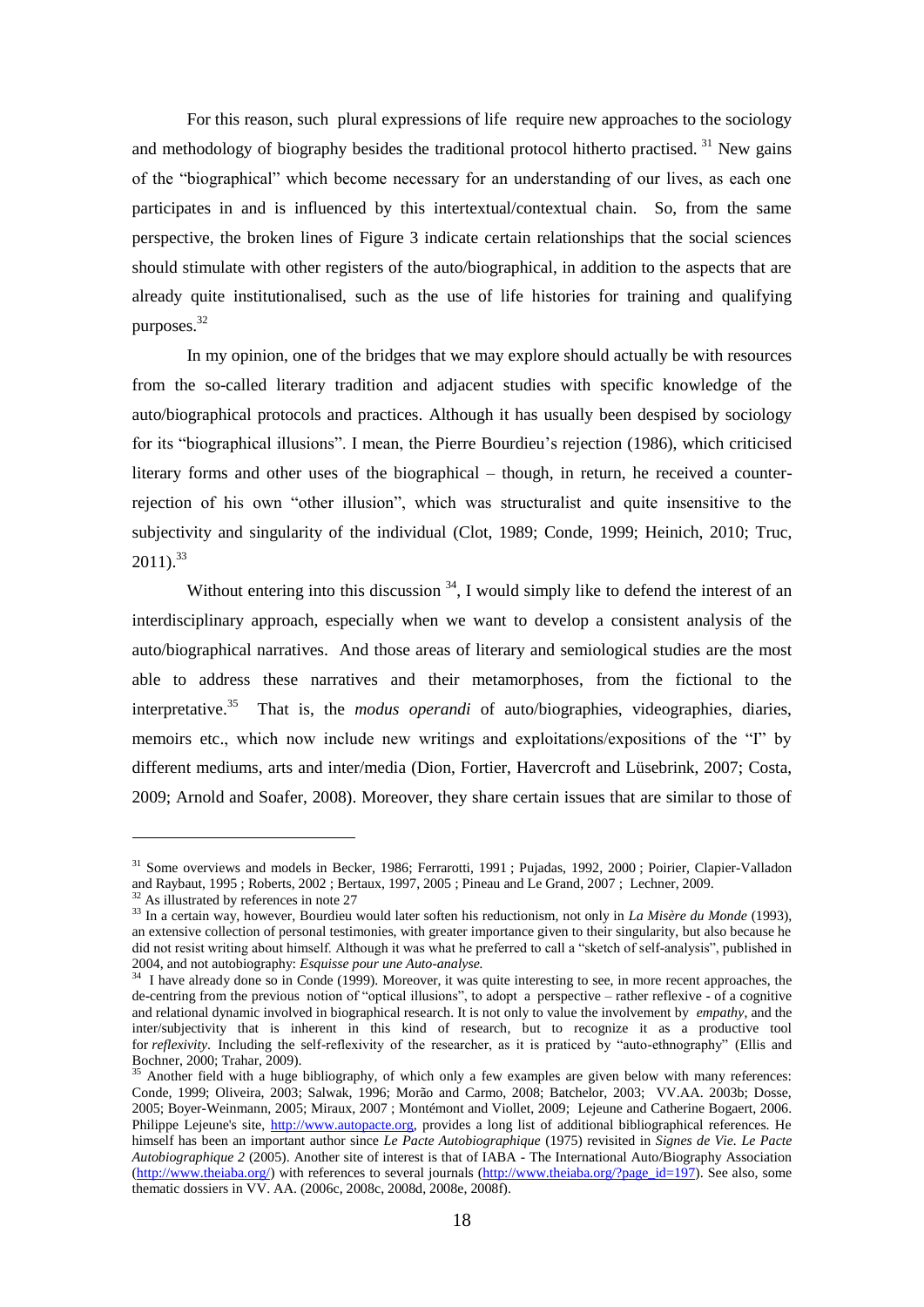the social sciences, e.g. identity and self-reflexivity in contemporary culture and, for this reason, I include them in Figure 3.

The other reference to the media and journalism relates to a field that is not dealt with by the usual applications of the biographical method in sociology and anthropology, though it is important in various senses. In the first place for its large biographical production, in particular documentaries and interviews made by journalists; secondly, for the characteristics of the media discursivity on life and the individual, which shapes forms of subjectivity and contemporary remembrance; and thirdly, for its role in the construction of public and political narratives that we share or contest in our citizenship or civic engagement (Pena, 2007; Jacobs, 2004; Andrews, 2007; VV. AA., 2004c).

After the parenthesis on certain aspects of the intertextual (and intercontextual) chain in the contemporary biographical field, we may take a look at another complementary track that continues to seek biography as a means of access to the individual and the singularity possible through processes of differentiation. Singularity and biographies, then, represent processes in personal horizons that sociological research, in interlocution with the individual, can explore on two levels. One relates to content, what they recount to us or tell us as facts of life; the other, that of their narratives, relates to their way of talking and their type of presentation.

Figure 4 exemplifies an application for the first option. It is an operational and flexible framework that I constructed for the sociological biography of artists. The reference to artists may be justified in a text that has Norbert Elias in mind – the acclaimed author of *Mozart. Portrait of a Genius* (Elias<sup>[1991]1993, 2010a). Rather modest, my purpose is only to illustrate a</sup> research instrument<sup>36</sup> to map dimensions, thematic axes and points of focus in relation to the life of the individual, which also takes account of its multiple temporalities.<sup>37</sup> Its amplitude is variable. It depends on the route through the "fields" of the diagram that may range from reduced comprehensiveness (a biography involving an occupation or some of its fields, which, in the example, represents the "artistic life") to the maximalist version of the biography, to which other life areas are attached (more "lives of the artist").

Once again, the diagram hardly appears "Eliasian" (as with Figure 1) in that it divides a global, apparently indivisible process: biography. However, it acts as a compass in the guided and floating navigation that takes place in biographical research. A progressive elucidation, in the two senses of cumulative and reversible by the desired effects of serendipity (precisely, the

<sup>&</sup>lt;sup>36</sup> This model appeared in Conde (1993) along with a series of studies on artists, narratives and trajectories: Conde (1991c, 1993c, 1993d, 1994c, 1995b, 1995c, 1996a, 1998a, 1998b, 2001a, 2009a, 2010c, 2011c, 2011d).

It is, then, an account of multiple temporalities that makes the construction of "multi-layered chronological charts" possible (Hiller, 2011) even at the personal level, besides its use for "visualising the intersection of the personal and the social context", as Patrick Hiller (2011) proposes. For other kinds of temporal approach to the artistic domain, see, for example, VV.AA. (2011b).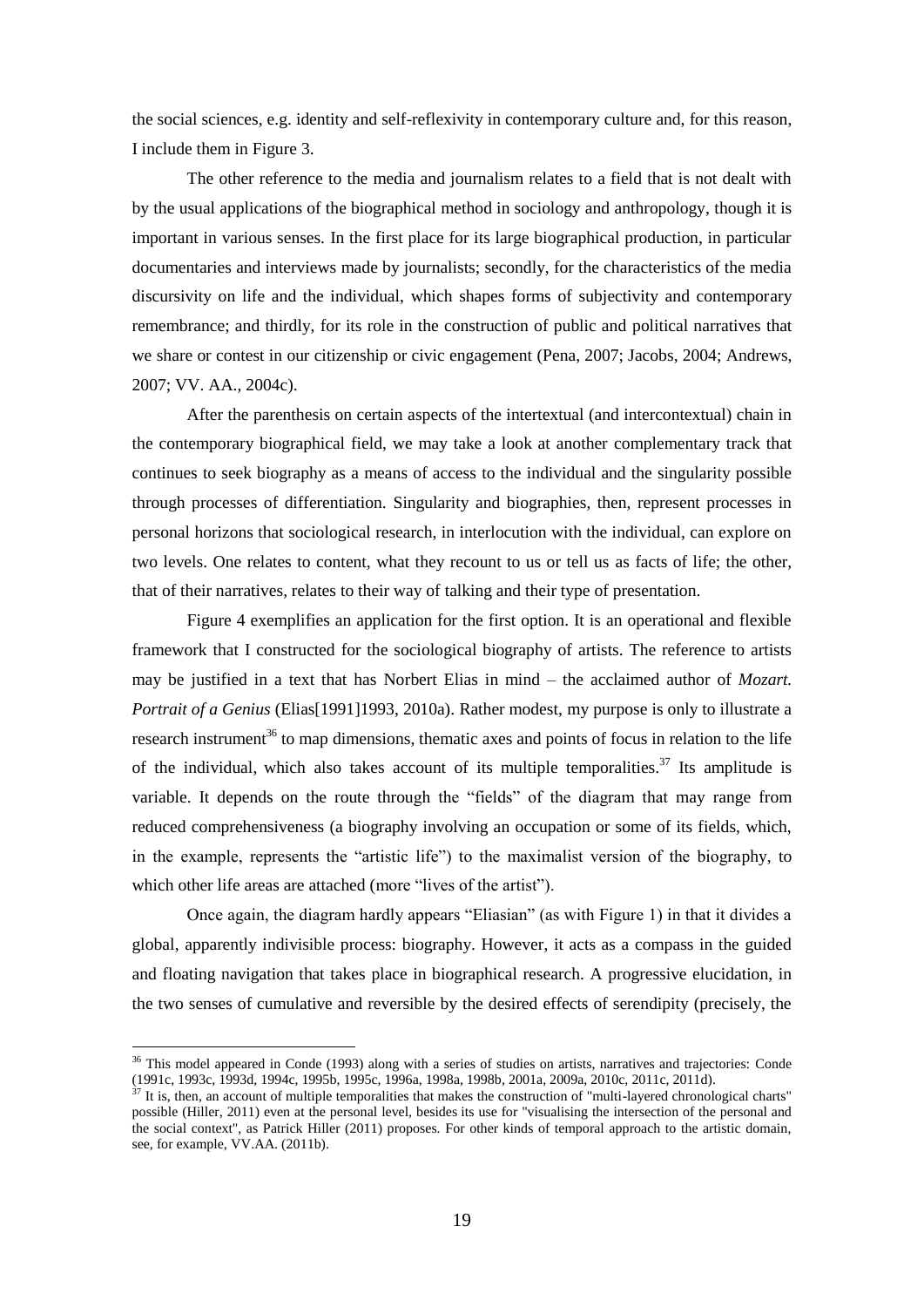most hoped-for discoveries in science) that rectify coordinates, issues and starting questions. As a result, the theoretical frames and assumptions that we bear for this journey about (and with) individuals may be redressed. Moreover, it is in this revisability, based on inferential processes in this kind of research which attaches value to induction, that the heuristic comparison between grand and grounded theories lies. Another leap in knowledge, of which the studies become aware when they are skilful in interpreting what the "ground" $-$  i.e. people  $-$  brings and says.



# **Figure 4. THE PERSONAL BIOGRAPHICAL HORIZON Plan for an Artist's Biography**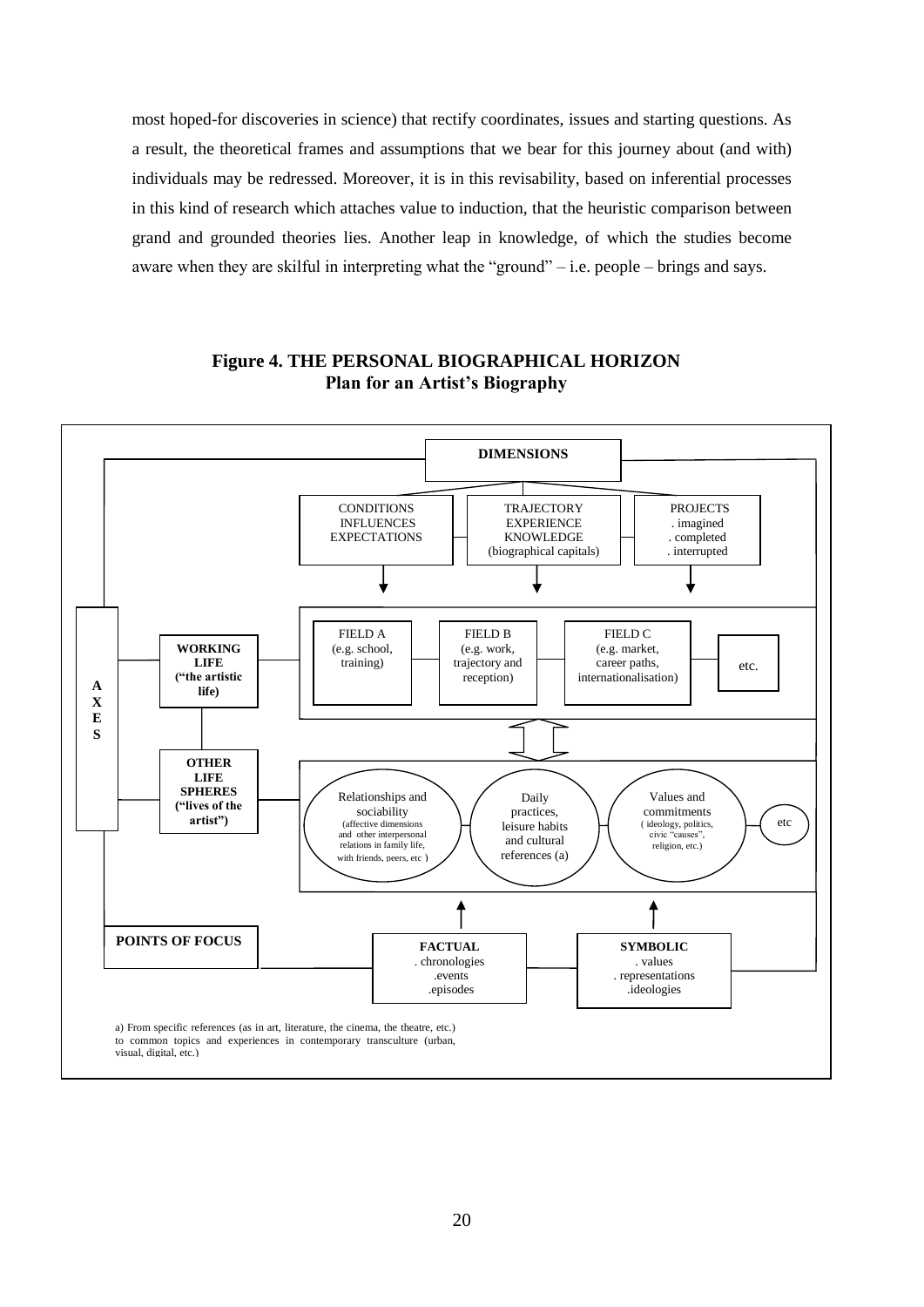What they say and how they say it: a second level that diversifies the perception of narratives. They appear as a plastic notion as I said before, but here I am mainly thinking of those collected by sociological research from among individuals, in which the narrative is not restricted to the more documentary account of contents such as those in Figure 4. As a discourse, narratives must be observed in their compositive *Gestalt*, forms of presentation, identity expressions and mnemonic traces.<sup>38</sup> How does a person recount the story, and with what precisely narrative identity<sup>39</sup> of the authors of a tale, among other reflexive, rhetorical and even fictional resources for it?

Narrative analysis involves several dimensions and levels (Smith and Watson, 2001). One relates to the two axes of self-telling and self-making mentioned above. The other, the ensemble of figures and relationships that weave a life story: the "I's" and "others" of the narrative. It is a plurality that unfolds in the polyhedric individual (in terms of roles, performances, and ways of presenting him/herself) and in the alter-egos distinguished for various reasons (feelings of affection, affinities, competition, influence etc). Mapping and "emplotment" represent another plane that refers to the marking of space and time and the ways of building their plot: what happens, how, why, and with what causal chain. On the other hand, in the several chronologies of a life, events may be assigned status classifications (from "minor", even insignificant to fundamental – positive or negative epiphanies), for their impact in individuals. A different potential for change and agency.

Furthermore, there are planes related to the architecture of the narrative<sup>40</sup>, its discursive registers (factual, fictional, confessional, reflective etc), its intentions (mnemonics, repair, revelation, emulation, catharsis) and its appearances or revelations. Ranging from objective to subjective, stories and history, they are always double and, no less, oblique for the fact – let us not forget – that autobiography, like other personal testimonies, is always intertwined with the opaqueness and transparency produced by an "I" that is also recounted as "another". So it is a discourse with the marks of the "distance involved"<sup>41</sup> of individuals with themselves. The

<sup>&</sup>lt;sup>38</sup> See, for instance: Denzin, 1989; Demaziere and Dubar, 1997; Lieblich, Tuval-Mashiach and Zilber, 1998; Taylor and Littleton, 2006; Riessman, 2007.

 $39$  More reflections on this narrative identity in Conde (1994, 2011e). From victim to hero, the narrator may in fact offer and/or pass through various visages and vary the "talk" throughout the autobiographical narration. The narrator may present him/herself as an individual who affirms his/her difference or singularity or, again, as someone who states his/her independence and self-reflexivity; an actor who dilutes individuality in the identity of statuses and social roles; a person as a type representing the characteristics of a collective category; one who speaks generally as yet another being that belongs to humanity, etc. These variations were mentioned in Conde (1994).

 $40$  Sequential or chronological; segmented or forked or, again, the circular/recursive narrative, since it returns to an event considered a foundation stone. It may be dramatic, gratifying or revelatory in the sense of unveiling a gift, vacation or destiny. A narrative based, then, on an archaeological causality, dependent on this metonymy-event as a part that contains the whole, which is a fairly frequent narrative variant in artists' personal and biographical memories. I analysed two cases in Conde (1993c, 2011d).

<sup>41</sup> To recall and bring together here the terms of another dialectic that was very dear to Norbert Elias: *Involvement and Detachment* ([1983]1987a, 1997)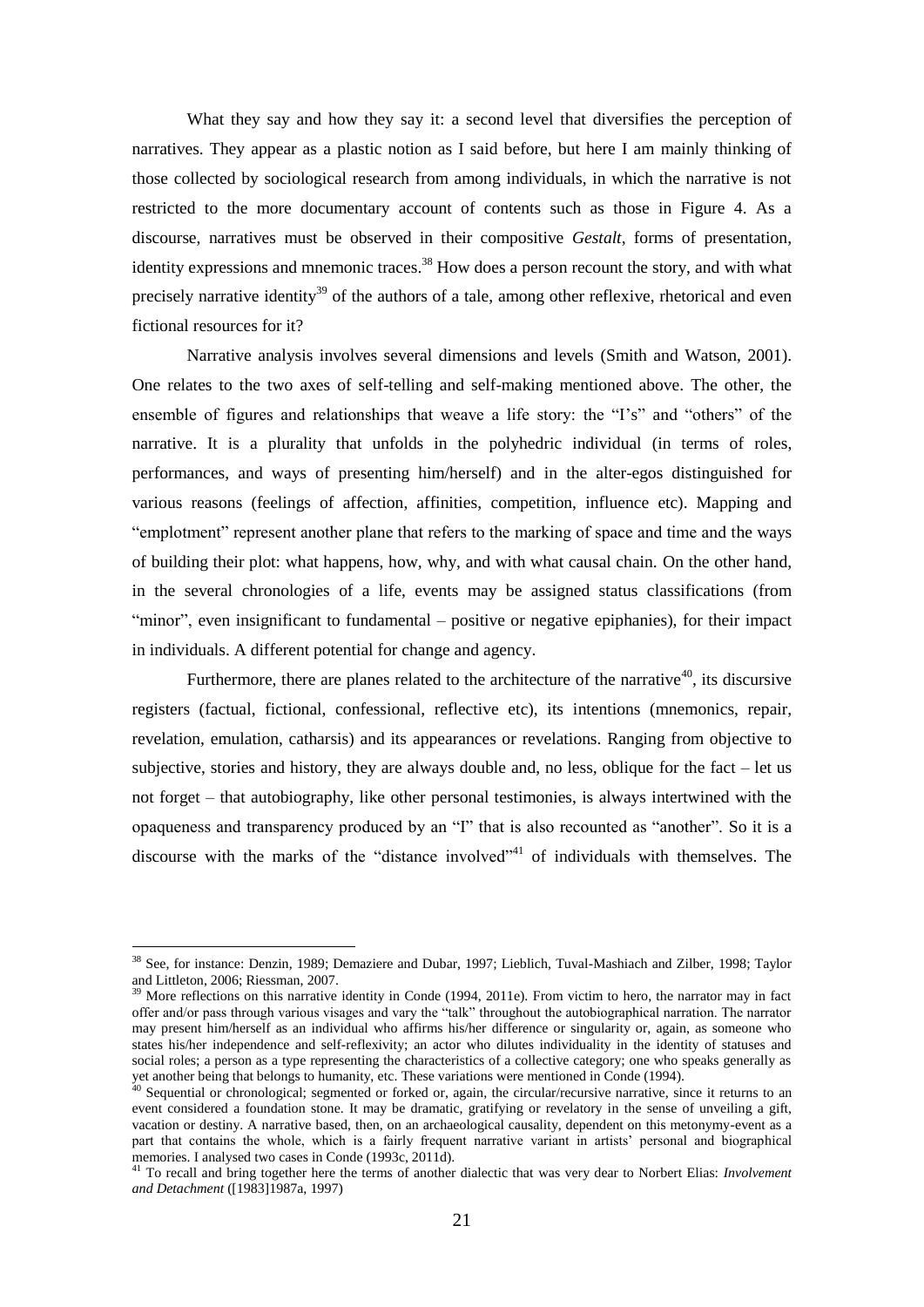individuals, then, with the real and spectral play of mirrors/identities which Rimbaud summarised so well in the poetic trilogy of the I as "he" and another: *Je est un Autre*.<sup>42</sup>

### **3. Spaces – interdependencies and mediations**

This part of my text is different. It follows up the notion of figuration that comes from the habitus and runs through Norbert Elias' sociology, though it now transports it to places which include individuals – some where the notion can be crossed with mediations that also pick up the earlier line of changes with the transculture. But in this move to the second sense of figuration (from the interferences in the habitus to the complementary issue of the interdependencies), we may return to the previous trilogy of the "I". Simply, to have to add the ―we‖, which fails to be said or is obscured in the most self-centred, individualistic narratives.

Using Elias' words, it is better to say the dyad "I and we"<sup>43</sup>, which restricts the image of the individual – narcissistic, solitary or freer – in an ontological soliloquy because the individual can never exist alone, and as "another", without a tie to others: the link of interdependencies (and interpenetrations, as Elias stresses) that, in addition, are not just functional, to serve the division of labour, among other kinds of specialisation. The human condition is defined by these ties, with the importance that Elias attaches to emotional bonds. We are not *homo clausus* but "open beings" – to the "emotional valencies which are directed towards other people" (Elias, [1978] 1980: 135). Even sexuality, which is regularly not restricted to a basic, biological dependence but seeks an affective bond, "is only the strongest, most demonstrative manifestation of this need", the universal need for others. For this reason, "when a beloved person dies, it does not mean that something has happened in the social ‗outside world' of the survivor, which acts as an external cause on his 'inner self'; it will not even do to say that something happened 'there' of which the effect is felt 'here'. These categories cannot express the emotional relationship between the survivor and the person he loved. The latter's death means that the survivor has lost a part of himself. One of the valencies in the figuration of his attached and unattached valencies had become fixed to the other person. Now that person is dead. An integral part of his self, his 'I-and-we' images has been broken off' (Elias, [1978] 1980: 136).  $44$ 

From Elias' perspective, figuration is based in interdependencies with a "flexible latticework of tensions" due to an "elastic balance of power". Power is a crucial dimension in figuration; changes in the "power *ratio*" of every member affect the whole and its flow or

 $42$  A directly or implicitly recurring trilogy when these discourses of the "I" and multiple truths are being discussed; their literary or common auto-fictions (Lejeune, 1980; Lejeune and Viollet, 2000; Jeannelle and Viollet*,* 2007; VV.AA., 2004; Teixeira, 2003; Souza and Abrahão, 2006).

<sup>&</sup>lt;sup>43</sup> See *What is Sociology?* (Elias, [1978] 1980) and especially the chapter "Changes in the We-I Balance" in *The Society of Individuals* (Elias, [1939, 1987] 1991b, 1993). I cite along the essay the Portuguese editions, respectively for each book in 1980 and 1993.

<sup>44</sup> Translations from the Portuguese edition.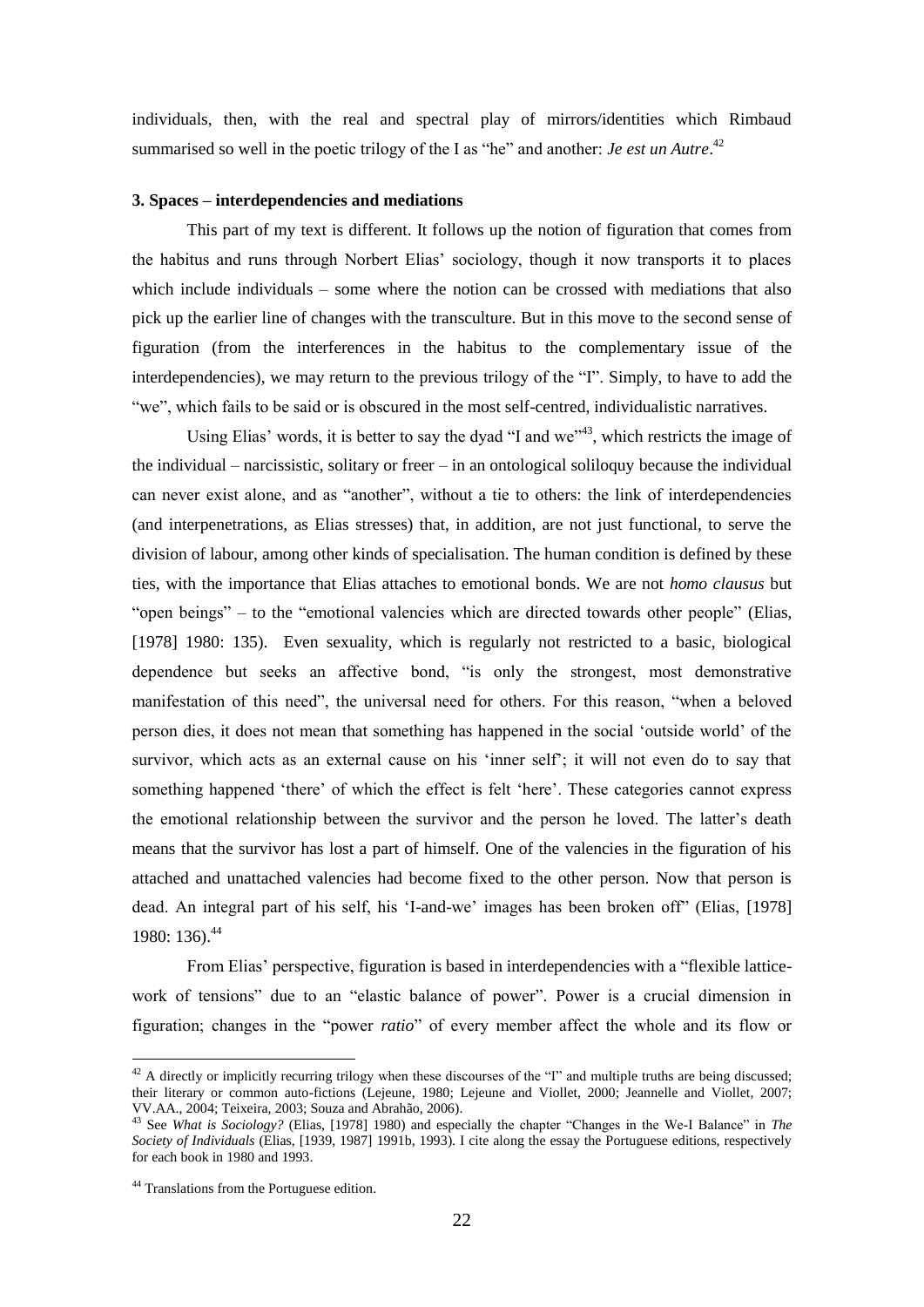process. Figuration is, then, a multidimensional, relational, asymmetric and metamorphic concept that can have various scales and referents. Every kind of grouping and interaction, from the largest to the micro levels of "players" in a game, which appeared precisely in *What is Sociology?* [1978] 1980) in order to illustrate figuration models. A game is "the changing" pattern created by the players as a whole"; a regulated process in which the interdependence determines strategy and un/predictability with each card played, the meaning of the game for each person who is experiencing it under the crossed gaze of the others, the fluctuations in each one's power and the changes of "level", with more complex re-figurations with the entry into the game of new members.

However, as Elias himself explains, the reference to games only serves to build "didactic models". They "are not theoretical in the customary sense of the word" or a metaphor for everything like a game. A case that would, moreover, bring other distinctly more agonistic assumptions about individuals and society. The purpose of the games models is "to facilitate a re-orientation of our powers of imagination and conceptualization in order to understand the nature of the tasks confronting sociology" ([1978] 1980: 92). That is, to understand society with the individuals as being neither an instance over them nor antagonistic by an essential nature. Games act as a resource for the interpretation of human figurations as well the relational, constructed and arbitrable nature of power, which is more strongly regulated by those interdependencies than by each individual. And figurations are obviously more multidimensional than just "games" on account of the human substance that sustains them, the diversity of bonds that they imply.

In this way, Elias' sociology does not relate easily with other uses of the game idea, more unidimensional. To recall two cases, one may have game theory as a paradigm that favours the instrumental dimension of action, strategic and rational, that is only considered in a competitive context. So, without the other "valencies" as Elias sees the human figurations. The second case may adopt the game metaphor mainly for the idea of the social representation, for "staged" forms of identity - and no less strategic. Like a superficial game of appearances, basically symbolical, with the strategies of dissimulation/ostentation, such as appears in the studies of the dialectic of distinction.

Obviously, these games exist in Elias' investigations, in exemplary fashion in his book *The Court Society* ([1969], 1983, 1987) where he wrote about the court of Louis XIV, the model for others in Europe. But, once again, his social portraits are differently built, i.e. multidimensional, in order to understand an human figuration as it is the palace power-cultures in which power and its demonstrations are explained by the complex interdependencies of these microcosms so regulated by etiquette and representation, watchful and calculated behaviour, tacit cultures, the art of persuasion, discreet influence, and the situation of living in expectation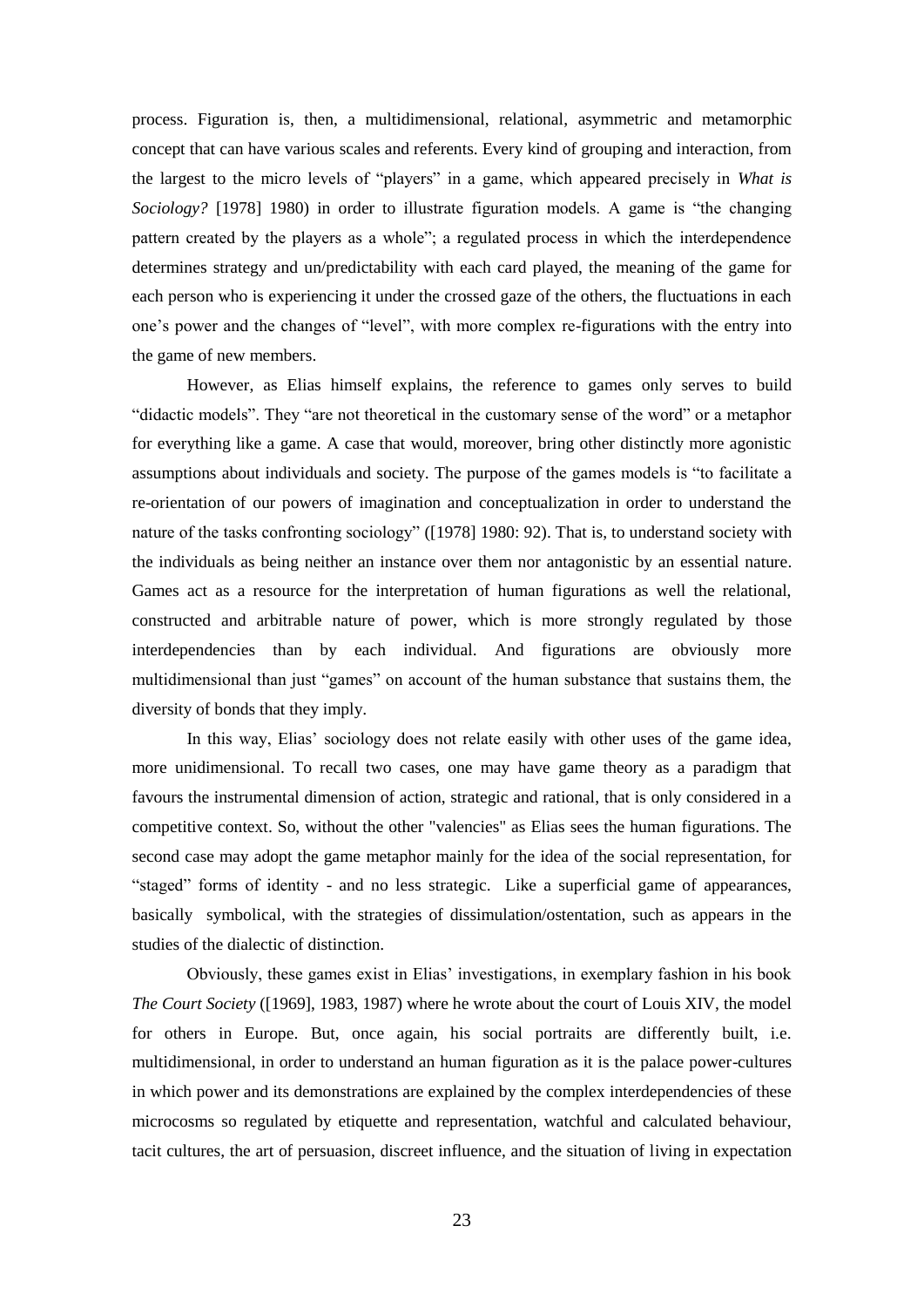of recognition by and proximity to the Prince. Many characteristics, moreover, that have been well preserved until today in the corridors of influence.

The palace power circles appear then as an example of a figuration that persisted historically, while others were greatly altered in the transitions to the present day. My proposal now is to select one case of the second type and to cross it with a contemporary perspective that in my view can be figurational by the focus on powers, interdependencies, and also mediations. So the example is given by the cultural and artistic spaces observed in our both globalised and networked world as in internal figurations. I am not referring here to the whole issue of *spaces of culture* which, in the contemporary situation, implies comprehensive considerations of global processes of various types, with changes in scales, referents and relationships for nation-states (intra/inter-state), cities, localities, and public and private spheres (Featherstone and Lash, 1999; Jackson, Crang and Dwyer, 2004). Nor the complex discursive, identity and political formations involved with the contemporary notion or categories of spaces.<sup>45</sup> More narrowly, I particularly take *cultural spaces* into account as specific professional domains, though they are also trans/national in many dimensions in the present-day configurations (Boschetti, 2010).

Figure 5 suggests such a cartography and fluxography of our world, to draw us closer to cultural spaces that are not confined to the perimeter of "regions" inside a given society. They have the much greater span that is brought by global flows: financial, technological, migratory, media and ideological, among others in globalisation. To use Arjun Appadurai's terms, based on the word *landscape*, they are the *scapes* that henceforth cross any *land.* <sup>46</sup> Any place that is no longer defined by the most physical dimension of the territory but is rather converted to the "here and now" experience of a multifaceted, volumetric or stratified space, by this interception of flows. As they are not only intercrossed but contradictory in the way in which they often combine with local or vernacular matrices (high-tech and tradition, secularisation and fundamentalism, ethnic Balkanisations and more cosmopolitan cultural indifferentiation), this amalgam produces "disjointed modernities". Another Appadurai term for places that live with this paradoxical synchrony of differences, to be added to that of "multiple modernities" in contemporary times (Appadurai, 1990, 2000; Eisenstadt, 2001).

<sup>&</sup>lt;sup>45</sup> Particularly as they are transformed and approached in the postcolonial condition, some spaces being viewed as specific "heteropias" with an assemblage of references and connections (Grossberg, 1996; Allor, 1997). See bibliography in Conde (2011a), especially on cultural globalization.

<sup>&</sup>lt;sup>46</sup> Appadurai (1996) mentions five types of crossed and possibly "disjointed" flows depending on the places: finanscape, technoscape, mediascape, ideoscape and ethnoscape for migrations with the respective socio-cultural references. However, we may extend this group to others, as Waters did (1995). For example, he added the *econoscape* with the cultural industries, along with the processes of double hypemerchandising or dematerialisation of symbolic goods (with digitalisation and the services market); the *leisurescape* for tourism, which is a considerable dimension in cultural globalisation, and the *sacriscape* for fundamentalism, secularisation, and world religions. More references on the issue of globalization in Conde (2011a).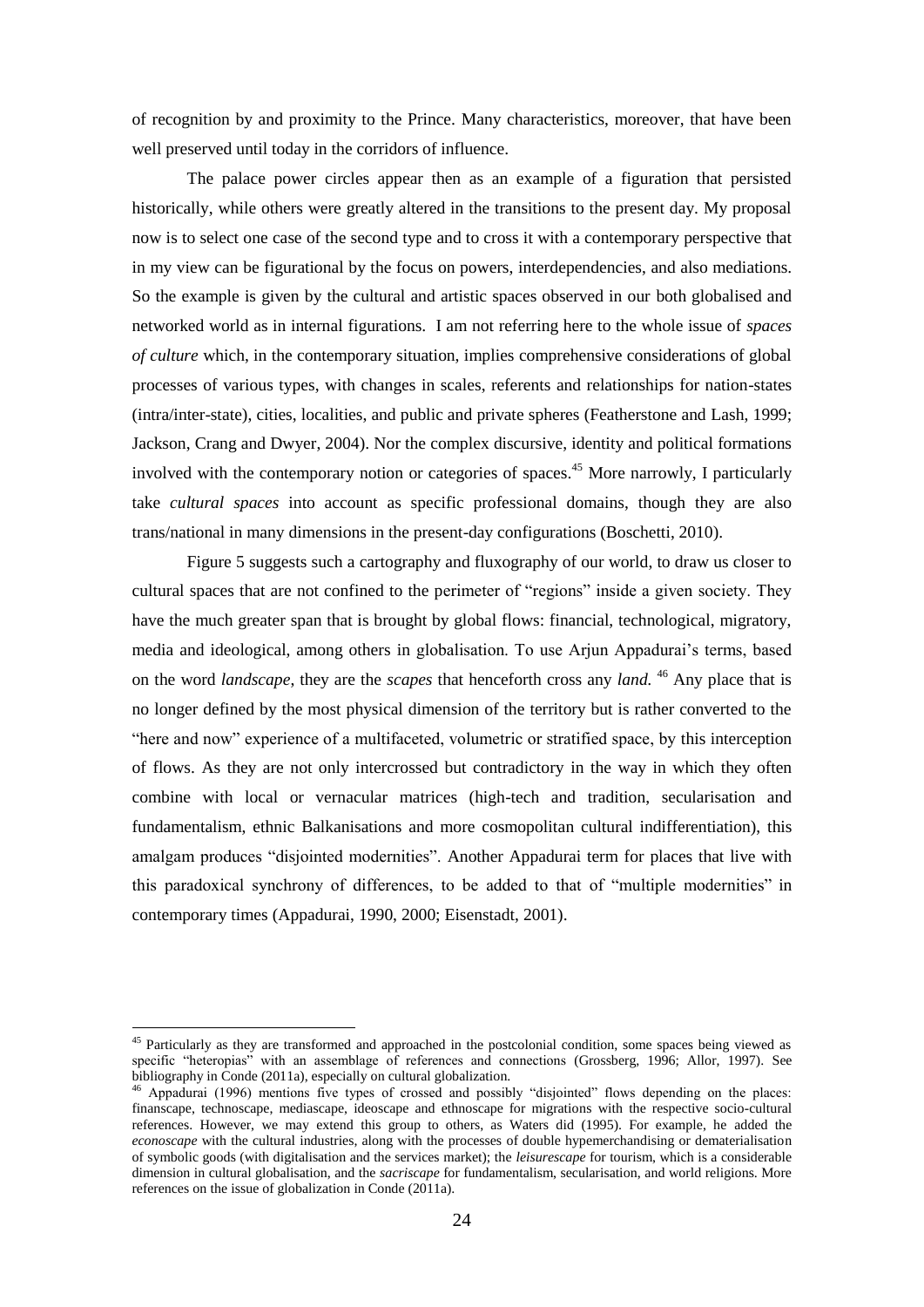



For this reason, the macroscopy of universes that can even be small from the demographic or institutional viewpoint, such as cultural and artistic ones, the notion of trans/local spaces crossed by flows (and, as mentioned below, cross-cutting mediations), seems preferable to other options. Be it the notion of the "cultural sector", more operational/administrative, or even concepts of certain sociological paradigms of art and culture. For instance, the "artistic field" and "art world", respectively associated with Pierre Bourdieu's more structuralist and Howard Becker's more interactionist formulations.<sup>47</sup> Despite their relevant analysis, they remain quite removed from global or translocal connections.

The other notion of "art systems" has a similar problem, especially when centred on endogenous dynamics and components, since other distinctly more comprehensive applications

 $47$  More appropriately, the genetic structuralism of this "theory of practice". For Bourdieu, see several references in Conde (2011a) and, for here in particular, Bourdieu (1992) and Wacquant (2005) on Bourdieu's notion of "field". For Becker and interactionist approaches, see Becker (1982), Becker and McCall (1990), VV.AA. (2007). Among Beckerian applications to art worlds, I still recall from my earlier readings a study by Ericsson (1988).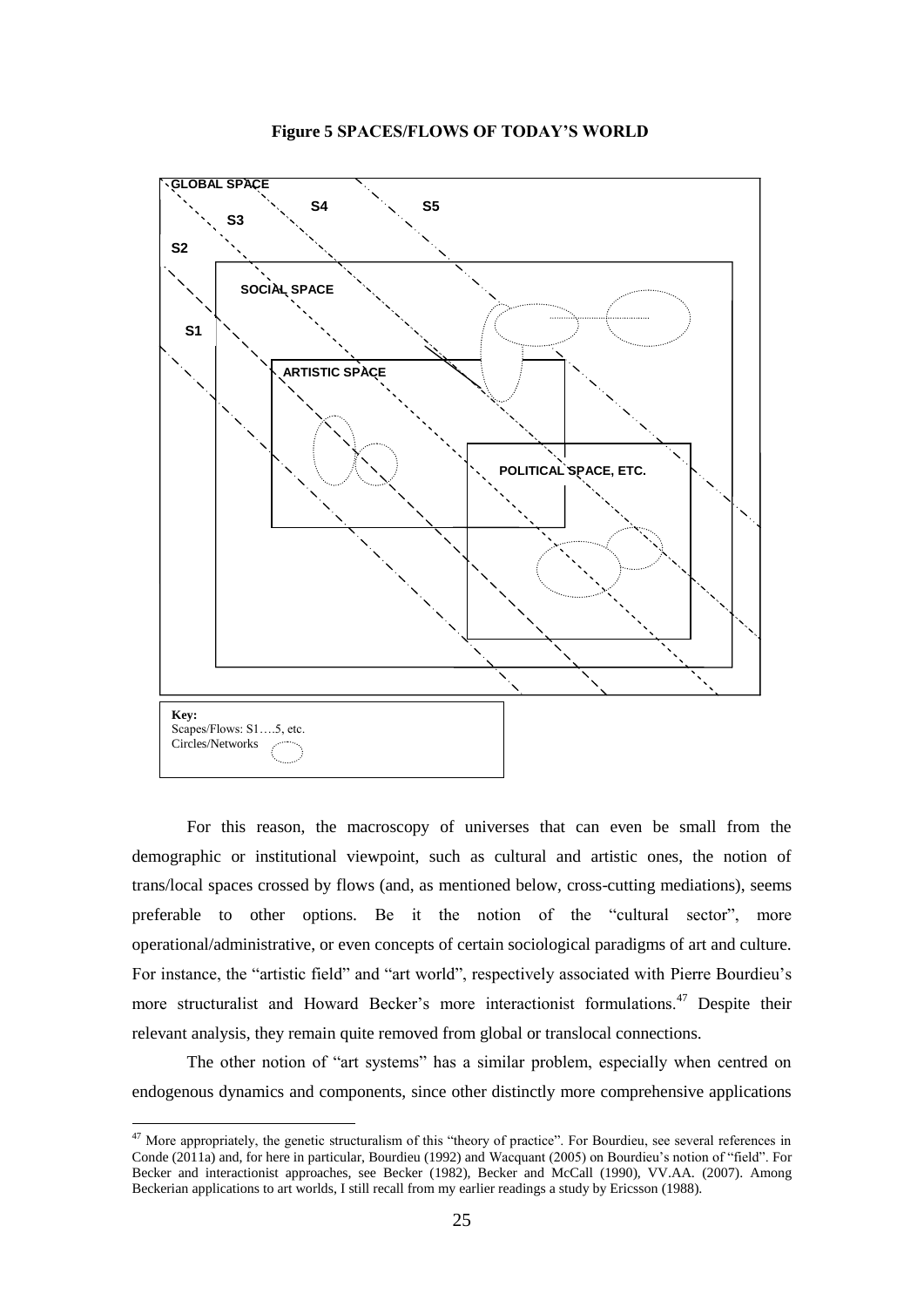of the notion of the "system" exist. For example, some that extend perspectives to a "global system" for the arts or others that, while not exactly adopting the label of a system, bring an identical overview<sup>48</sup>. For its part, the notion of "cultural systems" actually seems too general, besides its various meanings for different authors and paradigms (Griswold, 1994; Crespi, 1997).<sup>49</sup>

The issue is that those frameworks often indexed to *grand* theories (some created several decades ago) may be insufficient or too partial today to integrate other *ground* trends, such as certain dynamics in contemporary art, the new media and cultural globalisation. This type of heuristic confrontation has occurred in my work in various ways. Precisely in a study of the contemporary uses of the new media in various areas (classical and electronic music and the visual and performing arts) and, also, with regard to mediations and processes of translocalisation in artistic places (Conde, 2003b). Therefore, as I have argued in various writings (Conde, 2000, 2003c, 2008c, 2009b, 2010a, 2010b), I prefer, as an alternative, the grounded concept of translocal spaces crossed by various flows – or "scapes" – as a wider contender for possible complementary uses of other notions, other authors and their respective frameworks.

Even without developing them here, we can justify a parenthesis on how some authors place a distinct stamp on "their" figuration, and not necessarily in Elias' sense. In effect, the figuration may move from being collaborative to competitive as we go from Beckerian worlds to the fields of Bourdieu. The former is basically established (i.e. conceptualised) by cooperative networks and conventions (as well as routines) with a structuring, normalising and intercommunicative role, essential for the material and symbolic construction of a world. That is, the intersubjective definition itself of that world and its art.<sup>50</sup> In contrast, Bourdieu's fields turn into arenas for struggles generated by the asymmetric structure of positions (therefore, of capitals, strategies and power) between the dominant and dominated, the established and aspiring, conservatives and heretics. In this manner, by the logic of the basic correspondences (the homologies) in Bourdieu's theory, the principles of inequality and opposition in each field are organized like the cleavages in the broader social space (as between classes and fractions of classes).

So whereas the worlds of Becker diminish the dimension of power, at least as it is dealt with by Elias, the sociology of power applied to the fields by Bourdieu seems too heavily based

<sup>48</sup> For instance Melo (2001, 2002) and Crane, Kawashima, Kawasaki (2002). See more publications by Crane (1987, 1992, 1993) showing other approaches to cultural and artistic domains.

<sup>&</sup>lt;sup>49</sup> In Conde (2001b), a brief comparison of paradigms, I also recall older references in the genealogy of the notion of a system applied to the arts and cultural spaces, as in Raymond Williams (1981). Finally, Hans van Maanen's book (2009) offers a good analysis of different paradigms, including the systemic perspective of Niklas Luhmann (2000), with the focus on communicational dimensions and processes.

 $50$  Networks imply the complementary situation of their many participants in an extensive "team" that includes "external" participants (such as political guardians, patrons or other financing agents) and "internal" participants (in the areas of production, dissemination and consumption, where they are the publics).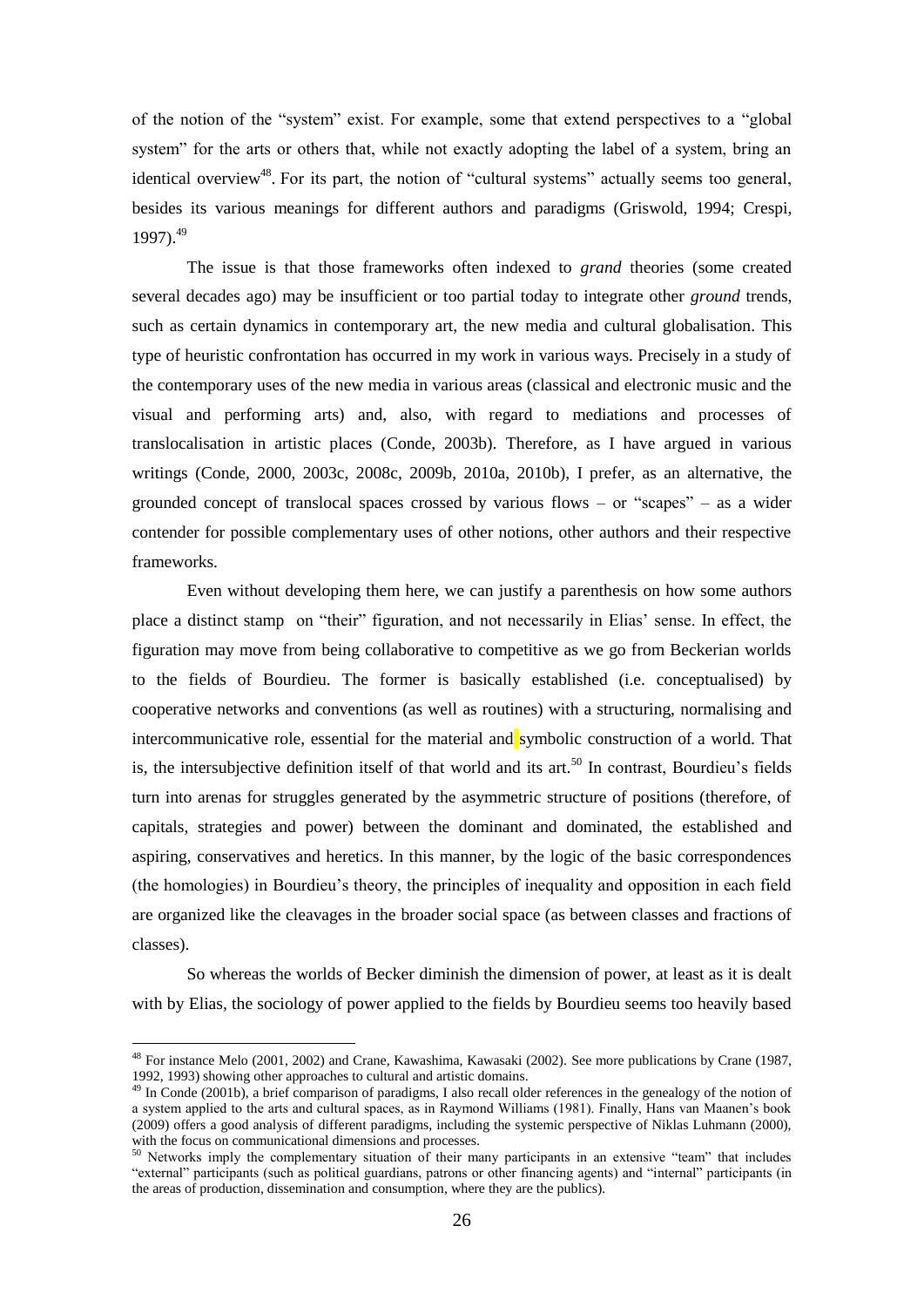on domination, in particular symbolic domination. Thus, the concept of field is as close to Elias' figurations as it is different from them. Furthermore, on account of its dualist model, it is hardly in line with the more multilateral and multipolar vision of power in Elias, besides the fact that Elias' vision of individuals considers them, too, with other "open valencies" (e.g. the affective) for "bonding" in interdependencies, beyond "political", instrumental or strategic interests.<sup>51</sup>

Contrary to dualism, the multipolarity of various elective and competitive circles/circuits is a characteristic of contemporary cultural and artistic spaces, in parallel with the polycentrism of reference points, inherited from the eclectic post-avant-garde(s) since the 1980s. It pluralises "doxas" in the artistic field, associated forms of symbolic power and hierarchies of legitimacy. All terms from Pierre Bourdieu and his field theory which we must therefore now use in a more complex scenario. Moreover, even before post-modern trends, the avant-garde was not defined and did not impose itself with a dualist logic as if there were only two battlefronts: itself against the "conservatives". In reality, there was not a single avant-garde but rather various, competing simultaneously for the leadership of an alternative and radical project, despite a certain "convergence of paradigms" in the modernist ideal (Verger, 1991; Conde, 1996b). In short, a modernism with aesthetic (and political) partitions, one that would fit into an artistic space with greater complexity and segmentation than presupposed for a simple field model. It is rather a space with various fields, poles and circles, both at an international level and in more national and local spheres.

On other hand, many other authors have diversified the portraits of these spaces, exploring distinct frameworks and aspects. The extensive bibliography, which it is not possible to resume here, reveals many kinds of research on aesthetic dimensions and artistic identities; geographical conditions; cultural policies, institutions and organizational sets; professional and market issues; mediations and gatekeeping processes; audiences and cultural reception, etc.<sup>52</sup> Thus, an ensemble of contributions where there is no lack, either, of overviews by the alternative, or almost, "game" concept. Once again, a lexicon similar to that of Elias, though it lends itself to variations in interpretation.<sup>53</sup>

It may be a game, understood in the broadly inclusive and axiological sense, for the parties involved in a comparison of values with tensions, as Nathalie Heinich (1998a) analysed in the relationship between artists, publics, critics and institutions in the face of the ―transgressions‖ of contemporary art. For this author, known for her sociology of singularity in

 $51$  Though, in general, it may be said that in this way the asymmetries and resulting strategies do not simply derive from principles of class or social stratification, which are striking in Bourdieu, besides the other forms of inequality of gender, between generations, etc. The plasticity of Elias' concept of configuration allows it to be applied on a very plural and multi-dimensional basis to all interactions, from the all-inclusive to the interpersonal, with various types of inequality/ies and demarcations of power(s).

 $52$  Various references in Conde (2001b, 2009b, 2009c) and different overviews of the discipline in: Zolberg, 1990; Tota, 2000; Heinich, 2001; Alexander, 2003; Inglis and Hughson, 2005; Péquinot, 2009; Fleury, 2006, 2008; Girel and Proust, 2007; and Girel, 2006.

 $53$  Let me say that the almost agonistic notion of game is always present as a metaphor and reality in Bourdieu and similar approaches.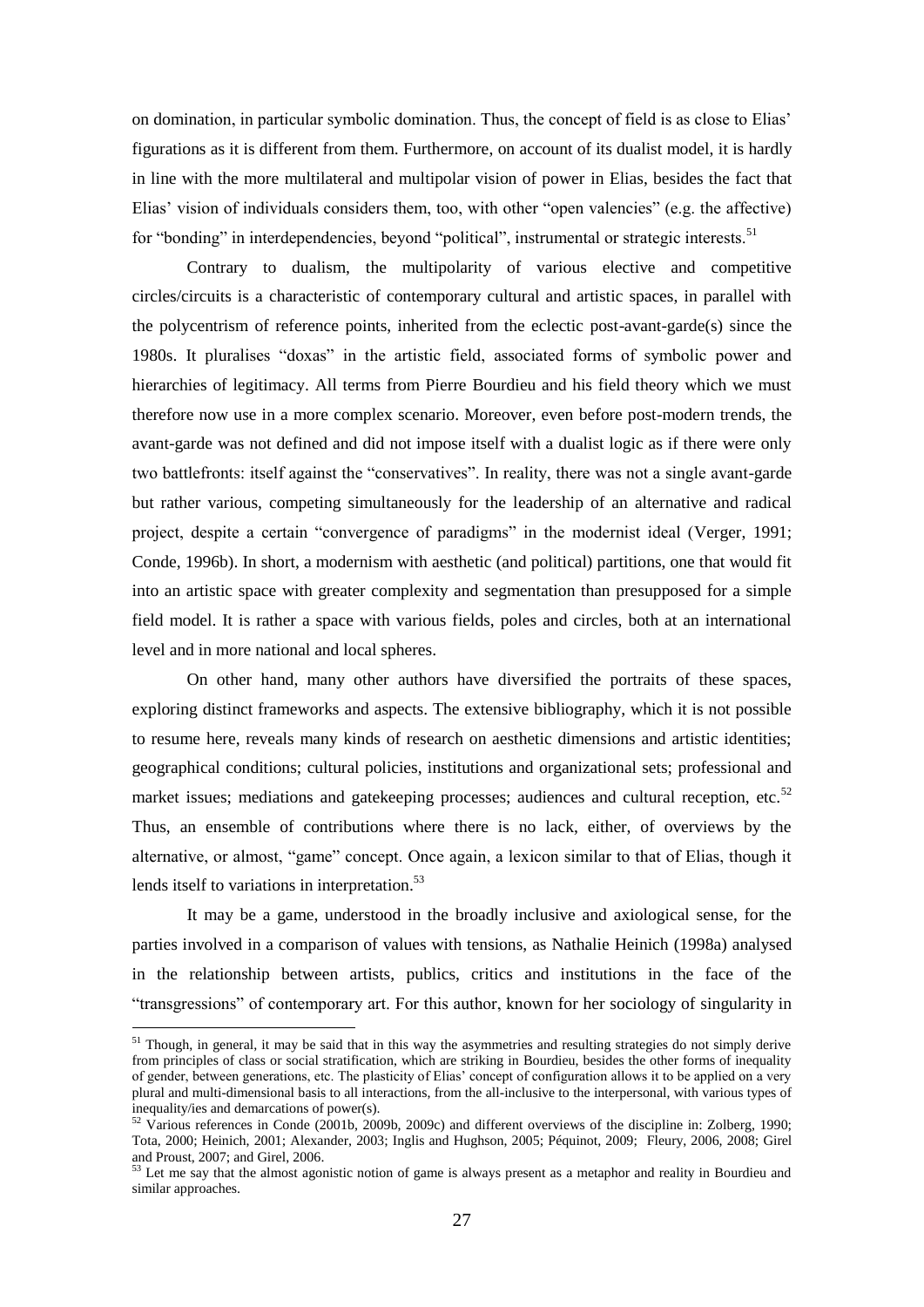the "vocational regime" of artistic practices since modernity, such a "game" is connected with the spiral of a "negative aesthetic" created by permanent lacerations or ruptures in artistic grammars. In contemporary art, the game of "transgression, reaction, integration", that is, aesthetic, institutional, legal or moral transgressions produced by the works, reactions in the reception, and integration by "walls and words", e.g. museums and criticism that seek to achieve "the filling of the void", the "acceptability" of new artistic material.

To give another example, we can also find the notion of game especially in a professional performance (also a game of identity and reputation) in which individuals may enter intermittently and with different degrees of expertise, among other games with their multiple activities and "action grammars". A perspective possible in Bernard Lahire (2006) when he talks of the "literary game", which is, in reality, a "second life" for most writers, who have other *métiers* and occupations. Because of this plural activity which interferes with the fixing of individuals in the positions of a field, Lahire even proposes substituting the notion of "field" with that of "game". Another of his critical revisions of Bourdieu's work to add to the new "dispositional sociology" which he also advanced for the habitus.

Thirdly<sup>54</sup>, it may be a power game, or rather power games, on the level of the political, institutional and economic regulation of art and culture that counts on the Welfare State, contemporary forms of patronage (by companies and foundations), other agents and a globalised market (Conde, 2009). In short, game partners who have transformed traditional forms of tutelage from a central regulator to a complex chessboard of actors where the market has a primary role – as in the case of contemporary art .

As the market is globalised it again problematises the perimeter of notions like those of field and world, especially when they are based on local or national frontiers. However, the global impact of the market does not exclude its segmentation and hierarchisation by geographies of power that restrict international artistic leadership (and that of the "big ones" of the cultural industries) to a small set of countries (Quemin, 2002 ; AA.VV, 2002 ; Robertson, 2005).<sup>55</sup> The United States, the United Kingdom, Germany, or France and Italy, among certain others, are part of that Western and central nucleus that shows how globalisation does not always signify a yeast for new and symmetrical relations between centres and peripheries. At least, for this piloting of the markets, it does not, in great contrast to other perceptions of the cultural exchanges and hybridisation in our "global/heteroglossia" (Mosquera and Fischer, 2005: 122ff). They may be – and are – represented in contemporary art that is exhibited in the centres, including by the *Zeitgeist* that imports numerous references and imaginaries from the

 $54$  Among other possibilites to use the game idea or metaphor.

<sup>&</sup>lt;sup>55</sup> About this market, see the work of Moulin, whom I should remember as a key author for her studies, from the pioneering to the most recent, on the construction of artistic values by museums and markets (the typology of various markets), the role of public institutions and the state, and the professional sociography of artists, in works such as the classic *Le Marché de la Peinture en France*, published in 1967. Other works: Moulin, 1992, 1995, 2000.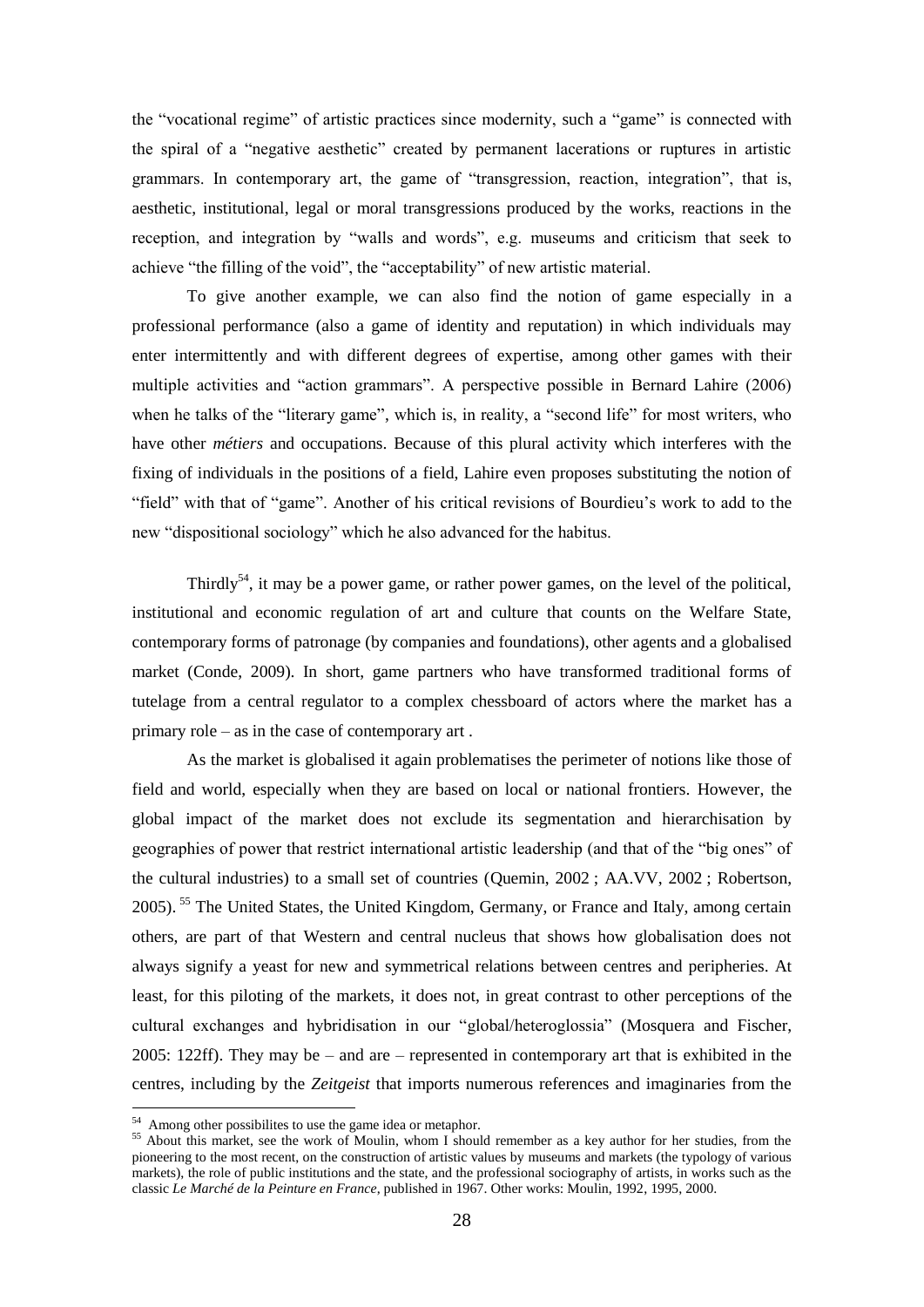peripheries. Although the centres concentrate the power of recognising and distributing much of what is exhibitable there, from underground to mainstream tendencies.

For a discussion of the power that is of interest now, this scenario obliges us to abandon bipolar approaches to the protectors and protected. A representation inherited from a system of clients, courtesans and patrons that hypostasises the asymmetry between art and power – the latter associated with the domination of institutional and political systems. It may be hegemonic, though more exceptionally in authoritarian regimes. Nevertheless, such representation persists but even if we take the socio-economic dependence of artists into account (and this situation may get even worse with the financial crisis in the Welfare State, which aids a large part of the cultural sector<sup>56</sup>), today the relationship between art and power fits into an all-embracing – multilateral and multipolar – scenario.

The latter two adjectives come from Elias' conception of power, with all the pertinence to this governance on various scales, from the local to the global, which combine cultural policy and the state with various partners in the "game". Including, many figures from civil society who are part of the "third sector" of culture. It is hybrid because it is public and private with various institutional rearrangements (associations, NGOs, foundations etc) where mixed economies<sup>57</sup> circulate, and constitutes a zone for the proliferation of new intermediate powers and spheres/logics of political, economic, and cultural legitimacy.

The issue of power, or rather powers, is thus presented as a strategic interdependence, including the part in play of the artists' most symbolic power<sup>58</sup> with its relational and pragmatic nature; contingent, constructed, arbitrable. In contrast to a (self-)representation simply as beneficiaries, dependent or dominated, somewhat separate from the central *enjeu* of their protectors. Artists know the "palace culture", so well portrayed by Norbert Elias, with their long cohabitation with this tradition of sociability, leisure, business and power that they have experienced, on the fringe or at the centre, with the various historical (and ideological) figures of the artist as an artisan, professional, courtesan, bohemian, outsider, insider, prophet or celebrity (Heinich, 2005; Conde, 2011b).

So artists know or sense how, in the day-to-day life of the "palace", important decisions for their works and lives are taken. They often even transport to their world the conspiratorial and "guilty" image of the power that is breathed at the court – of today and yesterday. Or in the more parochial and clientelist niches seen as "mafias", influence *clusters* on which the blame, or the suspicion, may always be pinned. But the power, inflectable in many forms, is not beyond any of the partners in play. It is a relationship to be managed to facilitate the skilful and wellnegotiated exchange on which the survival of many artistic ideas depends.

<sup>56</sup> References to the European situation in Conde (2009b, 2009c).

<sup>&</sup>lt;sup>57</sup> State subsidies, other private funds and resources or capital gains from cultural markets.

<sup>&</sup>lt;sup>58</sup> A symbolic power that is not simply associated with a status (in the case of artists, acquired over a long history, from their origin as artisans) but the basic power of thought, ideas and their work (Conde, 2009b).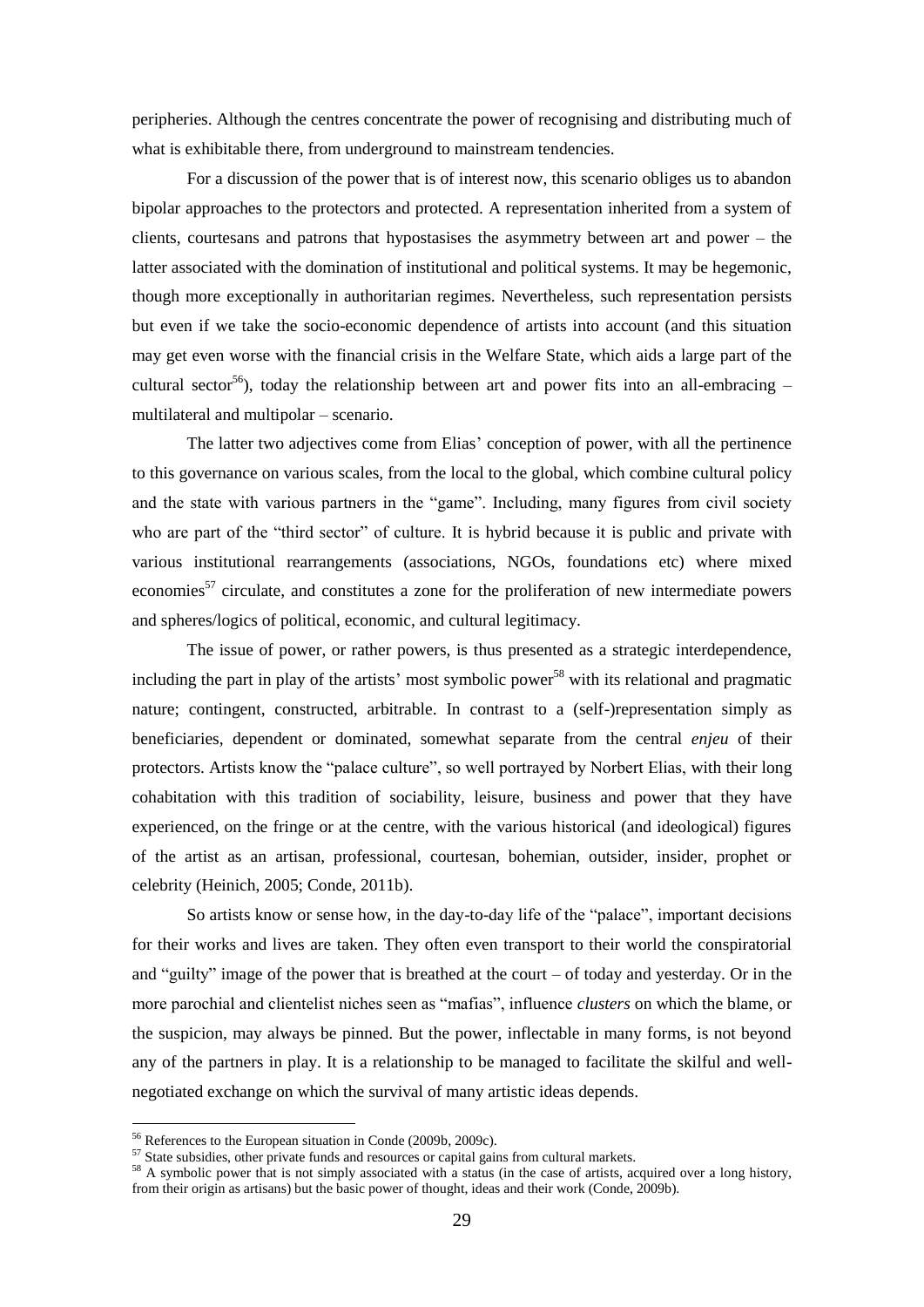The perspective of power as an asymmetrical and negotiated exchange goes against its subordination to a unilinear principle of domination and formalist or substantivist definitions. As Erhard Friedberg writes in an essay on power, the actor and the system, of which various parts are close to Elias' thinking, no actors ‗store' power as a substance or as if it were crystallised in structures. "They exercise it, extracting ever-asymmetrical resources that a context of action put at their disposal; in exercising it they give it its reality and effectiveness and only in this way do they express this asymmetry of resources in social action. As with love and trust, power is inseparable from the relationship through which it is exercised and which links actual people to each other, around specific objects. For this reason, it seems that power can only be intransitive."<sup>59</sup> In other words, it does not circulate and is not transacted like a good or an attribute, beyond the individuals implicated in this relationship in which it is guided (hence, instrumental) by aims, projects and objectives, and is cooperative. That is, with the possibility but not the inevitability of conflict in the inter/dependence that shows "the at least bilateral and most often multilateral nature of power" (Friedberg, 1995:116, 118).

In recognition of the involvement and "political rationality" in the manoeuvres of all actors in a system, these words once again reflect those of Elias, with the same intention as Friedberg's of de-demonising the perception of power as "an abnormal, pathological or unwholesome phenomenon" (Friedberg, 1995:  $118$ ), when it is a dimension that is intrinsic to human relations. Justifying his didactic game-models for interactions, Elias also wrote that "the task here is not to resolve the problem of power but simply to bring it in out of the cold" for sociological understanding. "The necessity for doing this is connected with the obvious difficulty of examining questions of power without becoming emotionally involved. Another person's power is to be feared: he can compel us to do a particular thing whether we want to or not. Power is suspect: people use power to exploit others for their own ends. Power seems unethical: everyone ought to be in a position to make all his own decisions. And the mist of fear and suspicion which clings to this concept is understandably transferred to its use in a scientific theory" (Elias, [1978]1980: 92, 93).<sup>60</sup>

Furthermore, a relational conceptualisation "requires precisely personalising the relationship and retracing the set of mediations that the exercise of power has suffered in the mesh of a chain of relations (hierarchical, for example)". Hence, this specific perspective rejects reifications of power as apparently placed in certain figures or institutions "that most often are no more than a reformulation of the illusions of a formal and/or substantive analysis" (Friedberg, 1995: 117).

<sup>&</sup>lt;sup>59</sup> "Power can and should be defined as the ability of an actor to structure more or less durable exchange processes in his or her favour, exploiting the constraints and opportunities in the situation to impose the terms of exchange that promote his or her interests. It is a negotiated exchange of behaviours, structured in such a way that all participants derive something from it, simultaneously allowing one (or some) of them to derive more than the others" (Friedberg, 1995: 120).

 $60$  Translation from the Portuguese edition.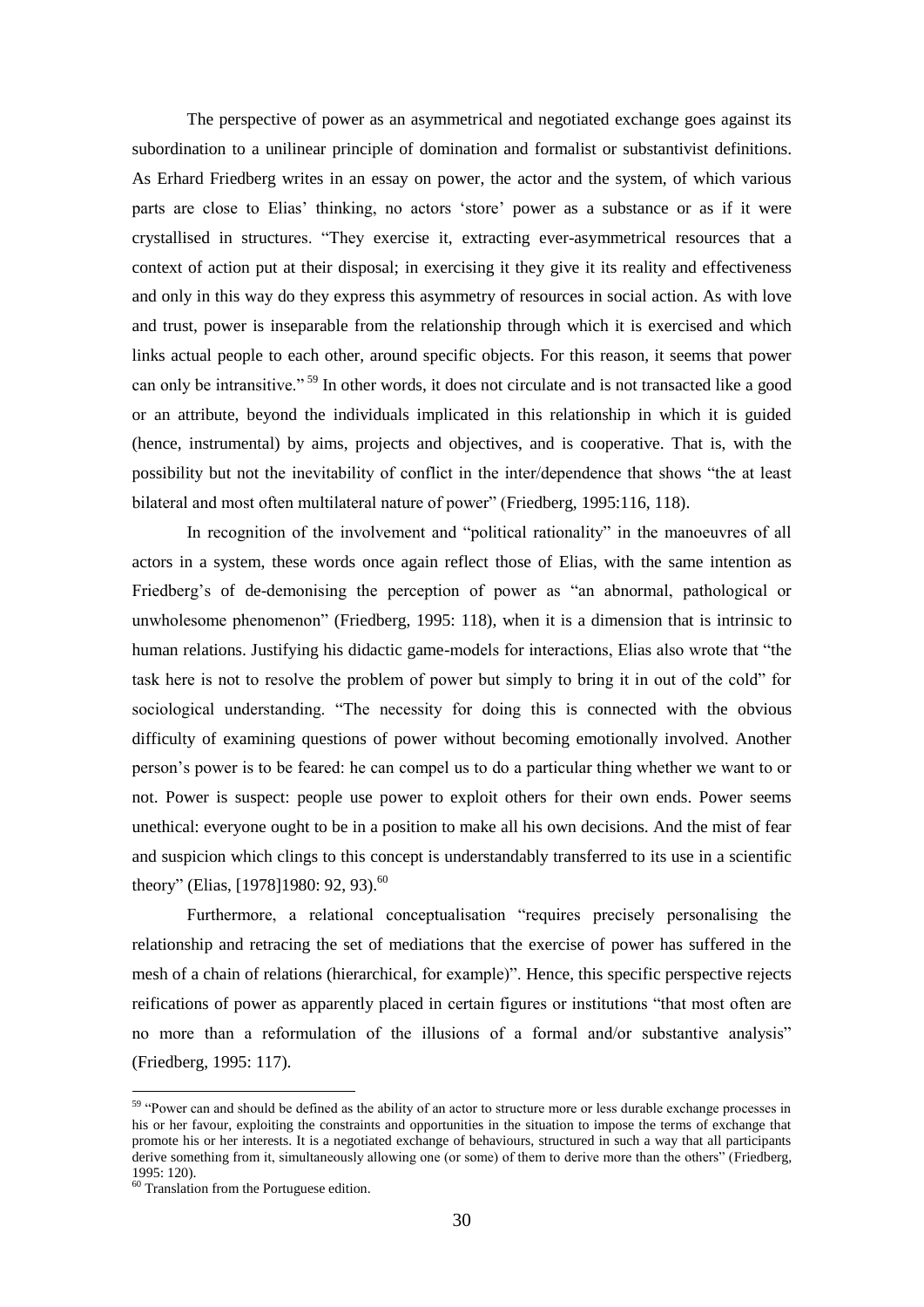To this extent, it is a conceptualisation that is necessary for the figurations of art and power(s), if we consider them in their combination with crucial mediations in the processes of gatekeeping and strategic games, as well as other relationship types, both within artistic spaces and in the interfaces with the political sphere, publics, the market in general and other global *scapes* that cross other *lands.* I shall do this after reflecting on the plurality and centrality of the notion of mediation and different ways of approaching it.

#### **3.1 Mapping mediations**

1

It should be noted, first of all, that this notion can be applied to all the devices, networks or relationships that act as enablements and/or constraints in relation to an activity, agency, reflexivity, power, meaning or identity. For this reason, it may lend itself to broader or more focused perspectives on institutions, organisations, people, objects, spaces, bodies, discourses, images, signs or symbols (Wall, 2008). A panoply of referents in which the new technologies/media are particularly important for their role in contemporary society with the specific "issue of connections" that they provoke (Miranda and Cruz, 2002; Lievrouw, 2009).

Despite the terms shared with Elias and the fact that there may even be certain points of contact (e.g. the notion of interdependencies, crucial for the information and communication flows that crosses or shapes social interactions and figurations by these means), it is, however, an issue that is now transposed to other levels of reality: digital and virtual. The intermedia, multimediality and re-mediation to which these new media proceed with their use/"collage" of mediums, codes, content, contexts/sets and experiences, have become the reference models for a new technological and cultural era (VV.AA., 2008a; Elleström, 2010; Bolter and Grusin  $(2000)$ <sup>61</sup> They involve major features such as the hybrid/mixed media, hypertext and interactivity, which have changed the traditional moulds of the relationship production/ reception, as well new "regimes of experience" in the more immersive and synaesthetic contemporary visual culture.  $62$  And, also, the new locations with partners/relationships, so to speak, to work in music as the visual arts, among other examples, are often almost transformed into technological laboratories or network studios with multitasking individuals reassembling all the processes of creation, production, editing etc. (Fourmentraux, 2002; VV.AA., 2003a; Théberge, 2004; Marontate, 2005; Muller and Edmonds, 2006).

They correspond to the "the fall of the studio" in the traditional sense, or again, in contemporary art, to the passage "from studio to situation", which is characteristic of many

<sup>&</sup>lt;sup>61</sup> Further references regarding artistic specificities: Shanken, 2002; Stallabrass, 2003; Greene, 2004; Lovejoy, 2004; Rush, 2005; Fourmentraux, 2005; Tribe, Jana and Grosenick, 2007; Paul, 2008.

 $62$  As happens with video games and digital types (Kerckhove, 1997; Darley, 2000). In parallel with the changes in creation/production, the most traditional paradigm for cultural reception is altered by the modes of interaction and interactivity with the new media (and hypertext) that may include reading, surfing, interference with the device, communication etc. For a typology of different action figures about and with digital works, see Fourmentraux (2008: 22).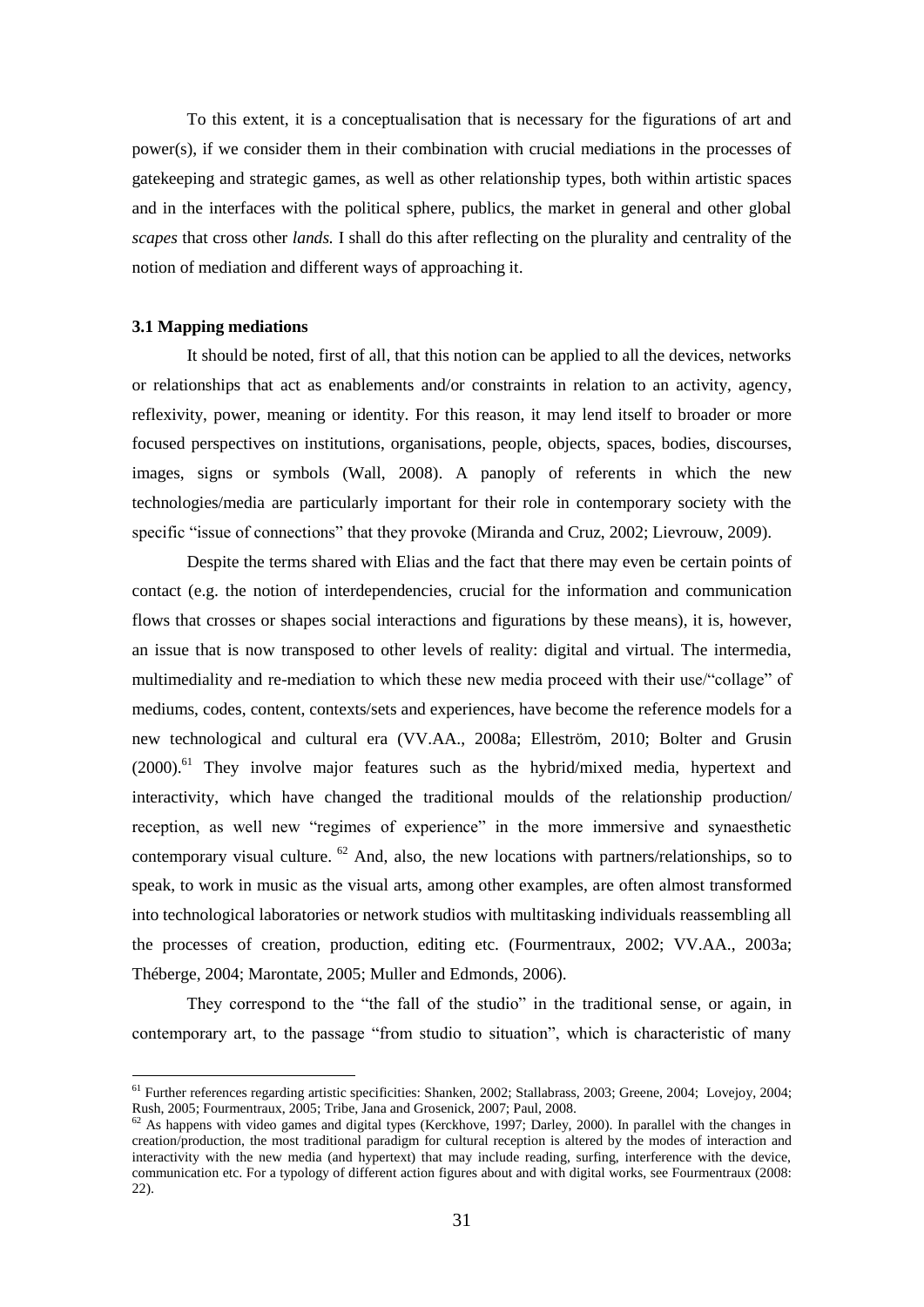artists who circulate outside and beyond the studio, producing site-specific works in direct interaction with contexts and people (Rodriguez, 2002; Davidts and Paice, 2009; Doherty, 2004). Even if there is a studio (and a studio may be a site, as in various forms of net art, in addition to the fact that sites "extending" the space of the studio operate in general as logistical places for archives, communication, production, the setting-up of a project, etc), this studio can no longer be seen as an insular "front" space for external mediations. For it has not only transformed itself into a mediation space for the creation of diverse situations but also a reticular space, constructed and crossed by the "cacophony" of different practices and mediations.  $63$ 

Besides these changes, which are of importance to a reflection on the metamorphoses in some of the mediations in the art field (Golvano, 1998) the notion of cultural mediation, on a more general level, takes on various meanings.<sup>64</sup> Among them, the mediation as an intercommunicative or dialogic tool that it is dealt with by various professionals connected with programming, the training of publics, socio-cultural activities etc. In this aspect, as with other interface profiles and spaces as well, the sociology of intermediaries is a fairly well-developed area<sup>65</sup>, though parallel to other sociologies (or social approaches) of mediation that are focused on processes with embedded mediations (operations, translations etc) rather than the mediators in a specific, "separated" sphere.

The reference for this second line is a constructivist and "pragmatic sociology" intertwined with the "actor-network theory", with several applications to the scientific, cultural and artistic domains, namely in France. <sup>66</sup> Let us remember that they emerged from the late 80s and 90s as alternative paradigm(s) seeking the plural repertoires (or "grammars") of action, values and attachments among "beings": individuals, objects/artefacts, and moral and legal entities.<sup>67</sup> It is then a reconceptualization of the issue of connections that radically transcends the dichotomies of individualism/holism and would be interesting to relate to Elias' figurations.

In my awareness of this diversity and complexity regarding mediations, my attempt to map them here is, in a way, rather different. Certainly broader than the first focus on intermediaries, almost internal to cultural spaces, and yet not concerned with the second type of analysis. At least in this text. What I would like to carry out, as has already been done for the

 $63$  "The cacophony of a construction site", as Hansen (2007) says in his text on the mutations of the studio.

<sup>&</sup>lt;sup>64</sup> Broad and multidimensional reflections for instance in: Lamizet, 1999; Caune, 1999; Davallon, 2000, 2004; Oliveira and Galego, 2005; Silverstone, 2005; Livingstone, 2009; and VV.AA. (1998, 2004b, 2008g).

<sup>65</sup> Shrum, 1991; Bovone, 1997; Golvano, 1998; Nooy, 2002; and Albertsen (2004) for a broader theoretical discussion. In Portugal, there are various empirical studies along this line: Melo, 1999; Neves, 1999; Madeira, 2001; Martins, 2005; Martinho, 2007; Especial, 2011; and Fortuna *et al* (2003), with a typology of various zones of intermediation. On a more documentary level: VV.AA. 2010c.

<sup>&</sup>lt;sup>66</sup> For the sociology of mediation, besides other visions of cultural intermediaries and intermediation, see Antoine Hennion (1993), noteworthy for his work on music, which de-materialises "object-artwork" and embeds several kinds of mediation (mediums, operations, senses); and Nathalie Heinich (2009), a recognised author for her pragmatic sociology applied to art. Another example of its application to an artistic situation is given in Yaneva (2003).

<sup>&</sup>lt;sup>67</sup> "Pragmatic sociology" was primarily seen as an alternative to the "critical sociology" of Bourdieu (Boltanski and Thévenot, 1991). For the "actor-network theory", see its seminal author in France: Bruno Latour (1999, 2005), among various publications.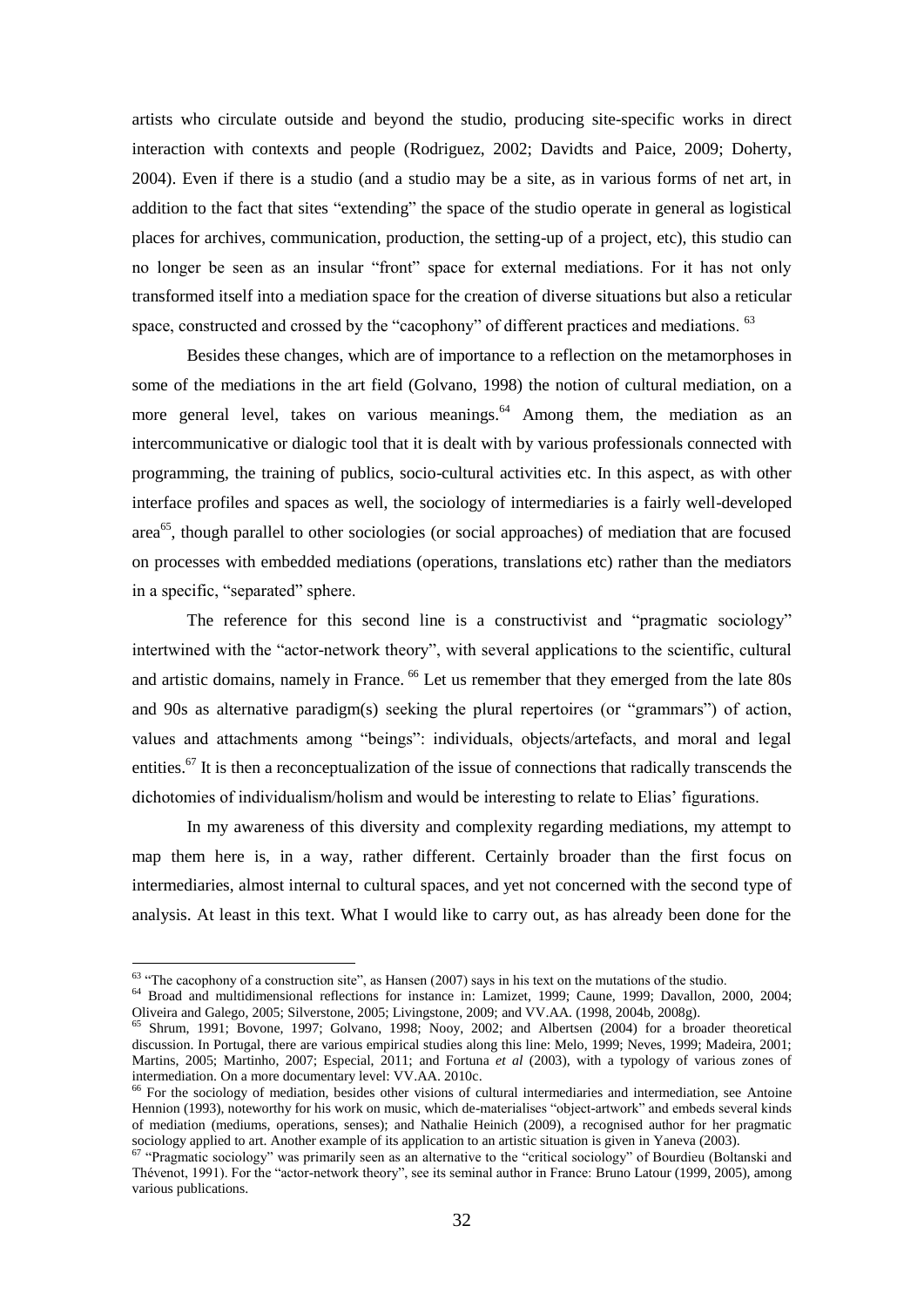habitus, is multi-scale mapping that, once again, does not lose sight of the more global frameworks for these spaces and their proponents.<sup>68</sup> Thus, a return to Figure 5, which Figure 6 continues with the double inclusion of transversal and specific (particularly professional) mediations. Among others (relational, school and family mediations) that interfere with the individual's dispositions and trajectories.





<sup>&</sup>lt;sup>68</sup> This perspective has its origin in various studies on powers, mediations and processes of gatekeeping in cultural spaces and, in particular, the artistic field in Portugal in different decades (Conde, 1990a, 1990b, 2003a), including the experience of the first Art Biennials in the 1980s (1987, 1988a). Among more comprehensive reflections on art and power (Conde, 2009b), some studies addressed cultural policy aspects, corporate cultural sponsoring (1989, 1991), key institutions in Portugal such as the Calouste Gulbenkian Foundation (Conde, 2005, 2009h) and artistic training (Conde, 1988b, 1989b). Other studies present analyses of the informed or learned criticism and reception that operate as judicative mediations in artistic spaces (Conde, 1994a, 1994b, 1998c, 2008a) and also refer to certain alternative exhibition circuits in the visual arts, emerging in the 1990s (Conde, 1999c, 2003e). Finally, various pieces of research on the markets for cultural work are brought together; they consider professional mediations and gatekeeping processes, in particular those that affect the condition of women. On this level, the visual arts and the areas of the new media and serious music were considered in particular (Conde, 1994b,1999b, 1999d, 2000c, 2001d, 2001e, 2003b, 2003d, 2009c, 2009f, 2011c). Some of my first studies were also about the scientific vulgarisation: a mediation itself, with a specific work of "translation" to the general public (Conde and Machado, 1988d, 1989c, 1989d, 1990c).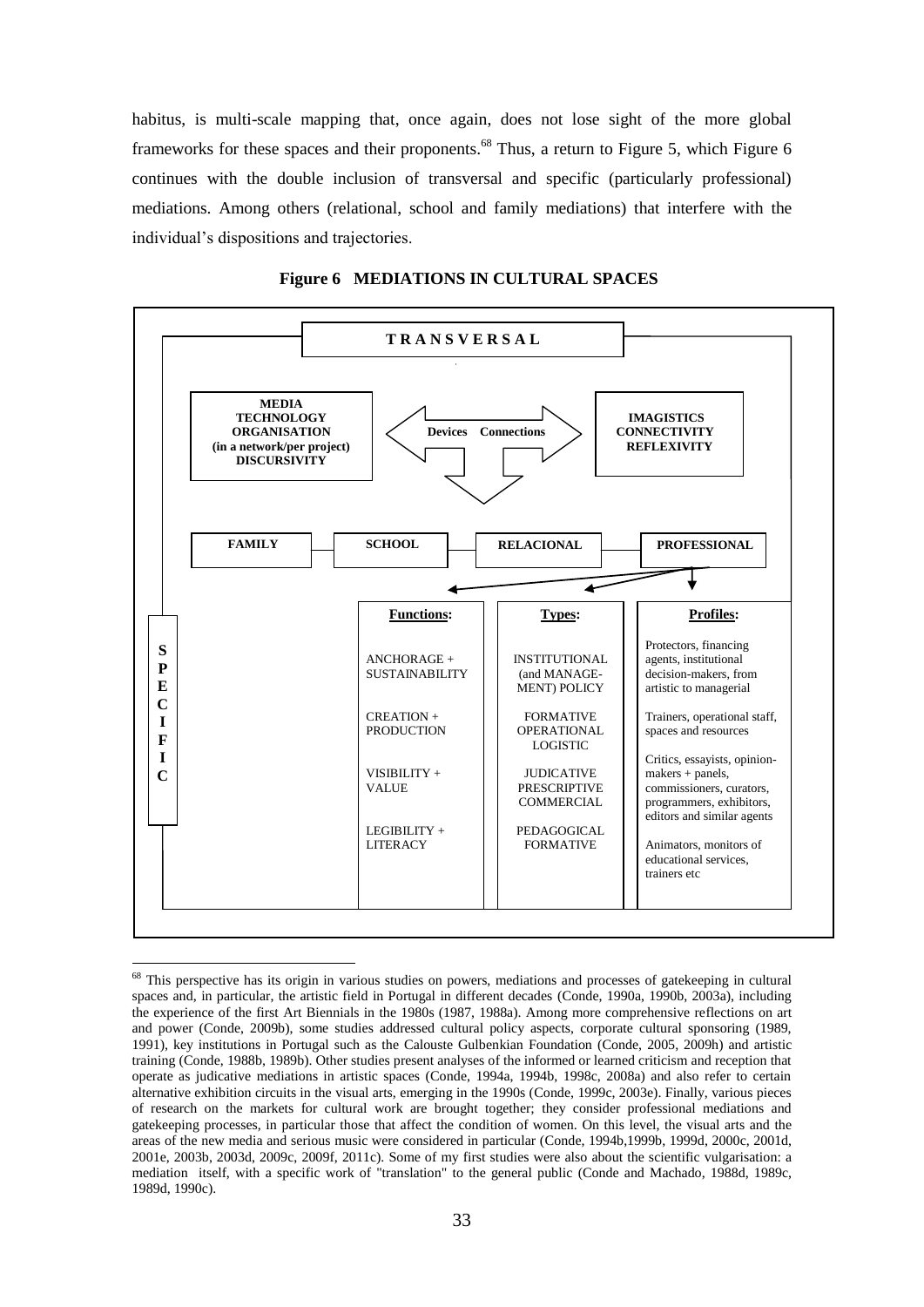As we see, the specific mediations relate to functions, types and profiles of inter/mediation. Speaking of functions in a non-functionalist way (descriptive, rather, while also relational and inclined to tensions in this figuration of mediations and powers), I adopt Elias' words regarding the term "function" in the model of interdependencies: "(it) is not used as an expression for a task performed by a section within a harmonious 'whole'. The model indicates that, like the concept of power, the concept of function must be understood as a concept of relationship" (Elias, [1978]1980: 77f)<sup>69</sup>. Hence, with "the reciprocity, the bi-polarity or multipolarity" of all the parts involved. "To understand the concept of 'function' in this way demonstrates its connection with power within human relationships. People or groups which have functions for each other exercise constraint over each other. Their potential for withholding from each other what they require is usually uneven, which means that the constraining power of one side is greater than that of the other" (Elias, [1978]1980: 78).<sup>70</sup>

The same can be said for the power, different powers, of these mediations, particularly those related to the production of visibility and value, which is so very important for artists and cultural markets. In other typologies this appears with circles of recognition, like that of Alan Bownes (1989): succinct but often quoted for the visual arts, it traces the circles with perimeters of increasing resonance, e.g. peers, critics and gallery owners, principal collectors, the general public.<sup>71</sup> A whole programme, therefore, to revisit the relationship of artists with their various alter-egos, especially crucial in the inner circle of peers, critics, commissioners/curators, gallery owners and other institutional decision-makers/arbiters – which the history of art records, from the most ancient to the contemporary, with many episodes of loyalty, instrumentalisation and ambivalence. <sup>72</sup> In short, double relationships of "calculation and affection" (Friedberg, 1995: 33ff), the relationships inherent in the production of symbolic value and its conversion into the commercial value of artworks and artists' reputations.

Figure 6, however, presents a wider range of profiles, including forms of action that go further than these judicative and commercial mediations. Adopting a broad notion of mediation, preferable here for a mapping that extends beyond the role of intermediaries, it aggregates formative, operational and logistic components for the creation/production itself. In fact, they are attached to the new studios, sites or places mentioned above. But the mapping includes two more cases. On the one hand, political, institutional and management mediations, inherent in

<sup>&</sup>lt;sup>69</sup> Translation from the Portuguese edition.

<sup>70</sup> Translation from the Portuguese edition

 $71$  See further formulations in the work of Moulin, Heinich, Crane and Melo, among other references to the sociology of art and culture already cited.

<sup>&</sup>lt;sup>72</sup> References and examples in Conde (2009b). A history of stories for which micro-history is, then, heuristic, according to Ginzburg (1991). That is, to rehabilitate the documentary function of the biography, the episode, the intrigue and even the forgotten and rejected *petite histoire*, which often reveal how notable decisions in the market and history of art depend on the interpersonalism and "passions" of this small world.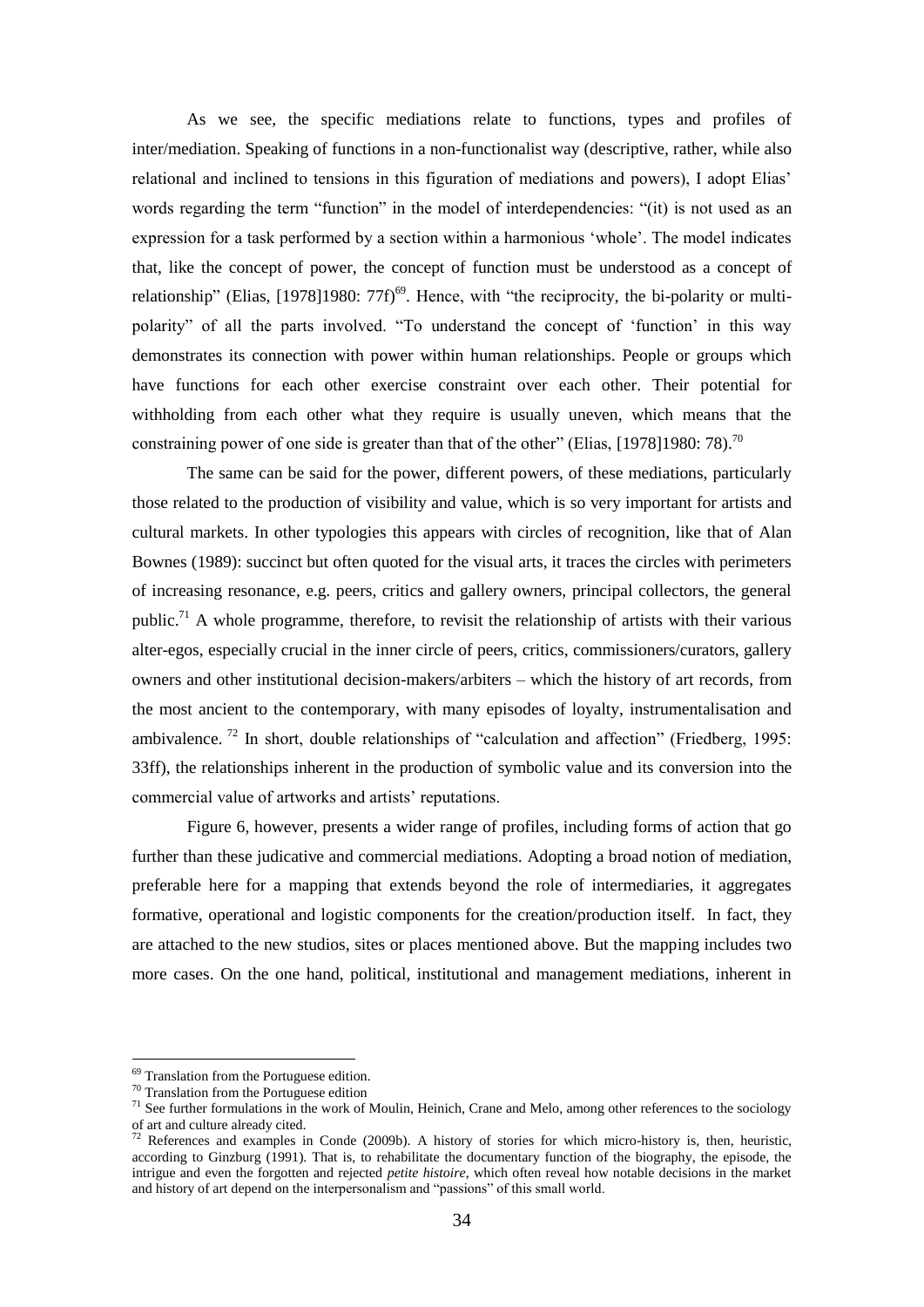sustainability, regulation, organisations and the respective powers.  $73$  On the other hand, pedagogical mediations in areas with a growing number of activity leaders, trainers, educational service monitors etc, specialising in training, education and cultural literacy, and working with publics.

The ultimate advance to a more complex, multilateral and, thus, comprehensive mapping of mediations is the opening up to others who actually articulate cultural and artistic spaces with social and global environments. They are mediations that cut across contemporary society and lead us back to certain lines in transculture. In Figure 6 they appear as devices/connections for highly translocal figurations. In the first place, media mediation as a social ecology transformed moreover into almost "non-mediation" because of its ubiquity in the real, its imagistics and the fact that it became unavoidable for the strategies of cultural promotion. In the second place, the crucial role performed by another three that greatly altered the ways of communicating, producing and circulating images and information, and their reception. They are: the new technologies, powerful and polyvalent tools related to the establishment of new cultural arenas; the network/project-based organizations, a type greatly boosted by electronic devices, which have remodelled many areas of production and social life; and, finally, discourses. Another kind of global linkage in the intertextual nature of almost all kinds of reflexivity experienced and expressed in personal and social horizons – so equally in art and culture.

Before we return to them, I will reflect a little on organisations. First of all, to say that the reference to the above-mentioned type is because it represents precisely the paradigm of the "network society" that has restructured cultural and creative practices from the digital, operational, logistic and communicational aspects (Castells, 1996, 1997; Hartley, 2005).<sup>74</sup> Secondly, to add the notion of an organisation as a meta-mediation within cultural spaces, where it may be portrayed in various (and combined) formats. Besides networks, the institutions, platforms and circles where projects circulate, a key motor here. An organization in this plural sense is then an interface anchorage that, as outlined in Figure 7, crosses four axes: professionals, publics, resources and mediations. Another form of grouping of some of them. Though it is one among other possible charts, it helps us draw the operational figuration of these spaces, as well as considering several triangulations along each axis.

 $73$  Not to forget the chess game of powers inside organizations with tensions between two worlds: one of art and another of economic/managerial and bureaucratic logics. So-called "intrinsic" matters for art vs "extrinsic" priorities, as Eve Chiapello (1998, 1997, 1999) pointed out. Some of other general perspectives in AA.VV. 2001a ; Chong, 2002 ; Evrard, 2004 ; Rochet, 1995.

 $74$  Also, on the polysemy of the network, Portugal (2007).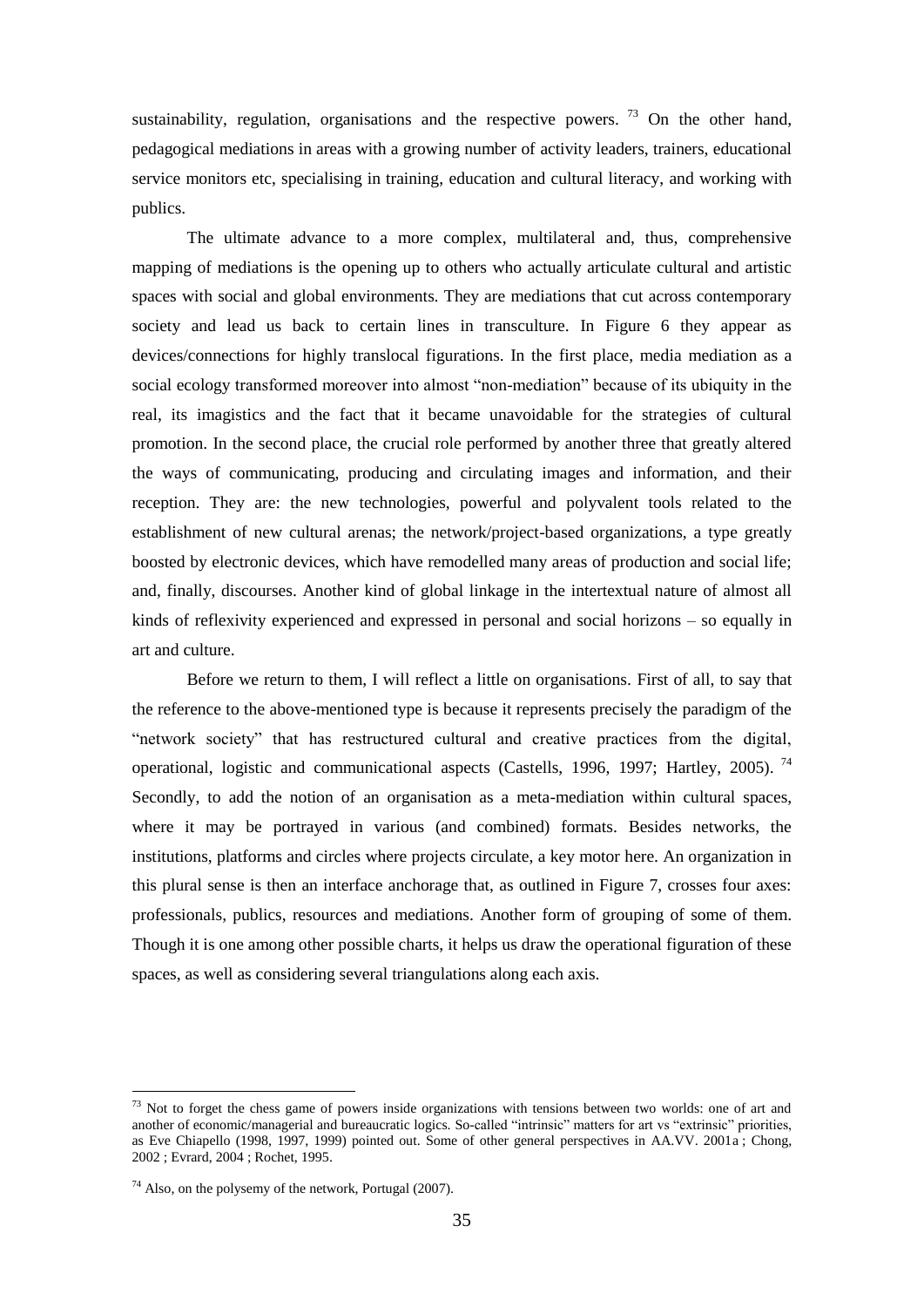

# **Figure 7 ORGANISATIONS AND DYNAMICS IN CULTURAL SPACES**

1

Publics according to dimensions of analysis and of the organisations' relationships with the publics:

a) socio-cultural profiles; b) reception spaces and conditions; c) strategies for dissemination, attraction, loyalty and training

Complementary overviews would provide the theoretical perspectives used for organizations and institutions – incidentally, matter for prolific designs, according to the various authors. ‗Neo-institutionalism' certainly belongs to them, though with various outlooks and trends in sociology, economy and other disciplines. However, it is not my intention to resume them or adopt a holistic notion of an institution – which has, indeed, various dimensions, from the organizational to the normative and more symbolic.<sup>75</sup> I even think that the general use of the term under some ‗neo-institutionalist' umbrella obscures inverse and simultaneous processes of de-institutionalisation that have variously transformed the present-day scene: the erosion of

<sup>&</sup>lt;sup>75</sup> Among various references, see the usually quoted in Powell and DiMaggio (1991). Hans van Maanen (2009) presents a good synthesis of "institutionalism", in particular by authors such as Paul DiMaggio, in a book that contains elaborate charts for various aspects of cultural spaces. For a general assessment of "neo-institutionalism", institutions and organizations, see Scott (2000). Other overviews report operating, institutional and organisational dynamics in cultural spaces (Gay, 1997; Caves, 2000), to describe the current dynamics.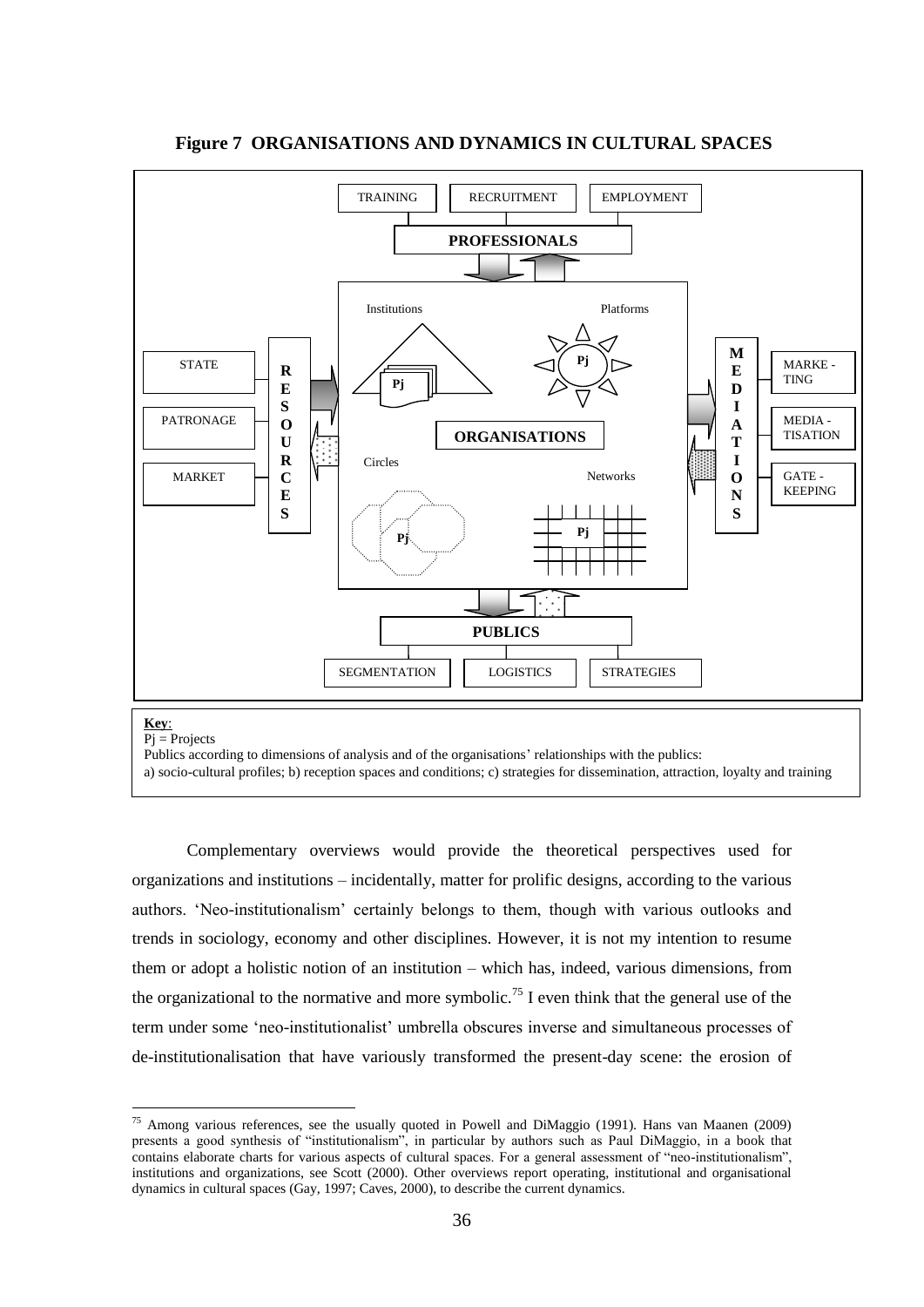traditional institutions, their recomposition in other forms and the emergence of alternative organisations, without their integrating all those institutional dimensions.

Figure 7 provides a rather pragmatic and fairly succinct record here, interpreting ‗institution' as one form of organisation among others. Though an institution may be distinguished in that it frequently plays a leading role, with a specific symbolic, even "charismatic" authority and a historicity covering a longer time-span. But none of these characteristics has been immune to change, as noted by newer perspectives on the hybrid and translocal mutations of artistic and cultural institutions (Gielen, 2008, 2009). Furthermore, the important point is to recognize that, in contrast to institutions (in Figure 7 they also include central and local administrations) with bureaucratic designs and a pyramid format, platforms have emerged as flexible organisations with fixed microstructures and elastic project portfolios. 76

Indeed, since a turning point in the 90s, there has been a crossing process with informal circles of relationships and work and with different types of networks – electronic, institutional, relational etc. Since the 90s, it is precisely this organisational plasticity that has increased. Stimulated by the motricity of projects with a translocal irradiation (on the basis of new technologies), it has significantly altered the map of artistic peripheries, centralities and circuits. Moreover, such creativity, actually highly interdisciplinary, thus hybrid and diffuse, tends to be developed in niches (many of them adjacent to public policies) that promote new urban cultural skills, as well as spacialisations of "immaterial work" (Nicolas-Le Strat, 1998). In short, features and changes related to what has been called the post-Fordist paradigm in society, as in art (Menger, 2001; Gielen and Bruyne, 2009; Gielen, 2009).

After the organizations we may now return to the other discourse-related transversal mediation and its reflexive properties. Firstly, by discourses I mean the aesthetic, cultural, social and political kinds, which serve as substantive resources for cultural and artistic reflexivity (modes of thinking and working in contemporary art), as well as operational mediation used by curators and programmers to envisage the agenda-setting (and conceptual frameworks) for the exhibition of art and the production of cultural events. Agenda-setting that actually, and extensively, governs production, commissioning, dissemination, programming and reception. But at a second glance, discourses in a broader sense than those functional features contain reflexivity as an important concept of articulation that is to be understood as borderless in various aspects.

Thus, as another key transversal mediation it cannot be reduced, either, to doxas within each cultural field, to remind us of the terms Bourdieu most associated with *enjeux* and internal

 $76$  Actually, many institutions in cultural spaces are quite mixed figures, with bureaucratic administrations and adhocratic areas (or departments) such as those concerned with the production (and co-production) of projects. In counterpoint to larger, vertical and rigid bureaucracies, these adhocracies tend to be flexible, smaller-scale structures, with a horizontal distribution of power and informal form of operation (Mintzberg, 1995; Clegg, 1988).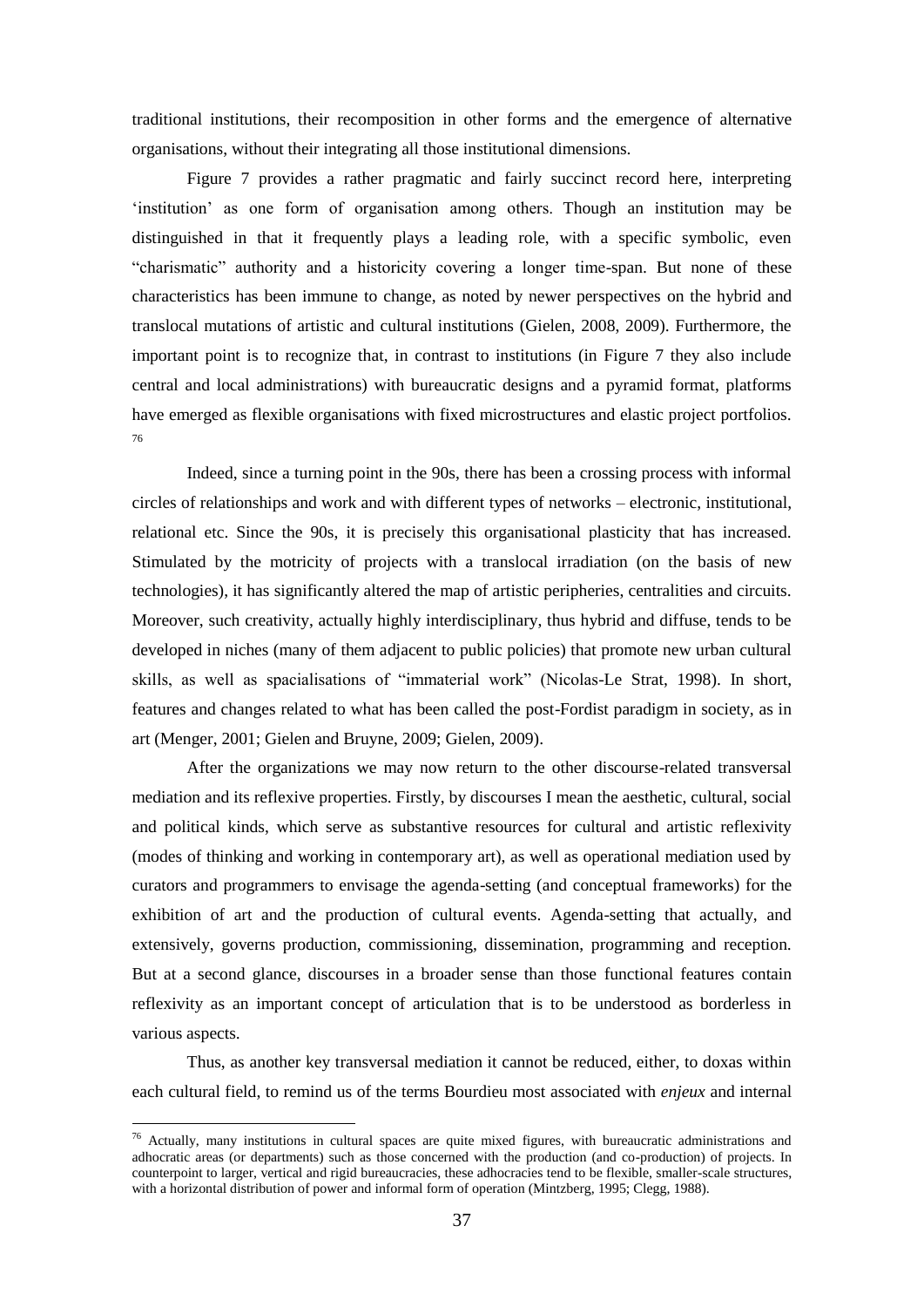struggles there, both aesthetic and ideological. Rather, less explicitly ideological positions because we must recognize that ideology may only appear highly "mediated" in nonpamphleteering works of art and literature (Sapiro, 2007). Primarily, those that do not give up their formal or textual autonomy in contrast with the basic  $-e.g.$  normative  $-$  semantics and goals of ideology.

It is true that as a codification of conceptions, so to speak, visions of the world, rules and forms of artistic activity, Bourdieu's doxa expresses a double reflexive component: that of the "agents" who transport it in the habitus and embed it in their practices, and that of the field in which it is shared and disputed. But, quite simply, this structural and instrumental interpretation of doxa, connected with processes of (re)producing the field and with positioning strategies, runs the risk of an interpretive schematism of intellectual and artistic life that subverts the very amplitude of reflexivity as it is practised there. Even with regard to matters that, at first sight, are more utilitarian or strategic (e.g. gatekeeping, the filtering process connected with mediators who interfere with recognition and legitimation, the assignment of value to works, careers, reputations), it appears actually thought out and executed in a nonlinear manner.

Let me give an example: in a study where I related the notion of singularity to symbolic artistic power and the mediations for its recognition (Conde, 2008a), interviews with the main curators and critics of contemporary art in Portugal did not display positions that were clearly distinguishable on the basis of doxas, nor did they give a simplistic description of gatekeeping. On the contrary, these interviews (that I prefer to call conversations, as they were developed according to the actual dialogue of each encounter) showed a discursive space that is polyphonic but no less shared or consensual in many aspects. Moreover, art and its mediations were considered not only as intra muros, thus merely linked to strategic *enjeux* in each field, but as a matter of reflexivity with a wider span to talk about the place of art in the contemporary world, how it became a visual and sensitive arena to the main topics and tensions of our times, how this must be adopted or discussed as criteria for recognition, etc.

In such reflexivity on recognition, gatekeeping is precisely seen to be a partial and obscure term to cover all the aspects of artistic legitimation, as well as an umbrella for various tendencies. It may be gatekeeping of various types (adjudicative, operational, institutional, political, etc), signify various forms of constraint and/or facilitation (influence, arbiters, decision), and have various points of reference (anchorages, players, procedures, effects) within the complex system of monitorisation vs monetisation<sup>77</sup> in cultural spaces. Incidentally, Figures 8 and 9 exemplify certain conceptualisations from a European study (VV.AA., 2003a) on the

<u>.</u>

 $77$  To use an economic term for the dimension relating to the material, commercial and/or asset-related expression of the symbolic value.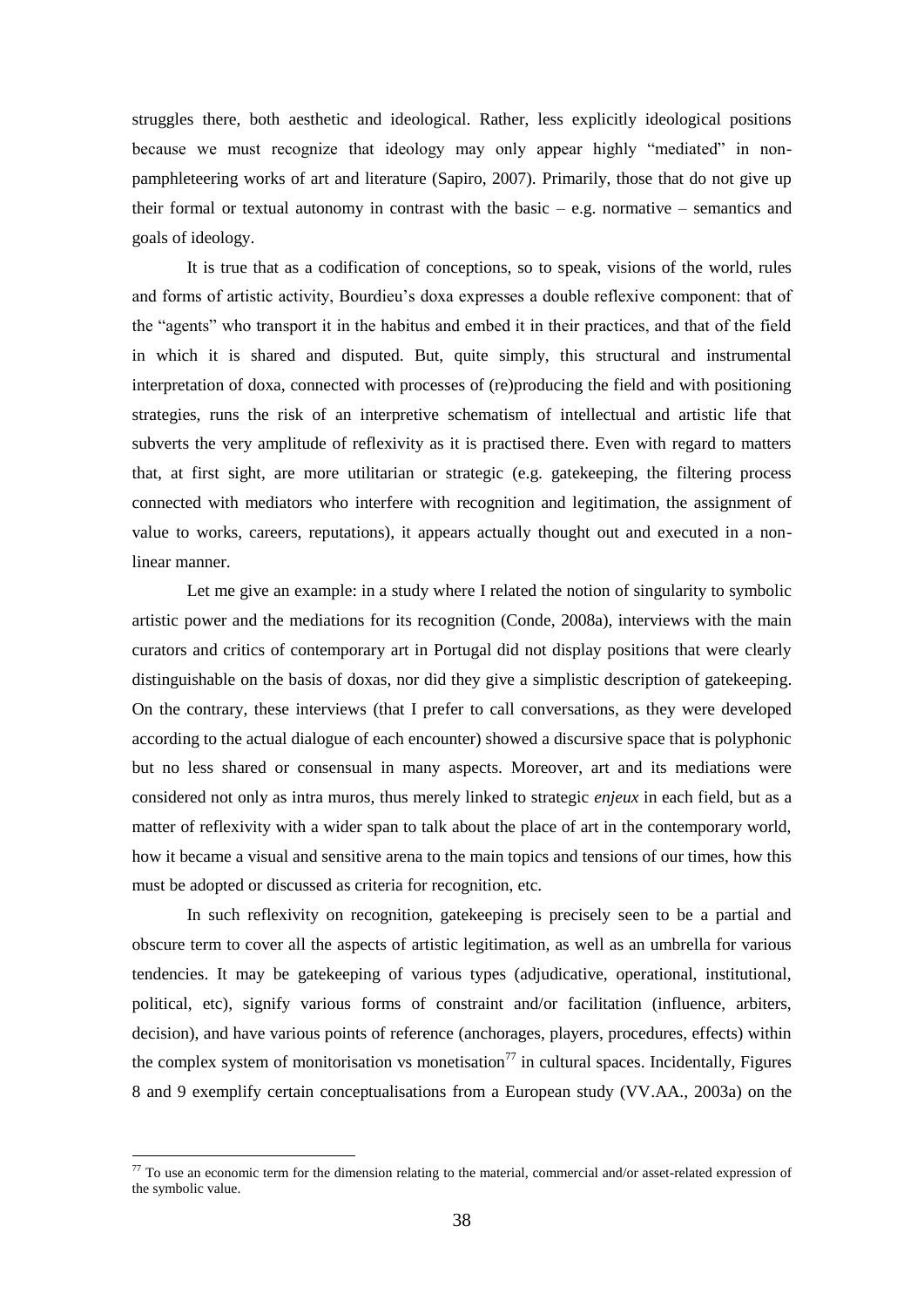universes of serious music and the new media in the arts<sup>78</sup>, to indicate how gatekeeping may be approached from different angles, from general models to detailed accounts of interferences in an artistic career.



**Figure 8. A MULTI-STEP MODEL OF GATE-KEEPING PROCESSES**

Source: Cliche and Wiesand (2003: 25)

<sup>&</sup>lt;sup>78</sup> Especially in three countries, Germany, Austria and Portugal. Regarding the situation of women in these areas, the study treated gender gatekeeping in particular, within a broad framework. Other charts and typologies in VV.AA. (2005b) for the film and publishing sectors in Europe.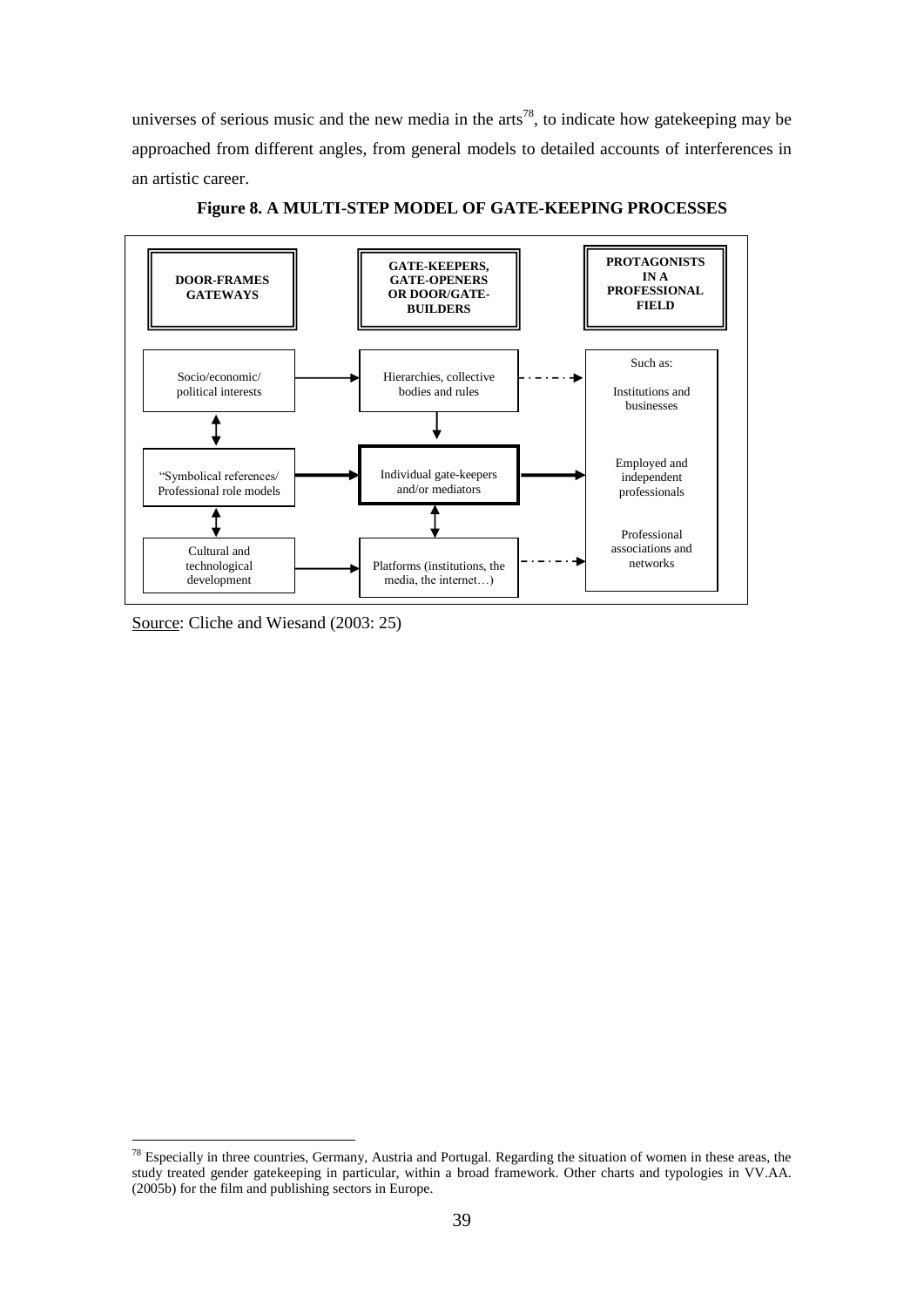# **Figure 9. GATEKEEPERS AT DIFFERENT STAGES OF AN ARTISTIC CAREER**

| (EXAMPLES)                                                                                                          | <b>INDICATOR FOR</b><br>"RECOGNITION"<br><b>OR "SUCCESS"</b>                                   | <b>FIRST LAYER:</b><br><b>FACILITATORS</b><br><b>SHAPING OR</b><br><b>PROMOTING</b><br>THE START OF<br><b>A CAREER</b>                    | <b>SECOND LAYER:</b><br><b>MEDIATORS IN</b><br><b>THE</b><br><b>MARKETPLACE</b>                                                                                                                                                                          | <b>THIRD LAYER:</b><br><b>INSTITUTIONS</b><br><b>AND SUPPORT</b><br><b>STRUCTURES</b><br>(MOSTLY PUBLIC)                                                                                                                                                                              |
|---------------------------------------------------------------------------------------------------------------------|------------------------------------------------------------------------------------------------|-------------------------------------------------------------------------------------------------------------------------------------------|----------------------------------------------------------------------------------------------------------------------------------------------------------------------------------------------------------------------------------------------------------|---------------------------------------------------------------------------------------------------------------------------------------------------------------------------------------------------------------------------------------------------------------------------------------|
| <b>PHASE I:</b><br><b>DEVELOPMEN</b><br>T<br><b>AND TRAINING</b>                                                    | Self-expression,<br>personal satisfaction,<br>support from internal<br>and<br>external sources | Family and friends<br>Educators and<br>trainers<br>Role models and<br>their<br>legacies                                                   | Professional mentors/<br>peers<br>Generational networks                                                                                                                                                                                                  | Public authorities responsible<br>for setting education<br>and training curricula<br>Panels of judges giving<br>scholarships                                                                                                                                                          |
| <b>PHASE II:</b><br><b>DISCOVERY</b><br><b>AND</b><br><b>FURTHER</b><br><b>DEVELOPMEN</b><br>T                      | Public acclaim from<br>professionals                                                           | Professional<br>mentors<br>Groups or networks<br>of<br>peers<br>Critics/media<br>The<br>public/audiences                                  | Organizers of<br>distribution<br>platforms or events<br>(e.g. curators of<br>festivals or<br>exhibitions) on a<br>national<br>level<br>Public and private<br>funding sources<br>Producers/publishers<br>Critics/media<br>Agencies                        | Professional associations<br>(those setting the criteria<br>for membership)<br>Regulators (e.g. setting<br>preferential tax or employment<br>status)<br>Committees of peers giving<br>prizes, awards, project grants<br>Cultural institutions (set-<br>ting criteria to hire artists) |
| <b>PHASE III:</b><br><b>SUCCESS</b><br><b>WITH</b><br><b>EUROPEAN OR</b><br><b>INTERNATION</b><br><b>AL ACCLAIM</b> | Money<br>Devoted<br>audiences/"fans"<br>Recognized as<br>trend setters                         | Panel of judges<br>giving awards<br>(travel grants)<br>Cultural institutions<br>Key platforms<br>Critics/media<br>The<br>public/audiences | Transnational<br>organizers<br>of events/curators of<br>festivals or exhibitions<br>Critics/media in leading<br>European or<br>international<br>newspapers, magazines<br>etc.<br>Public relations<br>specialists in the global<br>culture<br>industries. | Forums and networks of<br>international scope and<br>intergovernmental bodies<br>(e.g. the EU and other<br>European organizations as, for<br>example, the Nordic Council,<br>etc)                                                                                                     |

Source: Cliche and Wiesand (2003: 28)

The important point to underline is that gatekeeping exists alongside other mediation processes whose reflexive content (not only operational or adjudicative) transcends the most strategic or instrumental dimensions, even despite their possible influence on the legitimation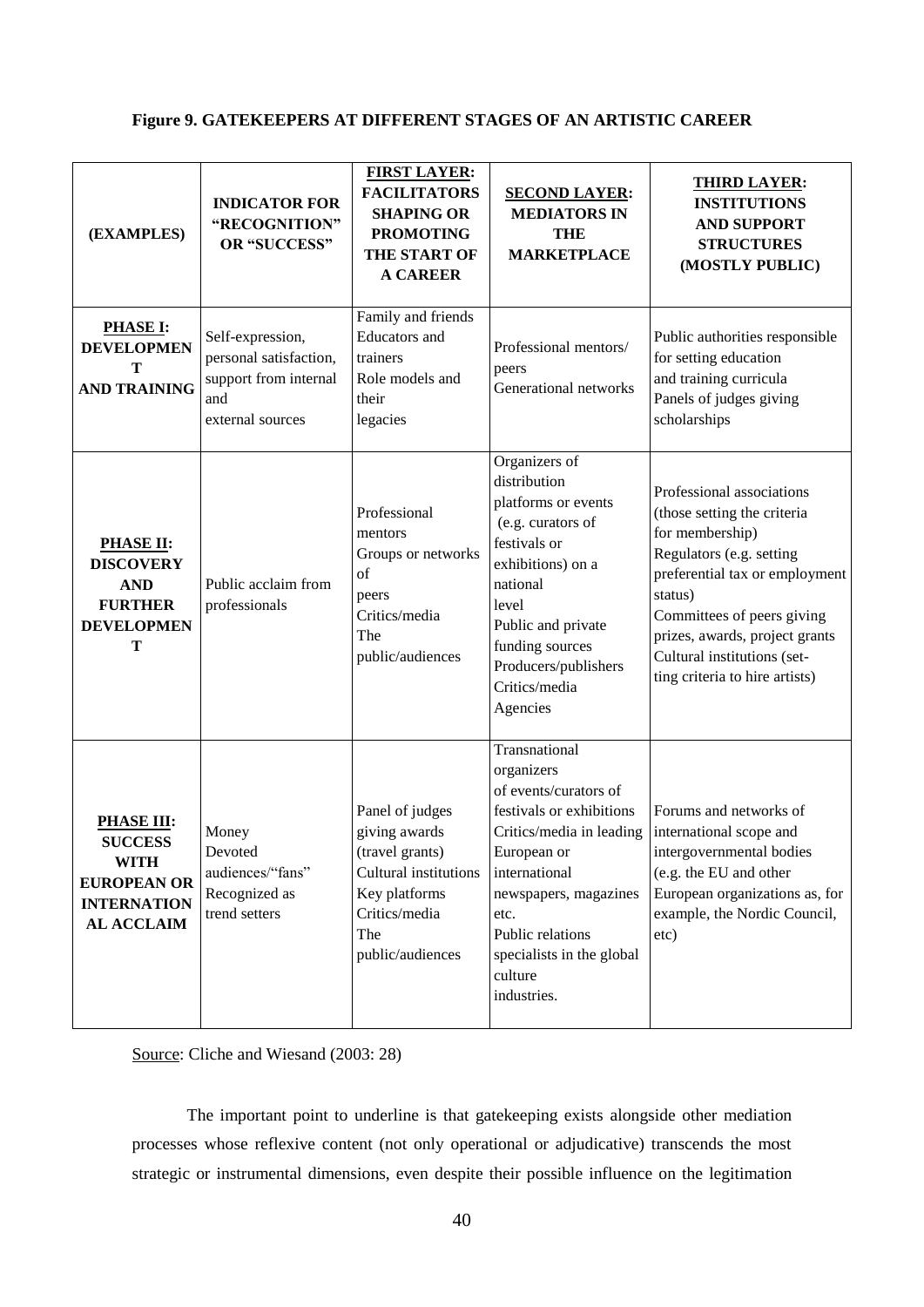granted by institutions and the market. One of the main reflexive processes involved here is precisely the interpretation that certain mediators exercise, such as those that I interviewed. And interpretation, as the reflection or reappropriation of artistic practices in discourses, produces intelligibility, i.e. sense, and not just visibility or value.

It may adopt various registers, from the more literal or descriptive to the more hermeneutic, exploratory or assertive from theoretical viewpoints, as is seen in the diversity of insights that circulate in the writings on art and culture: commentary, essay and criticism. Finally, it is noteworthy that it represents a reflexive argumentation not limited to the formulation of value judgments, which, moreover, when they exist, it expresses with a fair degree of relativity. This does not indicate arbitrariness but, often, the assumption of plural axiologies (values and criteria, and assessment) which, for the future, are more necessary for an understanding of the contemporary situation. Thus, the discourses of recognition, as well as those of the creators themselves in their works and postures, do not present the doctrinaire closing of the doxas (to return to Bourdieu's terms) or confine themselves to strategic usefulness, as a quasi-capital marked by the splits in the field and played as a stake in its struggles. A plus for some, questioned or devalued by others.

In fact, in introducing the discursive dimension and considering it above all as reflexivity, in various senses, we move on to another perception of cultural spaces that are not just "a space of the (re)distribution and the (re)production of cultural capital" – as Jaroslava Gajdosova (2008, 2009) also says in her "alternative reading" of Bourdieu's concepts and the respective "static structural model". Speaking of literature<sup>79</sup>, she counter-proposes a "discursive" model of literary field" in which the doxa gains a different reflexive nature and the habitus a more "enabling attitude"<sup>80</sup>, because writers are "driven by the field's discourses rather than by its rigid structure", institutional *enjeux* or a doxa merely defined as a set of (literary) rules. In this space of reflexivity, agency and experience, they are mainly driven by broader "questions" with which writers think of themselves, organise themselves, and participate with the literary text in the circumstances of their time: "they may embrace a dilemma about an identity of a

<sup>&</sup>lt;sup>79</sup> Using *Die Gruppe 47 (Group 47)* as an example, "one of the most influential literary groupings in the German Federal Republic" with writers like Martin Walser, Günter Grass, Wolfgang Koeppen, Hans Werner Richter and Siegfrid Lenz. It emerged in 1947 and officially disbanded in 1968. "The Gruppe 47 was also one of the most contentious literary groupings—in the fifties were its writers disregarded for having encouraged the revival of the memories about National Socialism whereas in the seventies they were acclaimed for it. Many of them became the icons of the German literary and intellectual fields where they still hold their canonical positions"; "A younger generation of the *Gruppe"s* writers (Günter Grass, Martin Walser) entered the literary and the public lives in the sixties, and until nowadays they have monopolized the moral discourse on the war and the Holocaust." (Gajdosova,  $2008: 84$ ).

Precisely on account of the notion of personal and historical experience that writers undergo with their contingencies and agency, which go against the excessive "reproductive function" of the habitus/doxa in Bourdieu, ―that obfuscates its other dimension – that of an enabling attitude‖ (Gajdosova, 2008: 85). It presents, then, a conceptual transposition from the habitus to experience, parallel to the move from Bourdieu's objective field structure to his discursive structure. See also Myles (2004) and other view on the Bourdieu's concepts in Danto (1999).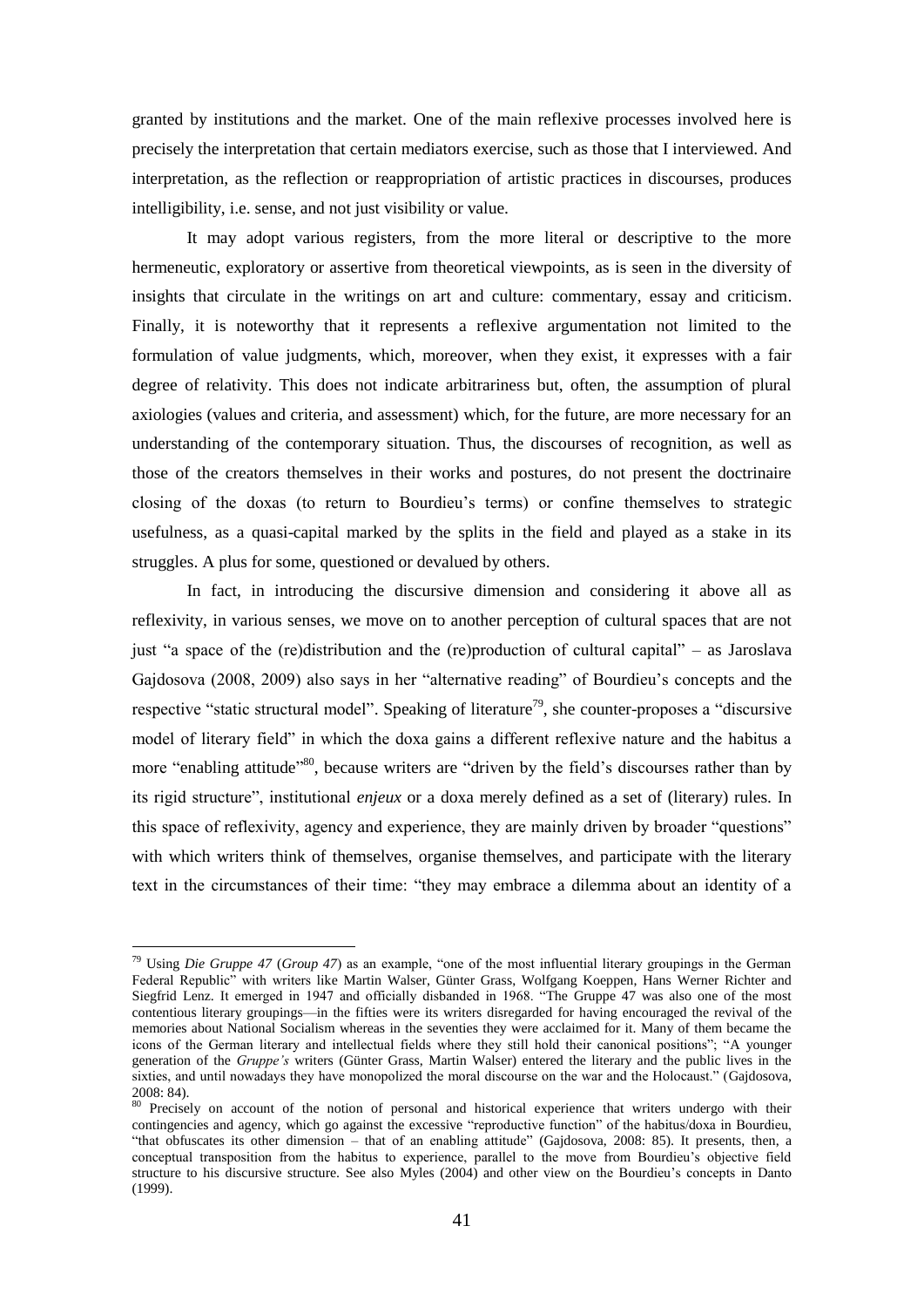social group or the whole society vis-à-vis its historical experience or its momentary situation" (Gajdosova, 2008: 85).

The author therefore proposes a different "reflexive mode of doxa" (in her own words, "completely overlooked in Bourdieu's model") to include these "questions", which query the literary space and mobilise it at various points of intersection with society. The collective memory, identities and their transformations are some of the questions of today, though with many others always elaborated by literature – including utopias and reflexive anticipations of a time to come:

―A discursive nature of literary field is mainly given by questions which are at stake for the writers as well as for a community whose dilemma(s) they address. In most literary fields, it is usually one initial question that has been re-formulated by several literary generations (…) I wish to argue that the  $19<sup>th</sup>$  century literary fields in Europe established not only their institutions, as Bourdieu shows, but they also introduced a range of intellectual and anthropological themes which persisted until the following century. Among them, perhaps most revealing literary themes of the times revolved around the crisis of traditional authority and the institution of patriarchal family, which poignantly illustrate novels of Thomas Mann, Franz Werfel, and Franz Kafka. The taboo of sexual identity was another powerful literary theme of the times which was vociferously brought up in the works of Stefan Zweig, or Robert Musil. In the works of the Late Modernists, the dilemma about individual autonomy escalated into the anxiety about the effacement of subject, which they ascribed to the anomies of a highly rationalized modern world. In the works of Kafka, the locus of this anxiety lied in an unrestrained growth of the bureaucratic control of social life; in the novels of Musil it dwelled in the paralyzing power of state machinery, whereas in Marcel Proust's opus about subjective time (which might have anticipated Foucauldian anxiety about the effacement of subject), it resided in the frailty of one's own memory vis-à-vis the memories of the others." (Gajdosova, 2008: 91)

Analogically, "reflexive doxa" has even become the main feature in contemporary art, and the same in other cultural productions addressed to the main issues of our times. Therefore, reflexivity is a transversal mediation that crosses the intertextual fabric of social reflexivity (in political, media, economic and socio-cultural spheres) with the artistic reflexivity relating to the world.<sup>81</sup> Especially in art, which is now "closer to everydayness than it ever was in the past" (Jiménez, 2005:  $276$ <sup>82</sup> and is even redefining the artist's role as an "ethnographer", "public intellectual" or citizen with ethical and civic concerns (especially since the 1990s), under the influence of its deconstructionist, postcolonial, digital and ethnographical turns (Foster, 1996; Becker, 2000; Conde, 2003, 2008, 2010b). The last one being the basis of semantic and

 $81$  In this part I pick up what I wrote in Conde (2009b), an essay on art and power.

<sup>&</sup>lt;sup>82</sup> In his book, Jiménez refers to the main nuclei of contemporary art and not the whole of present-day art, a heterogeneous field. These nuclei are the reference points for the summits of contemporary art. I visited two in Germany in 2007, the last *Documenta* in Kassel and the Münster *Skulptur Projekte* (Conde, 2010c).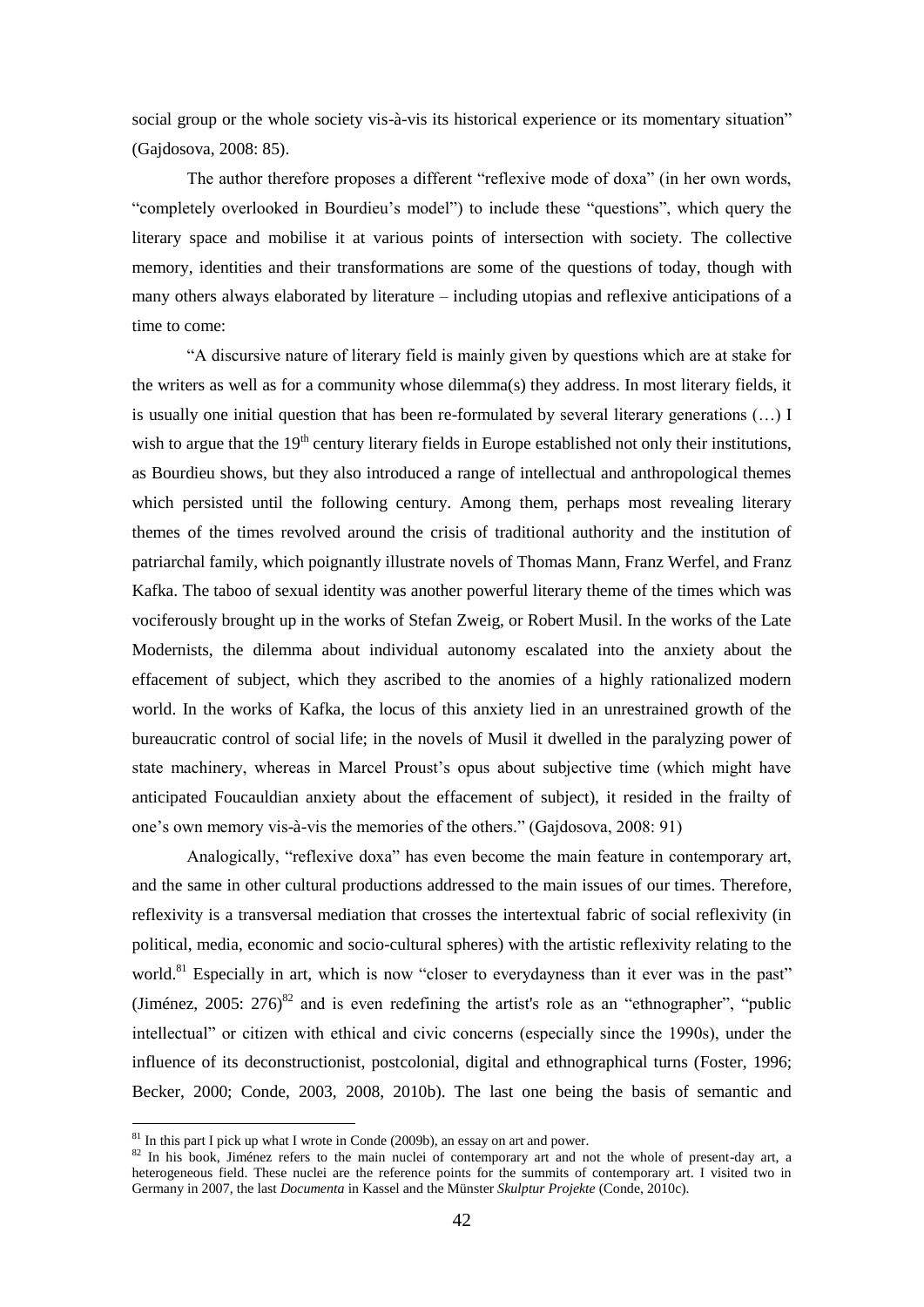iconographic ties between society and art, which mainly even functions as a "social scanner" as we see in so many of its images and languages.

In this way, it is a kind of reflexivity shared with the social sciences themselves (Beck, Giddens and Lash, 1994). Indeed, because this art updates the iconological, hermeneutic and activist tradition, not only with lines of aesthetics and contemporary philosophy. It also uses, perhaps dominantly in certain areas, references from the social sciences and anthropology in particular, cultural studies, and perspectives of post-colonialism, globalisation and macrotrends.<sup>83</sup>

So, for art, these discourses on identity, the body, the feminine, emotions, violence, urbanity, post-colonialism, kitsch, the sublime etc, questioning the possibility itself of narratives and representations, are a work tool. A basic resource for thought, action and power. That is to say, the artistic power that creates, speaks, supplements and acts. With this power to register art in the world, rewriting or "reprogramming the world", as Nicholas Bourriaud (2000, 2004) prefers, it makes countless apprehensions, configurations and interventions in the real. A double "factory of senses" and "technology of remembrance" (Tota, 2000: 16, 95ff) that reexpresses/re-invents stories and history, contemporary landscapes, society and individuals. Including the "tribulations of the self" and "ontological uncertainties" (Giddens, 1992) that make personal (and other) forms of identity vulnerable. In short, witnesses of the world and "explorations of existence"  $84$  that the portraits of this art bring with realism and fiction, humour, irony, anguish, hope, bitterness, disillusionment, violence, affection and tenderness.

Knowing how they reach the recipients, publics and public space and how they are received is another matter. And, in addition, how they are understood, that is, the transition from the mere perception, *visuality*, of artworks to their greater *visibility* on the criterion of an intelligible interpretation. A necessary condition to avoid optical illusions and simplistic or only realistic interpretations of contemporary art, since it is a complex territory of both conceptual and formal meanings and processes of de/construction that demand enough artistic information and training to guarantee a *de facto* understanding of its codes and hermetisms (Conde, 1992b, 2004).

Nevertheless, reception, from the narrow public to the general audience, is no less involved in the contextual matrices of art and its mediations and configurations of power. As Figure 8 shows, it has a certain power of recognition (an imposing aspect for creators and cultural spaces), though that power is limited to the public resonance, so to speak, of works, artists or institutions. Though they arrive there already recognised by the filters of other

<sup>&</sup>lt;sup>83</sup> Schneider and Wright (2006); other references in Conde (2009b, 2011a).

<sup>84</sup> Paraphrasing Milan Kundera's expression on the novel: a literary non-verist kind of reality but about "existence" as a "field of human possibilities, everything that people can become, everything of which they are capable". Similarly, the apparently more documentary forms of contemporary art take heart from an identical emancipating message of possibility.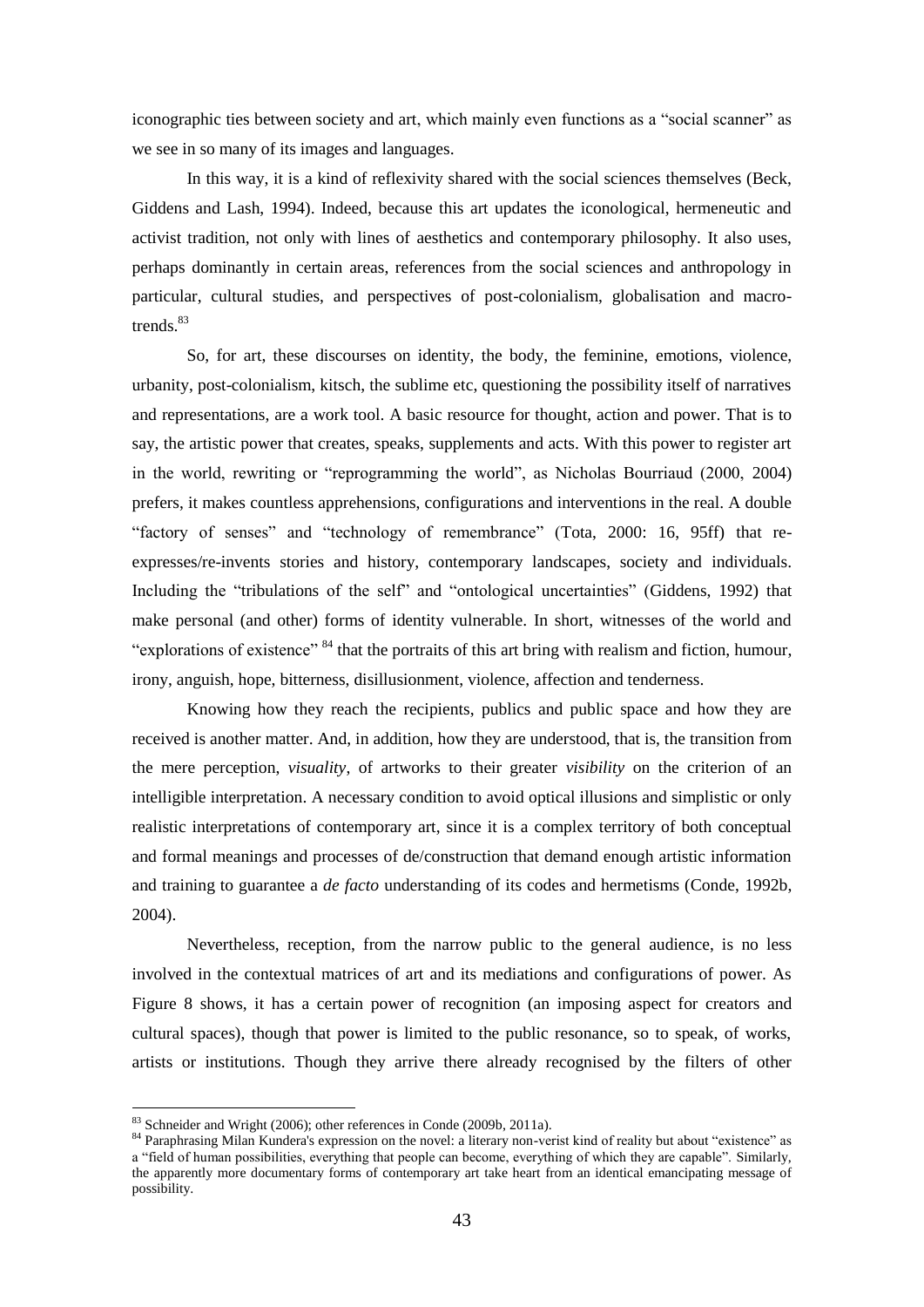recognition. This one, with the distinctly more decisional and discretionary power of legitimation exists in a restricted zone of complicities, some gate-keeping processes and also interpretations. That is, a zone that belongs to "inner circles" and intermediations near the creators, the main anchorages for production and areas of subsidisation/regulation.

Basically, we have now a diagram for the figuration of mediation processes. They are numerous and reversible, connecting what usually appears, by sequential "stages", in a more simplistic PDC model for the trilogy Production vs Diffusion vs Consumption, or similar trilogies. Although the diagram may actually be drawn in a more complex form, this summary version already helps to remove us from that first PDC model with its perspective of "instances". But they have, in fact, internal mediations, in addition to the plural mediations that combine all the trans/local contexts of cultural and artistic activity.

Alternatively, Figure 10 introduces the various processes and the multilateralness that run through all the stages (in their turn, they affect each other, though in different ways), and especially de-compact the "D". It ceases to be a bloc of intermediaries, to be transformed into an intermediation that is segmented by different profiles and movements. Further, the mediation processes that run through the whole of the cultural space are neither concentrated in nor simply irradiate from an "intermediate zone". The span of gatekeeping, for instance, is as broad as this, although specific forms can be localised in certain areas, as I mentioned above for certain circles close to creators, production and subsidisation. They therefore correspond to the left half of the figure.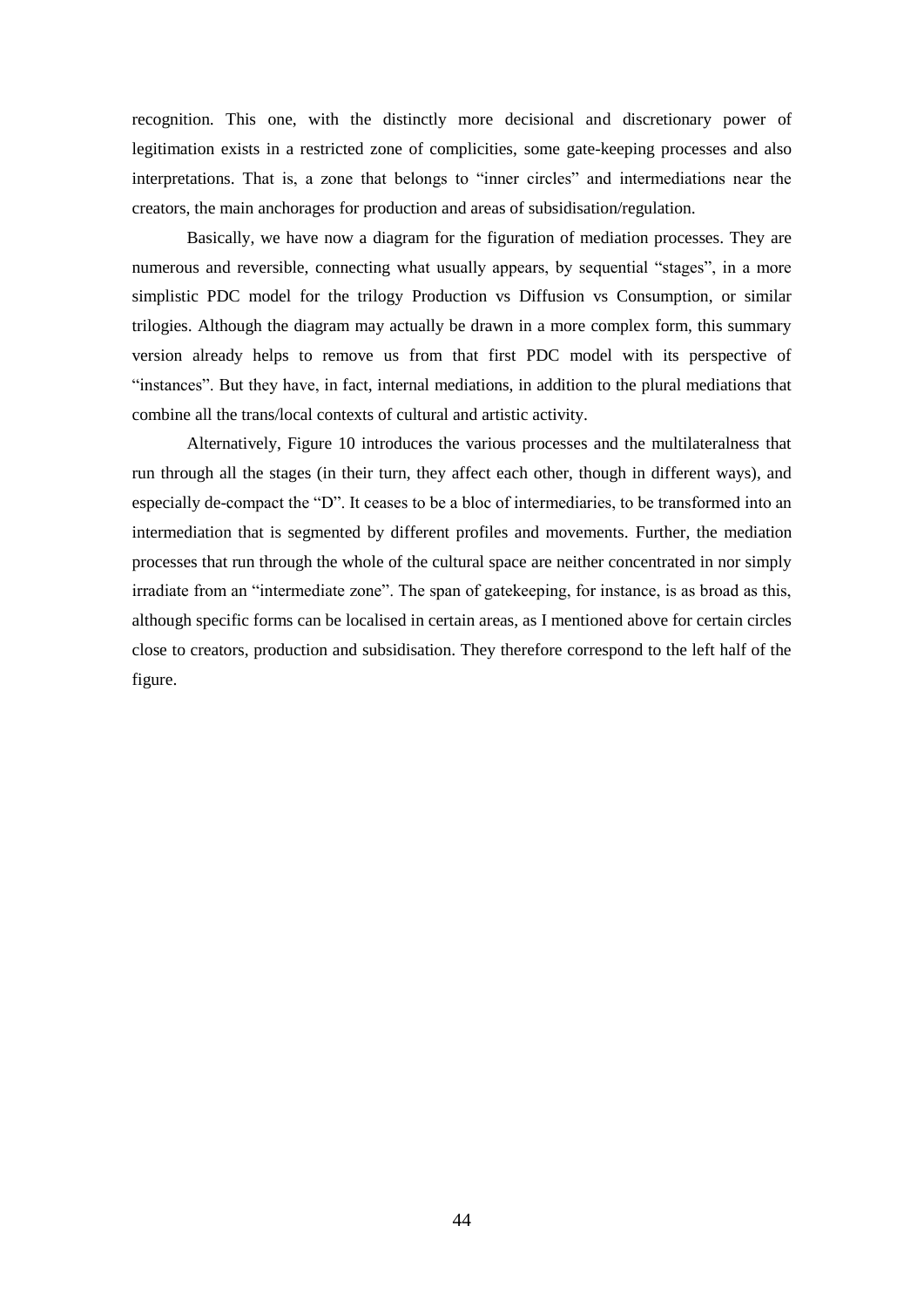

### **Figure 10. FIGURATION OF MEDIATION PROCESSES**

The de-compacting of the "D", finally, reveals its various meanings and processes that extend from distribution on the market, among other kinds, to the pedagogy that was mentioned above, with a different type of relationship with the publics. It also embraces the promotional strategies which are in part of mediatisation while other parts receive different informational inputs with impacts that also differ according to the figuration zones. Actually, mediatisation is a heterogeneous process that runs through cultural spaces and influences them with different agendas, formats, mediums, professional roles and interests: advertising agencies, general and specialised journalism, criticism and essays in the media, etc.

Throughout these zones we may distinguish at least three media-related outcomes. Firstly, mediatisation operating, itself, as an agent of cultural markets. Secondly, as a provider of cultural information for audiences, so as a possible stimulus for the search for programmes and other cultural events among a large majority of the population that is actually a non-public in this area. In truth, it is highly conditioned (and limited) by the socio-cultural and generational profiles, besides the literacy in artistic and cultural matters, which is itself a condition for competence in reception. Finally, and thirdly, mediatisation also as a form of institutional and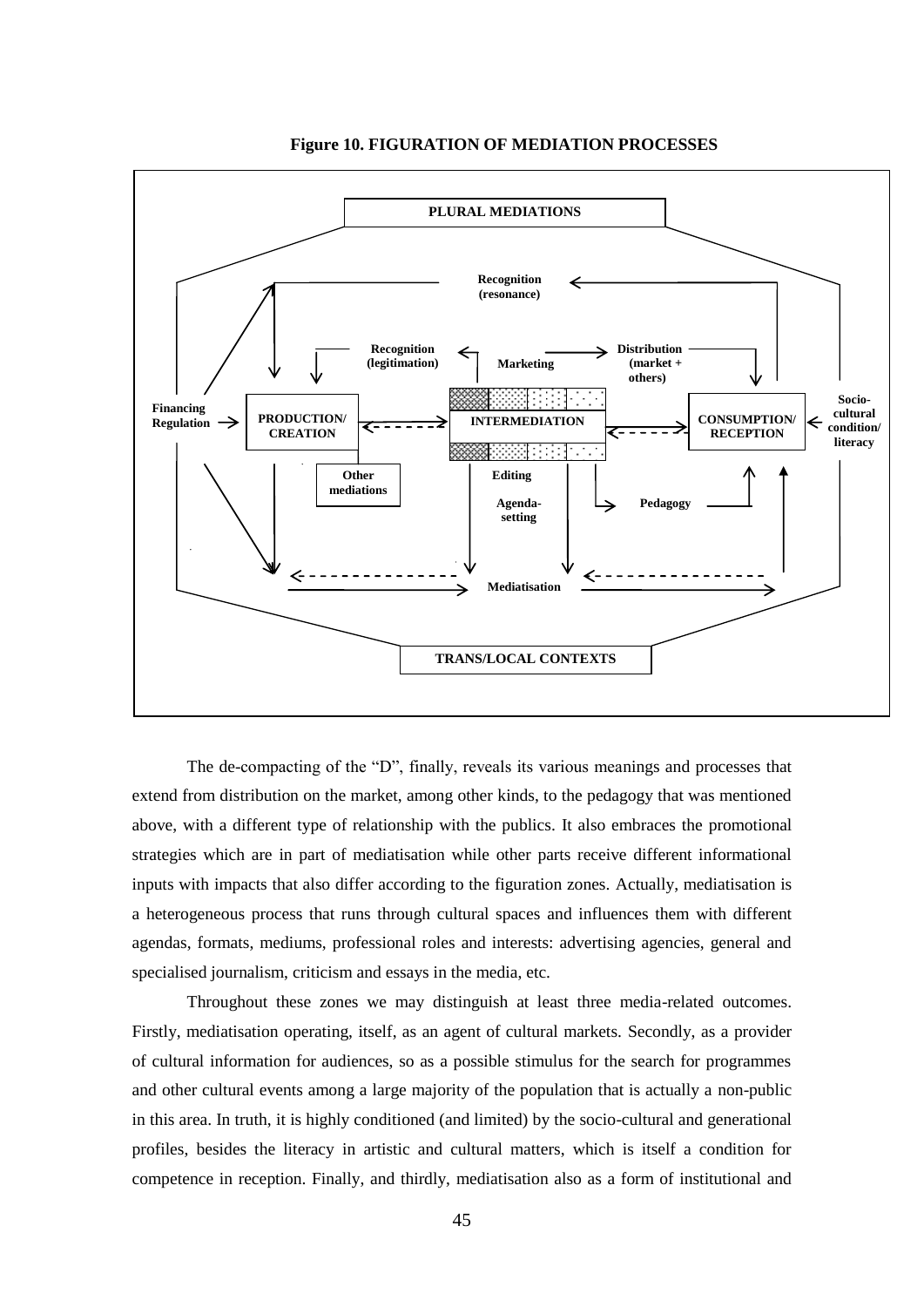political promotion in its most direct relationship with the powers that govern and regulate this area. Another aspect that helps to construct a "public cultural space" in which most citizens who are not culture publics thus become confronted almost daily with this kind of visibility for topics and controversies such as those related to public and cultural policies (questions on the role of the state, the private sector etc), which the media launch and amplify in the public sphere. <sup>85</sup>

To conclude, Figure 10 summarizes some mediating dynamics to be considered in the current figuration of cultural spaces, and the diagram may appear as perhaps the most Elias-like figure of all those presented here, for its multilateralness and processuality. Two properties of any figuration that we also now need to set in trans/local contexts. Quite simply, as said at the beginning, to reach this outlook we needed to cross the notion of figurations with that of mediations as they characterize the global world today and the specific ones for art and culture. The last stage in an essay which began with individuals and finally ends with an incursion into some of their spaces.

#### **4. The final point: thinking about, with and beyond Elias**

1

How did we generate our debts towards the authors who have or have not been the tutelary influence of our course but who, in all cases, cannot be disavowed and, especially, how do we honour them? Thinking about them is a common form of homage but, in referring to Norbert Elias, this text has followed a different track: of thinking with him and even, for the most part, beyond him. So the reflection on individuals and contemporary cultural spaces has covered many aspects that are not associated with Elias' topics or his times, though they may be raised with the application of some of his concepts to current circumstances. Or explored for a different examination of his thinking.

Without returning to the content of the essay, I would prefer to reserve the final words for certain ideas on this choice and on how it arose from an ongoing, though also reconsidered, interest in Elias. He was a milestone in my apprenticeship in sociology, even if it is not always obvious or he was not always the main point of reference in my work. Nevertheless, for me, as I recalled at the very beginning of this work, Elias not only represents an intellectual reference. He is also an affective one, alive in the memories of my student days: I return to them, never forgetting my fascination for this profound and singular author when I had to read *The Civilising Process* for the sociology of culture course. As singular, moreover, as his own

<sup>&</sup>lt;sup>85</sup> Moreover, it is one, among others, of the matters of contemporary citizenship that require us increasingly "to decide". Often without sufficient knowledge or even the expert knowledge necessary for certain fields but, anyway, under the ethical, political and democratic call to have or manifest an opinion. To resume, a trend towards ―deliberation‖ in a differentialist and desirably reflexive public sphere, that both implies an informed relationship with culture and a "culture of citizenship" (Dubet, 1994; Turner, 1994; Stevenson, 2001; Stanley, 2005; Conde, 2004, 2006, 2008b, 2008c, 2010b).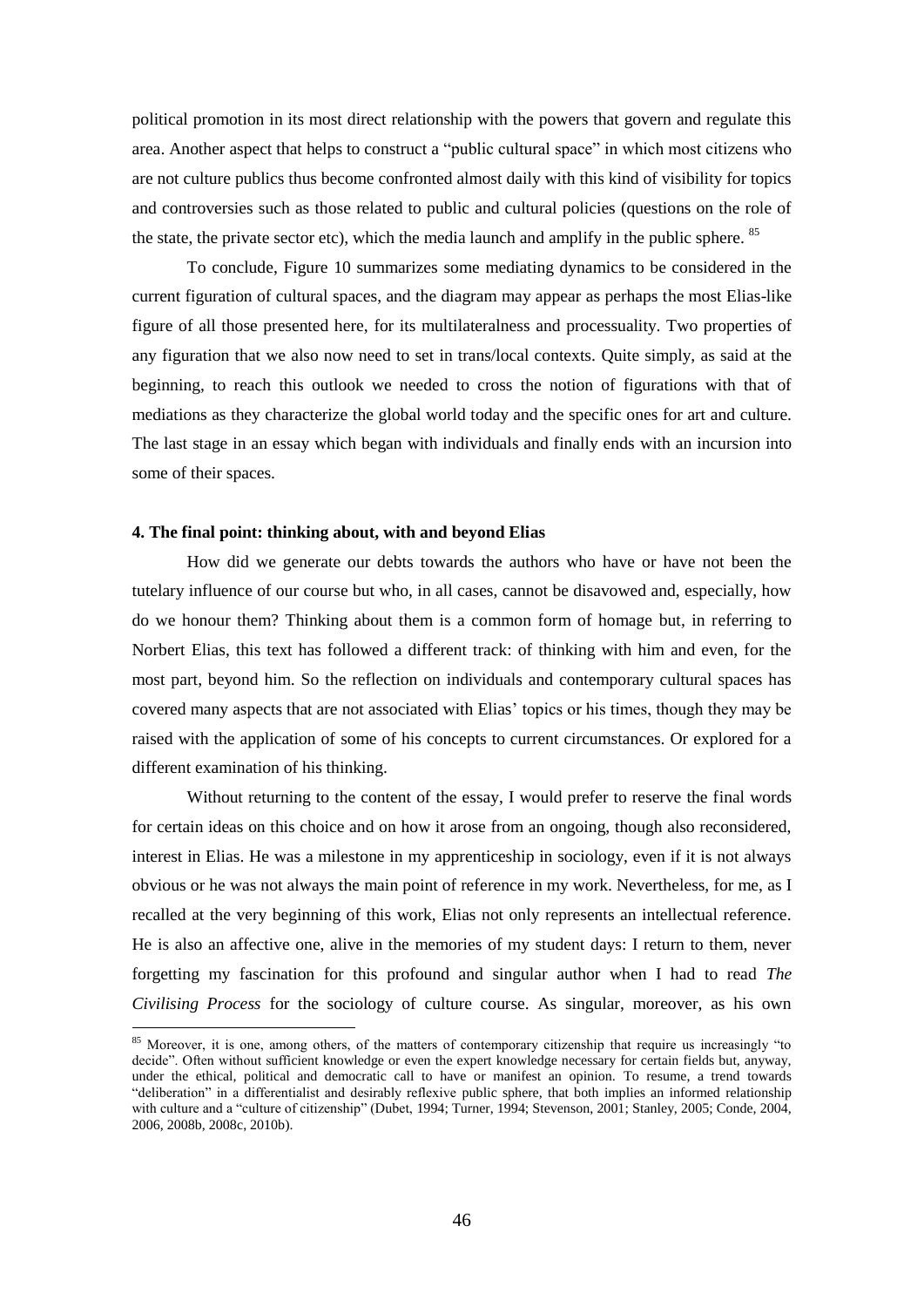presence as a central "outsider" (Elias [1990]1994, 1991; Merino, 1994; VV.AA., 1994a) in 20th century sociology, until the public and academic acclamation that he fortunately received in the last stage of his life.

On the topic of memories, I should also recall that over twenty years ago, when sociology was dominated by meta-theories (as it still is) and, in Portugal, was fairly francophone, under the aegis of Pierre Bourdieu and his style of writing, we could read Elias as the discovery of another language and grammar with which to consider individuals and their history. Individuals, not as actors, agents or subjects, according to the prisms of the various paradigms<sup>86</sup> but rather individuals as human beings that were presented with the connecting link of psycho/sociogenesis that went beyond all the classical and persistent dichotomies which we debated at the time. $87$ 

Still, I should like to acknowledge that, beyond all the epistemological and methodological merits of Elias' figurational thinking, what has impressed me most until today was precisely his way of speaking about this human condition with a truth and force that I failed to find in the "humanist" (more analytical or more "sensitive") discourses that adorned sociology. Especially at a moment of post-structuralist and post-positivist turns, with the ―rediscovery of the human‖ from various angles (e.g. the biographical) that re-appeared in the 1980s with a full array of discourses in which there was also no lack of examples of a rhetoric that "poetised" about life, day-to-day existence, identities, the "I", the body and the emotions.

But, in Elias (1987b) emotions do not appear in the same way, nor do they appear softened by "sensitivity."<sup>88</sup> Whether brutal or gentle, intimate or public, they are connected with feelings and power so that they reveal the broad range of the registers and potentialities of the human. That is, the individuals that we all are, instinctive, rational and "modelled", with suffering and joy, fears and passions, vulnerability and violence, which can only be understood within the figurational embrace of history and society. Death, with the metaphysical anxieties that it raises, feelings, the sense of abandoning, settlement, is a case of emotions that Elias left

<sup>&</sup>lt;sup>86</sup> Among other possibilities of classification, I refer to these variations that define the individuals by their roles, as beings who are over-socialised and determined by structures or, again, considered in a phenomenology that is "freer" of feeling and experience, etc.

 $87$  And we still do – the following reading list could well be expanded with many more texts that have kept up the dichotomies debate until the present: Knorr-Cetina and Cicourel, 1981; Gellner, 1984; Alexander, 1985; Alexander, Giesen, Münch and Smelser, 1987; Bourriaud, 1977; Boudon, 1979, 1986, 1984 ; O'Neill, 1992 ; Collins, 1992; Kim *et all*, 1994; Valade, 2001. The return to the holism/individualism debate can be seen equally in Margaret Archer, where other ways to advance beyond it than Gidden's "structuration theory" are suggested. See, for instance, Archer (1995), among other books. For an overall perspective of the social sciences and new epistemological challenges: Berthelot (2000, 2001a, 2001b).

<sup>88</sup> Including that of the sociological kind, though the sociology (and anthropology) of emotions or social accounts of the emotional dimension are obviously developed with plural approaches (Thoits, 1989; Kemper, 1990; Jackson, 1993; VV.AA., 1994b; Craib, 1995; Burkitt, 1997; Scheff, 1997; Bendelow and Williams, 1998; Lupton, 1998; Barbalet, 2001, 2002; Williams, 2001; Livet, 2002; Le Breton, 1998, 2004; Turner and Stets, 2005; Kay and Maruska , 2005; Milton and Suasek, 2005; Stets and Turner, 2007; Turner, 2007; Fernandez, Lézé and Marche, 2008; Rezende and Coelho, 2010).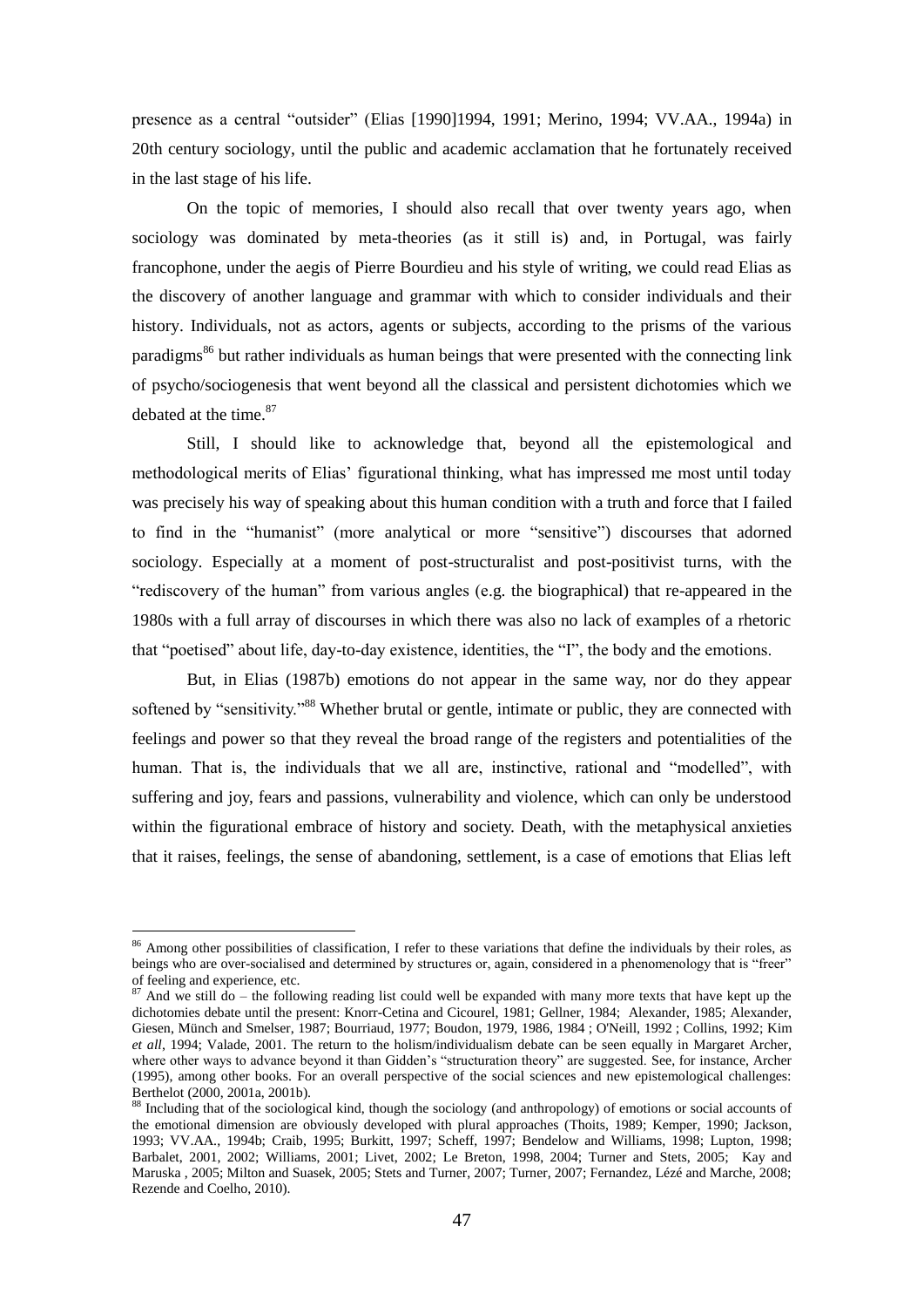behind in one of his most moving works, *The Loneliness of the Dying* ([1982]1985b, 2001).<sup>89</sup> The excitement, the histrionic, agonistic and cathartic pleasure that we seek, for example, in sport and leisure (Elias and Dunning ([1986]1992) are other emotions that I learnt to understand, in a different way, in a second, no less striking, volume.

I confess that history, or the figurational modellings of time, as Elias called them $90$ , was and still is one of the most inspiring aspects for me. This interest also arose from a training in sociology that included history<sup>91</sup> so that, precisely, we would not have a "dialogue of the deaf" among disciplines – the accusation of Peter Burke, a key reference in the literature of the time, who called for a more integrating "third way".<sup>92</sup> Quite simply, Elias always seemed an excellent example to me in bringing, to the heart of sociology, the meticulous and comprehensive analysis of a great civilisational metamorphosis. In it, moreover, he included a vision of power (and violence) that greatly differed from other political sociologies, be they institutionalist, guided by the primacy of social and symbolic domination, as it appeared in Bourdieu, or epigonal of Michel Foucault's perspective. Another author then in vogue, followed in analyses with the panopticon model, disciplinary regimes and the "micro-physics" of power (Foucault, 1975,1979).

However, my interest in history (historical sociology), individuals and power also had another reason, which brings us to the need to think, in addition, beyond Elias. I am referring to the specificity that this trio could have for the artist's condition, to the issue of individual singularity that it raises and to forms of symbolic power. First of all, the symbolic power of artists themselves and their ideas, as authors who build personal and culturally influential "worlds" (of images, feelings, references), as well as the power (or powers) connected with contexts and mediations for their recognition. An area that I addressed, precisely, in this essay, thinking with and beyond Elias, by crossing the concept of figuration/interdependencies with these and other contemporary mediations. And on this level of the artist's condition, I should

 $89$  But let us examine a critical appreciation of Elias' thesis in Déchaux (2001). Rather than the "repression" of death and the "solitude of the dying" produced by the process of individualisation, this author proposes new ways of subjectivising death, accompanied by a move away from funerary ritual to more intimate ceremonies. Though not exactly unrelated to the processes of empathy and compassion. A more recent development of attitudes and behaviours in which "the key word is not solitude", which denies social ties, but rather "subjectivity" for other forms of these ties, one that is re-established in the new logics of intersubjective affinity (Déchaux, 2001: 171). And with a psychologisation of death that may not actually dehumanise it, as in the "new model" of attempting "to find an easy death" – without suffering, subjectively rationalized and explained as the transition to the other, terminal, stage of the individual's life.

 $90$  In another book he would offer a reflection on time (Elias, [1984]1991a).

 $91$  In spite of the fact that at the beginning of the 1980s in ISCTE, as still today, it only included contemporary history subjects. The sociology of culture covered various aspects of historical sociology.

 $92$  Peter Burke (n.d./1980), pp. 10 and 26 for the following quotations on sociologists and historians, who, according to his words at that time, "both see the mote in their neighbour's eye" and on the "mutual provincialisms" of academic subcultures split by the quite artificial stereotype of specialisations: for some, "to detect rules", general patterns; for others, "to pay attention to detail", events and situations. Burke has argued, then, that the third way, which reconciles structure with agency and change, would only be achieved by "a social history or historical sociology – the distinction is irrelevant – that should be related not only to understanding from within but also explanation from outside: both to the general and the particular".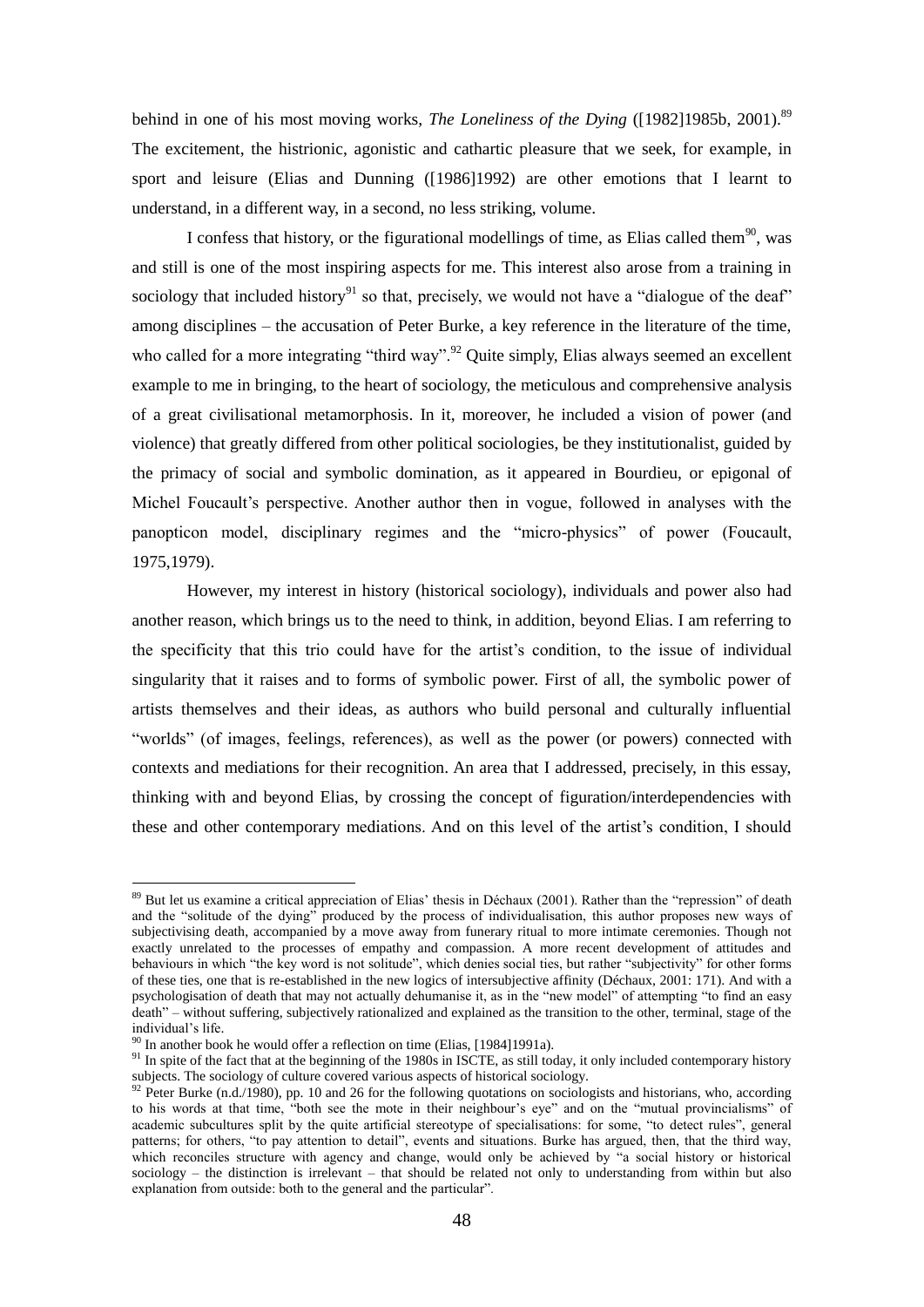once again recall the need for history and, especially, the history of art itself<sup>93</sup>, in order to reconstitute an equivalent "civilising process", though not without idiosyncrasies. That is, the arc of a construction process for artists in which they ultimately represent a particular category of individualities in the context of what Elias called the "society of individuals".

Historically, the crossing of the two "civilizing processes"  $-$  of individualism in the West and artistic individualisation – revealed, indeed, founding moments in which it was possible for artists to appear as prototypes, magnifying upcoming and more comprehensive cultural values in their idiosyncrasy, e.g. those of individualism (Conde, 1995a). From the Renaissance to Mannerism, Michelangelo was certainly one of these cases: a great ancestor of artists, as a pre-Romantic self-invested in his difference, vocation or gift, and thus glorified by the commemorating instruments of the time.  $94$  These included, precisely, the nascent genre of artists' auto/biographies and the *Vite* of Giorgio Vasari<sup>95</sup>, an ideological and historiographical paradigm celebrating art and its distinguished personages. But even if the course of this individualisation has been slow, tortuous<sup>96</sup> and especially evident in the greatest artists, it represents the foundation of a specific form of identity that was later expanded by Romanticism. From then on, it had other figurations throughout Modernism, and even post-modern de/reconstructions, though it persists as a mark of both the difference of individuals in art and of artistic spaces since their more recent independence.

Without dilating on retreats in history, though it would be interesting to relate them to Elias (and his Mozart, who also had the misfortune of being in advance of artistic individuality, which was still incapable of existing independently in the context of the times, the court and his own family), I would just like to note that it is here that my other reflexive trajectories beyond Elias originated. In fact, if, as Elias wrote, "what we call the individuality of a person is, in the first place, a particularity of his/her psychic functions" in turn dependent of its co-relational orientation for the others<sup>97</sup>, in the case of the artistic condition, this *general* "self-regulation"

 $93$  I mean the social history of art and of its forms (iconographical, aesthetic, stylistic) that complement the sociology of art, though it has not always been obvious in its tradition. And, on this occasion, I must mention that I am selftaught in the history of art since the sociology course offered no training in this field.

Before, Leonardo da Vinci was still a transitional figure (Conde, 1995b).

<sup>95</sup> A monumental work with the lives of more than two hundred artists: Giorgio Vasari, *Le Vite de Più Eccellenti Architettori, Pittori et Scultori Italiani*, with two editions in Florence, in 1550 and (enlarged) 1568. It was indeed the foundation stone of art history – and of the right of artists to near-hagiographical celebration of their masterpieces and lives and thus to their elevation to transcendence: *la divinità,* as one of the first terms for artistic charisma (Conde, 2011b).

<sup>&</sup>lt;sup>96</sup> Even with certain moments of retreat. For instance, in the post-baroque period, a sudden dampening was suffered by the movement for the emancipation of artists, which existed in Portugal in the final quarter of the 16th century, against the background of the international spread of Mannerism and topics relating to the independence of the artistic "idea" and the "liberality" that was claimed for the visual arts (Serrão:1983).

<sup>&</sup>lt;sup>97</sup> Because "the individual can only be understood in terms of his communal life with others. The structure and configuration of an individual's behaviour-control depend on the structure of the relations between individuals" (Elias,  $[1939, 1987]$  1991b, 1993; 78, 81). As he also states in *The Society of Individuals*: "only through a long and difficult shaping of his or her malleable psychical functions in intercourse with other people does a person's behaviour-control attain the unique configuration characteristic of a specific human individuality. It is only through a social moulding process within the framework of particular social characteristics that a person evolves the characteristics and modes of behaviour that distinguish him or her from all the other members of his or her society.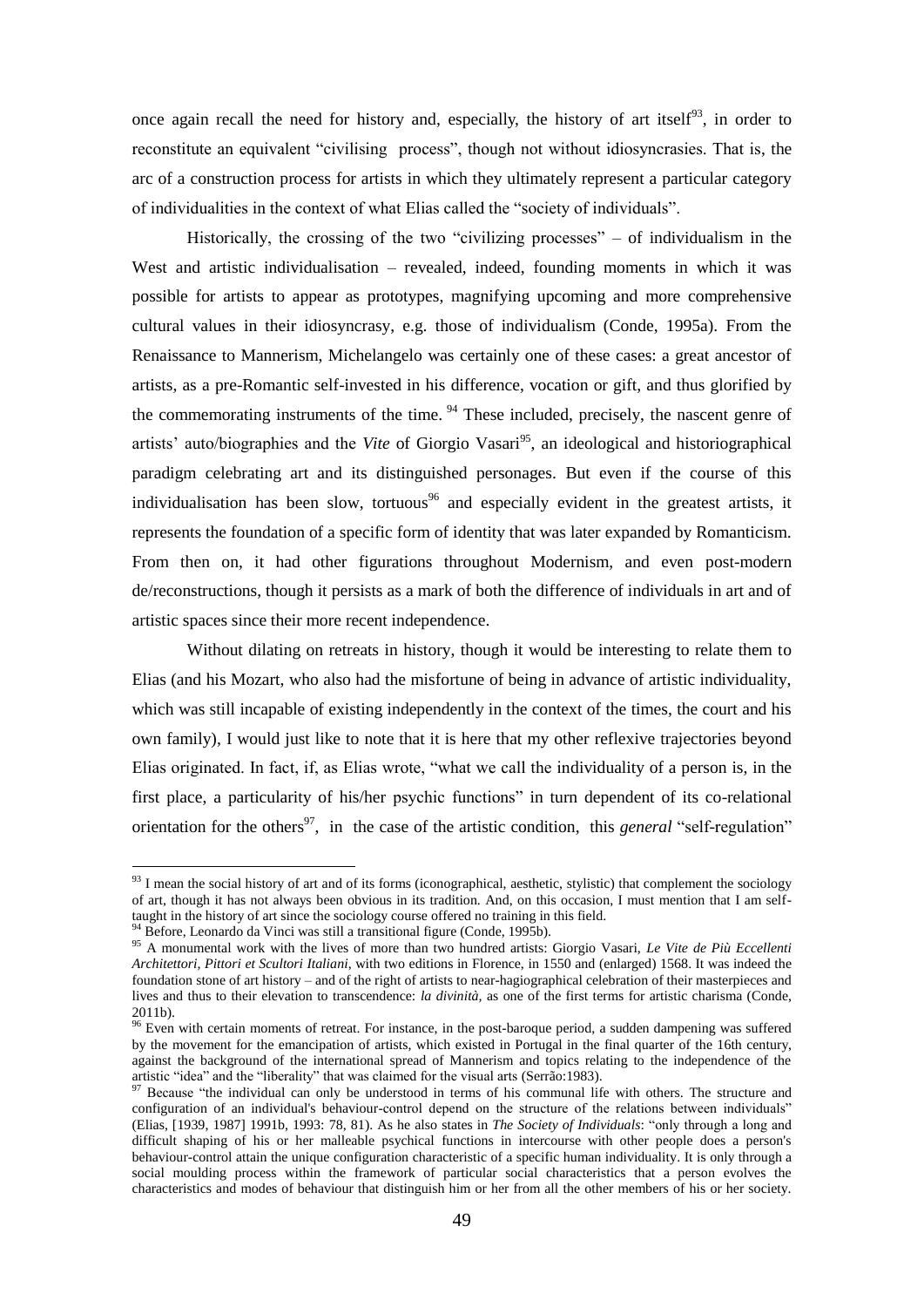of individuals takes a *specific* and enhanced form because the artist is self- and hetero-regulated by the primacy of individuality as singularity. Double singularity, personal for the creators and social for their spaces that are distinguished from other professional domains by this interplay with the mutual endowment of difference and recognition.

So, the subjective particularities, and self-reflexivity, of an individual as artist have another "goal", "public status" and "institutional rights" (O'Neill, 1978: 210ff). Just like the intelligentsia, among other fractions of the cultural elites , artists belong to that narrow place of reference that includes creators legitimised by the production of artworks, thought, ideologies, utopias and action (even political) that interfere with our imaginaries, with the reflexivity that circulates in society, and with some of their (re)constructions.

They are therefore "active minorities", as Serge Moscovici (1979) termed them, and not only marked by an institutionalized "anomie" (Bourdieu, 1987, 1989; Sahuquillo, 1998), as it is usually related with their individualism and the need for personal deflection as a rule for the spiral of artistic innovation since the Modern movements. In truth, they are also endowed with ―nomic‖ ability, i.e. more widely shared *Weltanschauungen*, symbols and meanings. A passage that supplements the difference of these individuals and also converts them into individualities, on the basis of "historical memory", one matrix of reference and even reverence of some leading events and figures for the more anonymous "collective memory" (Halbwachs, 1968: 38-79).

Despite this fact, singularity persisted on the edges of the sociology of art, more as a problem than a core issue. With exceptions,  $98$  I recall that 25 years ago, when I published the first article in this area, a large part of the bibliographical references aligned themselves with the "outrageous project"<sup>99</sup> against individualistic and charismatic illusions so extensively illustrated by artists, and the accompanying metaphysical and naturalist illusions for giftedness, talent, genius or simply vocation. The scene has changed in the meantime, even for the current central importance of the sociology of the individual, about which I spoke in the first part of this article.

*Society not only produces the similar and typical, but also the individual.* The varying degree of individuation among the members of different groups and strata shows this clearly enough. The more differentiated the functional structure of a society or a class within it, the more sharply the psychical configurations of the individual people who grow up within it diverge. But however different the degree of this individuation may be, there is certainly no such thing as a zero-point of individuation among people who grow up and live within society. To a greater or lesser degree, the people of all the societies known to us are individual and different from each other down to the last detail of their configuration and behaviour, and society-specific, i.e. shaped and bound in the nature of their psychical selfregulation by a particular network of functions, a particular form of communal life which also shapes and binds all its other members. What are often conceptually separated as two different substances or two different strata within the human being, his 'individuality' and his 'social conditioning', are in fact nothing other than two different functions of people in their relations to each other, one of which cannot exist without the other. They are terms for the specific activity of the individual in relation to his fellows, and for his capacity to be influenced and shaped by their activity; for the dependence of others on him and his dependence on others; expressions for his function as both *die* and *coin.*‖ (Elias, [1939, 1987] 1991b, 1993: 80-81).

 $8^8$  The publications of Nathalie Heinich, quoted above, were singular, themselves, in their innovative perspective of artistic singularity and the values that guide it. In relation to the challenges that art brings to sociology, see also Heinich (1998b).

<sup>&</sup>lt;sup>99</sup> To adopt in my sense an expression (in French, "projet attentatoire") that Jean-Claude Chamboredon used in an article at the time (1986: 506).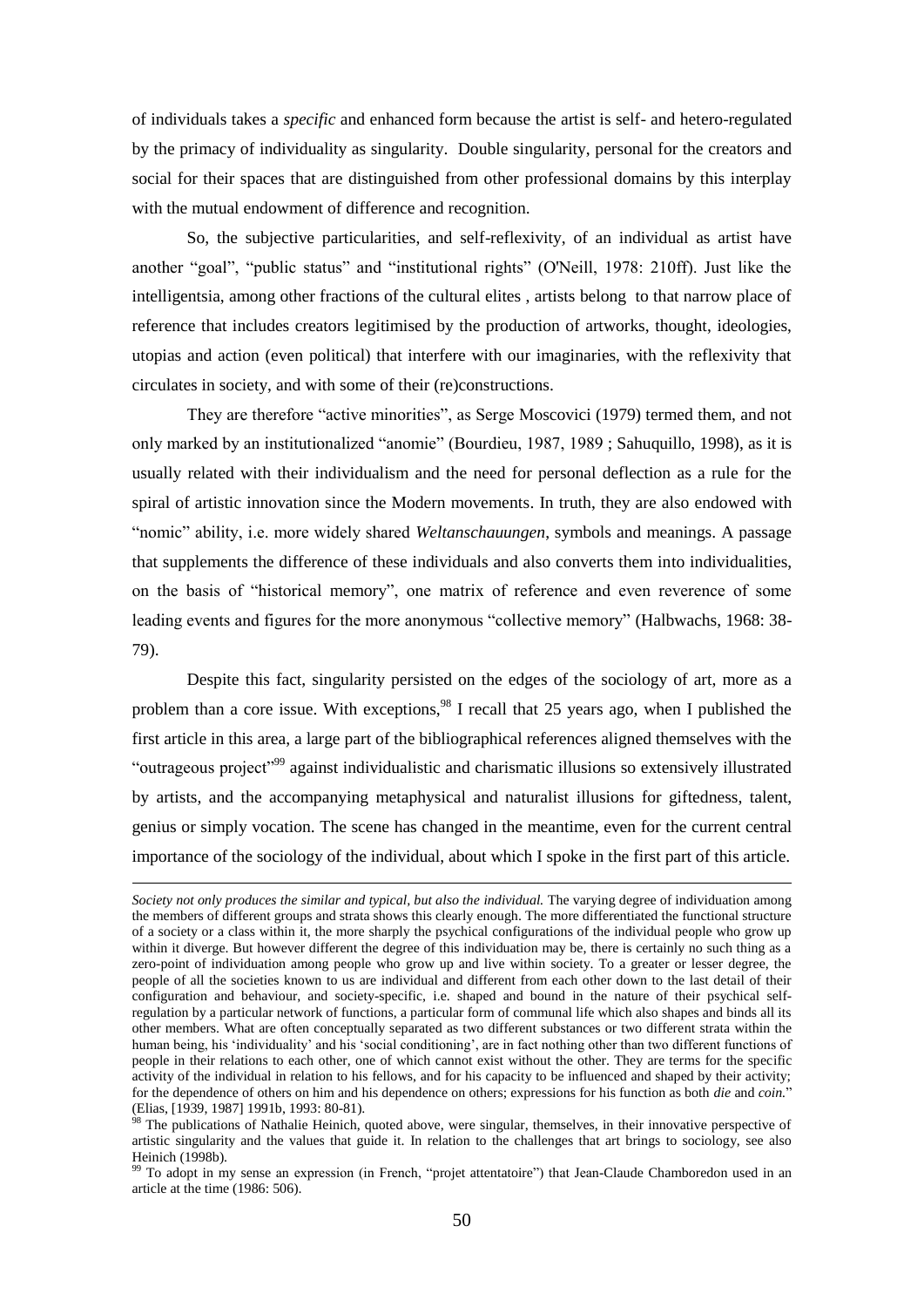Even so, it is worth returning to the interpretative ambivalence that the artistic condition raises for sociology, as if, in front, there is a double screen parading illusions and truths (Conde, 1992a; 2001c).<sup>100</sup> A screen that obliterates and reveals since, on the one hand, it shows epistemological obstacles (images, representations, inventions in the field of the "belief" surrounding artists) and, on the other, raises the alert, no less, to the symmetrical obstacle of a desire not to see what they finally show: their justification and effectiveness in the territories of art. The symbolic that returns to the real to re-produce the differential modelling of these individuals, their individuality as singularity because being an artist, as we learnt from the first trilogy of texts by Pierre Bourdieu<sup>101</sup>, implies being *one* in the legitimate, aesthetic and socially authorised definition of the name. As I said, the social singularity of this domain in relation to other fields of activity rests – tautologically – on the principle of the personal singularity of its members, and thus the images, stereotypes and even myths do not depend on an objective condition. Rather, they reiterate and reify it in what can be transfigured into "pulsion towards" transcendence". This is indeed the  $-$  ideological  $-$  essence of the artist.

Tautological circularity, however, transforms singularity into an over-explanatory black box, with no proper light shed on its interior (Conde, 2009g). This opaqueness may also occur in sociological uses that select it as an issue. Hence, as I did with the habitus, we have to "open" it to identify at least three dimensions that constitute it and lead to different, though complementary, analyses: the dimensions of context, biography and, especially, authorship, as singularity in art only exists with artworks. They are certainly born of a 'situated creativity': artists in the coordinates of their context, trajectory and reference points, especially aesthetic, technical and stylistic. But, as a process and product of aesthetic, conceptual and operational work as it exists in the various systems of artistic activity, the works have a formal and expressive independence that cannot be reconciled with simplistic or linear perspectives. The worst that could be done in sociology would be to continue with the old "reflection theory". "semanticizing" the works according to the content of life. Or better, of artists' "other lives", parallel to those of their creation and profession.

In fact, artistic work sets "distances" between art works and the real, or generates a highly mediated relationship with it, even in works that are apparently more autobiographical or documentary. With this remark, which also questions the sociology that disdains art works and, even worse, when it disregards their independence in the name of the social conditions that "determine" artists, I would like to distinguish this artistic singularity based on the "author"

 $100$  I recall that a similar notion of "interpretative ambivalence" was transferred to the sociology of popular cultures. The "embarrassment" of sociologists divided between a "culturalist" analysis, restoring the expressive "independence" of those cultures, and an "ideological" analysis, with an eye on their "heteronomy" under the symbolic domination of categories of cultural legitimacy that have been approved by higher classes and cultures (Grignon and Passeron, 1989)*.*

<sup>&</sup>lt;sup>101</sup> An author who is always more in a state of tension than quiet interpretative ambivalence, and ready to ―objectivate‖ obstacles: Bourdieu (1975a, 1975b, 1977), texts re-published in Bourdieu (1992).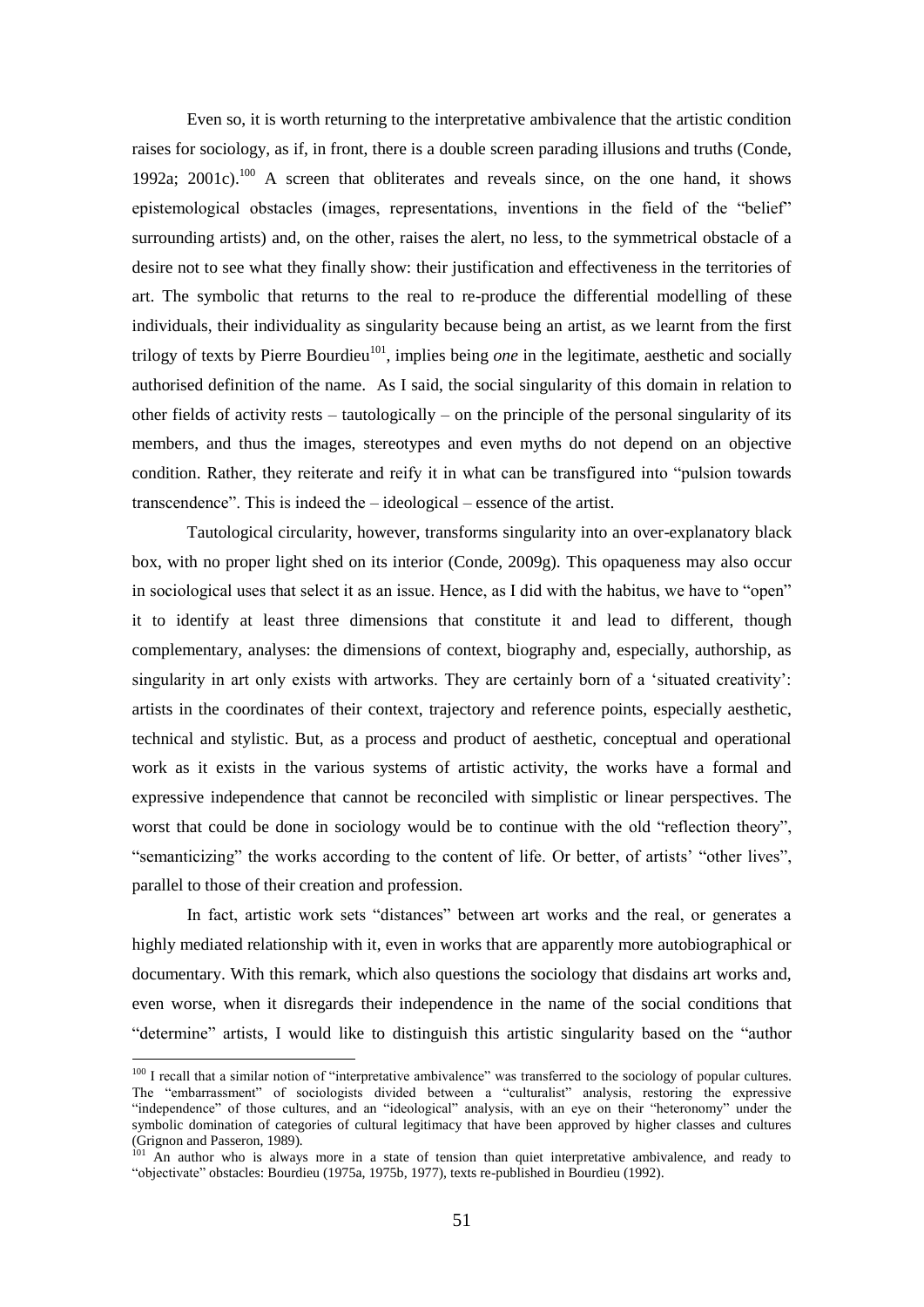function" (Foucault, 1992; Babo, 1993; Buescu, 1998) from biographical singularity. The second, however, is not an assumption but a matter to investigate since it seems fairly clear depending on the individuals, while the possible, though not inevitable, relations with the other singularity (artistic; of artworks) are also always variable and complex (Conde, 2009a; VV.AA., 2008f).

What biographical research can do, then, is supplement and, obviously, not close the knowledge of creativity, in reconstituting the different features of artists' more personal trajectories, as I suggested, in line with a model for a sociological biography for them. The background that is always attached concerns their contexts. The perception of the characteristics of the artistic space (various of which have been addressed in this essay), the position that each individual occupies in it, and his or her many attributes: besides wider locations in a time, country, place of residence or passage, age, generation, family, class, etc., among other frameworks, circles and networks of relationships. But, once again, without forgetting that, as artworks transcend biographies, individuals may not be reduced simply to representatives of context. Especially those who distinguish themselves most by the personal way in which they place or challenge themselves in that respect: another facet of singularity and it recalls the Mozart of Elias, his tensions with his context. A context, still, of the "craftsman-artist" in the service of court tastes: they show the defiance of one of them wanting to be an "independent" artist" (Elias [1991]1993, 2010a).

Reference to the artworks, another plane not always adopted or defended by the sociology of art<sup>102</sup>, involves the need for a new gateway: to move from individuals to their artistic creations, which, precisely, so often display that independence and will to oppose constraints and heritage. It is also a step towards breaking with the tautological and opaque circularity that the notion of singularity may have when it does not seem to be examined in this way through the works but requires other resources for interpretation, to be sought in the history of art, iconology and semiology. Besides a whole series of reference points that, in the meantime, have shone forth from the aesthetic field to quite eclectic approaches applied to visual culture (Conde, 2009d) that include the perspectives of cultural studies, anthropology, post-colonialism etc., as I have mentioned in connection with the relationship between

 $102$  Except in occasional cases and more recent trends; see the overview of Jean-Pierre Esquenazi (2007). In another piece of writing, this time precisely on the work of art *"The Embarkation for Cythera*" ("L'Embarquement pour Cythère", 1717) by Jean-Antoine Watteau (1684-1721), Norbert Elias not only placed it in its context but observed it beyond that. In the painter's trajectory, this painting fits into the re-aristocratisation of the French court in the reign of Louis XV and the progression from baroque art to the more frivolous and ornamental rococo style. But as artworks have an autonomy beyond their contextual connections, an autonomy with which they survive their creator, they may gain new meanings in different social figurations. This happened with the changes in the reception of this painting, since it was first classified as a "fête galante", a representation more in line with court life, until other symbologies in the 19th century. See Elias (2004) and (2010a), a book on Mozart that includes two major essays previously unpublished in English: on the courtly painter Watteau's "Embarkation for Cythera" and on "The fate of German Baroque poetry: between the traditions of court and middle class".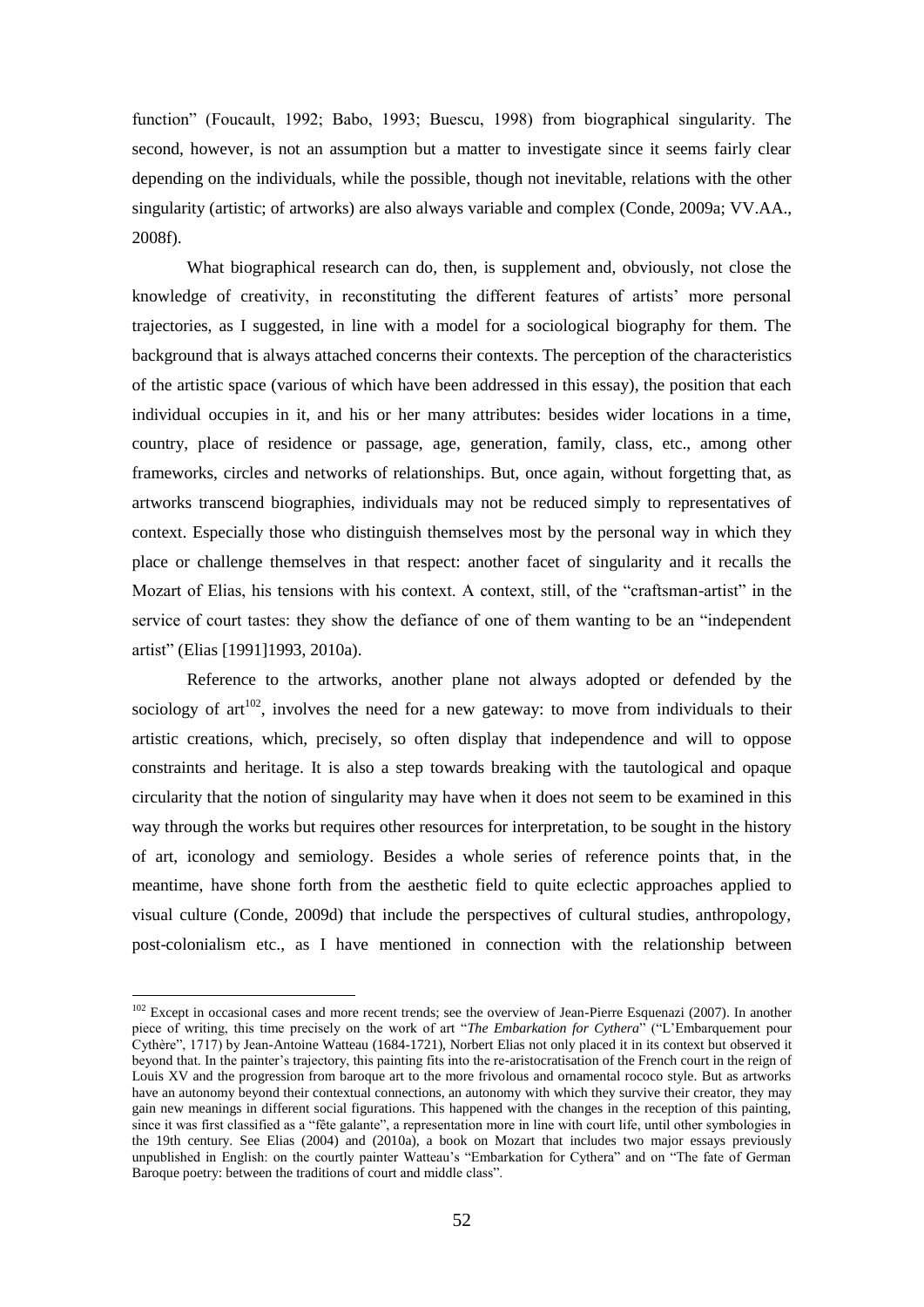reflexivity and iconographies of contemporary art. More generally, moreover, these perspectives relate to the prolific (particularly digital) production of new visualities, devices and embodiments of our transculture.

Transculture and, by extension, great changes – reconfigurations – in contemporary society led to the subsequent and more recent re-encounter with Elias, of which this essay bears witness. Other platforms for continuing to think with him and beyond him, now concerning the processes of the de-singularisation and pluralisation of individuals. The recontextualisation and reconceptualisation of the habitus under current conditions has thus brought a more polyhedral vision of our dispositions and identities. As with regard to the erosion of the historical and national pedigrees of the habitus that exist in long-lasting modes of transmission, as Elias also considers them, though they are henceforth confronted with the double temporalisation and spatialisation of the contemporary condition: presentist, transnational, and crossed by flows of various types that we may also see as tranverse mediations. In parallel with other, specific, mediations that complicate and remodel the notion of figuration, as has been observed here in cultural and artistic spaces in particular.

From this point of view, the world that follows on from the *Age of Extremes* – Eric Hobsbawm's title (1994) for the 20th century, too short a century for so many revolutions (political, social, scientific, cultural and artistic), terminating, in fact, before the date in the calendar, with the crises and metamorphoses since the  $1970s - is$  a world that challenges the conceptual frameworks of sociology's founders. Even that of Elias, in spite of his long life, until just the start of the 1990s, in which the way was opened to another postmodern<sup>103</sup> and planetary configuration. Nevertheless, as I wanted to underline in this essay, Elias truly continues to be one of the most productive points of reference. So thinking with him and beyond him means the simultaneous *updating* and *modernity* of certain aspects of his figurational sociology for an understanding of the complexity of our times.

To conclude with two of the examples considered in the course of the essay, the rise of a (multifaceted) sociology of the individual stems, itself, from changes in the "society of individuals". A configuration of society with forms of contemporary individualism that affect the "We-I balance", to cite Elias' fundamental dyad<sup>104</sup>, though it retains its acuity, since this hypertrophy of the "I", accompanied by crises and "ontological insecurities" (Giddens, 1991) gives rise, to no lesser extent, to concomitant movements seeking the "We". It is not only from

<sup>&</sup>lt;sup>103</sup> Or advanced, radicalised or late modernity, as various authors such as Giddens and similar writers prefer.

<sup>&</sup>lt;sup>104</sup> See the chapter "Changes in the We-I Balance" in *The Society of Individuals* (Elias, [1939, 1987] 1991b, 1993). Claude Dubar (2000) used this dyad, quoting Elias (and other founders of sociology such as Weber and Marx) in his interesting book on the issue of identities in contemporary societies. He refers to the "move from the primacy of ‗community forms' to ‗society forms': a change from the We-I configuration, in which the all-powerful We dominate, to others where the I's claim an important place. That is, the development from local and centralized forms of production and trade to others that are globalised and networked. This process does not take place linearly or peacefully but by means of unforeseeable and multi-dimensional crises" (Dubar, 2000: 194). I also make reference to Dubar in Conde (2001a).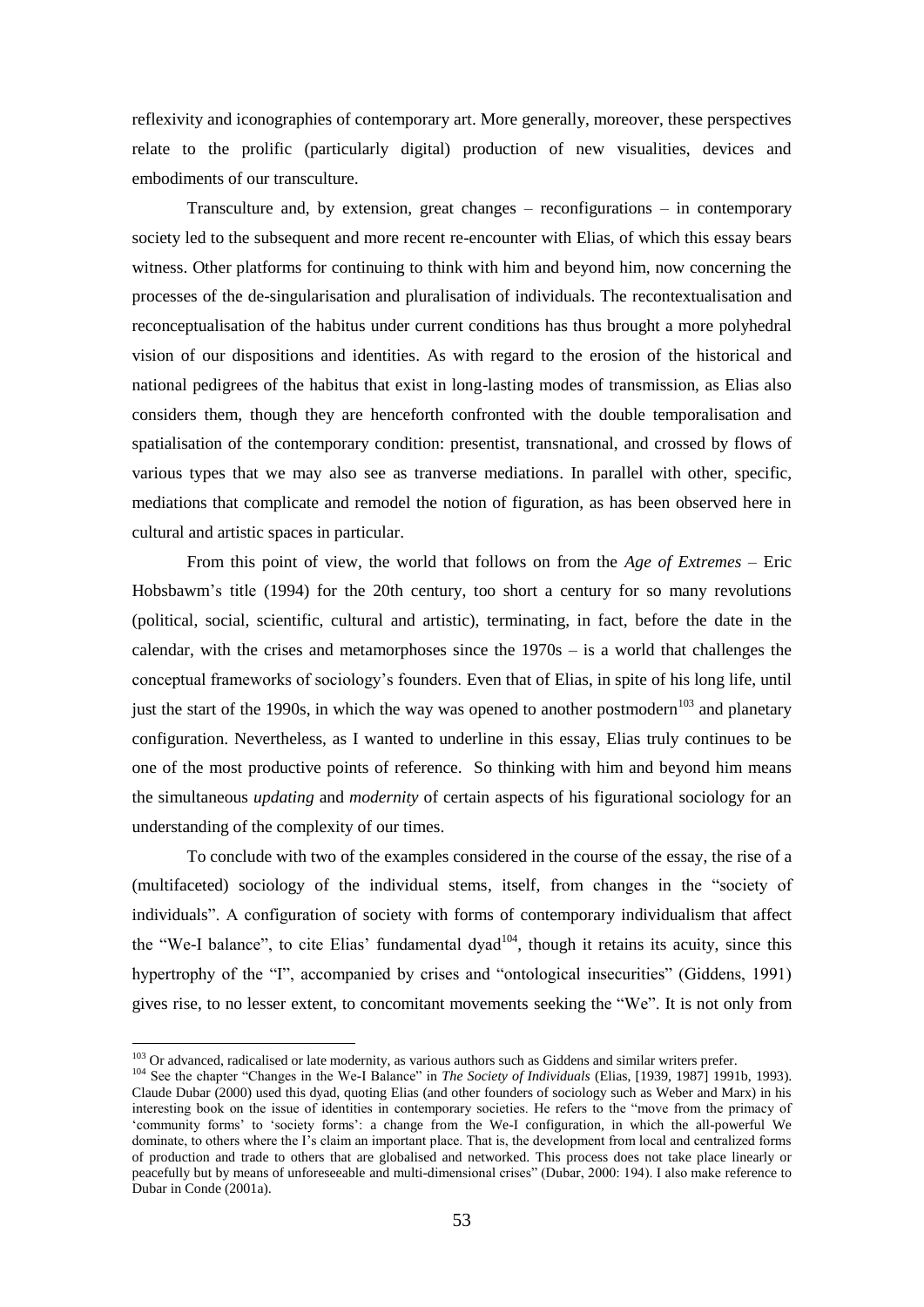the point of view of identities, which cannot merely be subjective, reflexive and contingent, that they need contextual and historical anchorages and a narrative that upholds a sense of unicity and personal continuity.<sup>105</sup> It is also for the construction of common grounds, though in transformed meanings of community and citizenship. The latter, a key notion in our times – on the one hand, formal, legal and political; on the other, as citizenship, intersubjective, cultural and dependent on the cognitive and ideological as well as imaginary and emotional investments of the individual.<sup>106</sup>

Furthermore, it is true that Elias did not experience the most recent globalization and its network of flows that have changed our cartography. Nor did he see the development of new technologies in which the internet, basically "a network of networks of computers interlinked by a common computer language", has become "the central nervous system" of the network society (Castells, 1996, 1997). The same is to say of the "informationalism" which, according to Castells, substituted post-industrialism to be transformed into the matrix of 21st century societies. Short of this referential system, a technological paradigm based on the key role of information and knowledge, it was in "informalism", however, for example, that Elias also saw a process that was a motor of changes, from subtle to radical throughout the 20th century, not only in the relationships and de/ranking between groups but also in mentalities and customs.<sup>107</sup>

Nevertheless, if we understand these differences through the authors' contexts in time, Elias' conceptual up-to-dateness is no less evident if we think of how his notion of figuration – the connecting link of interdependencies – is, after all, today, and perhaps more than ever, at the core of our "age of connections". Everything connected by this (fine or robust) thread, which, when it breaks, may cause a global collapse  $-$  of intimate universes on a planetary scale.<sup>108</sup> And, at this moment, I am obviously thinking of the apotheosis of the financial crisis that, in particular, is ravaging Europe, though with a possible chain reaction throughout the world. I

<sup>&</sup>lt;sup>105</sup> Remaining with Dubar (2000: 194), we see that a narrative is one of the dimensions of the individual's selfre/construction, particularly in the "the society form": "that means, potentially, that all the fields of the social become spheres of subjective experiences that the personal subject must try to articulate to maintain a certain synchronic unity, reflexive of itself, and a certain diachronic continuity, narrative of itself – without either completely or lastingly succeeding. Unity and continuity are never acquired, but they are, in a way, virtual spaces-times and more or less detectable symbolic forms."

<sup>106</sup> As says Stephen Frost, "if the concept of citizenship is to be more than a simple totting up of rights and duties, it needs to embrace this space of feeling and fantasy, this realm of the subjective, of what might be termed of *investments* which human subjects accrue towards their social world. 'Cultural' citizenship has as much to do with these investments, emotional and irrational as they may be, as it has to do with the formal question of who is allowed to do, or has access to, what. To be a citizen, one not only has to formally belong somewhere; one has also to feel that this belonging is real." (Frost: 2001: 62). Thus, contemporary citizenship implies an "emotional activity" that presupposes the notion of "psychological autonomy" in addition to attachments to others, to communities. But, as Nick Crossley (2001: 36) now says, also a "self-dialogical process" because this autonomy is unstable in the postmodern condition with its contingencies and reflexive pluralism, which cross the path of individuals. Like ―reflexive/reactive‖ agents, they have to look by themselves for an emotional response in a context in which there is no authoritative centre to guide or regulate conduct.

<sup>&</sup>lt;sup>107</sup> Kilminster (2008).

<sup>&</sup>lt;sup>108</sup> See Salumets (2001) with applications of Elias' perspective to contemporary scenarios including cyberspace surfing and its interdependencies.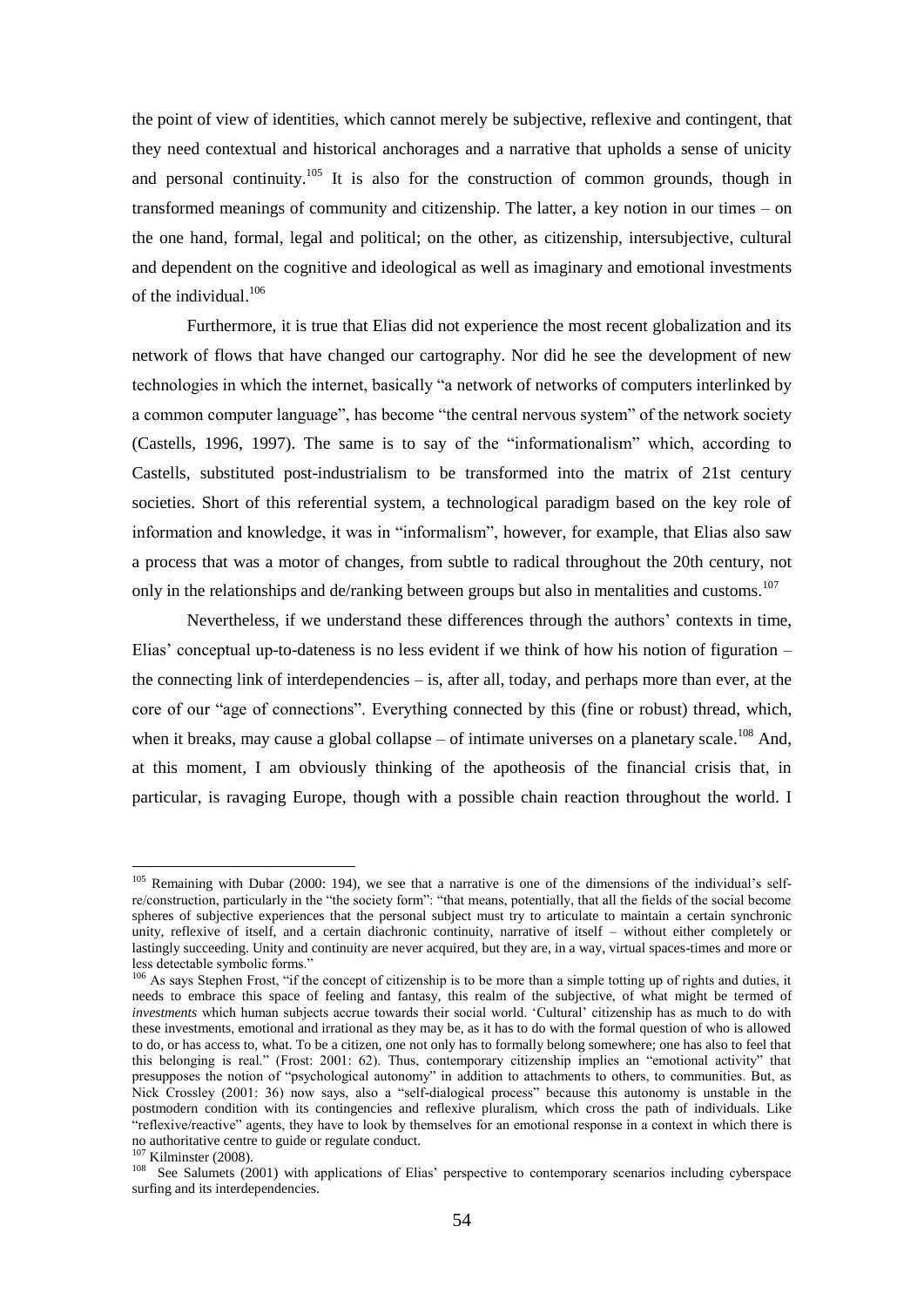have in mind the torrent of turmoil<sup>109</sup> which we are continuously witnessing like the surges of a wave breaking onto various shores. With the destructive force of a tsunami or a wind of change, no longer gradual but rather stirred up by the turbulence, the unpredictability and also the violence of the contingency.

In the circumstances and anxieties of the present, the contingency thus seems to be a *fatum* (Conde, 2010c), the historical outcome of "post-traditional" and "risk" societies, which are the same of our "age of connections" (Giddens, 1991; Beck, 1992; Beck, Giddens and Lash, 1994). The point which we have reached after the long civilizational process with the opening question for this essay, so deeply addressed by Norbert Elias (how we became ourselves) – and which, however, does not authorise such a temptation to conclude the story or predict the future. All the answers to this second question – what will we turn into/what will we become? – depend on that process, which is still open, variable and endless, a non-evolutionary development without teleology of progress, or apocalypse. We only know that history follows its way. It is neither determinist nor random – a horizon of possibilities<sup>110</sup> that may even be re-civilising among other possibilities of de-civilisation, as has also been written (Dunning and Mennell, 1998; Mennell, 1989b, 1990, 2001; Breuer, 1991; Swann, 2001; VV.AA., 2001b; Krieken, 2009;Haro, 2010; Rohloff, 2011).

The important thing to follow with Elias is the balance, with a vision of broad and close reach. Two complementary modes of knowledge that he left with the image of the "aeroplane" and the "swimmer": the vast aerial perspective over the historical flow and the perspective of the individual in the circumstances of his or her moment. Wise advice, then, of sociology regarding the long term in relation to the conjunctural and presentist precipitation in this image that Elias also used to characterise the relationship of involvement and detachment<sup>111</sup> with situations, and that we may use for another note on the present. Not flying above, the swimmer, who is only struggling against the force of the water, cannot see further ahead than a mast or a boat if they come close to avoid the shipwreck. And if the shipwreck has been a recurring metaphor in pessimistic or nihilistic visions of the contemporary situation (whereas others use that of sailing in the bivalent sense of drifting or constructing a new map), to close this essay,

<sup>&</sup>lt;sup>109</sup> The Arab Spring is another example, with the Tunisian and Egyptian revolts, among others, the fall of Gaddafi in Libya and the continuing violence in Syria. Like the "Indignados" movement, a transnational demonstration against the usury of financial capitalism and the threats to the welfare state.

<sup>&</sup>lt;sup>110</sup> As Elias says, "history is similar, then, to one of those mighty rivers that flow in the right direction, always towards the sea, and yet have no fixed bed before them but rather a large terrain where, first of all, they must seek a more defined bed, where, in other words, a wide variety of possibilities is presented for the creation of a bed in the proper direction. The vision of humanity, for them to achieve an understanding of the automatic nature of historical transformation, will only be truly enlightened and free when not only the immediate present is before its eyes but also the long history of the past from which its own time emerged" in *The Society of Individuals*, translation from the Portuguese edition (1993: 68).

<sup>&</sup>lt;sup>111</sup> Idem, ibidem, p. 67; and see Norbert Elias' essay "The Fishermen in the Maelström" in *Involvement and Detachment* ([1983]1987a, 1997).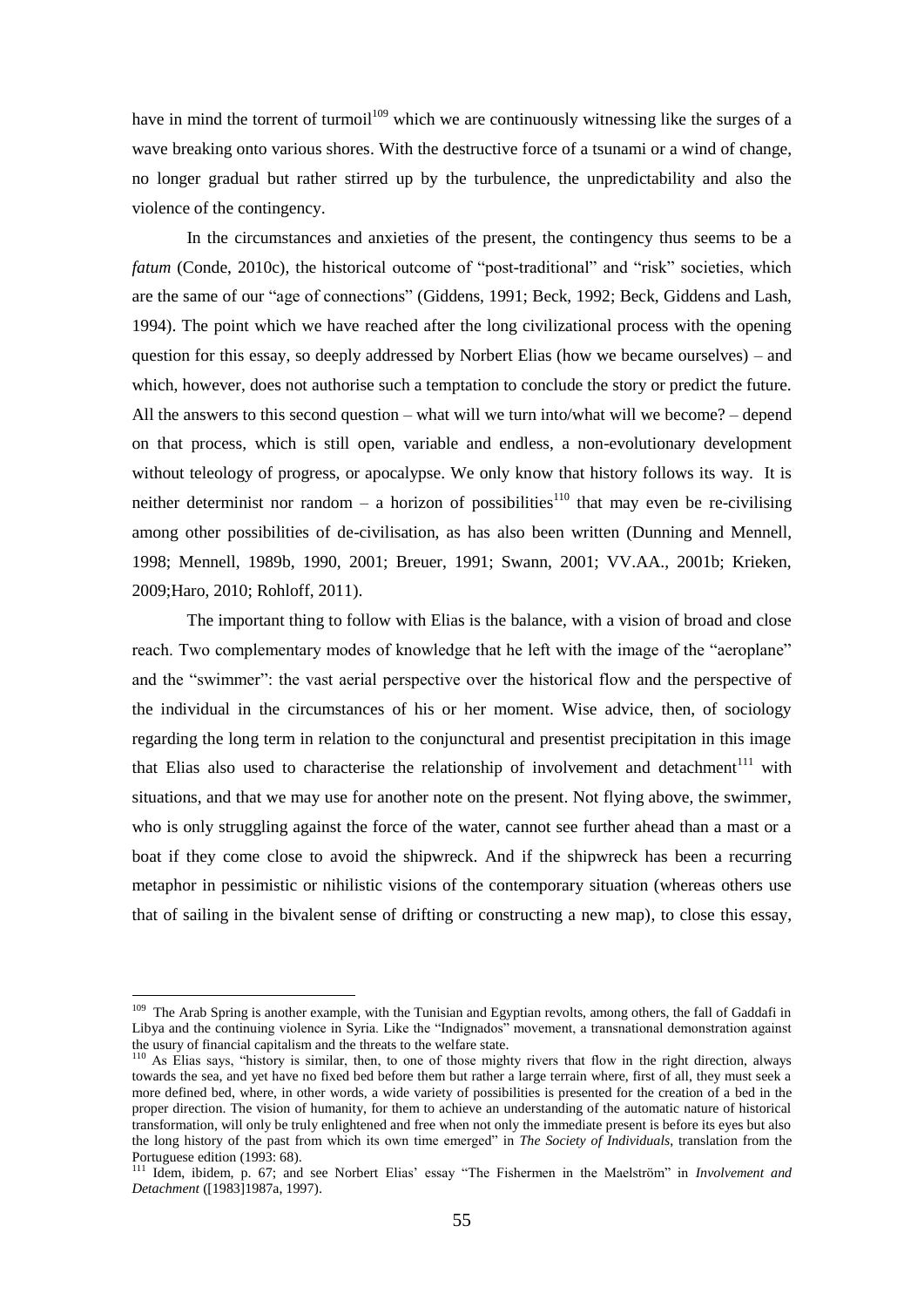still with the contingency, I prefer another route that also leads us to "flight". I mean the way in which individuals live an experience that radicalises their vulnerability and freedom.

Thus, with respect to contingency and its impacts on us, we may speak of a figuration of fears, bold acts and changes, which, whether desired or not, have become practically obligatory in the present situations of turbulence or crisis. This may be at the basic levels, such as that of survival, and especially in cases more susceptible to precarious work, unemployment and a lack of skills; or it may be in the individuals' emotional and identity re/adjustments for their U-turns, recycling, rifts and challenges. In brief, an experience in various dimensions that, depending on the generations and social groups, may mean destitution and insecurity just as well as fulfilment and liberation. Or, again, swinging between the two limits in an effort to "swim" and "fly" at the same time.

Furthermore, I refer here to fear in an exact sense and not in the sense it has in the civilisational process with its connecting link of self- and hetero-coercion: "chains of fear" - as the sociology of Elias has also been interpreted (Béjar, 1991), perhaps excessively -, on which the manners and mentalities, bodies, "walls of feelings" and subjectivity of individuals have been modelled. If we ignore considerations of how these two types of coercion exist in the contemporary situation, our contingency leads us, however, to think, especially, about other fears. This may be the ever-basic fear connected with personal and collective survival, and the latter, immediate or postponed, with various examples of global threat (financial collapse, nuclear risk, ecological catastrophe etc.). Or it may be especially the fear provoked by the loss of rights and forms of social regulation (institutional, political and economic, as is happening at the moment with financial capitalism), among other weak points of the "social contract" and community bonds.

Under these conditions, the return to individuals of the responsibility for managing (their own) risks with duties and the taking of decisions no longer assured by the welfare state (which is meanwhile withdrawing from various public policy areas) corresponds to a contradictory imposition of new forms of constraint and empowerment for the individual. In different terms, to the freedom of self-monitoring, though it is vulnerable and beset with the difficulties of both a precarious present and an uncertain future.

But it is a freedom, however, that is no less "dangerous", as was said about the working classes of the Industrial Revolution, that may well, in fact, steadily smash "chains of fear", with a critical and subversive pulsion possibly generated by the crisis and contingency themselves, which erode the trust in institutions and the legitimacy of the political system. Two fronts under fire today from activists and "indignados" in the "street" or from more discreet forms of resistance and resilience in various spheres of daily life. To what point can they be consolidated into consistent social movements, perhaps re-igniting examples from the "Age of Extremes", though now with new forms, the use of the "viral" device of cyberspace and a more pragmatic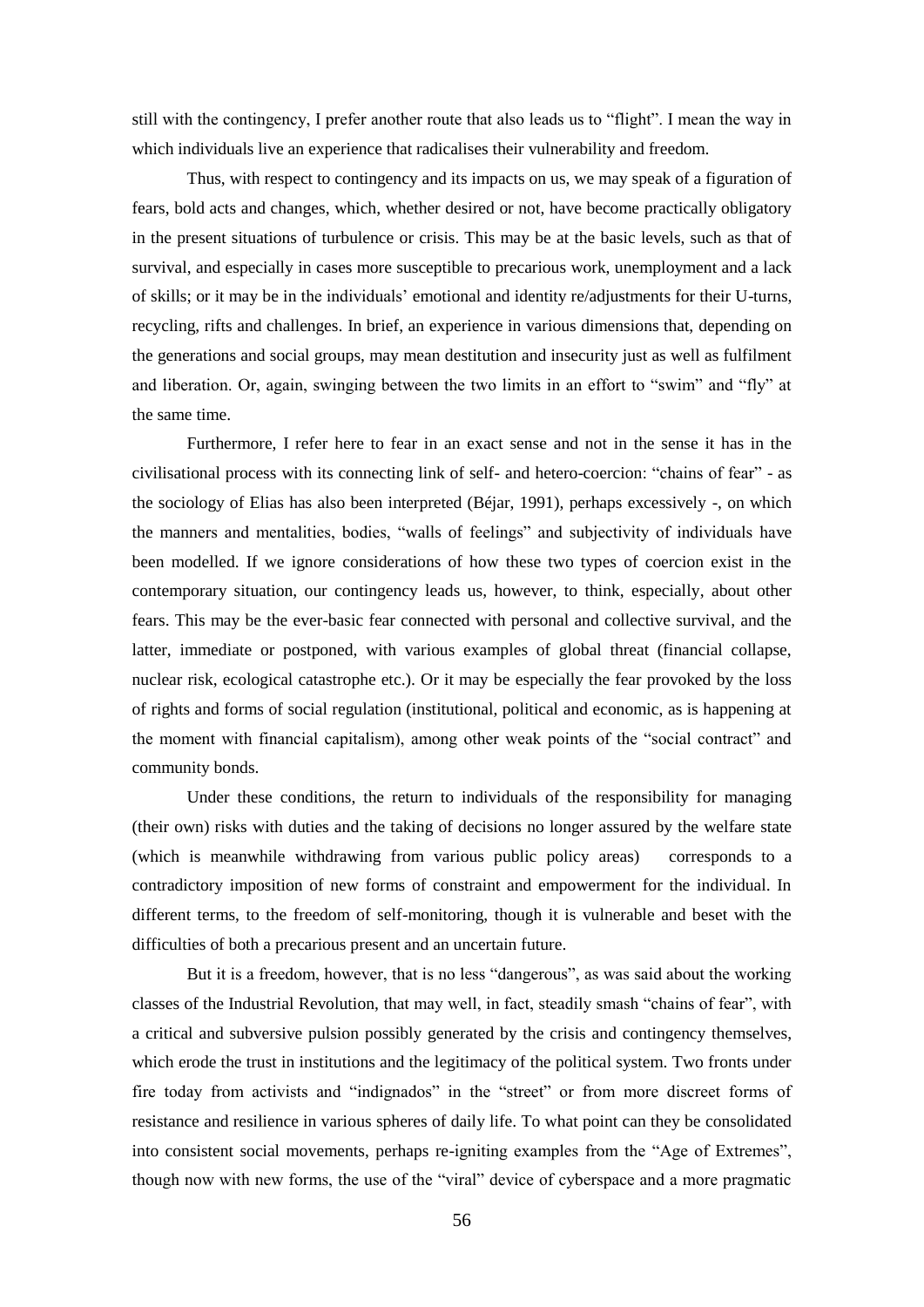than ideological character: it is an open question. Just as the reverse: namely, we will not witness, on the contrary, the suffocation of these *aggionarmentos*, of democracy itself and of the utopias (which, in any case, are now "cold", more tempered with realism) under the economic and financial garrotte, the primacy and conformism of survival – the need to "swim" more than "fly"?

Be that as it may, the horizon of human experience is always more open, multi-coloured and amenable to solutions that do not merely exist with and because of fears as in these two directions to build "defensive walls" of survival, dignity and identity. So, in the same contingency that produces our vulnerability and freedom, we sail, yes, but sailing can also represent a "victory of the will over determinism". And, "recognising ourselves as authors, despite the conspiracy of determinism and chance that seems to govern our lives, is one of the main ethical tasks" of our time: a challenge for us, beings of "imperfections and commitments", for the construction of our (new) map, as José António Marina states radiantly in his *Ética para Náufragos/ Ethics for Shipwrecked* (1996). The book that I prefer above all others on inevitable shipwrecks because it is one about swimmers who also fly. They plough the waters in order not to go under, in a lucid and steadfast relationship with life.

They fly in many ways, with the large and small gestures that make this life, and they fly, especially, in thought, in ideas and in the imaginary with the "fantasy (that) is the twin sister of reason". And "fantasies may be key signs", as Norbert Elias wrote in *The Symbol Theory* ([1991]1994a: 76-77), to defend them as the primatial place of the symbol in human communication and creativity. The reverse side of positivist rationality, therefore, "the maggot of modernity<sup>"112</sup> that post-modernity has justly called into question with the revaluation of our symbolic dimensions.

So we fly because flying is part of the *Humana Conditio* in its endless journey in the name of many causes and needs, of which, however, the most important of all, as José António Marina again reminds us, is indeed the happiness sought in so many ways. Rather, "the idea of happiness (that) is a rare and limitless search plan, a mirage that retreats as we advance, a wonderful ploy of the intelligence to keep us aloft in flight" (Marina, 1996: 32).

 $112$  To use – in my terms – an expression, "the maggot of modernity", that Elias employs in his reflections on the philosophy of knowledge, with criticism both of Kant's transcendental thought and the individual rationalism of "Cartesian doubt" in the opening of *The Symbol Theory* ([1991] 1994a: 15).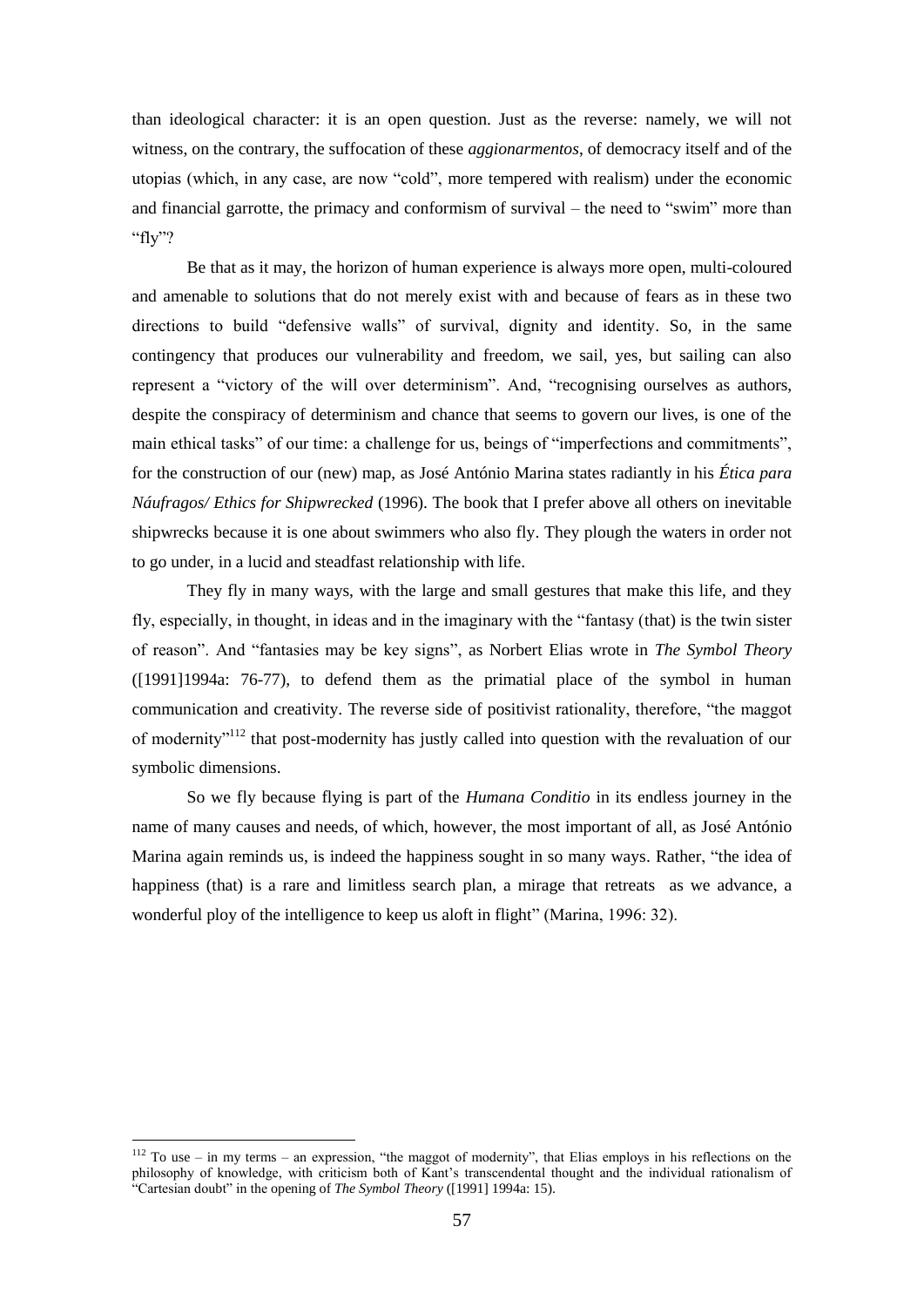### **REFERENCES<sup>113</sup>**

ALBERTSEN Niels (2004) "Artworks' networks: field, system or mediators?", *Theory, Culture & Society*, vol. 21, 3: 35-58

- ALEXANDER Jeffrey C. (1985) "The 'individualistic dilemma' in phenomenology and interaccionism" in S.N. Eisenstadt and H.J. Helle (eds) *Macro-Sociological Theory - Perspectives on Sociological Theory*. vol. I, Bristol/London: Sage
- ALEXANDER Jeffrey C., Bernhard Giesen, Richard Münch e Neil J. Smelser (eds) (1987) *The Micro-Macro Link*, Berkeley: University of California Press
- ALEXANDER Victoria (2003) *Sociology of the Arts: Exploring Fine and Popular Forms*, Oxford: Blackwell
- ALLOR Martin (1997) ―Locating cultural activity. The "main" as chronotope and heterotopia‖, *TOPIA - Journal in Cultural and Canadian Studies*, I, 1: 42-54
- ANDREWS Molly, Shelley Day SCATER, Corinne SQUIRE and Amal TREACHER (eds) *The Uses of Narrative – Explorations in Sociology, Psychology and Cultural studies*, New Brunswick/ London: Transaction Publishers

ANDREWS Molly (2007) *Shaping History: Narratives of Political Change*, Cambridge: Cambridge University Press

- ANÍBAL Alexandra (2011) ―Vidas escritas: para uma tipologia dos documentos pessoais como fontes de uma sociologia à escala individual–o caso dos Portefólios Reflexivos de Aprendizagens", CIES *e-Working Paper*, 117
- APPADURAI Arjun (1990) "Disjuncture and difference in the global culture economy" in Mike Featherstone (ed) *Global Culture*: *Nationalism, Globalization and Modernity*, London: Sage
- APPADURAI Arjun (2000) "Aqui e Agora" in José A. Bragança de Miranda and Eduardo Prado Coelho (eds) "Tendências da cultura contemporânea‖, *Revista de Comunicação e Linguagens*, 28
- APPADURAI Arjun (1996) *Modernity at Large – Cultural Dimensions of Globalization*. Public Words, Vol. 1, Minneapolis, London: University of Minnesota Press. Portuguese edition: (2004) *Dimensões Culturais da Globalização: A Modernidade sem Peias,* Lisbon: Teorema
- ARCHER Margaret (1995) *Realist Social Theory: The Morphogenetic Approach*, Cambridge: Cambridge University Press
- ARCHER Margaret (2003) *Structure, Agency and the Internal Conversation*, Cambridge University Press: Cambridge
- ARFUCH Leonor (2002) *El Espacio Biográfico - Dilemas de la Subjectividad Contemporánea*, Buenos Aires: Fondo de Cultura Económica
- ARIÈS Philippe e Georges DUBY (dirs) (1990) *História da Vida Privada - da Europa Feudal ao Renascimento,* Porto: Afrontamento
- ARNOLD Dana and Joanna R. SOAFER (eds) (2008) *Biographies and Space: Placing the Subject in Art and Architecture*, London: Routledge

AROSTEGUI Julio (2004) *La Historia Vivida. Sobre la Historia del Presente*, Madrid: Alianza Editorial

- BABO Maria Augusta (1993) *A Escrita do Livro*, Lisbon: Veja
- BACHELART Dominique and PINEAU Gaston (eds) (2009) *Le Biographique, la Refléxivité et les Temporalités*, Paris: L'Harmattan
- BAERT Patrick (1992) *Time, Self and Social Being; Outline of a Temporalised Sociology,* Aldershot: Ashgate
- BAERT Patrick (1998) *Social Theory in the Twentieth Century*, Cambridge: Polity Press
- BAERT Patrick (ed) (2000) *Time in Contemporary Intellectual Thought*, New York: Elsevier North-Holland
- BAERT Patrick and Filipe Carreira da SILVA (2009) *Social Theory in the Twentieth Century and Beyond*, Cambridge: Polity
- BARBALET Jack M. (2001) *Emotion, Social Theory, and Social Structure: A Macrosociological Approach*, Cambridge: Cambridge University Press
- BARBALET Jack (ed) (2002) *Emotions and Sociology*, Oxford: Blackwell Publishing (Sociological Review Monograph Series) BATCHELOR John (ed) (2003) *The Art of Literary Biography*, Oxford: Oxford University Press
- BAUMAN Zygmunt (2000) *Liquid Modernity*, Cambridge: Polity Press
- BAUMAN Zygmunt (2001) *The Individualized Society*, Cambridge: Polity Press
- BAUMAN Zygmunt (2004) *Identity: Conversations with Benedetto Vecchi,* Cambridge: Polity Press
- BECK Ulrich, Anthony GIDDENS & Scott LASH (1994) *Reflexive Modernization. Politics, Tradition and Aesthetics in the Modern Social Order*. Cambridge : Polity Press. Portuguese edition: (2000) *Modernização Reflexiva – Política, Tradição e Estética no Mundo Moderno*, Oeiras: Celta Editora
- BECKER Carol (2000) "The artist as public intellectual" in Gigi Bradford, Michael Gary, Glenn Wallach (eds) The Politics of *Culture: Policy Perspectives for Individuals, Institutions, and Communities*. New York: The New Press
- BECKER Howard (1982) *Art Worlds*, Berkeley: University of California Press. Portuguese edition: (2010) *Mundos da Arte*, Lisbon: Livros Horizonte
- BECKER Howard (1986) "Biographie et mosaïque scientifique", *Actes de la Recherche en Sciences Sociales*, Vol. 62, 62-63: 105-110
- BECKER Howard and Michael M. MCCALL (1990) *Symbolic Interaction and Cultural Studies*, Chicago: Chicago Press
- BÉJAR Helena (1991) "La sociología de Norbert Elias: las cadenas del miedo", *REIS: Revista Española de Investigaciones Sociológicas*, 56 : 61-82
- BÉJAR Helena (1993) *La Cultura del Yo. Pasiones Colectivas y Afectos Propios en la Teoría Social*, Madrid, Alianza Editorial
- BENDELOW Gillian, Simon Johnson WILLIAMS(eds) (1998) *Emotions in Social Life: Critical Themes and Contemporary Issues*, London: Routledge
- BERGER Ronald J. and Richard QUINNEY (2005) "The narrative turn in social inquiry" in Ronald J. Berger and Richard Quinney (eds) *Storytelling Sociology: Narrative as Social Inquiry*. Boulder: Lynne Rienner Publishers

BERTAUX Daniel (1997) *Les Récits de Vie: Perspective Ethnosociologique*, Paris : Nathan

1

BERTAUX Daniel (2005) *L"Enquête et ses Méthodes: Le Récit de Vie*, Paris : Armand Colin (2nd edition)

- BERTHELOT Jean-Michel (2000) "Os novos desafios epistemológicos da sociologia" Sociologia Problemas e Práticas, 33 : 111-131
- BERTHELOT Jean-Michel (2001a) "Les sciences du social" in Jean-Michel Berthelot (dir) *Epistémologie des Sciences Sociales*, Paris : PUF

BERTAUX Daniel (ed) (1981) *Biography and Society - The Life History Approach in the Social Sciences*, London: Sage

<sup>&</sup>lt;sup>113</sup> A complementary bibliography for the issues related with this essay is presented in Conde (2011a). It has more references for some authors that are cited here as Pierre Bourdieu, Anthony Giddens, Margaret Archer, Bernard Lahire, among others.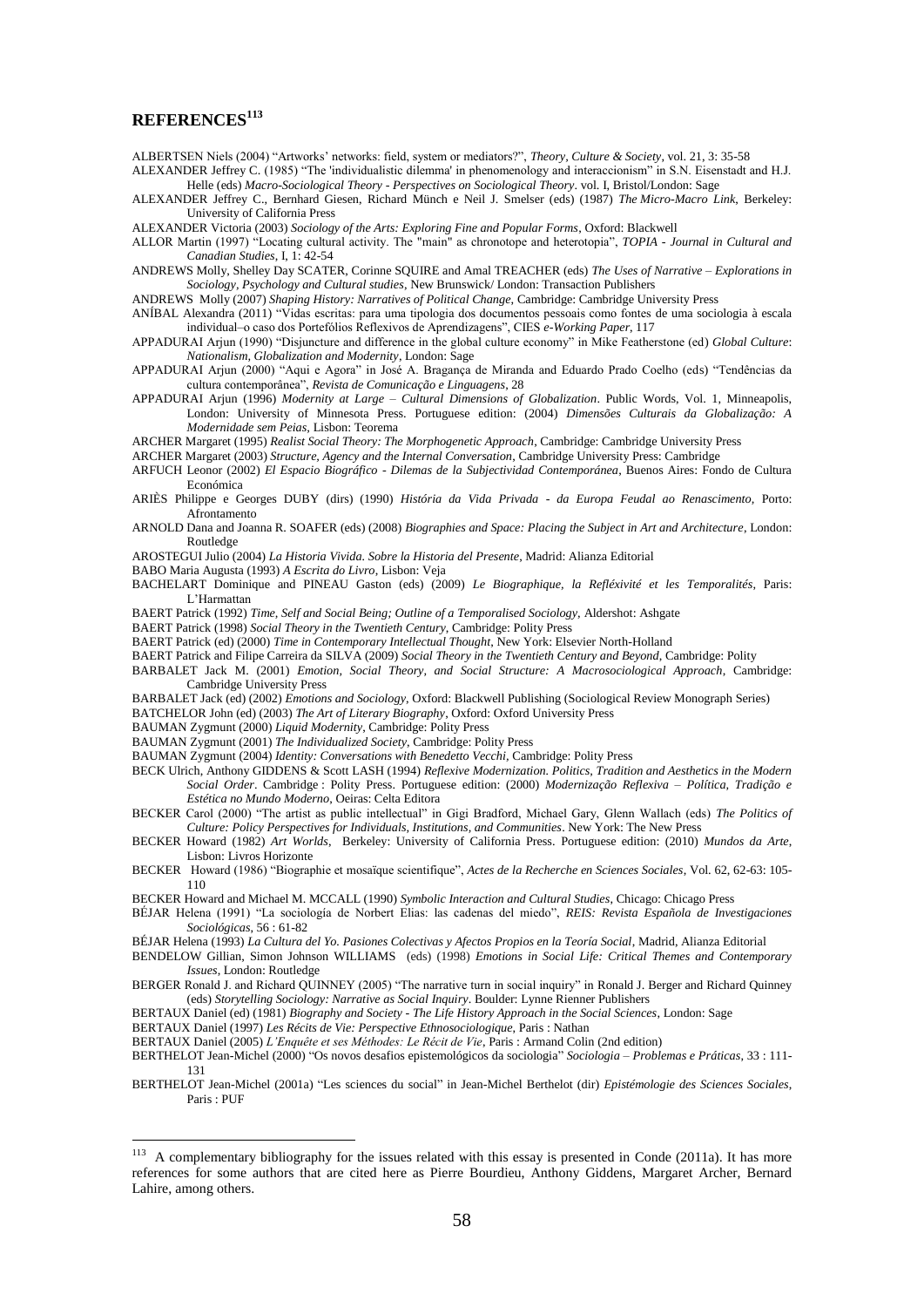- BERTHELOT Jean-Michel (2001b) "Programmes, paradigmes, disciplines : pluralité et unité des sciences sociales" in Jean-Michel Berthelot (dir) *Epistémologie des Sciences Sociales*, Paris : PUF
- BIRNBAUM Pierre and Jean LECA (dirs) (1986) *Sur l'Individualisme - Théories et Méthodes,* Paris : Presses de la Fondation Nationale des Sciences Politiques
- BOLTANSKI Luc and Laurent THÉVENOT (1991) *De la Justification. Les Économies de la Grandeur*, Paris: Gallimard
- BOLTER Jay David and Richard GRUSIN (2000) *Remediation. Understanding New Media*, Cambridge Massachusetts, London: MIT Press (1st edition: 1999)
- BOUDON Raymond (1979) *La Logique du Social*, Paris : Hachette
- BOUDON Raymond (1984) *La Place du Désordre. Critique des théories du changement social*. Paris: Presses Universitaires de France, 1984. Portuguese edition : (1996) *O Lugar da Desordem*, Lisboa: Gradiva
- BOUDON Raymond (1986) "Individualisme et holisme dans les sciences sociales" in Pierre Birnbaum and Jean Leca (eds) Sur *l'Individualisme - Théories et Méthodes,* Paris: Presses de la Fondation Nationale des Sciences Politiques
- BOURRIAUD François (1977) *L'Individualisme Institutionnel - Essai sur la Sociologie de Talcott Parsons,* Paris : PUF

BOSCHETTI Anna (dir) (2010) *L"Espace Culturel Transnational.* Paris : Nouveau Monde Editions

- BOURDIEU Pierre (1975a) "Flaubert et l'invention de la vie d'artiste", Actes de la Recherche en Sciences Sociales, 2
- BOURDIEU Pierre and Yvette DELSAUT (1975b) "Le couturier et sa griffe: contribution à une théorie de la magie", *Actes de la Recherche en Sciences Sociales,* 4
- BOURDIEU Pierre (1977) "La production de la croyance contribution à une économie des biens symboliques", Les Actes de la *Recherche en Sciences Sociales,* 13. Re-printed in (1992) *Les Règles de l'Art - Genèse et Structure du Champ Littéraire,* Paris: Seuil

BOURDIEU Pierre (1986) ― L'illusion biographique―, *Actes de la Recherche en Sciences Sociales*, 62/63

- BOURDIEU Pierre (1987) "L'institutionnalisation de l'anomie", *Les Cahiers du Musée National d'Art Moderne*, Paris, 19/20. Reprinted in the Portuguese edition: (1989) *O Poder Simbólico*, Lisbon: Difel
- BOURDIEU Pierre (1979) *La Distinction – Critique Sociale du Jugement*, Paris : Minuit
- BOURDIEU Pierre (1992) *Les Règles de l"Art – Genèse et Structure du Champ Littéraire*, Paris: Seuil. Portuguese edition: (1996) *As Regras da Arte*, Lisbon: Presença
- BOURDIEU Pierre *et all* (1993) *La Misère du Monde*. Paris: Éditions du Seuil. Brazilian edition : (1999) *A Miséria do Mundo*  Petrópolis, Rio de Janeiro: Vozes
- BOURDIEU Pierre (2004) *Esquisse pour une Auto-analyse,* Paris: Raisons d'Agir. Portuguese edition : (2005) *Esboço para uma Auto-Análise*, Lisbon: Edições 70
- BOURRIAUD Nicolas (2000) *Postproduction: Culture as Screenplay: How Art Reprograms the World*, 2000, New York: Lukas & Sternberg. French edition: (2004) *Postproduction – La Culture comme Scénario: Comment l"Art Reprogramme le Monde Contemporain*, Dijon : Les Presses du Réel
- BOUTINET Jean-Pierre, Gaston PINEAU and Noel DENOYEL (dirs) (2007) *Penser l"Accompagnement Adulte: Ruptures, Transitions, Rebonds*, Paris : PUF
- BOWNES Alan (1989) *The Conditions of Success. How the Modern Artist Rises to Fame*, London: Thames and Hudson
- BOVONE Laura (1997) "Os novos intermediários culturais. Considerações sobre a cultura pós-moderna" in Carlos FORTUNA (org), *Cidade, Cultura e Globalização. Ensaios de Sociologia*, Oeiras: Celta
- BOYER-WEINMANN Martine (2005) *La Relation Biographique. Enjeux Contemporains*, Seyssel: Éditions Champ Vallon
- BRAUNSTEIN Philippe (1990) "Abordagens da intimidade, séculos XIV- XV" in Philippe Ariès and Georges Duby (dirs), *História da Vida Privada - da Europa feudal ao Renascimento,* Porto: Afrontamento
- BREUER Stefan (1991) "The denouements of civilization: Elias and modernity", *International Social Science Journal*, 128: 401-416
- BUESCU Helena Carvalhão (1998) *Em Busca do Autor Perdido – Histórias, Conceitos, Teorias*, Lisbon: Cosmos
- BURKE Peter (n.d./1980) *Sociologia e História,* Porto: Edições Afrontamento (1st English edition: 1980)
- BURKITT Ian (1997) "Social relationships and emotions", Sociology, vol. 31: 37-55
- BURKITT Ian (1991) *Social Selves. Theories of the Social Formation of Personality*, London: Sage Publications
- CAHIER Bernard (2006) ―Actualité de Norbert Elias : réception, critiques, prolongements‖, *Socio-logos. Revue de l'Association Française de Sociologie*, 1 | 2006
- CAMPS Victoria (1996) *Paradoxos do Individualismo*, Lisbon: Relógio d'Água
- CARRITHERS Michael, Steven COLLINS, Steven LUKES (eds) (1985) *The Category of the Person : Anthropology, Philosophy, History*, New York: Cambridge University Press
- CASTELLS Manuel, 1996, 1997 *The Rise of the Network Society – Information Age: Economy, Society and Culture*, vol. I e II, Oxford: Blackwell Publishers. Portuguese edition: (2002) *A Sociedade em Rede*, Volume I of *A Era da Informação: Economia, Sociedade e Cultura*, Lisbon: Calouste Gulbenkian Foundation
- CAUNE Jean (1999) *Pour une Étique de la Médiation: le Sens des Pratiques Culturelles*, Grenoble: Presses Universitaires
- CAUQUELIN Anne (2003), *L"Exposition de Soi. Du Journal Intime aux Webcams*, Paris: Éditions Eshel
- CAVES Richard (2000) *Creative Industries: Contracts between Art and Commerce*, Cambridge: Harvard Business Press
- CHAMBOREDON Jean-Claude (1986) "Production symbolique et formes sociales. De la sociologie de l'art et de la littérature à la sociologie de la culture‖, *Revue Française de Sociologie,* XXVII, 3
- CHAMBERLAYNE Prue, Joana BORNAT and Tom WENGRAF (eds) (2000) *The Turn to Biographical Methods in Social Science*, London: Routledge
- CHIAPELLO Eve (1997) ―Les organisations et le travail artistiques sont-ils contrôlables?, *Réseaux,* No. 86, CENT : 77-113
- CHIAPELLO Eve (1998) *Artistes versus Managers – le Management Culturel face à la Critique Artiste*, Paris: Métailié
- CHIAPELLO Eve (1999) "Art, innovation et management Quand le travail artistique interroge le contrôle" in Lionel Collins (ed) *Questions de Contrôle*, Paris: PUF, 194-218
- CHONG Derrick (2002) *Arts Management*, London : Routledge
- CLEGG Stewart R. (1988) *As Organizações Modernas*, Oeiras: Celta Editora
- CLICHE Danielle and Andreas WIESAND (2003) "Exposing and Opening Gates. Introduction and Recommendations"in VV.AA. *Culture-Gates. Exposing Professional "Gate-keeping" Processes in Music and New Media Arts,* Bonn, ARCultMedia
- CLOT Yves (1989) "L'autre illusion biographique", Revue Enquête, 5
- COHEN Anthony D. (1994) *Self Consciousness : An Alternative Anthropology of Identity*, London: Routledge
- COLLINS Randall (1992) "The Romanticism of Agency/Structure Versus the Analysis of Micro/Macro", *Current Sociology, 4*0: 77-97
- CONDE Idalina (1987) "O sentido do desentendimento: arte, artistas e públicos nas Bienais de Vila Nova de Cerveira", *Sociologia – Problemas e Práticas*, 2: 47-68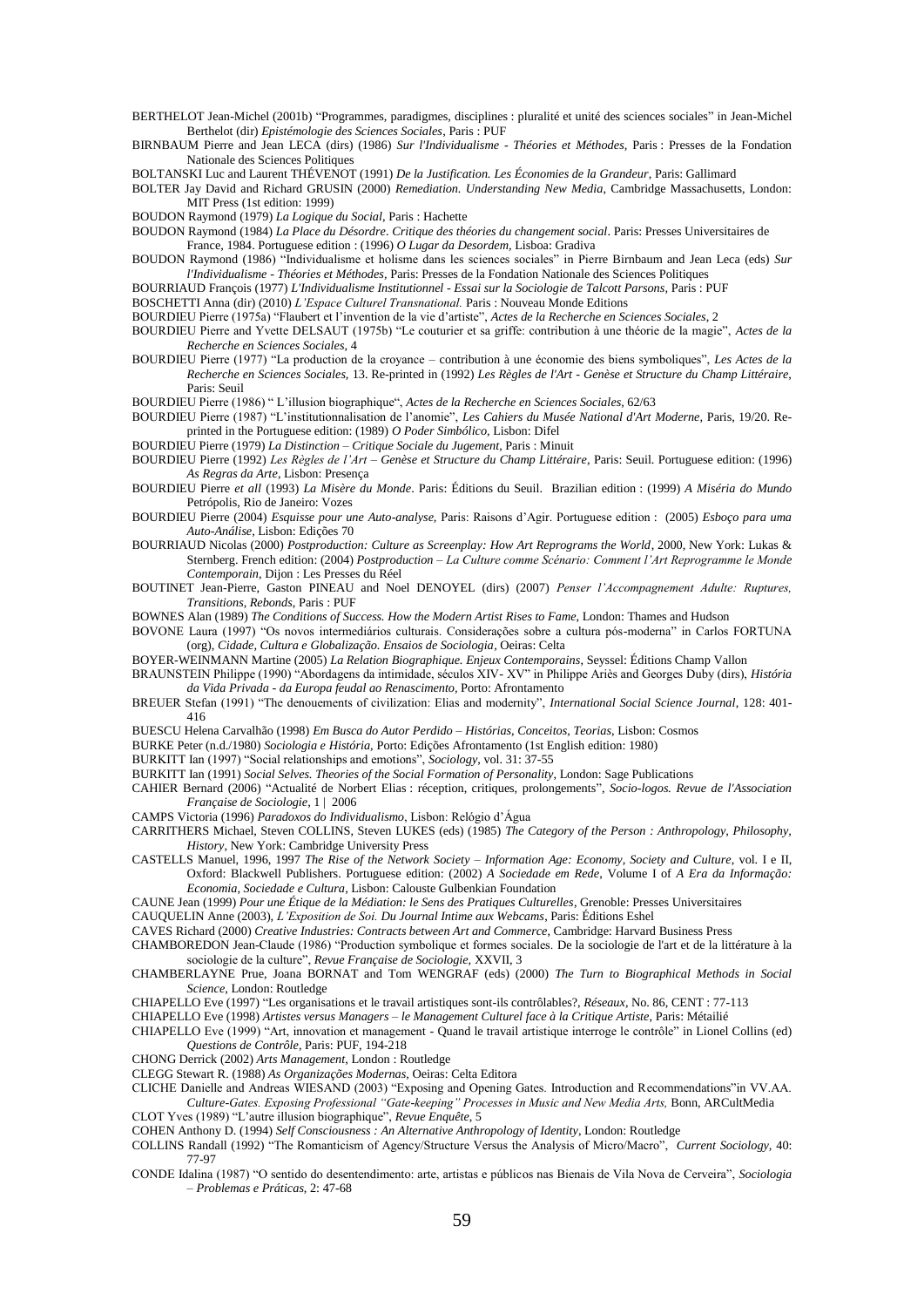<http://sociologiapp.iscte.pt/pdfs/38/423.pdf>

CONDE Idalina (1988a) ―Bienais e artistas em Cerveira‖, *Sociologia – Problemas e Práticas*, 4: 79-106 <http://sociologiapp.iscte.pt/pdfs/36/397.pdf>

- CONDE Idalina (1988b) *Formação Profissional Artística: Diagnóstico e Acompanhamento dos Cursos do ARCO – Centro de Arte e Comunicação Visual* (with Maria Benedicta Monteiro, Luísa Lima and Ana Saint-Maurice), Lisbon: CIES – Centre for Research and Studies in Sociology, ISCTE-IUL University Institute of Lisbon
- CONDE Idalina (1988c) ―Sociologia da ópera de Rosanne Martorella: uma perspectiva norte-americana‖, *Análise Social*, Vol. 24, 103/104: 1363-1375, 3rd serie (reference to R. Martorella, *The Sociology of Opera*, New York: Praeger Studies) <http://www.jstor.org/pss/41010815>
- CONDE Idalina and Fernando L. MACHADO (1988d) "Divulgação científica em Portugal: do lado da produção", *Sociologia - Problemas e Práticas,* 5 <http://sociologiapp.iscte.pt/pdfs/35/384.pdf>
- CONDE Idalina (1989a) ―Mecenato Cultural: arte, política e sociedade‖, *Sociologia-Problemas e Práticas*, 7 : 107:131 <http://repositorio.iscte.pt/bitstream/10071/975/1/6.pdf>
- CONDE Idalina (1989b) *ARCO – Centro de Arte e Comunicação Visual, 15 anos. Monografia de uma Escola de Arte*, CIES / ISCTE (with Ana Saint-Maurice), Lisbon: CIES – Centre for Research and Studies in Sociology, ISCTE-IUL University Institute of Lisbon
- CONDE Idalina and Fernando L. MACHADO (1989c) "Imagens e sociografia dos públicos de divulgação científica"*, Sociologia - Problemas e Práticas,* 6 <http://sociologiapp.iscte.pt/pdfs/34/376.pdf>
- CONDE Idalina and Fernando L. MACHADO (1989d) "Divulgação científica em Portugal: práticas, protagonistas e públicos", *Revista de Ciência, Tecnologia e Sociedade*, 3
- CONDE Idalina (1990a) "Recent changes in portuguese artistic field" in R. Waits, W.Hendon e J.Schuster (eds) *Cultural Economics 88: An European Perspective*, Akron – Ohio: Association for Cultural Economics
- CONDE Idalina (1990b) "Transformations dans le champ artistique portugais" in André Ducret, Daniel Vander Gucht and Nathalie Heinich (eds) *La Mise en Scène de l"Art Contemporain*, Brussels: Les Éperonniers
- CONDE Idalina and Fernando L. MACHADO (1990c) "Divulgação científica em Portugal: práticas, protagonistas e públicos" in AA. VV. *A Sociologia e a Sociedade Portuguesa na Viragem do Século*, 2º vol, Lisbon, Editorial Fragmentos/Associação Portuguesa de Sociologia
- CONDE Idalina (1991a) "Mecenato Cultural de empresa em Portugal" (with Maria de Lourdes Lima dos Santos), *Análise Social*, nº 107: 375-439 <http://analisesocial.ics.ul.pt/documentos/1223034281X3nEL3cl6Rj53RC1.pdf>
- CONDE, Idalina (1991b) Apresentação do Dossier «Biografia e Património»". *Sociologia, Problemas e Práticas*, 9: 169-170 <http://repositorio.iscte.pt/bitstream/10071/1238/1/12.pdf>
- CONDE Idalina (1991c) "Alvarez: ambiguidades na biografia de um pintor" in Dossier «Biografia e Património», *Sociologia - Problemas e Práticas,* 9: 207-225<http://repositorio.iscte.pt/bitstream/10071/1241/1/16.pdf>
- CONDE Idalina (1992a) *O Duplo Écran. 1. Artistas: Fundações e Legados, 2. Artistas:* I*ndivíduo, Ilusão Óptica e Contra-Ilusão,* 2 vols, Academic/Master's Dissertation, Lisbon: ISCTE-IUL University Institute of Lisbon
- CONDE, Idalina (1992b) "Percepção estética e públicos da cultura: perplexidade e redundância" em Idalina Conde (coord), *Percepção Estética e Públicos da Cultura*, Lisboa, ACARTE/Fundação Calouste Gulbenkian
- CONDE Idalina (1993a) "Problemas e virtudes na defesa da biografia", *Sociologia - Problemas e Práticas,*13: 39-57 <http://repositorio.iscte.pt/bitstream/10071/931/1/5.pdf>
- CONDE Idalina (1993b) ―O nosso comum saber biográfico" *in Estruturas sociais e Desenvolvimento* (Actas do II Congresso Português de Sociologia), 2º vol., Lisbon: Editorial Fragmentos
- CONDE Idalina (1993c) ―'Uma casa com janelas para dentro'. Metonímia biográfica numa trajectória fásica", *Análise Social*, 4ª série, Vol. XXVIII, 121: 445-453 <http://www.jstor.org/pss/41010988>

CONDE Idalina (1993d) "Falar da vida (I)", *Sociologia - Problemas e Práticas,* 14: 199-222

- <http://repositorio.iscte.pt/bitstream/10071/923/1/12.pdf>
- CONDE Idalina (1994a) ―Obra e valor. A questão da relevância‖ in Alexandre Melo (ed) Arte e Dinheiro, Lisbon: Assírio & Alvim/Lisboa 94
- CONDE Idalina (1994b) "O Bando na(s) crítica(s): singularidade e percurso" in AA.VV., *O Bando. Monografia de um Grupo de*  Teatro no seu Vigésimo Aniversário, Lisbon: edition of "O Bando"
- CONDE Idalina (1994c) "Falar da vida (II)", *Sociologia - Problemas e Práticas*, 16: 41-74

<http://repositorio.iscte.pt/bitstream/10071/914/1/5.pdf>

CONDE Idalina (1994b) ―Artistas, profissão e dom‖, *Vértice*, 60

CONDE Idalina (1995a) ―Artistas, Renascimento e fundações‖, *Ler História,* 27-28

- CONDE Idalina (1995b) ―Leonardo, *uomo senza lettere*‖, Revista *Phala*, 44, Lisbon: Assírio & Alvim
- CONDE Idalina (1995c) "Sarah Affonso, mulher (de) artista‖, *Análise Social,* Vol. XXX, 131-132 (2º-3º): 459-487 <http://analisesocial.ics.ul.pt/documentos/1223380867N0gCT8bj8Es43IE6.pdf>
- CONDE Idalina (1996a) "Amadeu, Almada, Dacosta. Atopia em trajectórias singulares", *Cadernos de Ciências Sociais,* 15-16: 133- 135
- CONDE Idalina (1996b) ―Artistas. Indivíduo, ilusão óptica e contra-ilusão‖, *Sociologia - Problemas e Práticas*, 19: 31-65 <http://repositorio.iscte.pt/bitstream/10071/1047/1/3.pdf>
- CONDE Idalina (1998a) "Os tempos do artista" in Sá Nogueira Catálogo da Exposição Retrospectiva, Lisbon: Museu do Chiado
- CONDE Idalina (1998b) ―Reconversões: pena, pincel, colecção‖, *Sociologia - Problemas e Práticas*, 27: 155-166 <http://repositorio.iscte.pt/bitstream/10071/775/1/11.pdf>
- CONDE Idalina (1998c) "Passos em volta" in M. Valente Alves (dir), *O Impulso Alegórico. Encontros Promovidos pela Ordem dos Médicos*, 1997-98, Lisbon: Ordem dos Médicos

CONDE Idalina (1999a) "Biografia: confronto com as ilusões", *Forum Sociológico* , nº 1-2, II série: 203-219 <http://forumsociologico.fcsh.unl.pt/PDF/Artigo12.pdf>

- CONDE Idalina (1999b) ―Profissões artísticas e emprego no sector cultural‖, *OBS – Revista do Observatório das Actividades Culturais*, 7
- CONDE Idalina (1999c) A *«Sala do Veado»: O Lugar da Arte num Museu de Ciência*, Lisbon: CIES Centre for Research and Studies in Sociology, ISCTE-IUL University Institute of Lisbon / Museu de História Natural/Serviço de Belas-Artes da Fundação Calouste Gulbenkian
- CONDE Idalina (1999d) *As Mulheres nas Artes e nos Media* (with João Pinheiro), Lisbon: OAC Observatório das Actividades Culturais/ Comissão para a Igualdade e para os Direitos das Mulheres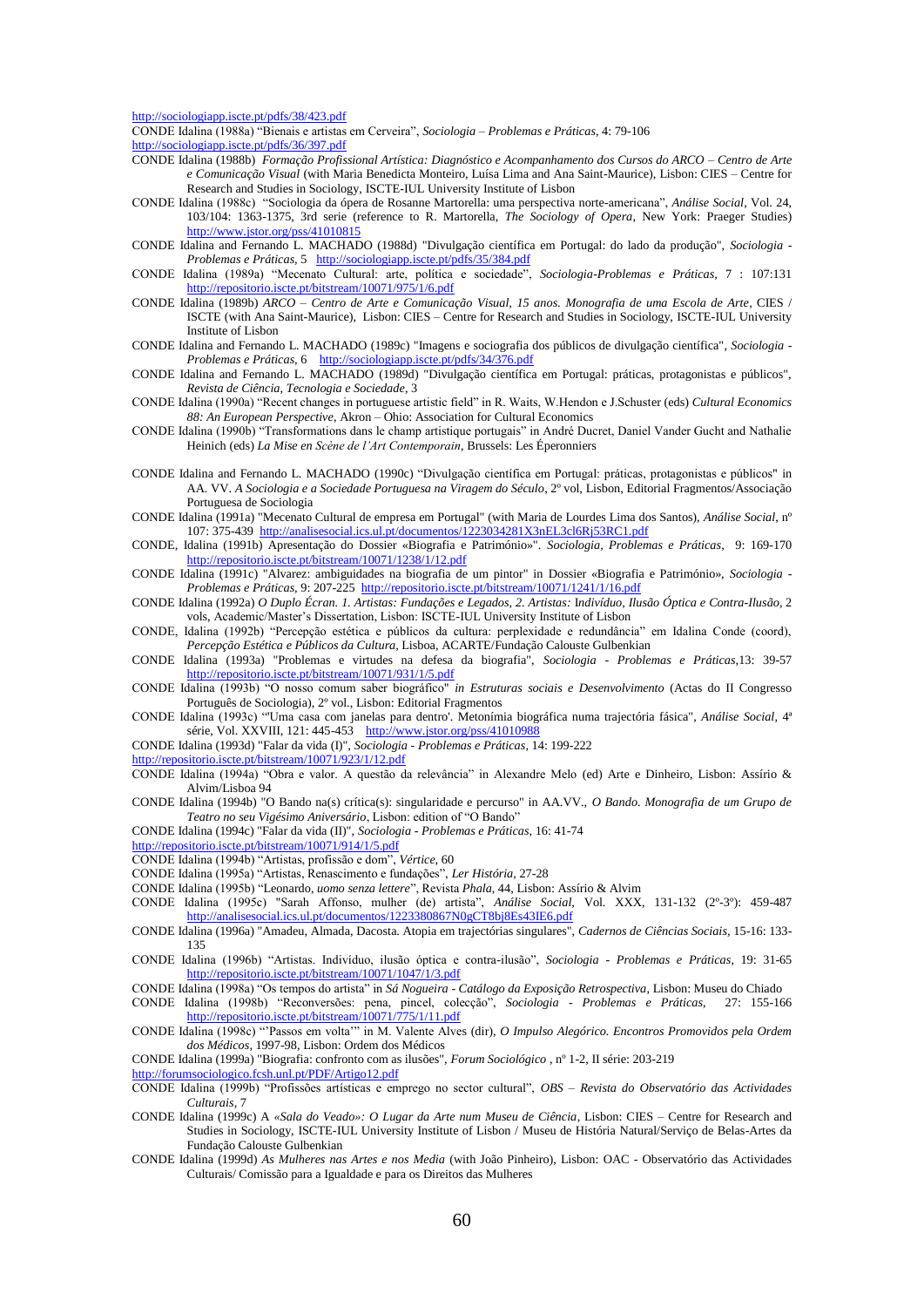- CONDE Idalina (2000a) ―Context, culture and identity‖ in José Manuel Viegas and António Firmino da Costa (eds) *Crossroads to modernity. Contemporary Portuguese Society*. Oeiras: Celta Editora
- CONDE Idalina (2000b) "Artists and scientists: a common portrait" in José Manuel Viegas and António Firmino da Costa (eds), *Crossroads to modernity. Contemporary Portuguese Society*. Oeiras: Celta Editora
- Conde, Idalina (2000c) "A nossa múltipla condição" in Maria da Graça Ventura (eds) *A Definição dos Espaços Sociais, Culturais e Políticos no Mundo Ibero-Atlântico (de finais do séc. XVIII até hoje)*, Lisbon: Edições Colibri
- CONDE Idalina (2000c) "Feminisation trends and profiling the future. Women in arts and media professions: Portugal" (with João Pinheiro) in Danielle Cliché, Ritva Mitchell and Andreas Wiesand (eds), *Pyramid or Pillars – Unveiling the Status of Women in Arts and Media Professions in Europe*, Bona: ARCult Media
- CONDE Idalina (2001a) "Mulheres artistas: umbrais e passagens" in Maria Antónia Fiadeiro (ed) *Mulheres do século XX 101 livros*, Lisbon: Câmara Municipal de Lisboa
- CONDE Idalina (2001b) "O sistema, o campo e o mundo paradigmas na sociologia da arte" in Alexandre Melo, Arte, Lisbon: Difusão Cultural
- CONDE Idalina (2001c) "Duplo écran na condição artística", in Helena Carvalhão Buescu and João Ferreira Duarte (coords) *Narrativas da Modernidade: a Construção do Outro*, Lisbon: Edições Colibri/Centro de Estudos Comparatistas da Faculdade de Letras da Universidade de Lisboa
- CONDE Idalina (2001d) "Women in the arts in Portugal" in VV.AA. *Boosting Gender Equality in Higher Arts Education A Handbook,* Amsterdam: ELIA – European League of Institutes of the Arts<http://www.artemisia.ahk.nl/index2.html>
- CONDE Idalina (2003a) ―Desordem e arte contra a cultura‖ in José Rebelo (ed) *Novas Formas de Mobilização Popular*, Porto: Campo das Letras
- CONDE Idalina (dir) (2003b) "Making distinctions. Conditions for women working in serious music and in the (new) media arts in Portugal" (with Teresa Duarte Martinho and João Pinheiro) in VV.AA., *Culture-Gates. Exposing Professional "Gatekeeping" Processes in Music and New Media Arts*. Bonn: ARCultMedia

[http://www.oac.pt/pdfs/CultureGates\\_Portugal.pdf](http://www.oac.pt/pdfs/CultureGates_Portugal.pdf)

- CONDE Idalina (2003c) "Portugal em fim de século: uma modernidade plural" in Jorge de Freitas Branco and Salwa Castelo Branco (eds) *Vozes do Povo*. Oeiras: Celta Editora
- CONDE Idalina (2003d) "Mulheres nas principais orquestras portuguesas" (with Teresa Duarte Martinho and João Pinheiro), *OBS Revista do Observatório das Actividades Culturais*, 12
- CONDE Idalina (2003e) "ZDB a place of reference" in *Veneer/Folheado A Multidisciplinary Arts Exchange Project* (catalogue), 30 October-22 November, Belfast: Catalyst Arts
- CONDE Idalina (2004) ―Desentendimento revisitado‖ in VV.AA., *Públicos da Cultura*. Lisbon: Observatório das Actividades Culturais
- CONDE Idalina (2005) "A escrita da história" in *Sede e Museu Gulbenkian. A Arquitectura dos Anos 60*, catalogue of the exhibition curated by the architect Ana Tostões, Lisbon: Serviço de Belas-Artes/ Fine Arts Service, Calouste Gulbenkian Foundation
- CONDE Idalina (2006) ―Cidadania e cultura contemporânea (I)‖, paper presented at the *Forum "Educação para a Cidadania"*, Lisbon : Jean Monnet European Centre – European Comission, October, 23
- CONDE Idalina (2008a) *Discursos (de) Mediadores: Reflexividade sobre o Reconhecimento na Arte Contemporânea*, Research Report, Lisbon: Serviço de Belas-Artes, Calouste Gulbenkian Foundation
- CONDE Idalina (2008b) ―Cidadania, educação e cultura‖, paper at the *Forum "Educação para a Cidadania"*, Plenary Session, Lisbon : Calouste Gulbenkian Foundation, March, 4

CONDE Idalina (2008c) "Contrasting narratives: art and culture in the public sphere", *e-CIES Working-Papers*, 56

[http://www.cies.iscte.pt/destaques/documents/CIES-WP56\\_Conde\\_003.pdf](http://www.cies.iscte.pt/destaques/documents/CIES-WP56_Conde_003.pdf)

Idalina Conde (2009a) "Reconversions dans oeuvres/vies d'artistes", paper presented at the Conference *Reconversion* organised by AERA (Association Européenne pour une Rhétorique des Arts), Université de Pau et des Pays de l'Adour, 24-25 April CONDE Idalina (2009b) "Arte e Poder", e-*CIES Working Paper*, 62

[http://www.cies.iscte.pt/destaques/documents/CIES-WP62\\_Conde.pdf](http://www.cies.iscte.pt/destaques/documents/CIES-WP62_Conde.pdf)

CONDE Idalina (2009c) ―Artists as vulnerable workers‖, e-*CIES Working Paper,* 71

#### [http://www.cies.iscte.pt/destaques/documents/CIES-WP71\\_Conde\\_001.pdf](http://www.cies.iscte.pt/destaques/documents/CIES-WP71_Conde_001.pdf)

- CONDE Idalina (2009d) "The Wittgenstein House: around meaning and reception in contemporary art". Paper presented at the International Conference *Crossing Boundaries: the Making and Circulation of Art and Literature*, organized by the Institute of Germanic and Romance Studies, School of Advanced Studies, University of London at the King's College, London, 10-11 September
- CONDE, Idalina (2009f) 
<sup>
"</sup>Women in the arts: profession, inequality and identity", paper presented at the *IV Congresso Internacional e Interdisciplinar* ―*Experiências de Género*‖*,* Universidad de Huelva, May 6-8, Huelva-Spain
- CONDE, Idalina (2009g) "Artists, singularity and recognition: a decade in Portuguese visual arts", paper presented at the *European Society or European Societies? – The 9th ESA – European Sociological Association Conference*, ISCTE-IUL Lisbon University Institute, 2-5 September, Lisbon
- CONDE, Idalina (2009h) "The Gulbenkian Foundation in Portugal: from memory to history", paper presented at the *European Society or European Societies? – The 9th ESA – European Sociological Association Conference*, ISCTE-IUL Lisbon University Institute, 2-5 September, Lisbon
- CONDE Idalina (2010a) "Arte, cultura e criatividade: diferentes narrativas" in Maria de Lourdes Lima dos Santos and José Machado Pais (eds) *Novos Trilhos Culturais: Políticas e Práticas*, Lisbon: ICS/Imprensa de Ciências Sociais
- CONDE Idalina (2010b) "Contrasting narratives: art and culture in the public sphere" in Perti Ahonen, Sakari Hänninen e Kari Palonen (eds) *Fortunae Rota Volvitur – Studies on the Writings and Other Work of Ilkka Heiskanen*, Helsinqui: The Finnish Political Association
- CONDE Idalina (2010c) "Viagem a Kassel e Münster", paper presented at the conference *Arte & Social em Portugal: Contextos*, *Fronteiras, Intervenções. Encontro e Ciclo Documental* organised by the Instituto de Ciências Sociais, Lisbon, 25–26 November
- CONDE Idalina (2010c) ―Récits contemporains: la contingence comme *fatum*?‖, paper presented at the Conference *Fatum et Téléologie dans le Tissage des Récits de Soi. "La Forza del Destino" et les Constructions Autobiographiques* organized by the Osservatorio della Memoria Scritta, Filmica e del Patrimonio Autobiografico, Bovino (Foggia-Italy), July 28 – August 1
- CONDE Idalina (2011a) ―Crossed Concepts: Identity, Habitus and Reflexivity in a Revised Framework‖, *e-CIES Working-Paper*, 113 [http://www.cies.iscte.pt/destaques/documents/CIES-WP113\\_Conde.pdf](http://www.cies.iscte.pt/destaques/documents/CIES-WP113_Conde.pdf)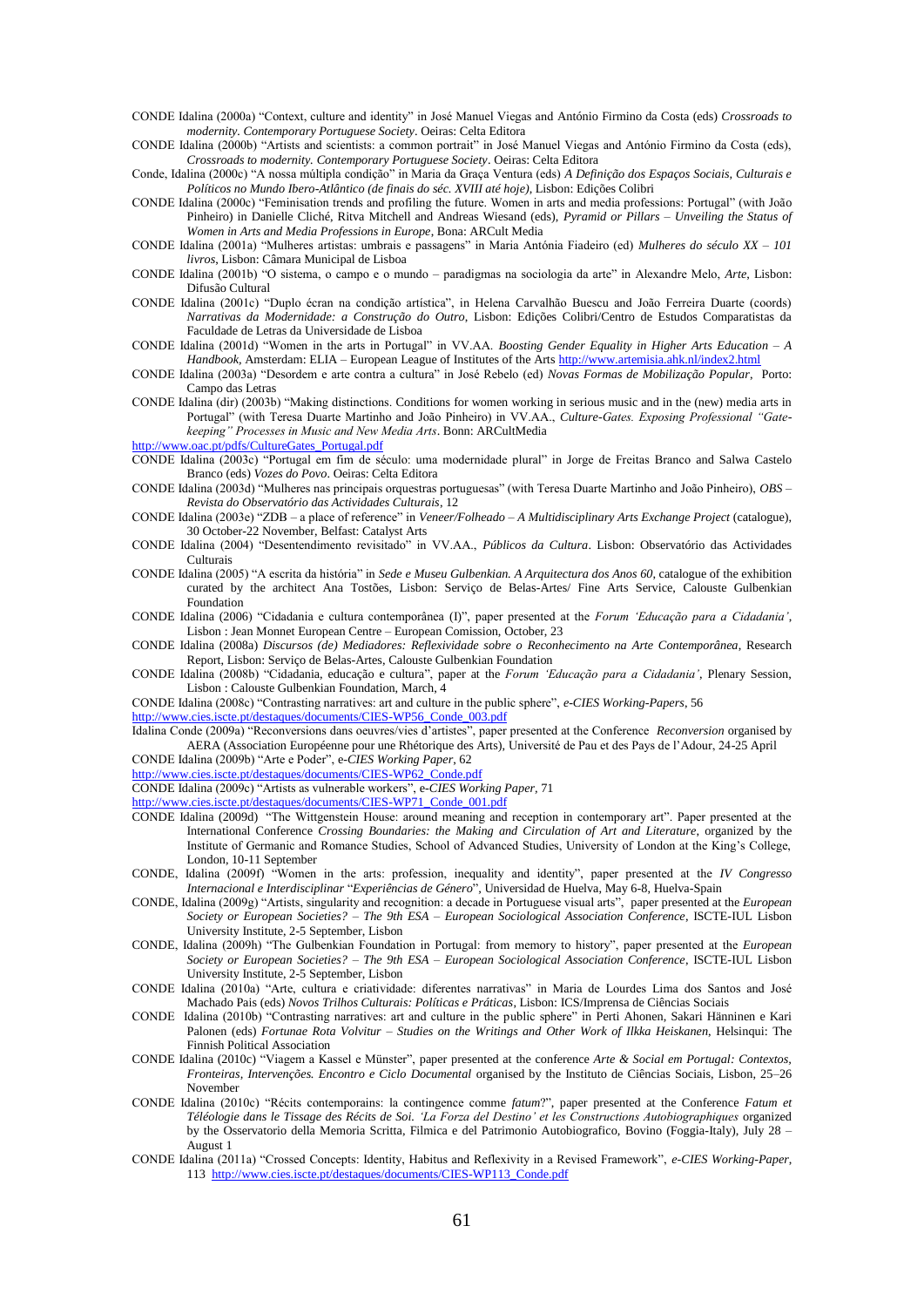To be published in: Eduardo de Gregorio-Godeo and Ángel Martín-Albo (eds) *Mapping Identities and Identification Processes: Approaches from Cultural Studies*, Peter Lang AG, International Academic Publishers

CONDE Idalina (2011b) "Charisma in Art: Foundations, celebrations, subversions", *CIES e-Working-Paper* (to be published). Also presented at the International Seminar *The Charismatic Principle in Economic and Civil Life: History, Theory and Good Practice*, Istituto Universitario Sophia, Loppiano, Florence, 28-29 May 2010

CONDE Idalina (2011c) "Reencontro com Sarah Affonso" in Raquel Henriques da Silva and Sandra Leandro (eds) *Mulheres Pintoras em Portugal antes e depois de Paula Rego* ( to be published)

CONDE Idalina (2011d) "Günter Grass, "Peeling the Onion: the autobiography as confession or witness?" (in progress)

CONDE Idalina  $(2011e)$  "Individuals: from portraits to narratives" (in progress)

CONNERTON Paul (1989) *How Societies Remember*. Cambridge: Cambridge University Press

CONNERTON Paul (2008) "Seven types of forgetting", *Memory Studies*, 1; 59

CONNERTON Paul (2009) *How Modernity Forgetts*, Cambridge: Cambridge University Press

COSTA Bruno César Simões (2009) ―Práticas autobiográficas contemporâneas: as videografias de si‖, *Doc On-line*, n.06 : 141-157

CRAIB Ian (1995) "Some comments on the sociology of the emotions", *Sociology*, vol 29, 1: 151-158

CRANE Diana (1987) *The Transformation of the Avant-Garde. The New York Art World, 1940-1985*, Chicago: The University of Chicago Press;

CRANE Diana (1992) *The Production of Culture, Media and the Urban Arts*, Newburg Park: Sage

CRANE Diana (ed) (1993) *Sociology of Culture – Emerging Theoretical Perspectives*, Oxford/Cambridge: Blackwell CRANE Diana, Nobuko KAWASHIMA and Ken'ichi KAWASAKI (eds) (2002) *Global culture. Media, Arts and Globalization*,

New York: Routledge

CRESPI Franco (1997) *Manual de Sociologia da Cultura*, Lisbon: Estampa

CROSSLEY Nick (2001) ―Citizenship, intersubjectivity and the lifeworld‖ in Nick Stevenson (ed) *Culture and Citizenship*, London: Sage

DANTO, Arthur (1999) "Bourdieu on Art, Field and Individual" in R. Schusterman (ed) *Bourdieu: A Critical Reader*, London: Blackwell Publishers, 214-220

DARLEY Andrew (2000) *Visual Digital Culture: Surface Play and Spectacle in New Media Genres*, London: Routledge

DAVALLON Jean (2000) *L"Exposition à l"Oeuvre: Stratégies de Communication et Médiation Symbolique*, Paris: L'Harmattan

DAVALLON Jean (2004) "La médiation : la communication en procès ?" Littérature et Communication, 19

Portuguese translation: "A mediação: a comunicação em processo?" in *prisma.com* 

<http://revistas.ua.pt/index.php/prismacom/article/viewFile/645/pdf>

DAVIDTS Wouter and Kim PAICE (eds) (2009) *The Fall of the Studio: Artists at Work,* Amsterdam: Valiz

DE CONNINCK Fréderic et Caroline GUILLOT (2007) <sup>"</sup> L'individualisation du rapport au temps, marqueur d'une évolution sociale", *Interrogations – Revue pluridisciplinaire en sciences de l'homme et de la société*, 5

DECHAUX Jean-Hugues (2001) "La mort dans les sociétés modernes: la thèse de Norbert Elias à l'épreuve", *L'Année Sociologique*, Vol. 51, 1 : 161-183

DELORY-MOMBERGER Christine (2000) *Les Histoires de Vie: de l"Invention de Soi au Projet Formation*, Paris: Ed. Economica DELORY-MOMBERGER Christine (2003) *Biographie et Éducation*, Paris: Economica

DEMAZIÈRE Didier and Claude DUBAR (1997) *Analyser les Entretiens Biographiques*, Paris: Nathan

DEMAZIÈRE Didier and Claude DUBAR (2005) "Récits d'insertion de jeunes et régimes de temporalité", *Temporalités – Revue de Sciences Sociales et Humaines*, 3

DEMAZIERE Didier (2007) "Quelles temporalités travaillent les entretiens biographiques rétrospectifs ? », *Bulletin de Méthodologie Sociologique* , 93

DENZIN Norman K. (1989) *Interpretative Biography*, Newbury Park: Sage

DION Robert, Frances FORTIER, Barbara HAVERCROFT and Hans-Jürgen LÜSEBRINK (eds) (2007) *Vies en Récit. Formes Littéraires et Médiatiques de la Biographie et de l"Autobiographie*, Québec: Éditions Nota Bene

DOHERTY Claire (2004) *Contemporary Art: From Studio to Situation*, London: Black Dog

DOMINICÉ Pierre (2003) *L"Histoire de Vie comme Processus de Formation*, Paris: L'Harmattan

DOMINICÉ Pierre (2007) *La Formation Biographique*, Paris: L'Harmattan

DOSSE François (2005) *Le Pari Biographique: Écrire une Vie*, Paris: Éditions La Découverte

DUBAR Claude (2000) *La Crise des Identités. L"Interprétation d"une Mutation*. Paris : PUF

DUBET François (1994) *Sociologie de l'Expérience*, Paris : Seuil

DUMONT Louis (1983) *Essais sur l"Individualisme - Une Perspective sur L"Idéologie Moderne,* Paris : Seuil

DUNNING Eric and Stephen MENNELL (1998), "Elias on Germany, Nazism and the Holocaust: on the balance between ‗civilizing' and ‗decivilizing' trends in the social development of Western Europe‖, *The British Journal of Sociology*, 49 (3): 339-357

EISENSTADT S.N. e H.J. Helle (eds) (1985) *Macro-Sociological Theory. Perspectives on Social Theory*, Vol. I, Bevery Hills, CA: Sage

EISENSTADT S.N. (2001) "Modernidades múltiplas", Sociologia - Problemas e Práticas, 35

- ELIAS Norbert (1939) *The Civilizing Process*. Original text from 1939, with English editions in 1969 (*The Civilizing Process, Vol. I. The History of Manners*, Oxford: Blackwell), 1982 (*The Civilizing Process, Vol. II. State Formation and Civilization*, Oxford: Blackwell) and 2000 (*The Civilizing Process: Sociogenetic and Psychogenetic Investigations*. Revised edition of 1994. Oxford: Blackwell). Portuguese edition: (1989 and 1990) *O Processo Civilizacional – Investigações Sociogenéticas e Psicogenéticas* Lisbon: D. Quixote, 2 vols. Vol. I (1989): *Transformações do Comportamento das Camadas Superiores Seculares do Ocidente*; vol. II (1990) *Transformações da Sociedade, Esboço de uma Teoria da Civilização.*
- ELIAS Norbert (1978) *What is Sociology?* London: Hutchinson & Co. English translation of the German original published in 1970, Munich: Juventa Verlag. Portuguese edition: (1980) *Introdução à Sociologia*, Lisbon: Edições 70
- ELIAS Norbert (1983) *The Court Society*, Oxford: Blackwell. English translation of the German editon in 1969. Portuguese edition: (1987) *A Sociedade de Corte,* Lisbon, Editorial Estampa
- ELIAS Norbert (1985a) *Humana Conditio*, Frankfurt am Main: Suhrkamp. Portuguese edition*:* (1992) *A Condição Humana*. Lisbon: Difel
- ELIAS Norbert (1985b) *The Loneliness of the Dying*, Oxford: Blackwell. First edition in German in 1982 and French editions in 1987 and in 1998: *La Solitude des Mourants*, followed by *Vieillir et Mourir: Quelques Problèmes Sociologiques*, Paris: Christian Bourgois. Brazilian edition: (2001) *A Solidão dos Moribundos*, Rio de Janeiro: Jorge Zahar Editor
- ELIAS Norbert (with Eric DUNNING) (1986) *Quest for Excitement. Sport and Leisure in the Civilizing Process*, Oxford: Blackwell. Portuguese edition: (1992) *A Busca da Excitação*, Lisbon: Difel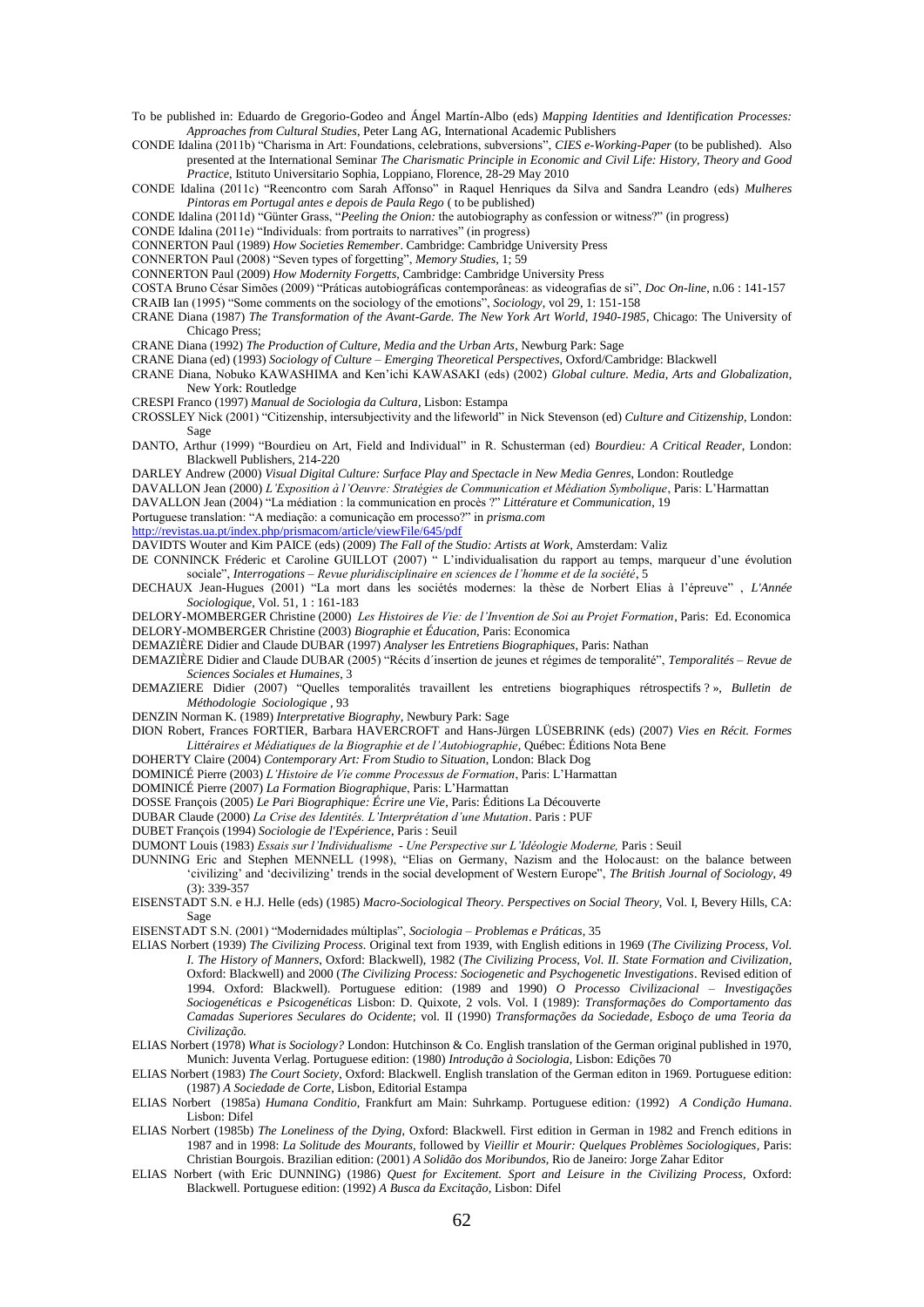- ELIAS Norbert (1987a) *Involvement and Detachment. Contributions to the Sociology of Knowledge*, Oxford: Basil Blackwell. First edition in German in 1983. Portuguese edition: (1997) *Envolvimento e Distanciamento. Estudos sobre Sociologia do Conhecimento*, Lisboa: Publicações Dom Quixote
- ELIAS Norbert (1987b) "On human beings and their emotions: a process-sociological essay", in *Theory, culture & society*, vol. 4, 2: 339-361
- ELIAS Norbert (1994) *Reflections on a Life*, Cambridge: Polity Press. First edition in German in 1990
- ELIAS Norbert (1991a) *Time. An Essay*, Oxford: Blackwell. First edition in German in 1984
- ELIAS Norbert (1991b) *The Society of Individuals*, Oxford: Blackwell. The original text from 1939 was edited in 1987 by Michael Schröter, *Die Gesellschaft der Individuen*, Frankfurt am Main: Suhrkamp. Portuguese edition: (1993) *A Sociedade dos Indivíduos*, Lisbon: D. Quixote
- ELIAS Norbert (1991) *Norbert Elias par Lui-Même*, Paris: Fayard. Also published earlier in France, in 1995, by Presses Poket
- ELIAS Norbert (1993) *Mozart. Portrait of a Genius*, Cambridge: Polity Press. First edition in German in 1991. Portuguese edition: (1993) *Mozart - Sociologia de um Génio*, Lisbon: Asa
- ELIAS Norbet (1991) *The Symbol Theory*. London: Sage. Portuguese edition: (1994a) *Teoria Simbólica*, Oeiras : Celta Editora
- ELIAS Norbert and SCOTSON John L. (1994b) *The Established and the Outsiders : A Sociological Enquiry into Community Problems*, London : SAGE
- ELIAS Norbert (1996) *The Germans. Power Struggles and the Development of Habitus in the Nineteenth and Twentieth Centuries*, Cambridge: Polity Press. First edition in German in 1989. Brazilian edition: (1997) *Os Alemães. A Luta pelo Poder e a Evolução do Habitus nos Séculos XIX e XX*, Rio de Janeiro: Zahar Editores
- ELIAS Norbert (2004) *A Peregrinação de Watteau à Ilha do Amor*, Rio de Janeiro: Jorge Zahar Editores
- ELIAS Norbert (2010a) *Mozart and Other Essays on Courtly Art – Collected Works of Norbert Elias* edited by Stephen Mennell and Eric R. Baker, Dublin: University College Dublin Press.
- ELIAS Norbert (2010b) *Au-delà de Freud : Sociologie, Psychologie, Psychanalyse*, Paris : La Découverte
- ELLIS Carolyn S. e BOCHNER Arthur (2000) "Autoethnography, personal narrative, reflexivity: researcher as subject" in Norman Denzin and Yvonna Lincoln (eds) *The Handbook of Qualitative Research*, New York/London: Sage
- ELLESTRÖM Lars (ed) (2010) *Media Borders, Multimodality and Intermediality*, Palgrave: Macmillan
- ERASGA Dennis S. (2010) ―When story becomes theory: Storytelling as sociological theorizing‖, *Asia-Pacific Social Science Review*, 10, 1: 21-38
- ERICSSON Deborah (1988) *In the Stockholm Art World*, Stockholm University, Department of Social Anthropology
- ESPECIAL Luísa (2011*) Os Curadores em Exposição. Um Grupo Profissional Heterogéneo no Mundo da Arte Contemporânea*, PhD Thesis, Lisbon: ISCTE-IUL Lisbon University Institute
- ESQUENAZI Jean-Pierre (2007) *Sociologie des Oeuvres – de la Production à l"Interpretation*, Paris : Armand Colin
- EVRARD Yves (dir) (2004) *Le Management des Entreprises Artistiques et Culturelles*, Paris: Economica
- FEATHERSTONE Mike and Scott LASH (eds) (1999) *Spaces of Culture: City, Nation, World*, London: Sage
- FENTRESS James and Chris WICKHAM (1994) *Memória Social*. *Novas Perspectivas sobre o Passado,* Lisbon: Teorema
- FERNANDEZ Fabrice, Samuel LÉZÉ, Hélène MARCHE (eds) (2008) *Le Langage Social des Émotions. Études sur le Rapport au Corps et à la Santé*, Paris: Economica
- FERRAROTTI Franco (1990) *Histoire et Histoires de Vie: La Méthode Biographique dans les Sciences Sociales*, Paris : Librairie des Méridiens
- FERRAROTTI Franco (1991) "Sobre a autonomia do método biográfico » in Dossier « Biografia e Património », *Sociologia Problemas e Práticas*, 9 : 171-177 (Tradução de Idalina Conde)
- <http://sociologiapp.iscte.pt/pdfs/31/342.pdf>
- FERRAROTTI Franco (2006) "Historias de vida y ciencias sociales entrevista a Franco Ferrarotti by Monserrat Iniesta e Carles Feixa‖, *Perifèria – Revista de Recerca i Formació en Antropología*, 5
- FERRO Marc (1989) "Les oublis de l'histoire", *Communications*, 49
- FLETCHER Jonathan (1997) *Violence & Civilization. An Introduction to the Work of Norbert Elias,* Oxford/Cambridge, Polity Press
- FLEURY Laurent (2006, 2008) *Sociologie de la Culture et des Pratiques Culturelles*, Armand Colin
- FORTUNA Carlos (ed) Claudino Ferreira, Helena Santos, Paula Abreu, Paulo Peixoto (2003) *Intermediários Culturais, Espaço Público e Cultura Urbana*, Research Report, Coimbra: CES – Centro de Estudos Sociais
- FOSTER Hal (1996) "The artist as ethnographer" in *The Return of the Real: the Avant-Garde at the End of the Century*. Cambridge, Massachusetts: The MIT Press
- FOUCAULT Michel (1979) *Microfísica do Poder*, edited by R. Machado, Rio de Janeiro: Graal
- FOUCAULT Michel (1975) *Surveiller et Punir. Naissance de la Prison*, Paris : Gallimard, 1975. Brazilian edition : (1987) *Vigiar e Punir*. *Nascimento da Prisão*, Petrópolis: Editora Vozes
- FOUCAULT Michel (1984a) *Le Souci de Soi*, Paris : Gallimard

FOUCAULT Michel (1984b) *L'Usage des Plaisirs*, Paris : Gallimard

- FOUCAULT Michel (1992) *O Que é um Autor?*, Lisbon: Veja
- FOURMENTRAUX Jean-Paul (2002) "L'oeuvre, l'artiste et l'informaticien: compétence et peronalité distribuées dans le processus de conception en art numérique", *Sociologie de l'Art, OPUS*, 1 / 2, Paris : L'Harmattan

FOURMENTRAUX Jean-Paul (2005) *Art et Internet : Les Nouvelles Figures de la Création*, Paris : CNRS

- FOURMENTRAUX Jean-Paul (2008) "L'œuvre négociée. Sociologie de l'expérience du Net Art et de ses dispositifs de médiation‖, *Sociologie et Sociétés*, vol. 39, 2
- FRIEDBERG Erhard (1995) *O Poder e a Regra. Dinâmicas da Acção Organizada*, Lisbon: Instituto Piaget
- FROST Stephen (2001) "Psychoanalysis, identity and citizenship" in Nick Stevenson (ed) *Culture and Citizenship*, London: Sage GABRIEL Norman and Stephen MENNELL (eds) (2011) *Norbert Elias and Figurational Sociology: Processual Thinking in*

*Sociology*, Sociological Review Monograph, Oxford: Wiley–Blackwell

- GAJDOSOVA Jaroslava (2009) *The Literary Field as the Question of Collective Identity: The German Case*, Phd Thesis, New York: New School for Social Research
- GAJDOSOVA Jaroslava (2008) "Literary field and the question of method revisited", *Qualitative Sociology Review*, vol. IV Issue  $\mathcal{D}$
- A. GARRIGOU, B. LACROIX (dir.) (1997) *Norbert Elias, la politique et l"histoire*, Paris: La Découverte
- GAULEJAC Vincent de, Fabienne HANIQUE and Pierre ROCHE (2007) *La Sociologie Clinique. Enjeux Théoriques et Métodologiques*, Paris : Éditions Érès
- GAULEJAC Vincent de and Michel LEGRAND (dirs) (2008), *Intervenir par le Récit de vie. Entre Histoire Collective et Histoire Individuelle*, Ramonville Saint-Agne : Éditions ERES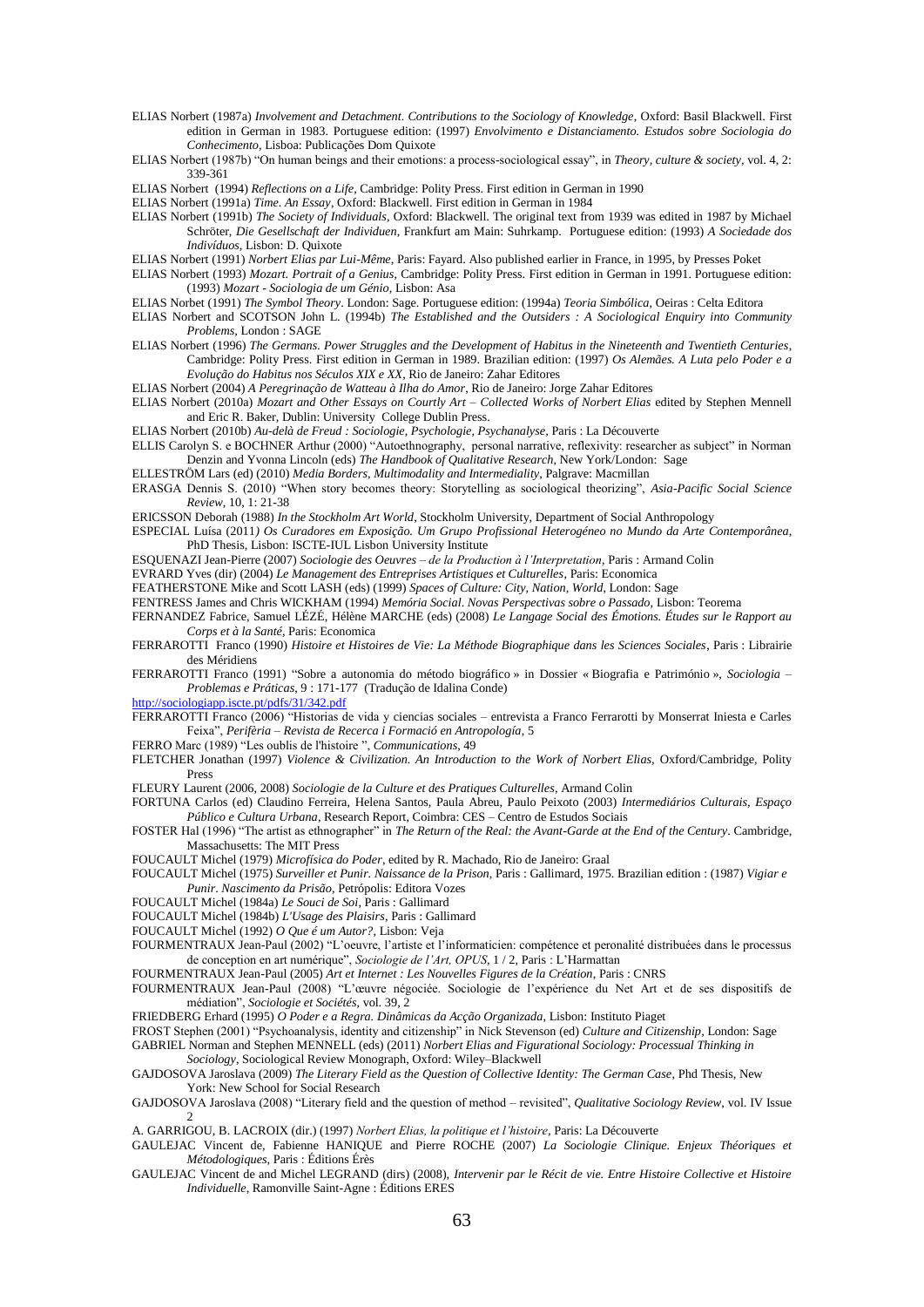- GAY Paul du (org) (1997) *Production of Culture/Cultures of Production*, London, Thousand Oaks and New Delhi: Sage/The Open **University**
- GAY Paul du, Jessica EVANS and Peter REDMAN (eds) (2005) *Identity: A Reader*, London: Sage
- GELLNER Ernest (1984) "O holismo contra o individualismo em história e sociologia" in Patrick Gardiner (ed) Teorias da *História*, Lisbon: Cosmos
- GERGEN Kenneth (1991) *The Saturated Self: Dilemmas of Identity in Contemporary Life*, New York : Basic Books
- GIDDENS Anthony (1991) *Modernity and Self-Identity. Self and Society in the Late Modern Age*, Cambridge, Polity Press. Portuguese edition: (1992) *Modernidade e identidade pessoal*, Oeiras: Celta Editora
- GIDDENS Anthony (1992) *The Transformation of Intimacy: Sexuality, Love and Eroticism in Modern Societies*. Cambridge: Polity Press
- GIDDENS Anthony (2000) *A Dualidade da Estrutura. Agência e Estrutura*, Lisbon: Celta Editora

GIDDENS Anthony and TURNER Jonathan (eds) (1987) *Social Theory Today*, Cambridge: Polity Press

- GIELE Janet Z. e Glen H. ELDER Jr (eds) (1998) *Methods of Life Course Research: Qualitative and Quantitative Approaches*, Thousand Oakes: Sage Publications
- GIELEN Pascal (2008) "The art institution in a globalizing world", paper presented at *The 5th International Conference on Cultural Policy Research,* Istanbul, 20-24 August
- GIELEN Pascal (2009) "The Biennial: A post-institution for immaterial labour", *Open: Cahier on Art and the Public Domain*, No.16
- GIELEN Pascale (2009) *The Murmuring of the Artistic Multitude. Global Art, Memory and Post-Fordism*, Amsterdam: Valiz
- GIELEN Pascal and Paul de BRUYNE (eds) (2009) *Arts in Society. Being an Artist in Post-Fordist Times*, Rotterdam: NAi Publishers
- GINZBURG Carlo (1991) *A Micro-História e Outros Ensaios,* Lisbon: Difel
- GIREL Sylvia and Serge PROUST (dir) (2007) *Les Usages de la Sociologie de l"Art : Constructions Théoriques, Cas Pratiques*, Paris: L'Harmattan

GIREL Sylvia (dir) (2006) *Sociologie des Arts et de la Culture. Un État de la Recherche*, Paris : L'Harmattan

- GOLVANO Fernando (1998) "Redes, campos y mediaciones : una aproximación sociológica al arte contemporáneo », *REIS*: *Revista Española de Investigaciones Sociológicas*, 84 : 291-304
- GOUDSBLOM Johan and Stephen MENNELL (eds) (1998) *The Norbert Elias Reader: A Biographical Selection*, Oxford: Blackwell Publishers
- GREENE, Rachel (2004) *Internet Art*, London: Thames and Hudson
- GRIGNON Claude and Jean-Claude PASSERON (1989) *Le Savant et le Populaire - Misérabilisme et Populisme en Sociologie et Littérature* Paris: Seuil/Gallimard
- GRISWOLD Wendy (1994) *Cultures and Societies in a Changing World*, Thousand Oaks, CA: Pine Forge Press
- GROSSBERG Lawrence (1996) "The space of culture, the power of space" in Iain Chambers and Lidia Curti (eds) *The Post-Colonial Question: Common Skies, Divided Horizons*, London/New York: Routledge
- GUILLAUME Jean-François, Anne QUENIART and Claude MARTIN (2004) "Engagement social et politique dans le parcours de vie", *Lien Social et Politiques*, 51
- HAHN Alois (1986) "Auto-thématisation et processus de civilisation. Contribution à une sociologie de la confession et autres formes institutionnalisées de l'aveu‖, *Actes de la Recherche en Sciences Sociales*, 62-63
- HALBWACHS Maurice (1968) *La Mémoire Collective,* Paris: PUF
- HANKISS Agnes (1981) "Ontologies of the Self: On the Mythological Rearranging of One's Life-History" in Daniel Bertaux (ed) *Biography and Society: The Life History Approach to the Social Sciences*, Beverly Hills: Sage Publications, pp. 203-209
- HANSEN Jérôme (2007) "Mapping the studio (Fat Chance Matmos): Sonic culture, visual arts and the mediations of the artist's workplace‖, *Culture Machine*, Vol. 9

HARO, Fernando Ampudia de (2010) ―La posibilidad de des-civilización‖, *Sociologia – Problemas e Práticas*, 63: 91-112

- HARTLEY John (ed) (2005) *Creative industries*, Malden: Blackwell
- HARTOG François (2003) *Régimes d'Historicité, Présentisme et Expériences du temps*. Paris : Seuil
- HEINICH Nathalie (1997) *La Sociologie de Norbert Elias*, Paris : La Découverte

HEINICH Nathalie (1998a) *Le Triple Jeu de l"Art Contemporain*, Paris: Seuil

- HEINICH Nathalie (1998b) *Ce que l"Art fait à la Sociologie*, Paris: Éditions de Minuit
- HEINICH Nathalie (2001) *La Sociologie de l"Art*, Paris: La Découverte
- HEINICH Nathalie (2005) *L"Élite Artiste - Excellence et Singularité en Régime Démocratique*, Paris: Gallimard
- HEINICH Nathalie (2009) *Faire Voir. L"Art à l"Épreuve de ses Médiations*. Brussels: Les Impressions Nouvelles
- HEINICH Nathalie (2010) "Pour en finir avec l' 'illusion biographique'" in VV.AA. "Auto-biographie, Ethno-biographie" *L'Homme*, 195-196
- HEINICH Nathalie (2011) *Sortir des Camps. Sortir du Silence. De l"Indicible à l"Imprescriptible*, Brussels : Les Impressions Nouvelles
- HELLER Agnes (1982) *O Homem do Renascimento,* Lisbon: Presença
- HENNION Antoine (1993) *La Passion Musicale – Une Sociologie de la Médiation*, Paris: Métailié
- HILLER Patrick T. (2011) "Visualizing the intersection of the personal and the social context. The Use of multi-layered chronological charts in biographical studies<sup>?</sup>, *The Qualitative Report*, Vol.16, 4: 1018-1033
- HOBSBAWM Eric (1994) *The Age of Extremes: The Short Twentieth Century, 1914–1991*, London: Michael Joseph
- INGLIS David and John HUGHSON (eds) (2005) *The Sociology of Art – Ways of Seeing*, Basingstoke, UK: Palgrave
- JACOBS Ronald N. (2004) 
<sup>"</sup>Narrative, civil society and public culture" in Molly Andrews, Shelley Day Scater, Corinne Squire and Amal Treacher (eds) *The Uses of Narrative – Explorations in Sociology, Psychology and Cultural studies*, New Brunswick/ London: Transaction Publishers
- JACKSON Stevi (1993) ―Even Sociologists Fall in Love: An Exploration in the Sociology of Emotions‖, *Sociology*, vol. 27, 2: 201-  $220$

JACKSON Peter, Philip CRANG and Claire DWYER (2004) *Transnational Spaces*, London: Routledge

JEANNELLE Jean-Louis and Catherine VIOLLET (eds) (2007) *Genèse et Autofiction*, Louvain: Academia-Burylant

JELIN Elisabeth (2002) *Los Trabajos de la Memoria*, Madrid: Siglo XX

- JIMENEZ Marc (2005) *La Querelle de l"Art Contemporain*, Paris: Gallimard
- JOSSO Marie-Christine (1991) *Cheminer vers Soi*, Paris/Lausanne: L'Âge de l'Homme
- KAUFMANN Jean-Claude (2001) *Ego. Pour une Sociologie de l'Individu*, Nathan : Paris ; (2005) *L"invention de soi. Une théorie de l"identité*, Paris, Hachette Littératures, Pluriel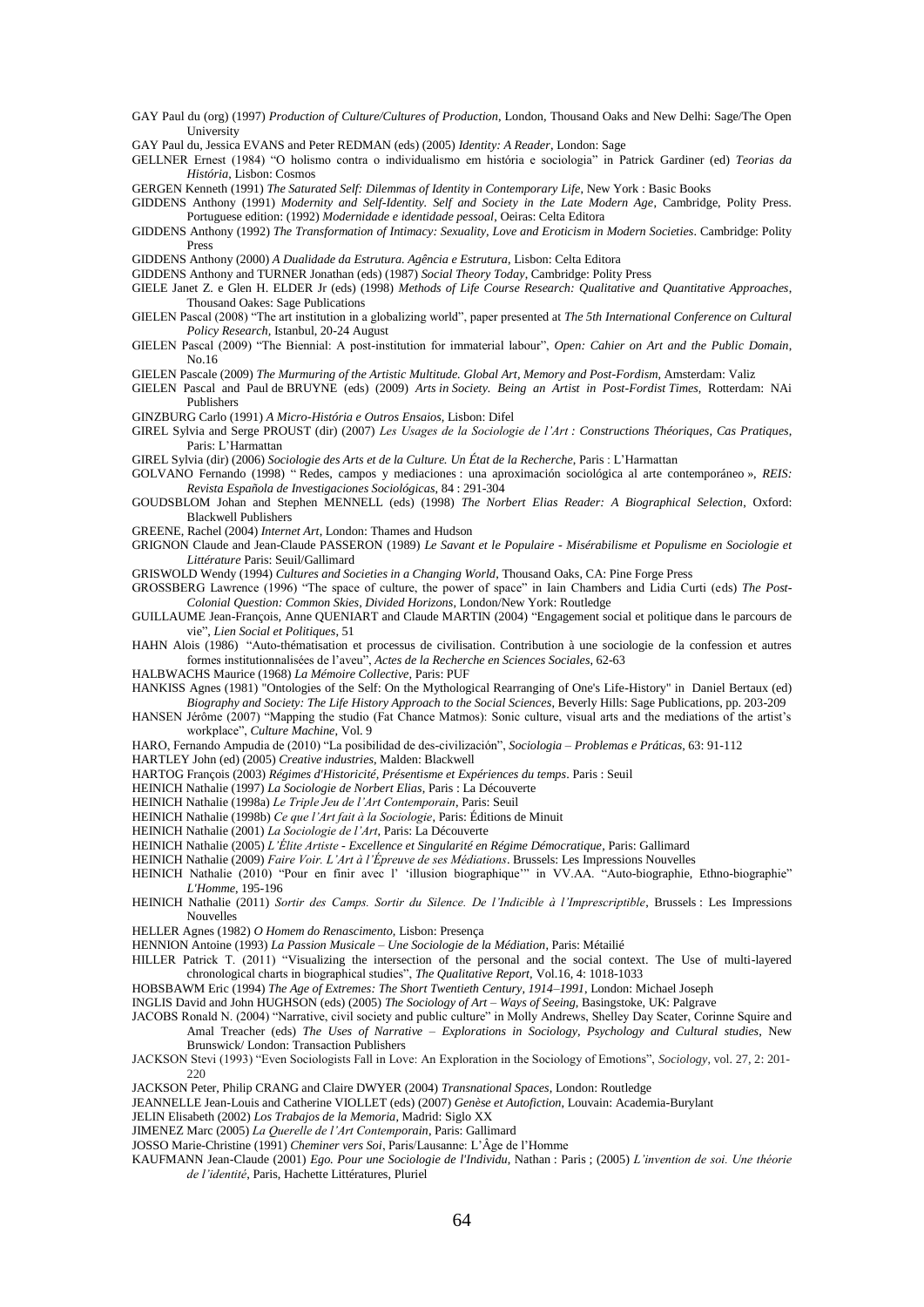- KEMPER, Theodore D. (1990) "Themes and variations in the sociology of emotions." in Theodore Kemper (ed) *Research Agendas in the Sociology of Emotions,* New York: State University of New York Press, 2-26
- KERCKHOVE Derrick de (1997) *A Pele da Cultura – uma Investigação sobre a Nova Realidade Electrónica*, Lisboa: Relógio de Água
- KILMINSTER Richard (1993) "Norbert Elias and Karl Mannheim : Closeness and distance", *Theory, Culture & Society*, vol. 10, 3 : 81-114
- KILMINSTER Richard (2008) "Narcissism or informalization ? Christopher Lasch, Norbert Elias and social diagnosis", *Theory*, *Culture & Society*, vol. 25, 3 : 131-151
- KILMINSTER Richard (2007) *Norbert Elias: Post-Philosophical Sociology*, London: Routledge
- KIM Uichol et all (eds) (1994) *Individualism and Collectivism: Theory, Method, and Applications*, Thousand Oaks: Sage
- KNORR-CETINA Karin and Aaron CICOUREL (eds) (1981) *Advances in Social Theory and Methodology: Toward an Integration of Micro and Macro Sociologies,* London: Routledge & Keagan Paul
- KRIEKEN Robert van (1998) *Norbert Elias*, London and New York: Routledge
- KRIEKEN Robert van (1999) "The barbarism of civilization: cultural genocide and the 'stolen generations'", *The British Journal of Sociology*, 50 (2): 297-315
- LACROIX Bernard and Alain GARRIGOU (eds) (1997) *Norbert Elias – La Politique et l"Histoire*, Paris : La Découverte
- LAHIRE Bernard (2002) *Portraits Sociologiques. Dispositions et Variations Individuelles*, Paris : Nathan
- LAHIRE Bernard (2006) *La Condition Littéraire: la Double Vie des Écrivains*, Paris: Éditions La Découverte
- LAMIZET Bernard (1999) *La Médiation Culturelle*, Paris: L'Harmattan
- LANGELLIER Kristin and Eric PETERSON (2004) *Storytelling in Daily Life: Performing Narrative*, Philadelphia: Temple University Press
- LAPIERRE Nicole (1989) "La mémoire et l'oubli", *Communications*, nº 49
- LASCH Christopher (1984) *The Minimal Self*, Picador: Por Books
- LASCH Christopher (1991) *Le Complexe de Narcisse,* Paris: Laffont
- LATOUR Bruno (1999) "Factures/fractures: from the concept of network to the concept of attachment", *RES: Journal of Anthropology and Aesthetics*, 36
- LATOUR Bruno (2005) *Reassembling the Social: An Introduction to Actor-Network Theory*, Oxford and New York: Oxford California Press
- LE BRETON David (1998) "Sociologie des émotions. Critique de la raison darwinienne", *Recherches Sociologiques*, Vol. XXIX, 1: 37-54
- LE BRETON David (2004) *Les Passions Ordinaires. Anthropologie des Émotions*, Paris : Payot
- LECHNER Elsa (eds) (2009) *Histórias de Vida: Olhares Interdisciplinares*. Porto: Afrontamento
- LEJEUNE Philippe (1975) *Le Pacte Autobiographique*, Paris: Éditions du Seuil (new edition in 1996)
- LEJEUNE Philippe (1980) *Je est un Autre - l'Autobiographie, de la Littérature aux Médias*, Paris : Seuil
- LEJEUNE Philippe (2000) ―*Cher écran....*‖ *Journal personnel, ordinateur, Internet*, Paris: Seuil
- LEJEUNE Philippe et Catherine VIOLLET (eds) (2000) *Genèses du "Je". Manuscrits et Autobiographie*, Paris: CNRS Éditions
- LEJEUNE Philippe (2005) *Signes de Vie. Le Pacte Autobiographique 2*, Paris: Éditions du Seuil
- LEJEUNE Philippe and Catherine BOGAERT (2006) *Le Journal Iintime. Histoire et Anthologie*, Paris : Éditions Textuel
- LEVI Giovanni (1989) "Les usages de la biographie", *Annales. Économies, Sociétés, Civilisations*, Vol. 44: 1325 1336
- LIEBLICH Amia, Rivka TUVAL-MASHIACH and Tamar ZILBER (1998) *Narrative Research – Reading, Analysis and Interpretation*, London: Sage
- LIEVROUW Leah A. (2009) "New Media, Mediation, and Communication Study", *Information, Communication & Society*, 12:3, 303-325
- LIPOVETSKY Gilles (1989) *A Era do Vazio - Ensaio sobre o Individualismo Comtemporâneo*, Lisbon: Relógio d'Água LIVET Pierre (2002) *Emotions et Rationalité Morale*, Paris: PUF
- 
- LIVINGSTONE Sonia (2009) "On the Mediation of Everything", *Journal of Communication*, 59: 1–18
- LOPES Helena (2009) *Estórias da Vida - das Páginas Pessoais nas Redes Sociais à Criação de Narrativas Pessoais Mediatizadas: Reflexão Pessoal, Agência e Desafios*, Master's Thesis, Lisbon: ISCTE-IUL Lisbon University Institute
- LOVEJOY Margot (2004) *Digital Currents: Art in the Electronic Age*, New York and London: Routledge (3rd edition)
- LOYAL Steven and Stephen QUILLEY (eds) (2004) *The Sociology of Norbert Elias.* Cambridge: Cambridge University Press LUHUMANN Niklas (1985) "The individuality of the individual" in Morton Sosna e David E. Welbery (eds) *Reconstructing Individualism: Autonomy, Individuality and Self in Western Thought*, Stanford: Stanford University Press
- LUHMANN Niklas (2000) *Art as a Social System*, Stanford, California: Stanford University Press
- 
- LUKES Steven (1973) *Individualism*, New York: Harper & Row
- LUPTON Deborah (1998) *The Emotional Self. A sociocultural exploration,* London: Sage
- MAANEN Hans van (2009) *How to Study Art Worlds. On Societal Functioning of Aesthetical Values*, Amsterdam: Amsterdam University Press
- MADEIRA Cláudia (2001) *Novos Notáveis – Os Programadores Culturais*, Oeiras: Celta
- MANNHEIM Karl (1956) "The problem of *intelligentsia*. An inquiry into past and present roles" in *Essays on the Sociology of Culture*, London/New York: Routledge and Keagan Paul/ Oxford University Press
- MANNHEIM Karl (1956) *Sociologia da Cultura*, São Paulo: Perspectiva
- MANHEIM Karl (1986) *Ideologia e Utopia*. Rio de Janeiro: Guanabara
- MARINA José António (1996) *Ética para Náufragos,* Lisbon: Caminho
- MARONTATE Jan (2005) "Digital recording and the reconfiguration of music as performance", *American Behavioral Scientist*, vol. 48, 11
- MARTIN Jean-Clément (2000), "Histoire, mémoire et oubli: pour un autre régime de historicité", Revue d'Histoire Moderne et *Contemporaine*, 47-4 : 783-804
- MARTINHO Teresa Duarte (2007) *Apresentar a Arte: Estudo sobre Monitores de Visitas a Exposições*, Lisbon: Observatório das Actividades Culturais
- MARTINS Jorge (2005) *Profissões do Livro. Editores e Gráficos, Críticos e Livreiros*, Lisbon: Verbo
- MARTUCELLI Danilo and François de SINGLY (2009) *Les Sociologies de l"Individu*, Paris : Armand Colin
- MAUSS Marcel (1985 ---) "Une catégorie de l'esprit humain: la notion de personne, celle de 'Moi' ", *Sociologie et Anthropologie*, Paris, PUF
- MELO Alexandre (1999) *Arte e Mercado em Portugal: Inquérito às Galerias e uma Carreira de Artista*, Lisbon: Observatório das Actividades Culturais
- MELO Alexandre (2001) *Arte*, Lisbon: Lisbon: Difusão Cultural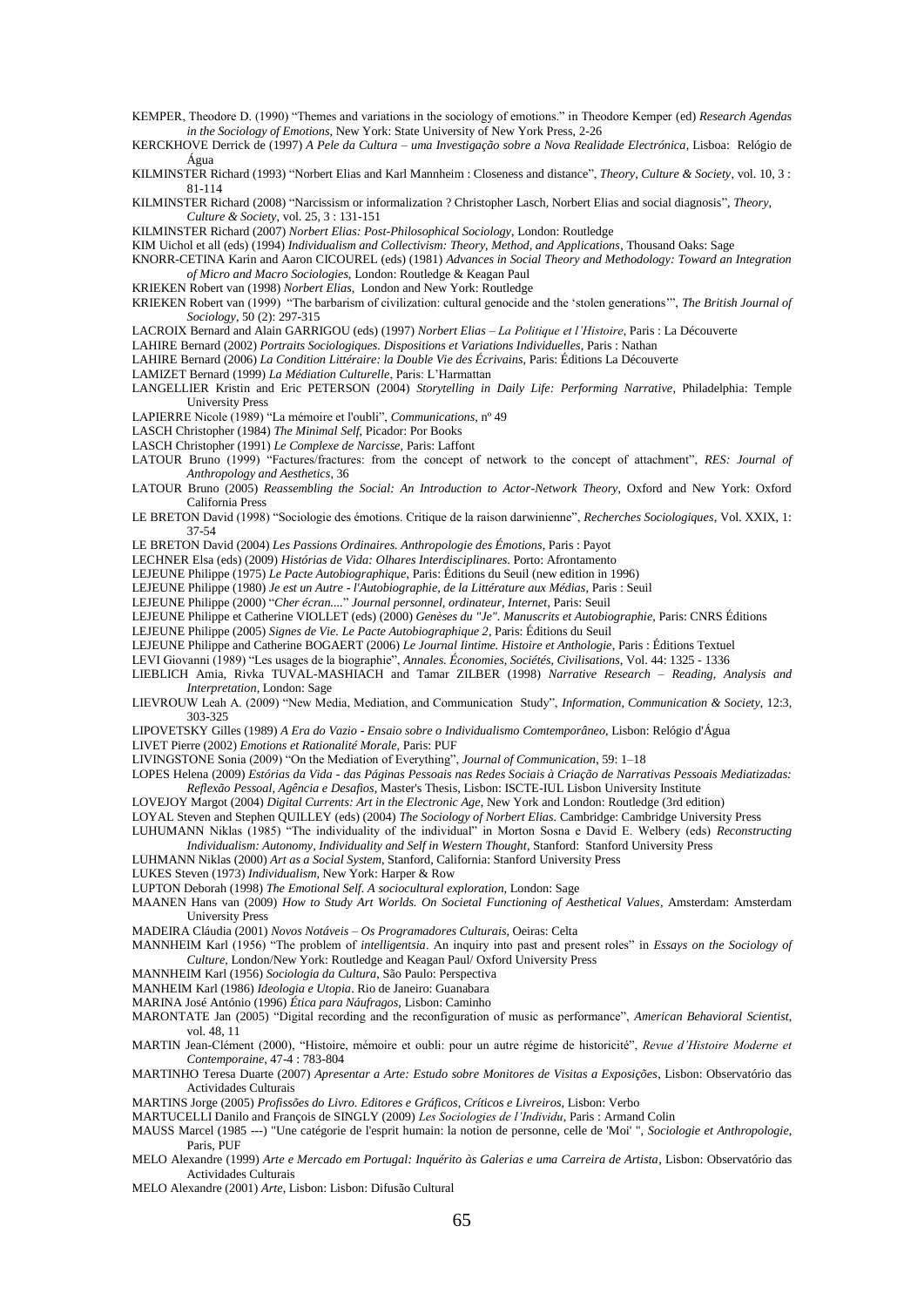MELO Alexandre (2002) *Globalização Cultural*, Lisbon: Quimera

MENGER Pierre-Michel (2001) *Portrait de l"Artiste en Travailleur – Métamorfoses du Capitalisme*, Paris: Seuil

MENNELL Stephen (1989a) *Norbert Elias. Civilization and the Human Self-Image*, Oxford, Basil Blackwell.

MENNELL Stephen (1989b) "Short term interests and long term processes: the case of civilisation and decivilisation" in J. Goudsblom, E. L. Jones y S. Mennell (eds) *Human History and Social Process*, Exeter, University of Exeter

MENNELL Stephen (1990) "Decivilising processes: theoretical significance and some lines of research", *International Sociology*, 5: 205-223.

MENNELL Stephen (1992) *Norbert Elias: An Introduction*, Oxford, UK: Blackwell Publishers

- MENNELL Stephen (2001) "The other side of the coin: decivilizing processes" in T. Salumets (ed) *Norbert Elias and Human Interdependencies*, Montreal/Kingston/Londres/Ithaca, McGill-Queen's University Press
- MENNELL Stephen and Eric DUNNING (2003) *Norbert Elias*, London: Sage
- MERCIER Lucie e Jacques RHEAUME (dirs) (2007) *Récits de vie et Sociologie Clinique*, Québec : Presses de l'Université de Laval

MERINO Helena Béjar (1994) "Norbert Elias, retrato de un marginado", Reis: Revista Española de Investigaciones Sociológicas, 65

MILTON Kay and Maruska SVASEK (2005) *Mixed Emotions: Anthropological Studies of Feeling*, New York: Berg

MINTZBERG Henry (1995) *Estrutura e Dinâmica das Organizações*, Lisbon: D. Quixote

MIRANDA José A. Bragança de and Maria Teresa CRUZ (eds) (2002) *Crítica das Ligações na Era da Técnica*, Lisbon: Tropismos MILLS Wright (1959) *The Sociological Imagination,* New York: Oxford University Press

MIRAUX Jean-Philippe (2007) *L"Autobiographie, Écriture de Soi et Sincérité*, Paris, Armand Colin (new edition)

MONTÉMONT Véronique and Catherine VIOLLET (eds) (2009) *Le Moi et ses Modèles: Genèse et Transtextualités*, Louvain: Academia-Bruylant

MORÃO Paula and Carina Infante do CARMO (2008) *Escrever a Vida. Verdade e Ficção*, Porto: Campo das Letras

MOSCOVICI Serge (1979) *Psychologie des Minorités Actives*, Paris: PUF

MOULIN Raymonde (1967) *Le Marché de la Peinture en France*, Paris: Minuit

MOULIN Raymonde (1992) *L"Artiste, L"Institution et le Marché*, Paris: Flammarion

MOULIN Raymonde (1995) *De la Valeur de l"Art*, Paris: Flammarion

MOULIN Raymonde (2000) *Le Marché de l"Art - Mondialisation et Nouvelles Technologies*, Paris: Flammarion

MOUZELIS Nico (1993) "On figurational sociology", *Theory, Culture and Society*, vol. 10: 239-253

- MOSQUERA Gerardo and Jean FISCHER (eds) (2005) *Over Here – International Perspectives on Art and Culture*, Massachusetts, The MIT Press
- MULLER Lizzie and Ernest EDMONDS (2006) "Living Laboratories: Making and Curating Interactive Art", .org/artdesign/gallery/S06/paper2.pdf
- MYLES John F. (2004) "From Doxa to Experience: Issues in Bourdieu's Adoption of Husserlian Phenomenology", *Theory, Culture & Society*, Vol. 21(2): 91-107
- NEVES José Soares (1999) *Os Profissionais do Disco. Um Estudo da Indústria Fonográfica em Portugal*, Lisbon: Observatório das Actividades Culturais

NICHOLAS-LE STRATE Pascal (1998) *Une Sociologie du Travail Artistique. Artistes et Créativité Diffuse*, Paris : L'Harmattan NOOY Wouter de (2002) "The dynamics of artistic prestige", Poetics, vol. 30, 3: 147-167

- OCHS Elinor and Lisa CAPPS (2002) *Living Narrative: Creating Lives in Everyday Storytelling*, Combridge, London: Harvard University Press
- OLIVEIRA Maria Antónia (2003) ―Biografia e Ficção‖, Revista *de Comunicação e Linguagens,* 32
- OLIVEIRA Luísa Tiago de (2010) ―A história oral em Portugal‖, *Sociologia - Problemas e Práticas*, 63: 139-156
- OLIVEIRA Ana and Carla Galego (2005) *A Mediação Socio-Cultural: Um Puzzle em Construção*, Lisbon: Observatório da Emigração / Alto-Comissariado para a Imigração e Minorias Étnicas (ACIME)
- O'NEILL John (1978) "Can phenomenology be critical?" *in* Thomas Luckmann (ed), *Phenomenology and sociology - selected readings,* Tennessee: Penguin

O'NEILL John (ed) (1992) *Modes of Individualism and Collectivism*, Aldershot, Hampshire: Gregg Revivals

- PAUL, Cristine (2008) *Digital Art* , London: Thames & Hudson
- PÀMPOLS Carlos Feixa (2006) "La imaginación autobiográfica", Perifèria Revista de Recerca i Formació en Antropologia, 5
- PENA Felipe (2007) "Subjetividade midiática: tempo e memória no discurso das biografias contemporâneas", Psicologia Clínica,  $N_0$  1
- PÉQUINOT Bruno (2009) *Sociologie des Arts*, Paris: Armand Colin
- PERKS Robert and Alistair THOMPSON (eds) (2006), *The Oral History Reader*, London and New York: Routledge
- PINEAU Gaston e Jean-Louis LE GRAND (2007) *Les Histoires de Vie*, Paris : PUF (new edition)
- POIRIER Jean, Simone CLAPIER-VALLADON and Paul RAYBAUT, Paul (1995) *Histórias de Vida. Teoria e Prática*, Oeiras: Celta Editora
- POLLAK Michael e Nathalie HEINICH (1986) "Le témoignage", *Actes de la Recherche en Sciences Sociales*, vol. 62, 1
- PORTUGAL Sílvia (2007) *Contributos para uma Discussão do Conceito de Rede na Teoria Sociológica*, Oficina do CES Centro de Estudos Sociais, 271
- POWELL Walter W. e Paul DIMAGGIO (eds) (1991) *The New Institutionalism in Organizational Analysis,* Chicago: University of Chicago Press
- PUJADAS Joan José (1992) *El Método Biográfico: El Uso de las Historias de Vida en Ciencias Sociales*, Madrid : CIS Centro de Investigaciones Sociológicas

PUJADAS Joan José (2000) "El método biográfico y los géneros de la memoria", *Revista de Antropología Social*, 9

QUEMIN Alain (2002) *L"Art Contemporan Internationa. Entre les Institutions et le Marché – le rapport disparu*, Nîmes, Éditions Jacqueline Chambon

QUINTANEIRO Tânia (2004) "The concept of figuration or configuration in Norbert Elias' sociological theory", *Teoria & Sociedade*, v. 12, 1: 54-69

REZENDE Claudia and Maria Cláudia COELHO (2010) *Antropologia das Emoções*. Rio de Janeiro: Fundação Getúlio Vargas RICOEUR Paul (2000) *La Mémoire, I'Histoire, l'Oubli*, Paris: Le Seuil

RIESSMAN Catherine (2007) *Narrative Methods for the Human Sciences*, London: Sage Publications

ROBERTS Brian (2002) *Biographical Research*, Buckingham : Open University Press

ROBERTSON Ian (2005) *Understanding International Art Markets and Management*, London: Routledge ROCHET Claude (1995) *Management das Associações*, Lisbon : Instituto Piaget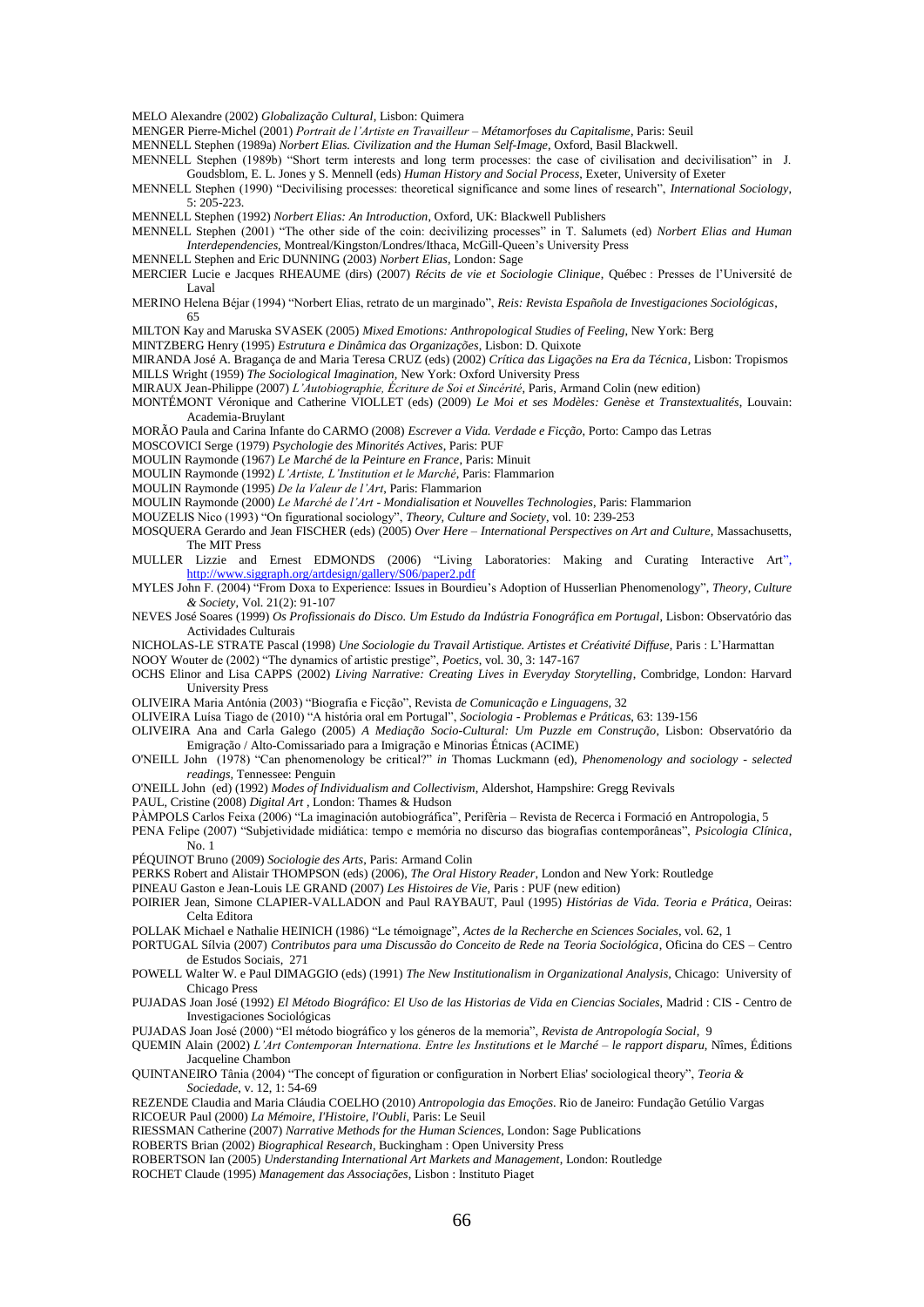- RODRIGUEZ Véronique (2002) "L'atelier et l'exposition: deux espaces en tension entre l'origine et la diffusion de l'oeuvre", *Sociologie et Sociétés*, 34 (2) : 212-138
- ROHLOFF Amanda (2011) "Extending the Concept of Moral Panic: Elias, Climate Change and Civilization", *Sociology*, vol. 45, 4: 634-649

RUSH Michael (2005) *New Media in Art*, London: Thames and Hudson

SALWAK Dale (ed) (1996) *The Literary Biography. Problems and Solutions*, London: Macmillan Press

SALUMETS Thomas (ed) (2001) *Norbert Elias and Human Interdependencies*, Quebec City: McGill-Queen's University Press SAMUEL Raphael and Paul THOMPSON (orgs) (1994) *Theatres of Memory*, London: Verso

- SAPIRO Gisèle (2007) "Pour une approche sociologique des relations entre littérature et idéologie", *Contextes*, 2
- SAHUQUILLO Irene Martínez (1998) "Anomia, extrañamiento y desarraigo en la literatura del Siglo XX : un análisis sociológico», *REIS - Revista Española de Investigaciones Sociológicas*, 84 : 223-242
- SCHEFF Thomas J. (1997) *Emotions, the Social Bond, and Human Reality, Part / Whole Analysis*, Cambridge: Cambridge University Press

SCHNAPPER Dominique (2000) *A Compreensão Sociológica. Como fazer análise tipológica*, Lisbon: Gradiva

- SCHNEIDER Arnd and Christopher WRIGHT (eds) (2006) *Contemporary Art and Anthropology*, Oxford: Berg
- SCOTT W. Richard (2000) *Institutions and Organizations*, Thousand Oaks: Sage (2nd edition)
- SMITH Dennis (2001) *Norbert Elias and Modern Social Theory*, London: Sage
- SENNET Richard (1977) *The Fall of Public Man*, New York: Alfred A. Knopf. Brazilian edition: (1988) *O Declíneo do Homem Público*, S. Paulo: Companhia das Letras
- SERRÃO Vítor (1983) *Maneirismo e Estatuto Social dos Pintores*, Lisbon: INCM
- SHILLS Edward (1972) *The Intellectuals and the Powers and Other Essays*, Chicago: The University of Chicago Press
- SHANKEN Edward A. (2002) "Art in the Information Age: Technology and Conceptual Art", *Leonardo*, 35, 4: 433-438
- SHRUM Wesley (1991) "Critics and publics: Cultural mediation in highbrow and popular performing arts", *The American Journal of Sociology*, Vol. 97, 2: 347-375
- SILVERSTONE Roger (2005) "The Sociology of Mediation and Communication" in Craig J. Calhoun, Chris Rojek, and Bryan S. Turner (eds.) *The Sage Handbook of Sociology,* London: Sage
- SMITH Sidonie and Julia WATSON (2001) *Reading Autobiography – A Guide for Interpreting Life Narratives*, Minneapolis: University of Minnesota Press
- SOSNA Morton and David E. WELBERY (eds) (1985) *Reconstructing Individualism: Autonomy, Individuality and Self in Western thought*, Stanford : Stanford University Press
- SOUZA Elizeu Clementino and Maria Helena Menna Barreto ABRAHÃO (eds) (2006) *Tempos, Narrativas e Ficções: A Invencão de Si*, Porto Alegre: EDIPUCRS/EDUNEB

STALLABRASS Julian (2003) *Internet Art* , London: Tate Publishing

- STANLEY Dick (2005) *Recondita Armonia – A Reflection on the Function of Culture in Building Citizenship Capacity*, Policy Note No. 10, Strasbourg: Council of Europe Publishing
- STETS Jan E. and Jonathan H. TURNER (eds) (2007) *Handbook of the Sociology of Emotions*, New York: Springer

STEVENSON Nick (ed) (2001) *Culture and Citizenship*, London: Sage

- SWANN, Abram de (2001) "Dyscivilization, mass extermination and the State", *Theory, Culture and Society*, 18 (2-3): 265-276
- TAYLOR Charles (1994), *Sources of the Self: The Making of the Modern Identity*, Cambridge: Cambridge University Press
- TAYLOR Stephanie and Karen LITTLETON (2006) "Biographies in talk: A narrative discursive research approach." *Qualitative Sociology Review*, vol. II, Issue 1
- TEIXEIRA Leônia Cavalcante (2003) ―Escrita autobiográfica e construção subjetiva‖, *Psicologia,* Universidade de S. Paulo, vol.14, 1
- THEBERGE Paul (2004) "The network studio. Historical and technological paths to a new ideal in music making", *Social Studies of Science*, vol. 34, 5: 759-781
- THÉVENOT Laurent (2008) *L'Action au Pluriel. Sociologie des Régimes d'Engagement*, Paris : Editions La Découverte
- THOITS Peggy A. (1989) "The Sociology of Emotions", *Annual Review of Sociology*, vol. 15: 317-342

TOTA Anna Lisa (2000) *A Sociologia da Arte: do Museu Tradicional à Arte Multimédia*, Lisbon: Estampa

TOURAINE Alain (1996) *O Retorno do Actor – Ensaio sobre a Sociologia*, Lisbon: Instituto Piaget

- TRAHAR Sheila (2009) "Beyond the Story Itself: Narrative Inquiry and Autoethnography in Intercultural Research in Higher Education‖, *Forum Qualitative Sozialforschung / Forum: Qualitative Social Research*, 10(1), Art. 30
- TRIBE Mark, Reena JANA and Uta GROSENICK (eds) (2007) *New Media Art* , Los Angeles: Thaschen Editions
- TRUC Gérôme (2011) ―Narrative Identity against Biographical Illusion. The Shift in Sociology from Bourdieu to Ricoeur‖, *Études Ricoeuriennes / Ricoeur Studies* Vol. 2, 1
- TURNER Bryan S. (1994) "Postmodern culture/modern citizens" in Bart van Steenbergen (ed) *The Condition of Citizenship*, London: Sage
- TURNER Jonathan and Jan E. STETS (2005) *The Sociology of Emotions*, Cambridge: Cambridge University Press

TURNER Jonathan (2007) *Human Emotions: A Sociological Theory*, London: Routledge

YOW Valerie Raleigh (1994) *Recording Oral History – A Pratical Guide for Social Scientists*, Thousand Oakes: Sage

WACQUANT Loïc (2005) ―Mapear o campo artístico‖, *Sociologia – Problemas e Práticas*, 48

WALL John (ed) (2008) *Mediations in Cultural Spaces: Structure, Sign, Body*, Newcastle, UK: Cambridge Scholars Publishing

WATERS Malcolm (1995) *Globalization: Key Ideas*, London: Routledge. Portuguese edition: (1999) *Globalização*, Oeiras: Celta Editora)

- WEINSTEIN Deena and Michael A. WEINSTEIN (1982) "The problem of individuality in Karl Mannheim's sociology", *Sociological Inquiry*, Vol. 52, 4: 335–348
- WILLIAMS Raymond (1981) *Culture*, Glasgow: Fontana (1st edition in 1958 as *Culture and Society*, London: Chatto and Windus) WILLIAMS Simon Johnson (2001) *Emotion and Social Theory: Corporeal Reflections on the (Ir)rational*, London: Sage
- VALADE Bernard (2001) " De l'explication dans les sciences sociales : holisme et individualisme" in Jean-Michel Berthelot (dir) *Epistémologie des Sciences Sociales*, Paris : PUF
- VARRO Gabrielle (2008) ―Temporalité(s) et langage dans l'analyse d'entretiens biographiques‖, *Temporalités – Revue de Sciences Sociales et Humaines* , 8
- VASARI Giorgio (1550, 1568) *Le Vite de Più Eccellenti Architettori, Pittori et Scultori Italiani*. French edition : (2005) *Les Vies des Meilleurs Peintres, Sculpteurs et Architectes*, edited by André Chastel, Arles : Actes Sud (1st edition : 1981-1987) VERGER Annie (1991) "Le champ des avant-gardes", *Actes de la Recherche en Sciences Sociales*, 88 : 2-40
- YANEVA Albena (2003) "When a bus met a museum: Following artists, curators and workers in an art installation", *Museum and Society*, 1 (3): 116-131